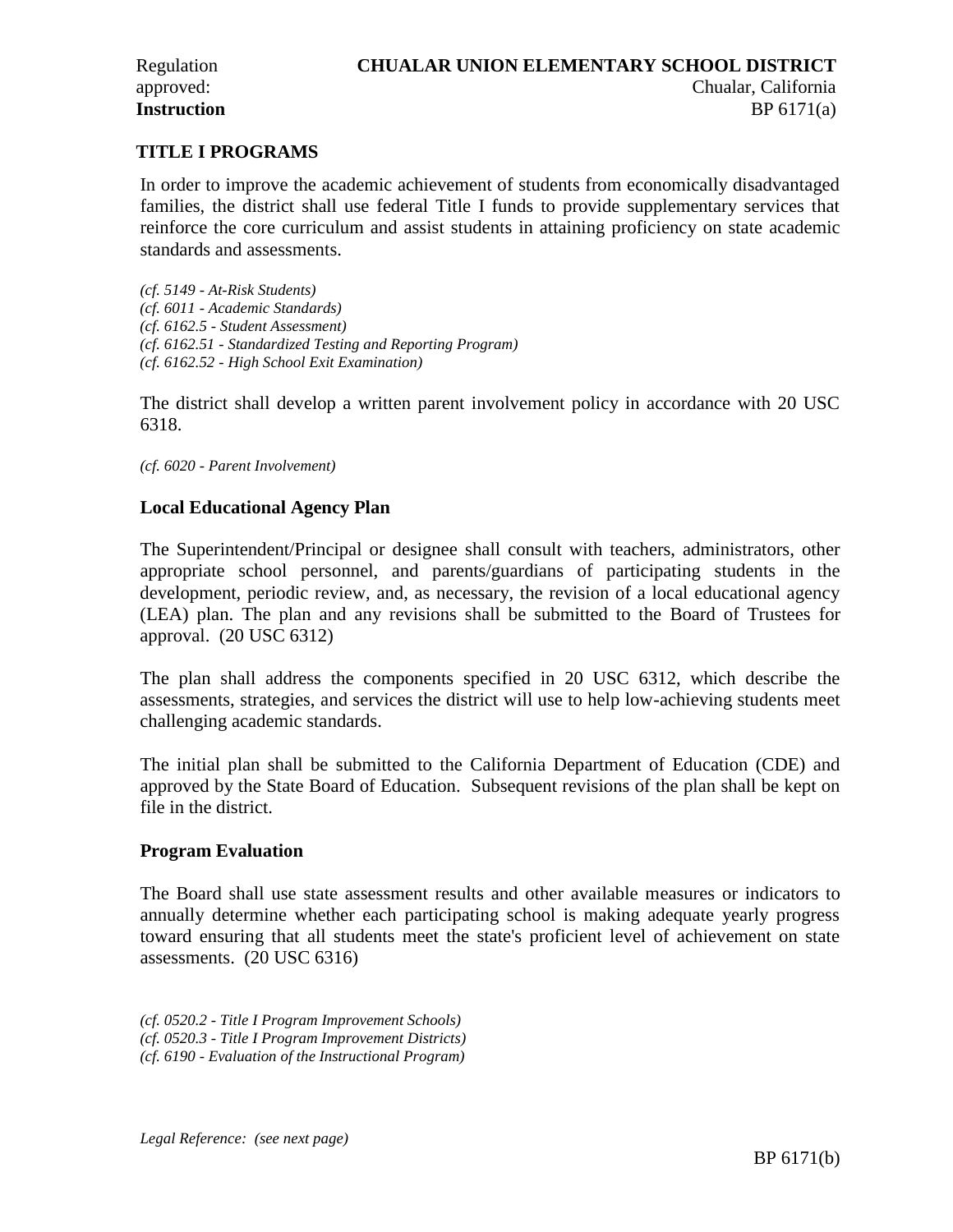#### **TITLE I PROGRAMS** (continued)

*Legal Reference:* 

*EDUCATION CODE 11503 Parent involvement programs in Title I schools 52055.57 Districts identified or at risk of identification for program improvement 54020-54028 Economic Impact Aid 54420-54425 State Compensatory Education 64001 Single plan for student achievement, consolidated application programs UNITED STATES CODE, TITLE 20 6301 Program purpose 6311-6322 Improving basic programs for disadvantaged students, including: 6312 Local educational agency plan 6313 Eligibility of schools and school attendance areas; funding allocation 6314 Title I schoolwide programs 6315 Targeted assistance schools 6316 School improvement 6318 Parent involvement 6320 Participation of private school students 6321 Comparability of services 7881 Participation of private school students CODE OF FEDERAL REGULATIONS, TITLE 34 200.1-200.79 Improving basic programs for disadvantaged students Management Resources: CSBA PUBLICATIONS Parent Involvement: Development of Effective and Legally Compliant Policies, Governance and Policy Services Policy Briefs, August 2006 CALIFORNIA DEPARTMENT OF EDUCATION PUBLICATIONS LEA Plan, rev. May 17, 2006 Provisions for Private School Students, Teachers, and Other Education Personnel in the No Child Left Behind Act of 2001, rev. November 1, 2005 U.S. DEPARTMENT OF EDUCATION GUIDANCE Title I Fiscal Issues, May 26, 2006 Designing Schoolwide Programs, March 22, 2006 Supplemental Educational Services, June 13, 2005 The Impact of the New Title I Requirements on Charter Schools, July 2004 Parental Involvement: Title I, Part A, April 23, 2004 Serving Preschool Children Under Title I, March 4, 2004 Title I Services to Eligible Private School Students, October 17, 2003 Local Educational Agency Identification and Selection of School Attendance Areas and Schools and Allocation of Title I Funds to Those Areas and Schools, August 2003 WEB SITES CSBA: http://www.csba.org California Department of Education: http://www.cde.ca.gov/iasa/titleone No Child Left Behind: http://www.ed.gov/nclb U.S. Department of Education: http://www.ed.gov* 

# Policy **CHUALAR UNION ELEMENTARY SCHOOL DISTRICT**

adopted: Chualar, California **Instruction** AR 6171(a)

**TITLE I PROGRAMS**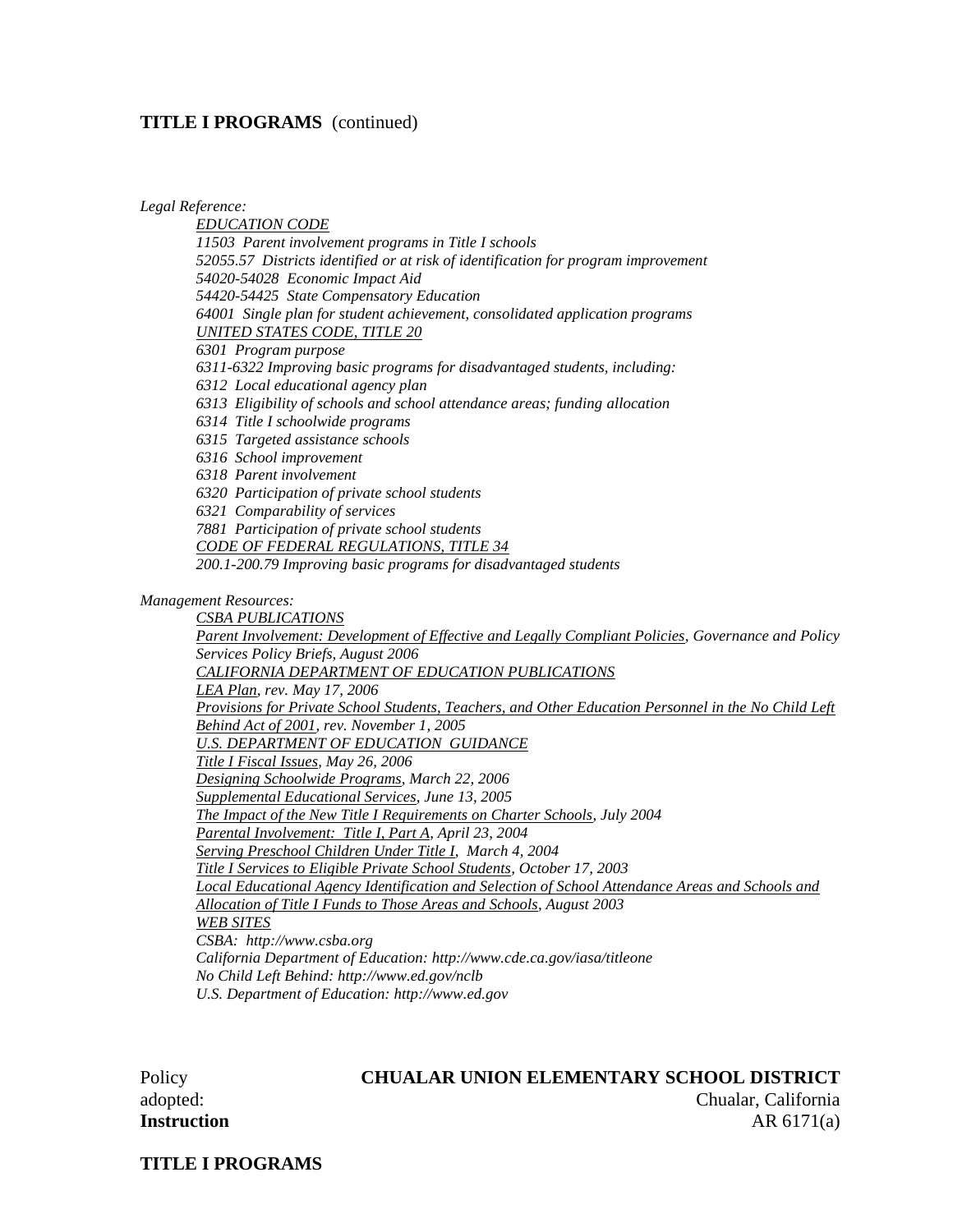### **Schoolwide Programs**

The district operates a Title I schoolwide program in order to upgrade the entire educational program of the school. The Superintendent/Principal or designee shall inform the parents/guardians of the school's eligibility and its ability to consolidate funds from federal, state, and local sources for program purposes. (20 USC 6312, 6314)

The Superintendent/Principal shall develop and annually review and update a single plan for student achievement which incorporates the plan required by 20 USC 6314 for reforming the school's total instructional program and plans required by other categorical programs included in the state's consolidated application. (Education Code 64001; 20 USC 6314)

*(cf. 0420 - School Plans/Site Councils)*

The district's Title I program shall include: (20 USC 6314)

1. A comprehensive needs assessment of the entire school, including the needs of migrant students, which includes the achievement of students in relation to state academic content and achievement standards

*(cf. 6011 - Academic Standards) (cf. 6162.5 - Student Assessment) (cf. 6162.51 - Standardized Testing and Reporting Program) (cf. 6162.52 - High School Exit Examination) (cf. 6175 - Migrant Education Program)*

- 2. Schoolwide reform strategies that:
	- a. Provide opportunities for all students to meet the state's proficient and advanced levels of achievement
	- b. Use effective methods and instructional strategies, based on scientifically based research, that strengthen the school's core academic program, increase the amount and quality of learning time, help provide an enriched and accelerated curriculum, and include strategies for meeting the educational needs of historically underserved populations
- *(cf. 5148.2 - Before/After School Programs) (cf. 6111 - School Calendar) (cf. 6112 - School Day) (cf. 6177 - Summer School)*
	- c. Include strategies to address the needs of all students in the school, but particularly the needs of low-achieving students and those at risk of not meeting state achievement standards who are members of the target population of any program that is part of the schoolwide program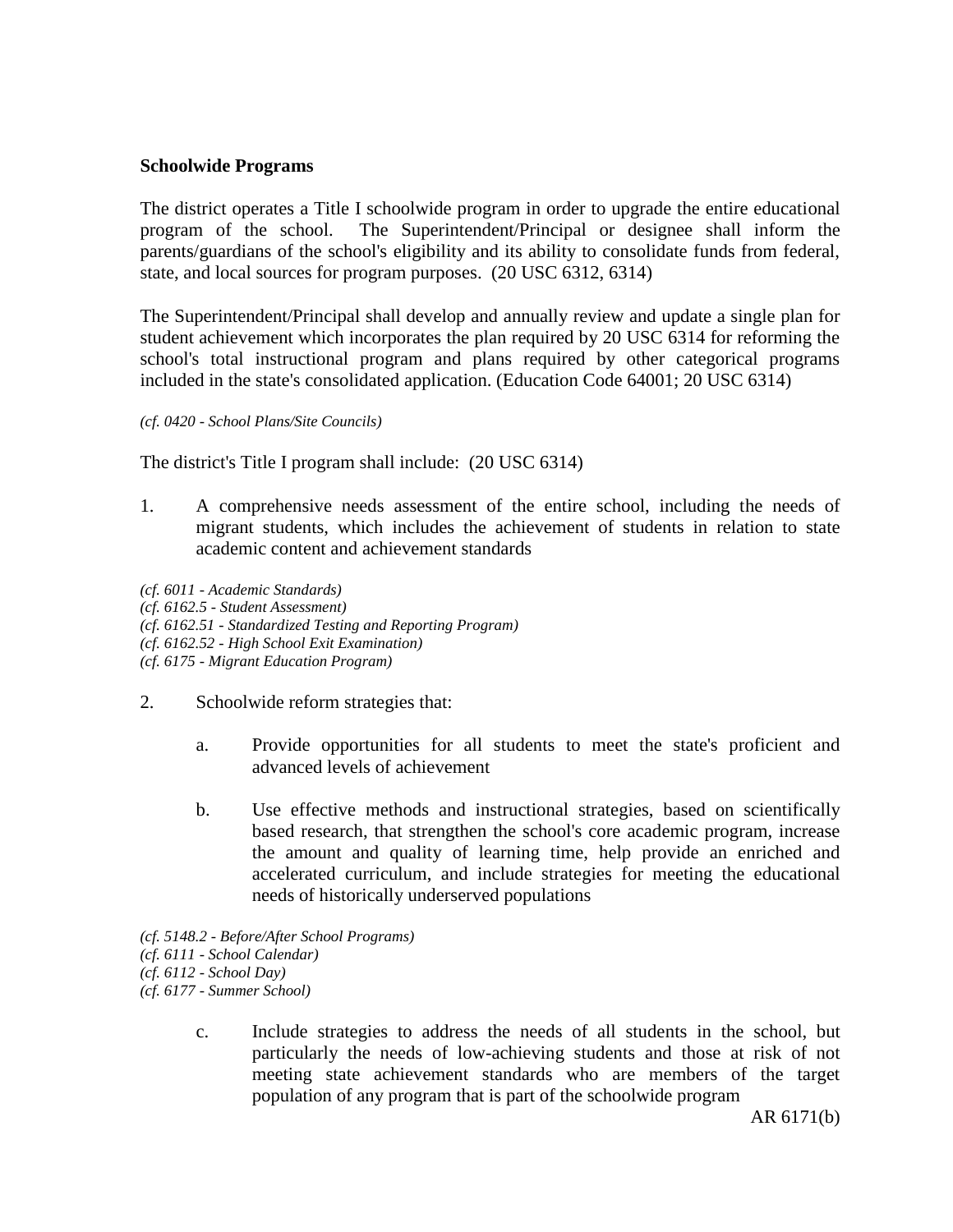### **TITLE I PROGRAMS** (continued)

Such strategies may include counseling, student services, mentoring services, college and career awareness and preparation, and the integration of vocational and technical education programs.

*(cf. 5149 - At-Risk Students) (cf. 6164.2 - Guidance/Counseling Services) (cf. 6164.5 - Student Success Teams)* 

- d. Address how the school will determine if student needs have been met
- e. Are consistent with and designed to implement state and local improvement plans, if any

*(cf. 0520.2 - Title I Program Improvement Schools) (cf. 0520.3 - Title I Program Improvement Districts)* 

- 3. Instruction by highly qualified teachers
- *(cf. 4112.24 Teacher Qualifications Under the No Child Left Behind Act)*
- 4. High-quality and ongoing professional development for teachers, the Superintendent/Principal, paraprofessionals, and, if appropriate, student services personnel, other staff, and parents/guardians to enable all students in the school to meet state academic achievement standards
- *(cf. 4131 Staff Development)*
- *(cf. 4222 Teacher Aides/Paraprofessionals)*
- *(cf. 4231 Staff Development)*
- *(cf. 4331 Staff Development)*

#### 5. Strategies to attract high-quality, highly qualified teachers to the school

- *(cf. 4111 Recruitment and Selection)*
- 6. Strategies to increase parent involvement
- *(cf. 5020 Parent Rights and Responsibilities)*
- *(cf. 6020 Parent Involvement)*
- 7. Plans for assisting preschool children in the transition from early childhood programs to elementary school programs
- *(cf. 6300 Preschool/Early Childhood Education)*
- 8. Measures to include teachers in decisions regarding the use of academic assessments to provide information on and to improve the achievement of individual students and the overall instructional program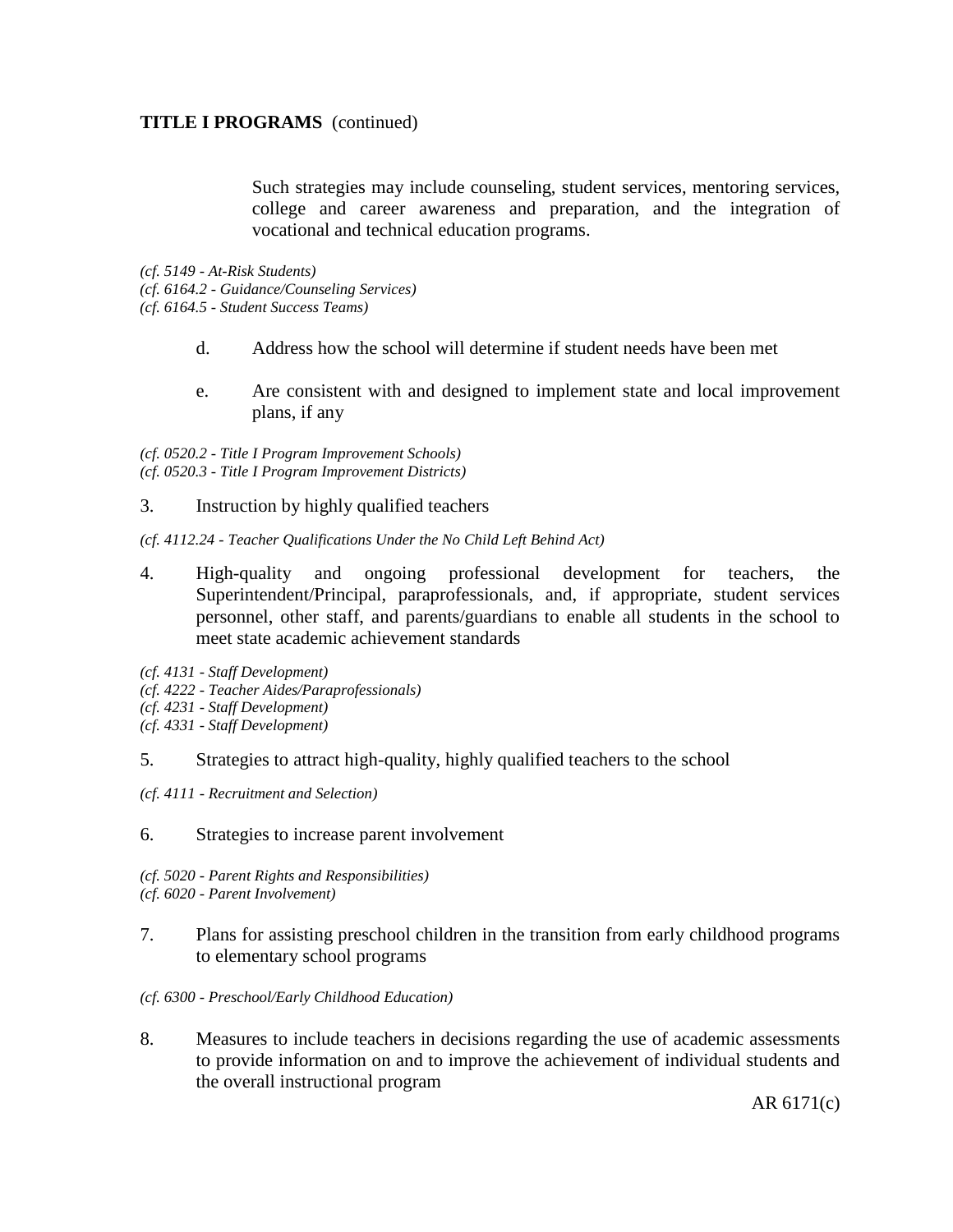# **TITLE I PROGRAMS** (continued)

- 9. Activities to ensure that students who experience difficulty mastering the proficient and advanced levels of academic standards shall be provided with effective, timely additional assistance, which shall include measures for timely identification of students' difficulties and provision of sufficient information on which to base effective assistance
- *(cf. 6179 - Supplemental Instruction)*
- 10. Coordination and integration of federal, state, and local services and programs

The district's program shall: (20 USC 6315)

- 1. Use program resources to help participating students meet state academic achievement standards expected for all students
- 2. Ensure that program planning is incorporated into existing school planning
- 3. Use effective methods and instructional strategies, based on scientifically based research, that strengthen the core academic program, give primary consideration to providing extended learning time, help provide an accelerated, high-quality curriculum, and minimize removing students from the regular classroom during regular school hours for instruction provided by Title I
- 4. Coordinate with and support the regular education program, which may include services to assist preschool students in the transition to elementary school programs
- 5. Provide instruction by highly qualified teachers
- 6. Provide opportunities for professional development for teachers, paraprofessionals, and, if appropriate, student services personnel, other staff, and parents/guardians who work with participating students

AR 6171(d)

# **TITLE I PROGRAMS** (continued)

- 7. Provide strategies to increase parent involvement
- 8. Coordinate and integrate federal, state, and local services and programs

### **Participation of Private School Students**

The Superintendent/Principal or designee shall provide or contract to provide special educational services or other Title I benefits to eligible private school students residing in the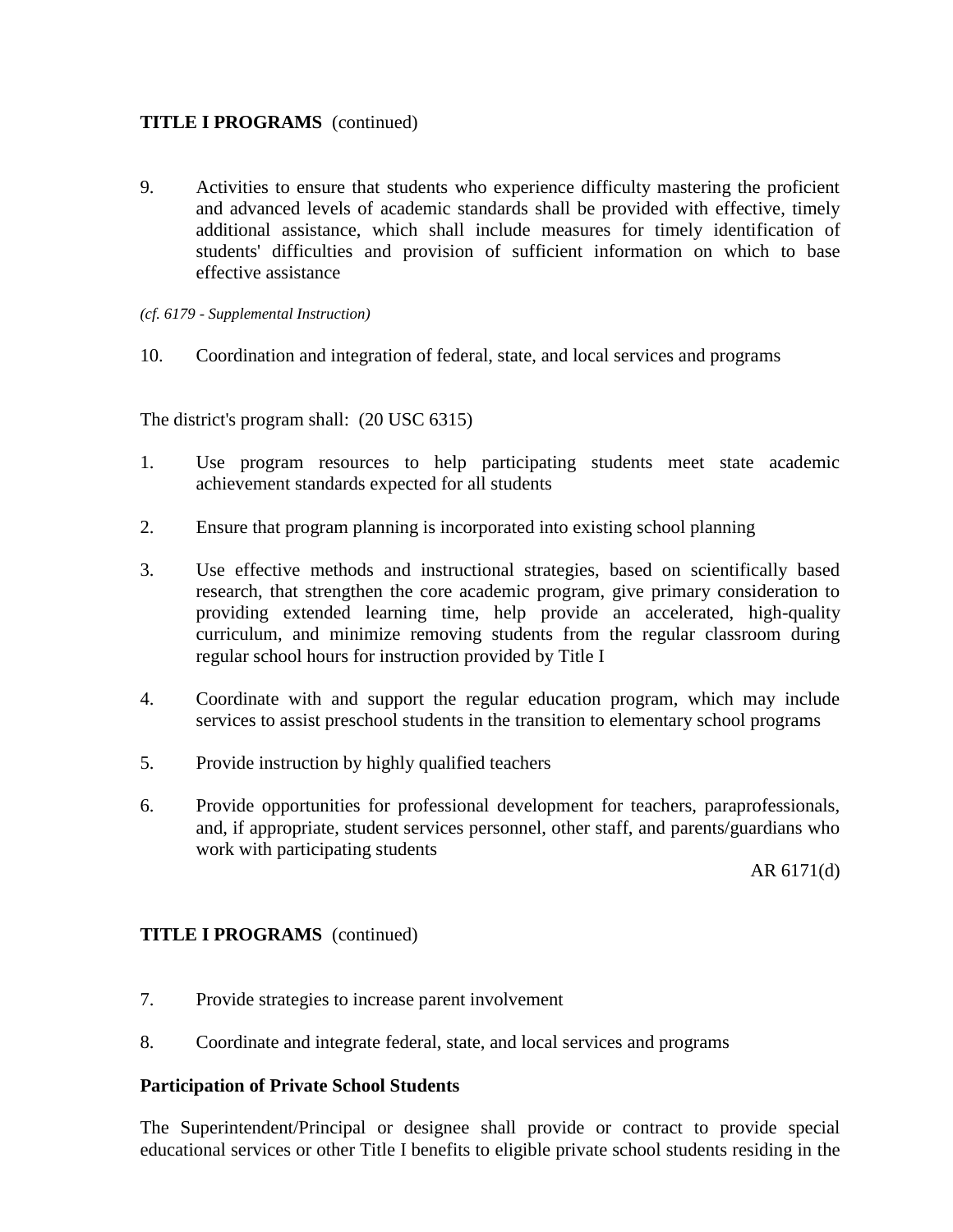district. Such services and benefits shall be provided on an equitable basis with participating public school students. (20 USC 6320, 7881)

Teachers, other educational personnel, and families of participating private school students shall have an opportunity to participate, on an equitable basis, in parent involvement activities and professional development pursuant to 20 USC 6318 and 6319. (20 USC 6320, 7881)

Each year the Superintendent/Principal or designee shall contact officials of private schools with students who reside within district boundaries, regardless of whether the private school they attend is located within the district or whether or not those officials have previously indicated any interest in program participation.

The Superintendent/Principal or designee shall consult, in a meaningful and timely manner, with appropriate private school officials during the design and development of the district's Title I program. Such consultation shall occur before the district makes any decision that affects the opportunities of eligible private school students to participate in Title I programs and shall include a discussion of: (20 USC 6320, 7881; 34 CFR 200.63)

- 1. How the needs of private school students will be identified
- 2. What services will be offered
- 3. How, where, and by whom the services will be provided
- 4. How the services will be academically assessed and how assessment results will be used to improve those services
- 5. The size and scope of the equitable services to be provided to private school students and the proportion of funds that is allocated for such services
- 6. The method or sources of data that are used to determine the number of students from low-income families in participating school attendance areas who attend private schools

AR 6171(e)

### **TITLE I PROGRAMS** (continued)

- 7. How and when the district will make decisions about the delivery of service to such students, including a thorough consideration and analysis of the views of private school officials on the provision of services through a third-party provider
- 8. How, if the district disagrees with the views of private school officials on the provision of services through a third-party provider, the district will provide to private school officials a written analysis of the reasons that the district has chosen not to use a contractor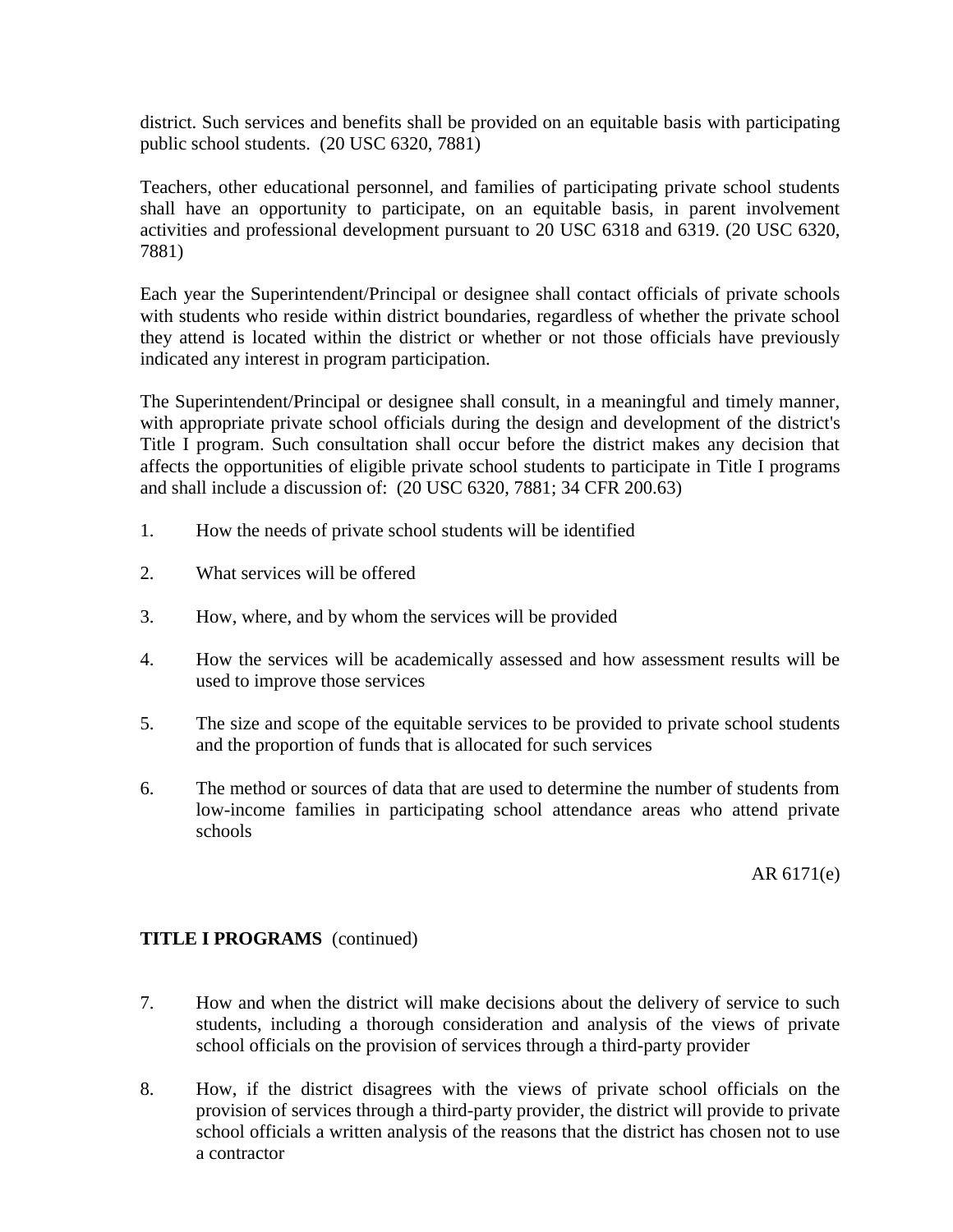Meetings between district and private school officials shall continue throughout implementation and assessment of services. (20 USC 6320)

The Superintendent/Principal or designee shall maintain, and shall provide to the California Department of Education upon request, a written affirmation signed by officials of each participating private school that consultation has occurred. (20 USC 6320)

If the private school officials do not provide such affirmation within a reasonable period of time, the Superintendent/Principal or designee shall maintain records of the consultation or the offer of consultation.

#### *(cf. 3580 - District Records)*

The Superintendent/Principal or designee also shall maintain records documenting that:

- 1. The needs of private school teachers and/or private school students were identified.
- 2. The funds made available were equitable to those allocated for public school students and teachers.
- 3. The district's program met the needs of the private school teachers and/or private school students.
- 4. The district made efforts to resolve any complaints made by private school representatives.

Regulation **CHUALAR UNION ELEMENTARY SCHOOL DISTRICT** approved: Chualar, California **Instruction** BP 6172(a)

#### **GIFTED AND TALENTED STUDENT PROGRAM**

**Cautionary Notice:** As added and amended by SBX3 4 (Ch. 12, Third Extraordinary Session, Statutes of 2009) and ABX4 2 (Ch. 2, Fourth Extraordinary Session, Statutes of 2009), Education Code 42605 grants districts flexibility in "Tier 3" categorical programs. The Chualar Union Elementary School District has accepted this flexibility and thus is deemed in compliance with the statutory or regulatory program and funding requirements for these programs for the 2008-09 though 2012-2013 fiscal years. As a result, the district may temporarily suspend certain provisions of the following policy or regulation that reflect these requirements. For further information, please contact the Superintendent/Principal or designee.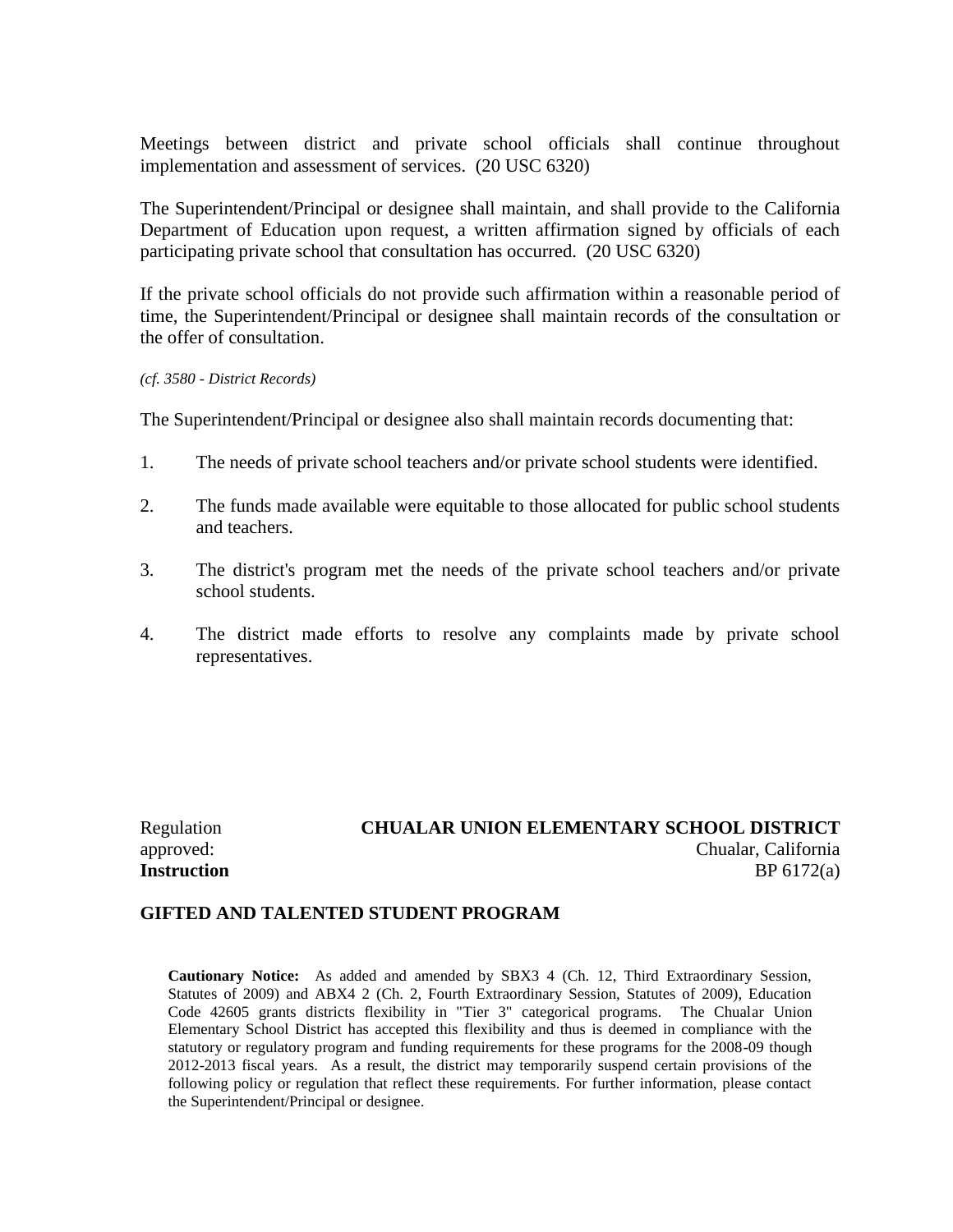The Board of Trustees believes that all students deserve an education that challenges them to meet their fullest potential. The Board shall provide gifted and talented students in grades K-8 opportunities for learning commensurate with their particular abilities and talents.

*(cf. 0200 - Goals for the School District) (cf. 0420.1 - School-Based Program Coordination) (cf. 6000 - Concepts and Roles)*

The Board shall approve a district plan for gifted and talented education (GATE) which meets criteria established by the State Board of Education for program approval.

The district's program shall be designed to provide articulated learning experiences across subjects and grade levels and shall be aligned with and extend the state academic content standards and curriculum frameworks.

*(cf. 6011 - Academic Standards) (cf. 6142.7 - Physical Education) (cf. 6142.8 - Comprehensive Health Education) (cf. 6142.91 - Reading/Language Arts Instruction) (cf. 6142.92 - Mathematics Instruction) (cf. 6142.93 - Science Instruction) (cf. 6178 - Career Technical Education)*

# **Identification of Gifted and Talented Students**

Students may be identified for the GATE program on the basis of demonstrated or potential abilities in any one or more of the following categories: (Education Code 52202; 5 CCR 3822)

- 1. Intellectual Ability: The student demonstrates extraordinary or potential for extraordinary intellectual development.
- 2. Creative Ability: The student characteristically perceives unusual relationships among aspects of the student's environment and among ideas, overcomes obstacles to thinking and doing, and/or produces unique solutions to problems.
- 3. Specific Academic Ability: The student functions at highly advanced academic levels in particular subject areas.

BP 6172(b)

# **GIFTED AND TALENTED STUDENT PROGRAM** (continued)

- 4. Leadership Ability: The student displays the characteristic behaviors necessary for extraordinary leadership.
- 5. High Achievement: The student consistently produces advanced ideas and products and/or attains exceptionally high scores on achievement tests.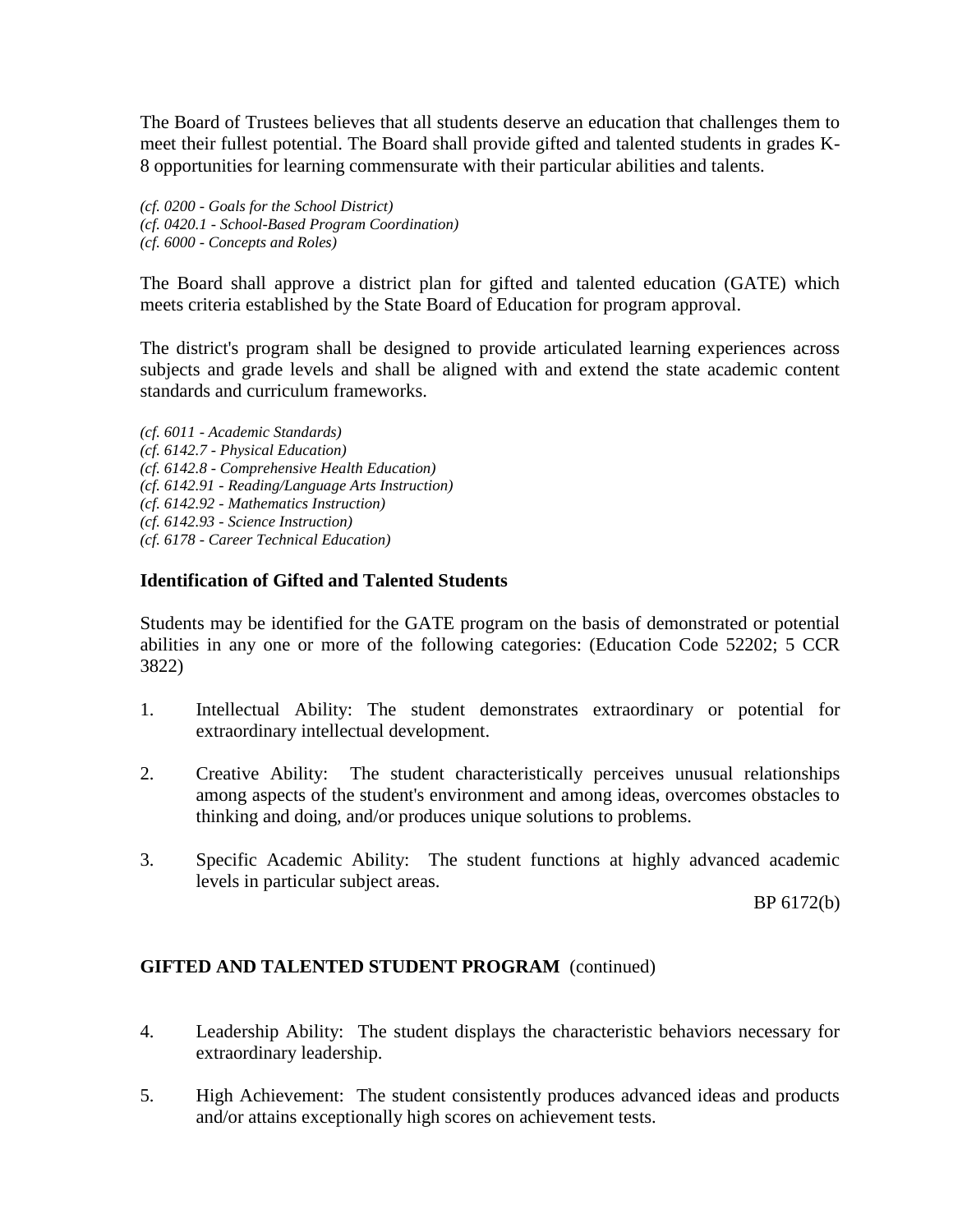6. Performing and Visual Arts Talent: The student originates, performs, produces, or responds at extraordinarily high levels in the arts.

*(cf. 0410 - Nondiscrimination in District Programs and Activities) (cf. 6142.6 - Visual and Performing Arts Education)*

### **Instructional Components**

The district's GATE program may include special day classes, part-time groupings, and cluster groupings which shall be planned and organized as an integrated, differentiated learning experience within the regular school day. This program may be augmented or supplemented with other differentiated activities related to the core curriculum using such strategies as independent study, acceleration, postsecondary education, and enrichment. (Education Code 52206; 5 CCR 3840)

*(cf. 5123 - Promotion/Acceleration/Retention) (cf. 6141.5 - Advanced Placement) (cf. 6146.11 - Alternative Credits Toward Graduation) (cf. 6158 - Independent Study) (cf. 6172.1 - Concurrent Enrollment in College Classes) (cf. 6176 - Weekend/Saturday Classes) (cf. 6177 - Summer School)*

GATE students may regularly participate, on a planned basis, in special counseling or instructional activity during or outside of the regular school day in order to benefit from additional educational opportunities not provided in the regular classroom. (5 CCR 3840)

*(cf. 6164.2 - Guidance/Counseling Services)*

In addition, the district may provide specialized services designed to assist underachieving, linguistically diverse, culturally diverse, and/or economically disadvantaged GATE students to achieve at levels commensurate with their abilities. (5 CCR 3840)

*(cf. 5145.3 - Nondiscrimination/Harassment) (cf. 6174 - Education for English Language Learners)*

The district's GATE program shall include an academic component and, as appropriate, instruction in basic skills for each student. (Education Code 52206)

BP 6172(c)

### **GIFTED AND TALENTED STUDENT PROGRAM** (continued)

The district's program shall support the social and emotional development of GATE students in order to increase responsibility, self-awareness, and social awareness and adjustment.

Staff development shall be provided to support teachers of GATE students in understanding the unique learning styles and abilities of these students and in developing appropriate instructional strategies.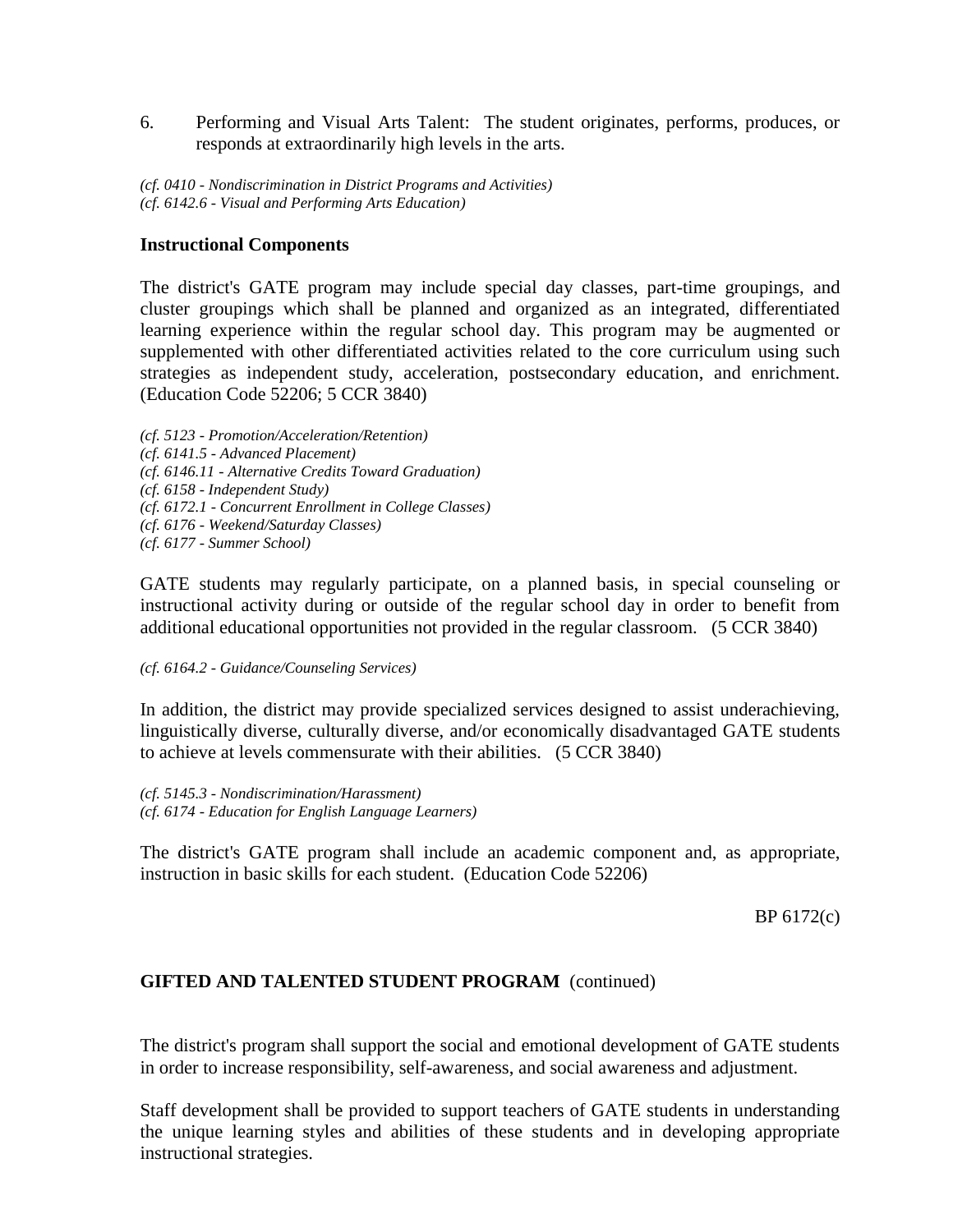*(cf. 4131 - Staff Development)*

#### **Advisory Committee**

The Superintendent/Principal or designee shall appoint an advisory committee to support the needs of the GATE program and to assist in program planning, implementation, and evaluation. The committee shall include the district's program coordinator, certificated staff, parents/guardians of GATE students, community members, and students as appropriate.

*(cf. 1220 - Citizen Advisory Committees) (cf. 6020 - Parent Involvement)*

#### **Program Evaluation**

The Board shall annually review the progress of students enrolled in the district's GATE program and administration of the program using methods identified in the district's GATE plan, and may require modifications in the program as indicated by the results of this review. (5 CCR 3831)

*(cf. 0500 - Accountability) (cf. 6162.5 - Student Assessment) (cf. 6162.51 - Standardized Testing and Reporting Program) (cf. 6162.52 - High School Exit Examination) (cf. 6190 - Evaluation of the Instructional Program)*

*Legal Reference: (see next page)*

BP 6172(d)

#### **GIFTED AND TALENTED STUDENT PROGRAM** (continued)

*Legal Reference: EDUCATION CODE 37223 Weekend classes for mentally gifted minors 41500-41573 Categorical education block grants 48800-48802 Enrollment of gifted students in community college 51740 Instruction by correspondence*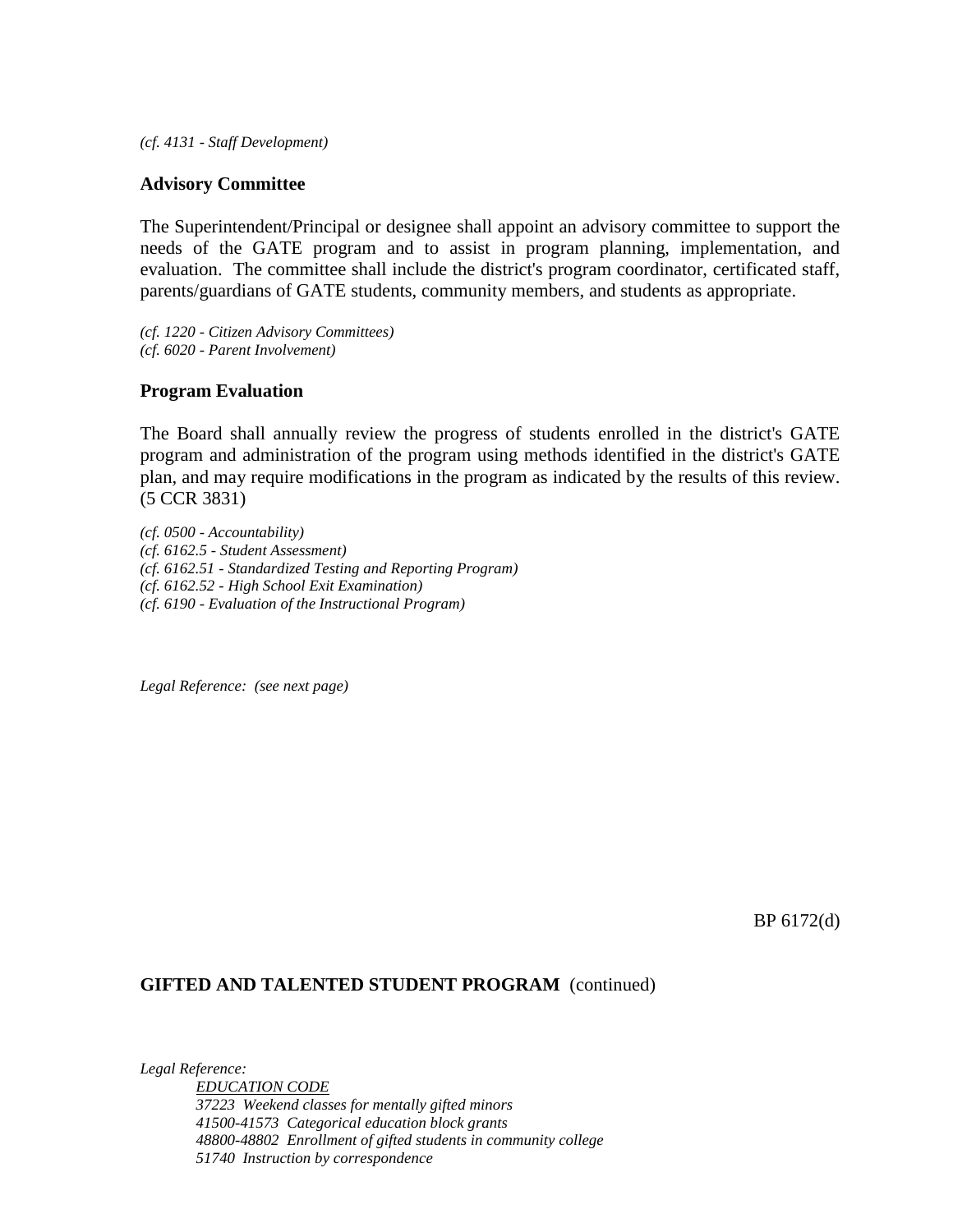*51745-51749.3 Independent study programs 52200-52212 Gifted and talented education program 52800-52887 School-Based Program Coordination 64000 Categorical programs included in consolidated application 64001 Single plan for student achievement, consolidated application programs 76000-76002 Enrollment in community college CODE OF REGULATIONS, TITLE 5 1633 Instruction by correspondence 3820-3870 Gifted and talented education program*

*Management Resources:*

*CALIFORNIA ASSOCIATION FOR THE GIFTED PUBLICATIONS GATE Standards Workbook: A Guide to Design, Improve and Assess Gifted Programs, 2005 Meeting the Standards: A Guide to Developing Services for Gifted Students, 2002 CALIFORNIA DEPARTMENT OF EDUCATION PUBLICATIONS Gifted and Talented Education Program Resource Guide, rev. 2005 Recommended Standards for Programs for Gifted and Talented Students, rev. 2005 WEB SITES CSBA: http://www.csba.org California Association for the Gifted: http://www.cagifted.org California Department of Education, Gifted and Talented Education: http://www.cde.ca.gov/sp/gt*

*Council for Exceptional Children, The Association for the Gifted (CEC-TAG): http://www.cectag.org National Association for Gifted Children: http://www.nagc.org*

# Policy **CHUALAR UNION ELEMENTARY SCHOOL DISTRICT** adopted: Chualar, California **Instruction** AR 6172(a)

### **GIFTED AND TALENTED STUDENT PROGRAM**

**Cautionary Notice:** As added and amended by SBX3 4 (Ch. 12, Third Extraordinary Session, Statutes of 2009) and ABX4 2 (Ch. 2, Fourth Extraordinary Session, Statutes of 2009), Education Code 42605 grants districts flexibility in "Tier 3" categorical programs. The Chualar Union Elementary School District has accepted this flexibility and thus is deemed in compliance with the statutory or regulatory program and funding requirements for these programs for the 2008-09 though 2012-2013 fiscal years. As a result, the district may temporarily suspend certain provisions of the following policy or regulation that reflect these requirements. For further information, please contact the Superintendent or designee.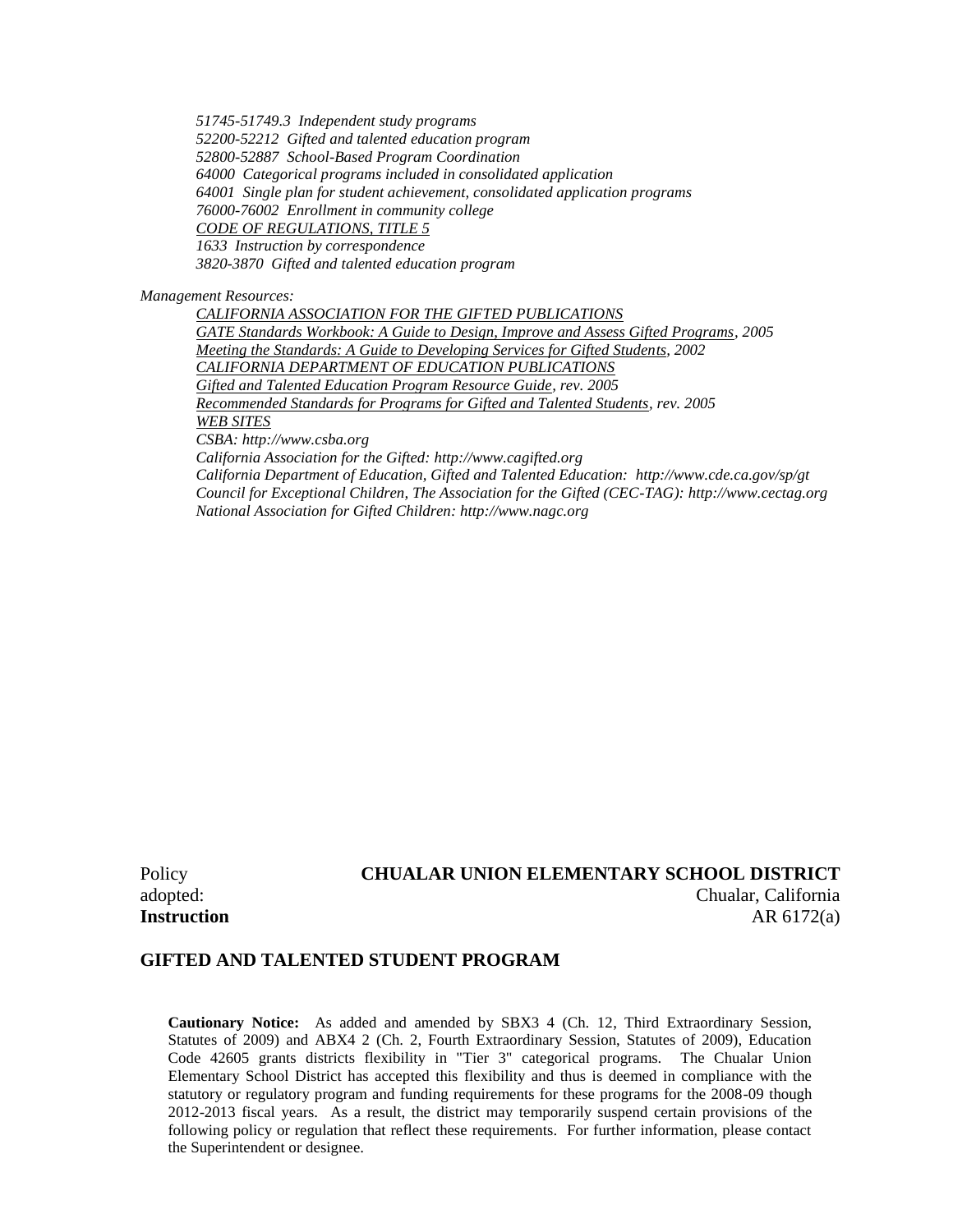# **Definitions**

A *gifted and talented student* is a student enrolled in a public school who is identified as possessing demonstrated or potential abilities that give evidence of high performance capability in categories selected by the Board of Trustees. (Education Code 52201)

A *highly gifted student* is one who has achieved a measured intelligence quotient of 150 or more points on an assessment of intelligence administered by qualified personnel or has demonstrated extraordinary aptitude and achievement in language arts, mathematics, science, or other academic subjects, as evaluated and confirmed by both the student's teacher and Superintendent/Principal. Highly gifted students shall generally constitute not more than one percent of the student population. (Education Code 52201)

A *special day class* for gifted and talented students consists of one or more classes totaling a minimum school day where each class: (5 CCR 3840)

- 1. Is composed of students identified as gifted and talented
- 2. Is designed to meet the specific academic needs of gifted and talented students for enriched or advanced instruction and is appropriately differentiated from other classes in the same subjects at the school
- 3. Is taught by a teacher who has specific preparation, experience, personal attributes, and competencies in the teaching of gifted children

A *part-time grouping* is one in which students attend classes or seminars that are organized to provide advanced or enriched subject matter for a part of the school day and those classes are composed of identified gifted and talented students. (5 CCR 3840)

A *cluster grouping* is one in which students are grouped within a regular classroom setting and receive appropriately differentiated activities from the regular classroom teacher. (5 CCR 3840)

*Independent study* provides additional instructional opportunities supervised by a certificated district employee through special tutors or mentors or through enrollment in correspondence courses specified in Education Code 51740 and 5 CCR 1633. (5 CCR 3840)

AR 6172(b)

### **GIFTED AND TALENTED STUDENT PROGRAM** (continued)

*(cf. 6158 - Independent Study)*

*Acceleration* means that students are placed in grades or classes more advanced than those of their chronological age group and are provided special counseling and/or instruction outside the regular classroom in order to facilitate their advanced work. (5 CCR 3840)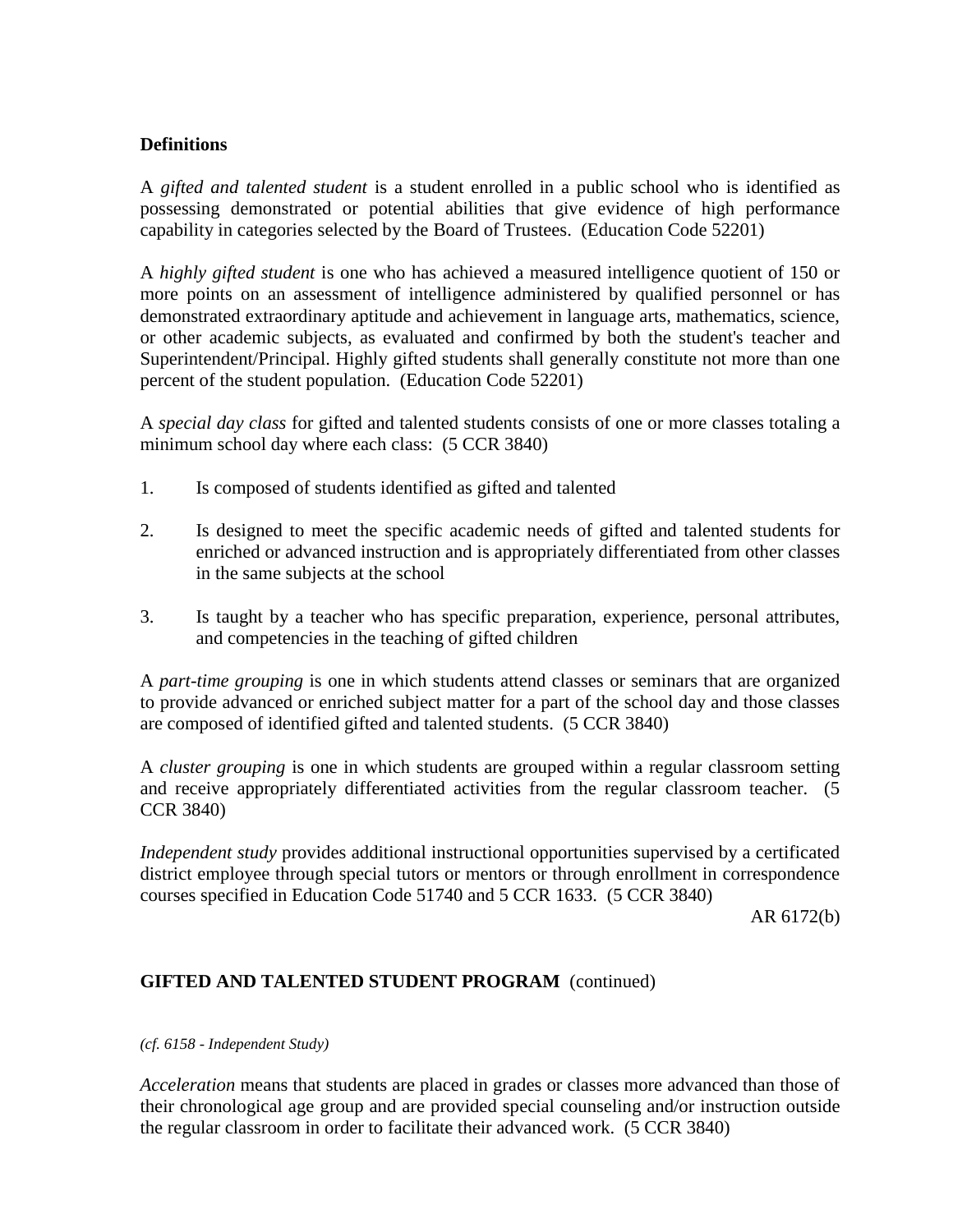#### *(cf. 5123 - Promotion/Acceleration/Retention)*

*Enrichment activities* are supplemental educational activities that augment students' regular educational programs in their regular classrooms. Students use advanced materials and/or receive special opportunities from persons other than the regular classroom teacher. (5 CCR 3840)

### **Program Coordinator**

The Superintendent/Principal or designee shall appoint a district coordinator for the gifted and talented education (GATE) program who has demonstrated experience and knowledge in gifted education and/or has opportunities to gain or continue such experience and knowledge.

*(cf. 4131 - Staff Development) (cf. 4331 - Staff Development)*

Responsibilities of the district's GATE coordinator shall include program development and implementation, identification procedures, fiscal management, and the collection of auditable records for evaluation. (Education Code 52212)

The Superintendent/Principal or designee also may appoint a GATE coordinator who shall be responsible for implementation of program services at that school site.

### **Program Plan**

The Superintendent/Principal or designee shall develop a written plan which describes the differentiated curricula for the program and the methods used to examine the appropriateness of participating students' total educational experience. The plan shall include the components specified in 5 CCR 3831. (5 CCR 3831)

Whenever the school's GATE program is incorporated into School-Based Program Coordination, its school site council shall address the needs of GATE students within the school's single plan for student achievement. (Education Code 52853, 64001)

*(cf. 0420 - School Plans/Site Councils) (cf. 0420.1 - School-Based Program Coordination)*

AR 6172(c)

### **GIFTED AND TALENTED STUDENT PROGRAM** (continued)

### **Identification of Gifted and Talented Students**

The Superintendent/Principal or designee shall design methods to seek out and identify gifted and talented students from varying linguistic, economic, and cultural backgrounds whose extraordinary capacities require special services and programs. (5 CCR 3820)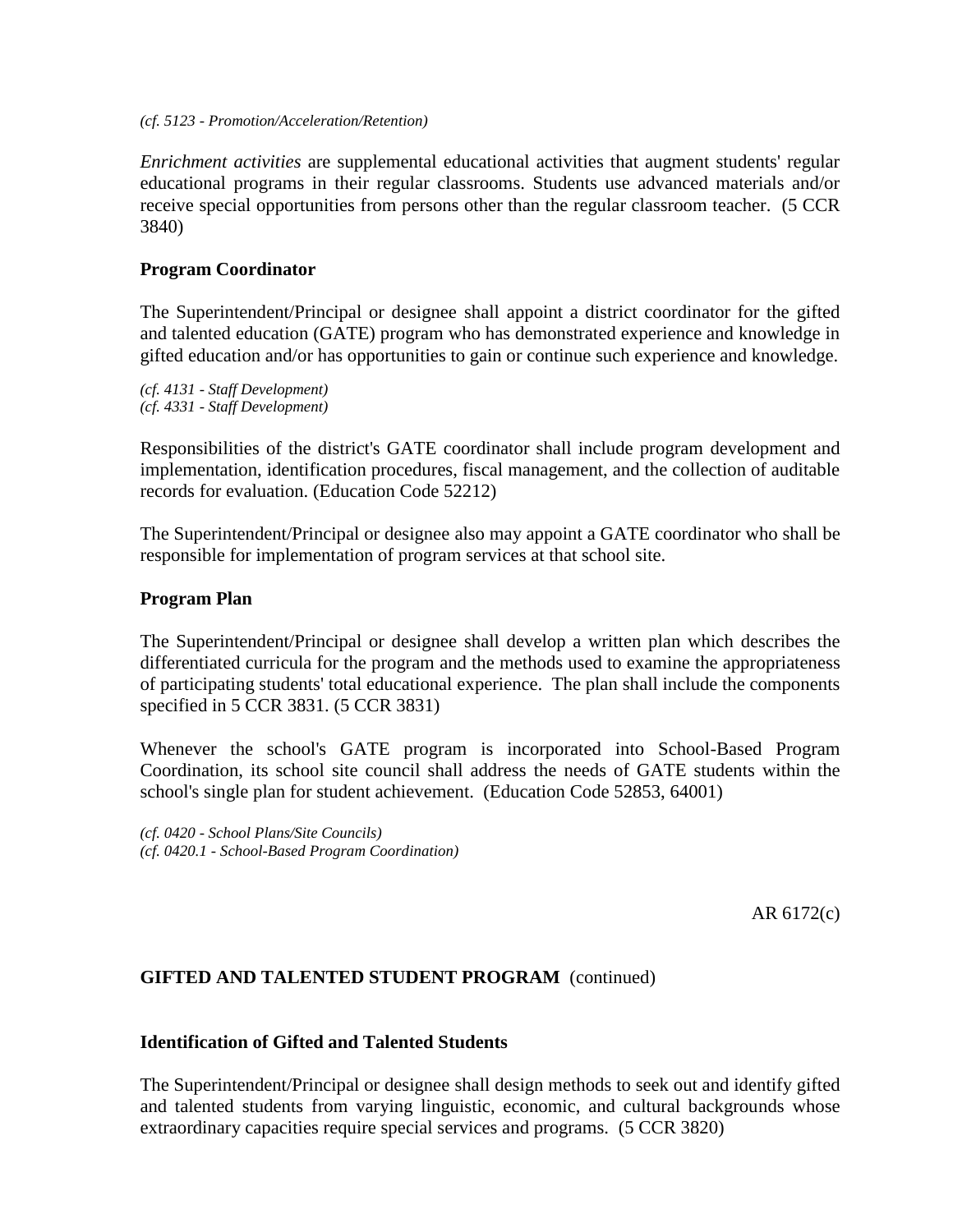Students may be recommended for the GATE program by administrators, teachers, counselors, other staff, or parents/guardians. Parent/guardian consent shall be obtained before administering any assessments for the sole purpose of identifying students for this program.

Students shall be selected for the program based on their demonstrated or potential ability for high performance in categories identified by the Board, as evidenced by any of the following indicators: (5 CCR 3823)

- 1. School, class, and individual student records
- 2. Individual tests, including summary and evaluation by a credentialed school psychologist
- 3. Group tests
- 4. Interviews and questionnaires of teachers, parents/guardians, and others
- 5. Student products
- 6. Opinions of professional persons

*(cf. 5121 - Grades/Evaluation of Student Achievement) (cf. 6162.5 - Student Assessment) (cf. 6164.2 - Guidance/Counseling Services)*

Final determination of a student's eligibility shall be made by the Superintendent/Principal or designee. (5 CCR 3824)

The Superintendent/Principal or designee shall base his/her decision upon the evaluation of pertinent evidence by the Superintendent/Principal or designee, a classroom teacher familiar with the student's work, and, when appropriate, a credentialed school psychologist. An individual recognized as an expert in the gifted and talented category under consideration, and/or an individual who has in-depth understanding of the student's linguistic or cultural group, shall participate in the evaluation of the evidence unless there is no doubt as to the student's eligibility. These persons may review screening, identification, and placement data in serial order and shall be required to meet only as necessary to resolve any differences in assessment and recommendations. (5 CCR 3824)

AR 6172(d)

# **GIFTED AND TALENTED STUDENT PROGRAM** (continued)

In reviewing evidence of a student's abilities, the Superintendent/Principal or designee also shall consider the economic, linguistic, and cultural characteristics of the student's background and, when appropriate, studies of the factors contributing to the student's underachievement, including handicapping or disadvantaged conditions. (5 CCR 3823)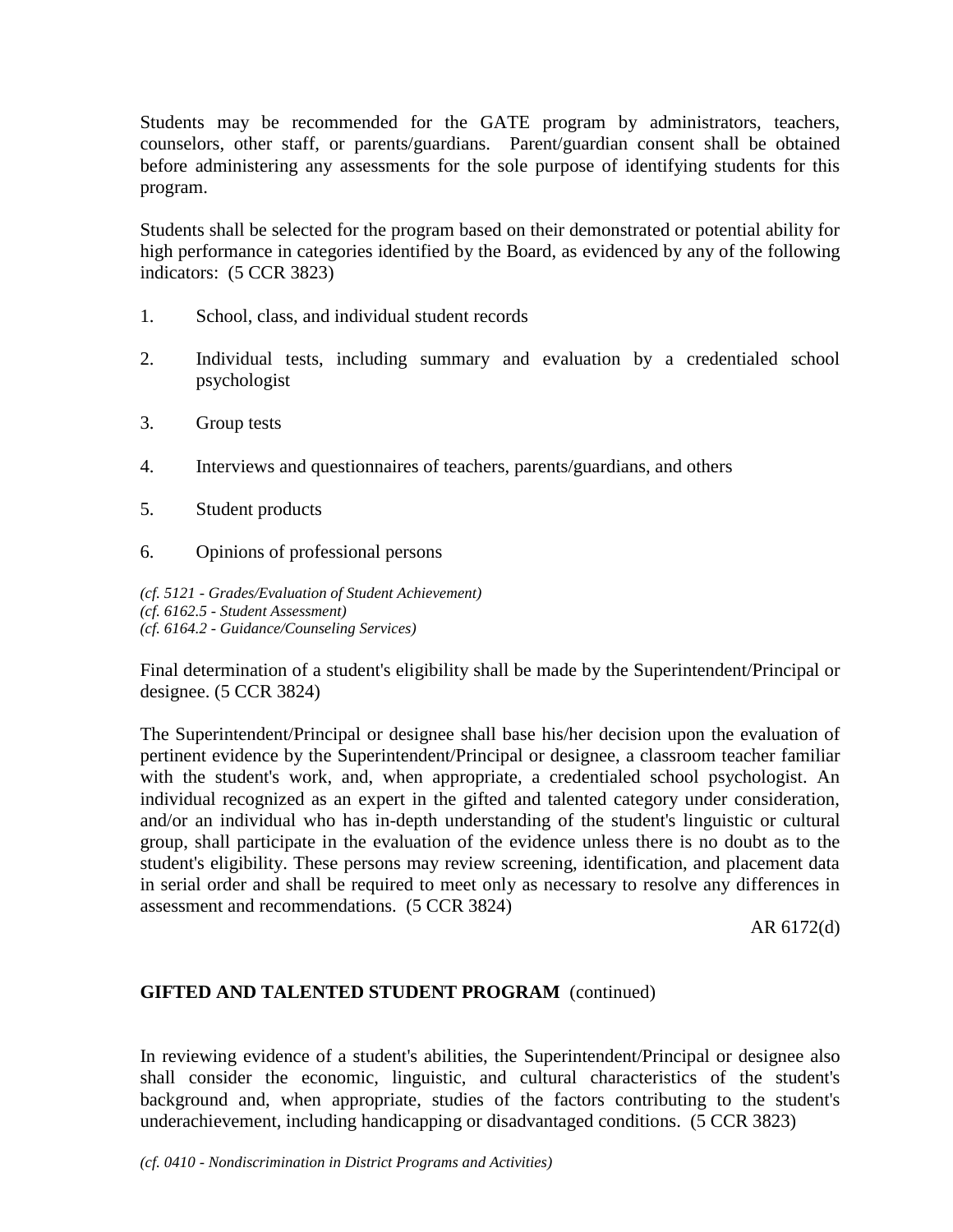#### *(cf. 6174 - Education for English Language Learners)*

Prior to a student's participation in the program, the Superintendent/Principal or designee shall obtain written consent from the student's parent/guardian. (5 CCR 3831)

If the Superintendent/Principal or designee determines that a student is not eligible, the student's parent/guardian may appeal the decision. The Superintendent/Principal or designee may use a committee, including the district's GATE coordinator and certificated personnel, to review the student's evidence and determine whether the initial identification decision should be reversed.

The Superintendent/Principal or designee shall consider identifying for the district's GATE program any student who has transferred from another district in which he/she was identified as a GATE student. (Education Code 52202; 5 CCR 3831)

Because students who do not initially meet district criteria for the GATE program may become eligible at a later grade level, the district may re-examine student eligibility whenever the district receives a referral through the process noted above or the Superintendent/Principal or designee determines it to be in the student's best interest.

Once identified as a GATE student, a student shall remain eligible even though services provided to the student may change.

# Regulation **CHUALAR UNION ELEMENTARY SCHOOL DISTRICT** approved: Chualar, California **Instruction** BP 6173(a)

### **EDUCATION FOR HOMELESS CHILDREN**

The Board of Trustees desires to ensure that homeless students have access to the same free and appropriate public education provided to other students within the district. The district shall provide homeless students with access to education and other services necessary for these students to meet the same challenging academic standards as other students.

Homeless students shall not be segregated into a separate program based on their status as homeless and shall not be stigmatized in any way.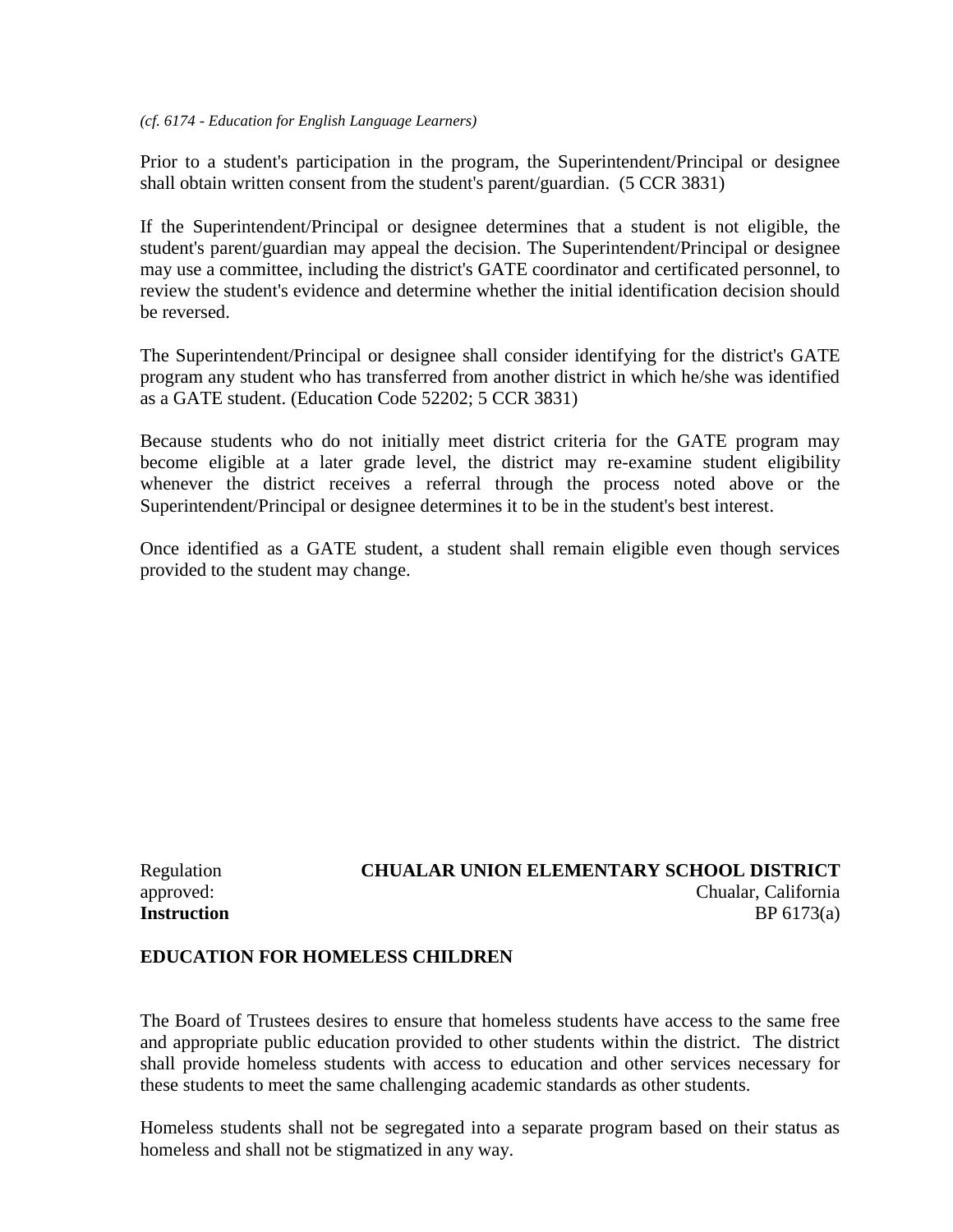#### *(cf. 3553 - Free and Reduced Price Meals)*

The Superintendent/Principal or designee shall ensure that placement decisions for homeless students are based on the student's best interest as defined in law and administrative regulation.

*(cf. 5111.13 - Residency for Homeless Children)*

#### **Transportation**

The district shall provide transportation for a homeless student to and from school when the student is residing within the district and the parent/guardian requests that such transportation be provided. If the student moves outside of district boundaries, but continues to attend the district school, the Superintendent/Principal or designee shall consult with the superintendent of the district in which the student is now residing to agree upon a method to apportion the responsibility and costs of the transportation. (42 USC 11432)

*(cf. 3250 - Transportation Fees) (cf. 3541 - Transportation Routes and Services)*

*Legal Reference: (see next page)*

BP 6173(b)

#### **EDUCATION FOR HOMELESS CHILDREN** (continued)

*Legal Reference: EDUCATION CODE 1980-1986 County community schools 2558.2 Use of revenue limits to determine average daily attendance of homeless children 39807.5 Payment of transportation costs by parents UNITED STATES CODE, TITLE 42*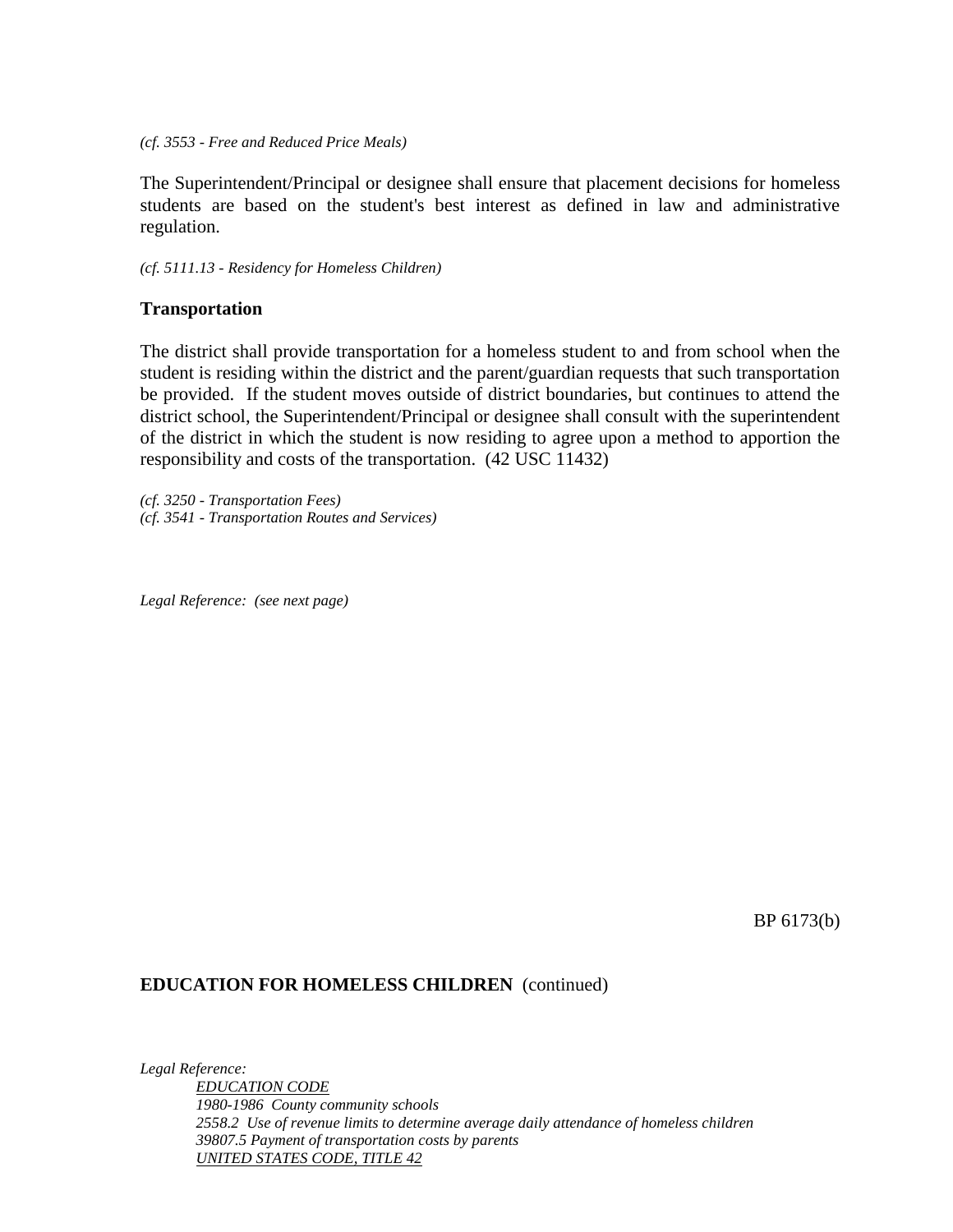*11431-11435 McKinney-Vento Homeless Assistance Act*

*Management Resources:*

*U.S. DEPARTMENT OF EDUCATION GUIDANCE*

*Education for Homeless Children and Youth Program, Non-Regulatory Guidance, July 2004 WEB SITES*

*California Department of Education, Homeless Children and Youth Education: http://www.cde.ca.gov/sp/hs/cy*

*National Center for Homeless Education at SERVE: http://www.serve.org/nche National Law Center on Homelessness and Poverty: http://www.nlchp.org U.S. Department of Education: http://www.ed.gov/programs/homeless/index.html*

# Policy **CHUALAR UNION ELEMENTARY SCHOOL DISTRICT** adopted: Chualar, California **Instruction** AR 6173(a)

### **EDUCATION FOR HOMELESS CHILDREN**

### **Definitions**

*Homeless* means students who lack a fixed, regular, and adequate nighttime residence and includes: (42 USC 11434a)

1. Children and youths who are sharing the housing of other persons due to loss of housing, economic hardship, or a similar reason; are living in motels, hotels, trailer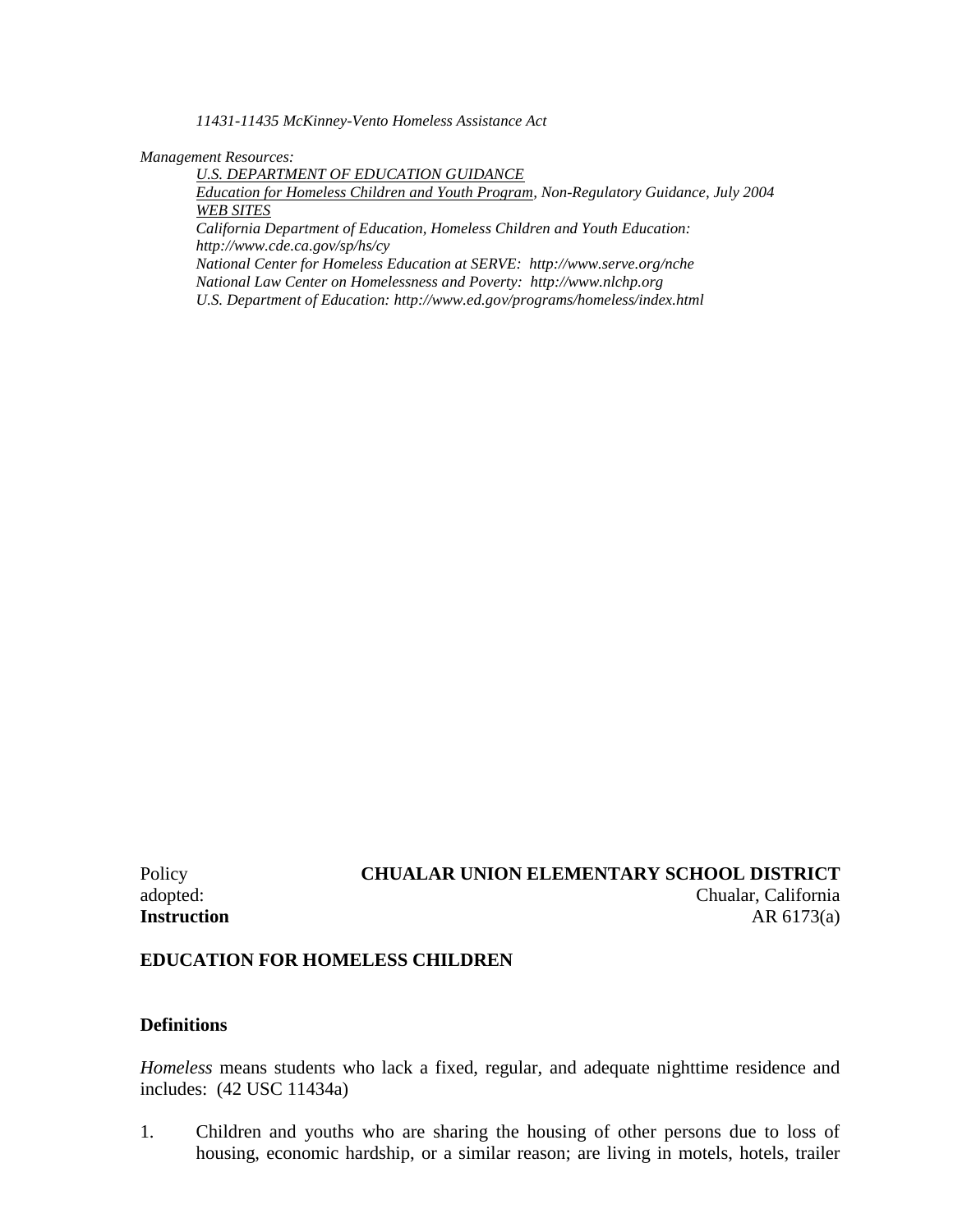parks, or camping grounds due to the lack of alternative adequate accommodations; are living in emergency or transitional shelters; are abandoned in hospitals; or are awaiting foster care placement

### *(cf. 6173.1 - Education for Foster Youth)*

- 2. Children and youths who have a primary nighttime residence that is a public or private place not designed for or ordinarily used as regular sleeping accommodations for human beings
- 3. Children and youths who are living in cars, parks, public spaces, abandoned buildings, substandard housing, bus or train stations, or similar settings
- 4. Migratory children who qualify as homeless because the children are living in conditions described in (1)-(3) above

*School of origin* means the school that the student attended when permanently housed or the school in which the student was last enrolled. (42 USC 11432)

*Best interest* means, to the extent feasible, continuing a student's enrollment in the school of origin for the duration of his/her homelessness, except when doing so is contrary to the wishes of his/her parent/guardian. (42 USC 11432)

*Unaccompanied youth* means a youth not in the physical custody of a parent or guardian. (42 USC 11434(a))

### **District Liaison**

The Superintendent/Principal is the district liaison for homeless students. (42 USC 11432)

The district's liaison for homeless students shall ensure that: (42 USC 11432)

1. Homeless students are identified by school personnel and through coordinated activities with other entities and agencies

*(cf. 1400 - Relations between Other Governmental Agencies and the Schools) (cf. 3553 - Free and Reduced-Price Meals)*

*(cf. 5141.6 - School Health Services)*

AR 6173(b)

# **EDUCATION FOR HOMELESS CHILDREN** (continued)

- 2. Homeless students enroll in, and have a full and equal opportunity to succeed in, district schools
- 3. Homeless families and students receive educational services for which they are eligible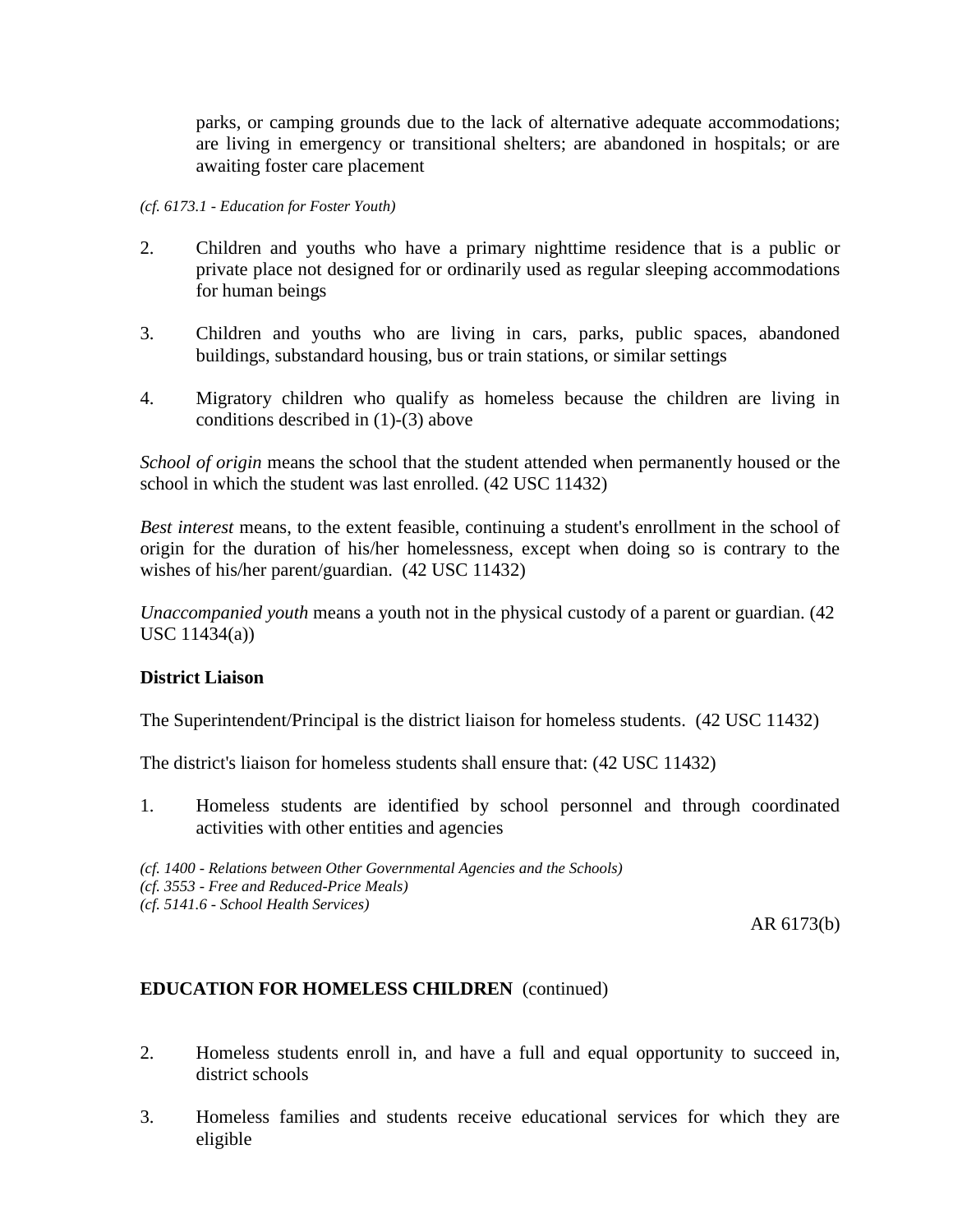- 4. Parents/guardians are informed of the educational and related opportunities available to their children and are provided with meaningful opportunities to participate in the education of their children
- 5. Notice of the educational rights of homeless children is disseminated at places where children receive services, such as schools, shelters, and soup kitchens
- 6. Enrollment disputes are mediated in accordance with law, Board policy, and administrative regulation
- 7. Parents/guardians are fully informed of all transportation services

*(cf. 3250 - Transportation Fees) (cf. 3541 - Transportation Routes and Services)*

# **Enrollment**

Placement decisions for homeless students shall be based on the student's best interest. In determining a student's best interest, a homeless student shall, to the extent feasible, be placed in his/her school of origin, unless his/her parent/guardian requests otherwise. (42 USC 11432)

When making a placement decision, the Superintendent/Principal or designee may consider the age of the student, the distance of the commute and the impact it may have on the student's education, personal safety issues, the student's need for special instruction, the length of anticipated stay in the temporary shelter or other temporary location, likely area of future housing, school placement of siblings, and the time remaining in the school year.

The student may continue attending the district school if it is his/her school of origin for the duration of the homelessness and until the end of any academic year in which he/she moves into permanent housing. (42 USC 11432)

In the case of an unaccompanied youth, the district's homeless liaison shall assist in placement or enrollment decisions, consider the views of the student, and provide notice to the student of his/her appeal rights. (42 USC 11432)

AR 6173(c)

# **EDUCATION FOR HOMELESS CHILDREN** (continued)

If the student is placed at a school other than the district school which is his/her school of origin or that requested by his/her parent/guardian, the Superintendent/Principal or designee shall provide the parent/guardian with a written explanation of the decision along with a statement regarding the parent/guardian's right to appeal the placement decision. (42 USC 11432)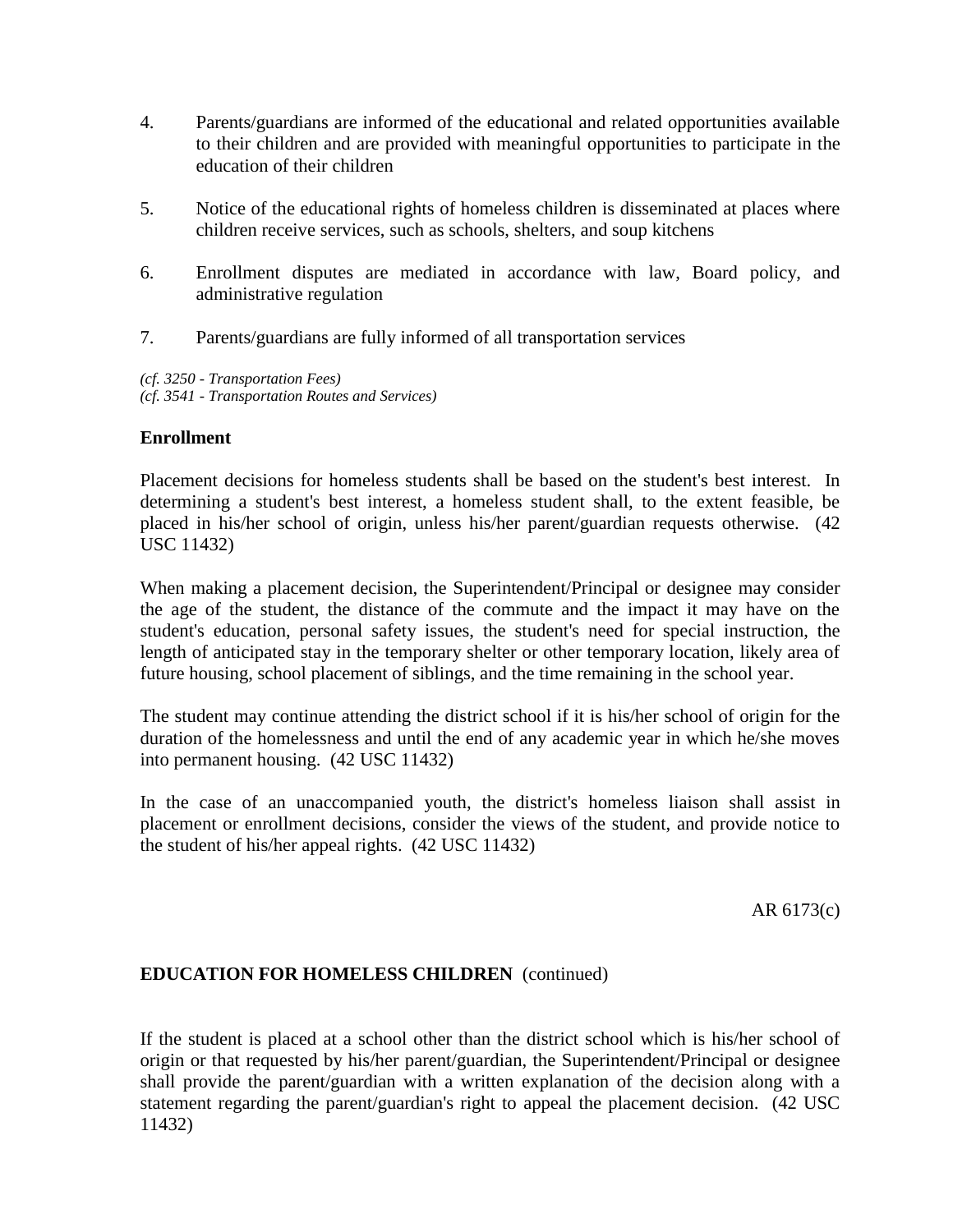Once a decision is made to place the student in the district school, the Superintendent/Principal or designee shall immediately enroll the student, even if the parent/guardian is unable to provide the school with the records normally required for enrollment. (42 USC 11432)

*(cf. 5111.13 - Residency for Homeless Children) (cf. 5125 - Student Records) (cf. 5141.31 - Immunizations)*

The Superintendent/Principal or designee shall immediately contact the school last attended by the student to obtain the relevant records. If the student needs to obtain immunizations or does not possess immunization or other medical records, the Superintendent/Principal or designee shall refer the parent/guardian to the district's liaison for homeless students. The liaison shall assist the parent/guardian in obtaining the necessary immunizations or records for the student. (42 USC 11432)

### **Enrollment Dispute Resolution Process**

If a dispute arises over enrollment in the district school, the student shall be immediately admitted to the school pending resolution of the dispute. (42 USC 11432)

The parent/guardian shall be provided with a written explanation of the placement decision, including an explanation of the parent/guardian's right to appeal the decision. (42 USC 11432)

The written explanation shall be complete, as brief as possible, simply stated and provided in language that the parent/guardian or student can understand. The explanation may include contact information for the district liaison, a description of the district's decision, notice of the right to enroll in the district school pending resolution of the dispute, notice that enrollment includes full participation in all school activities, and notice of the right to appeal the decision to the county office of education and, if the dispute remains unresolved, to the California Department of Education.

The district liaison shall carry out the dispute resolution process as expeditiously as possible after receiving notice of the dispute. (42 USC 11432)

The liaison shall provide the parent/guardian a copy of the district's decision, dispute form, and a copy of the outcome of the dispute.

AR 6173(d)

# **EDUCATION FOR HOMELESS CHILDREN** (continued)

If the parent/guardian wishes to appeal the district's placement decision, the district liaison shall forward all written documentation and related paperwork to the homeless liaison at the county office of education.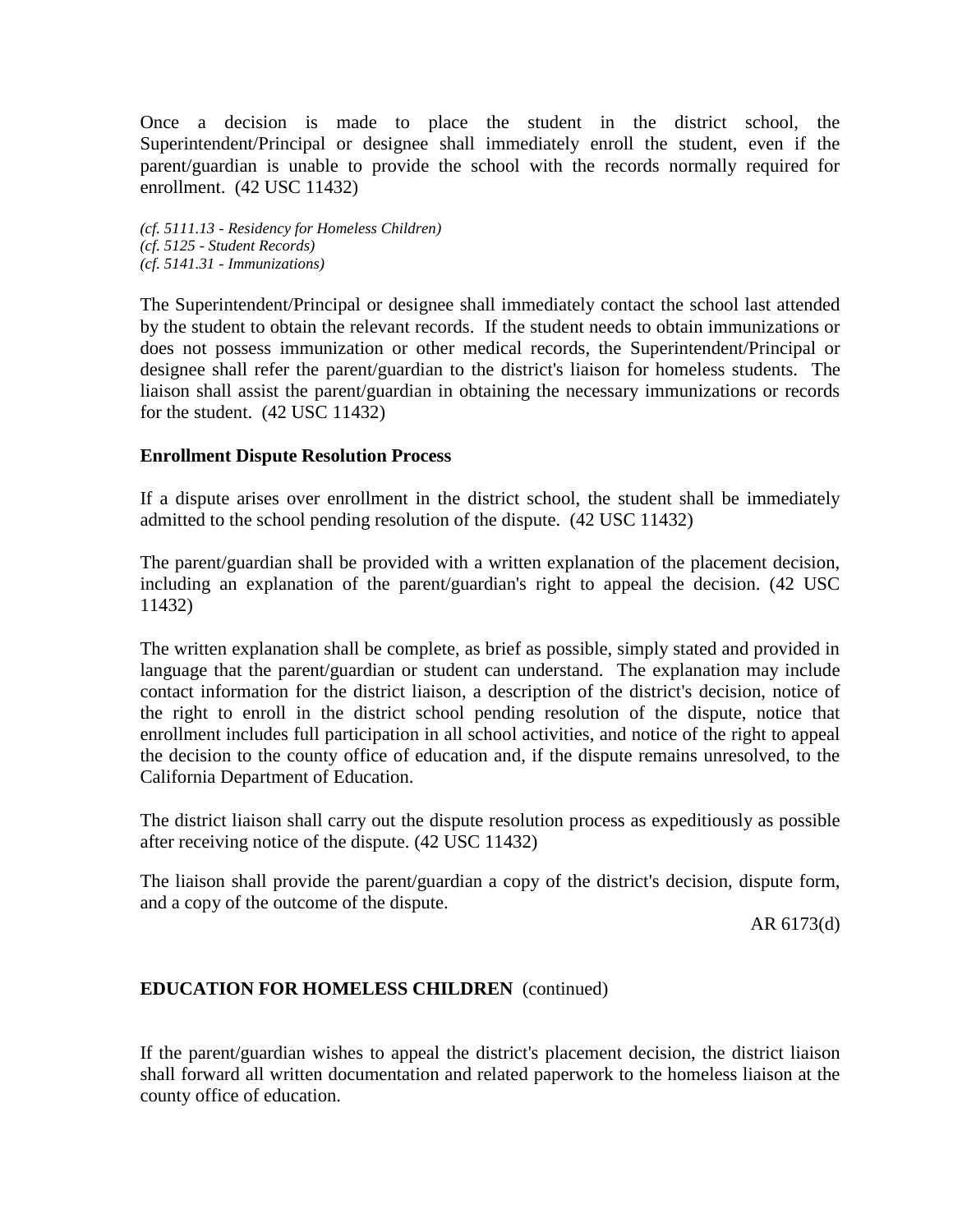# Regulation **CHUALAR UNION ELEMENTARY SCHOOL DISTRICT**<br>chualar, California approved: Chualar, California<br> **Instruction** E(1) 6173(a) **Instruction** E(1) 6173(a)

# **EDUCATION FOR HOMELESS CHILDREN**

# **DISTRICT EXPLANATION OF ENROLLMENT DECISION**

*Instructions: The following form is to be used when the district has denied a parent/guardian's enrollment request.*

| Date:  | Name of person completing form: |
|--------|---------------------------------|
| Title: | Phone number:                   |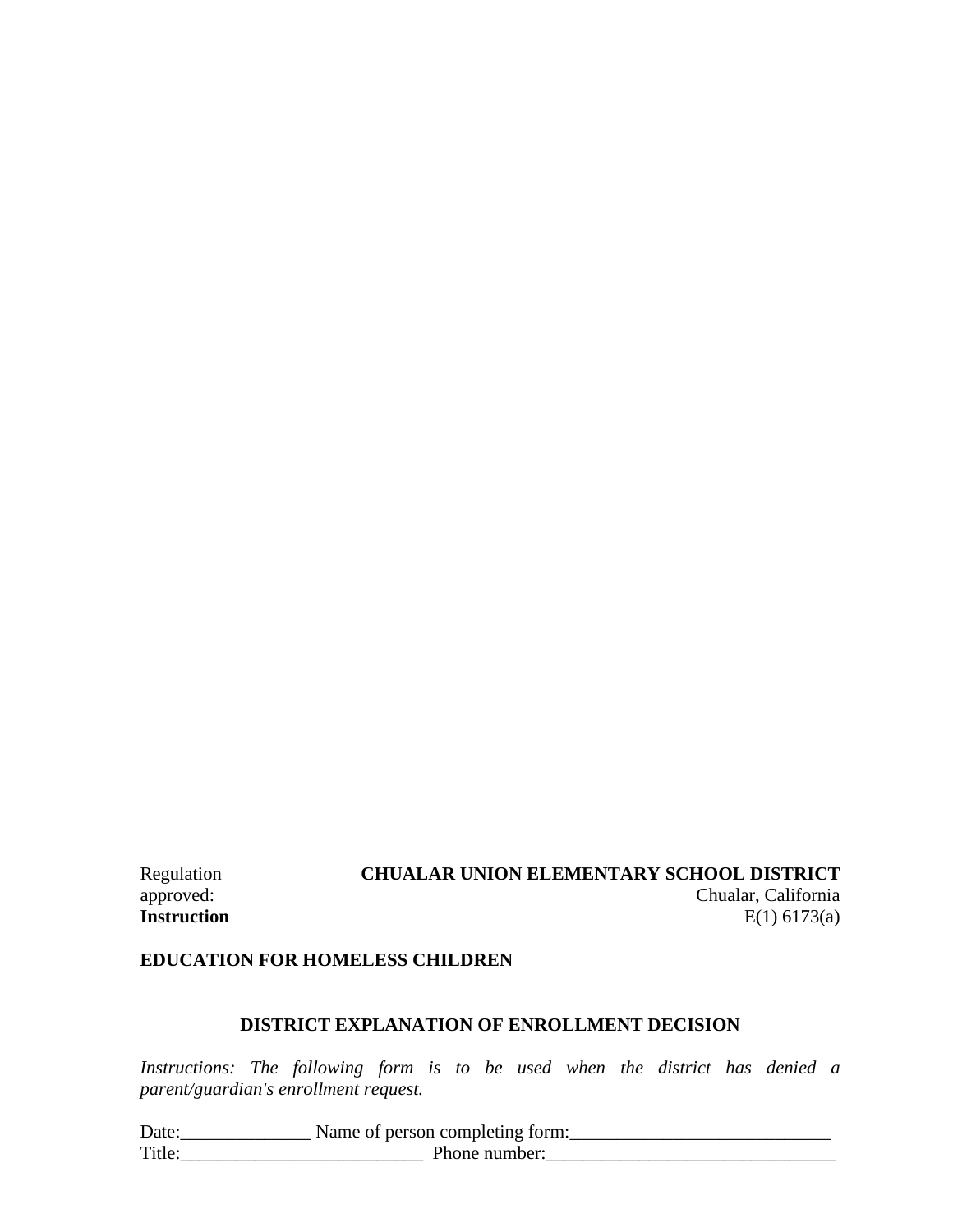In accordance with federal law (42 USC 11432), this notification is being provided to: Name of parent/guardian:\_\_\_\_\_\_\_\_\_\_\_\_\_\_\_\_\_\_\_\_\_\_\_\_\_\_\_\_\_\_\_\_\_\_\_\_\_\_\_\_\_\_\_\_\_\_\_\_\_\_\_\_\_\_ Name of student(s):  $\Box$ 

District's placement decision (name of school):

After reviewing your request to enroll your child in the school listed above, your enrollment request has been denied. This determination was based upon:

\_\_\_\_\_\_\_\_\_\_\_\_\_\_\_\_\_\_\_\_\_\_\_\_\_\_\_\_\_\_\_\_\_\_\_\_\_\_\_\_\_\_\_\_\_\_\_\_\_\_\_\_\_\_\_\_\_\_\_\_\_\_\_\_\_\_\_\_\_\_\_\_\_\_\_ \_\_\_\_\_\_\_\_\_\_\_\_\_\_\_\_\_\_\_\_\_\_\_\_\_\_\_\_\_\_\_\_\_\_\_\_\_\_\_\_\_\_\_\_\_\_\_\_\_\_\_\_\_\_\_\_\_\_\_\_\_\_\_\_\_\_\_\_\_\_\_\_\_\_\_ \_\_\_\_\_\_\_\_\_\_\_\_\_\_\_\_\_\_\_\_\_\_\_\_\_\_\_\_\_\_\_\_\_\_\_\_\_\_\_\_\_\_\_\_\_\_\_\_\_\_\_\_\_\_\_\_\_\_\_\_\_\_\_\_\_\_\_\_\_\_\_\_\_\_\_ \_\_\_\_\_\_\_\_\_\_\_\_\_\_\_\_\_\_\_\_\_\_\_\_\_\_\_\_\_\_\_\_\_\_\_\_\_\_\_\_\_\_\_\_\_\_\_\_\_\_\_\_\_\_\_\_\_\_\_\_\_\_\_\_\_\_\_\_\_\_\_\_\_\_\_

If you are not satisfied with the Superintendent's decision, you may appeal to the \_\_\_\_\_\_(county name)\_\_\_\_\_\_\_\_\_ County Office of Education. If you are not satisfied with the county office's decision, you may then appeal to the California Department of Education. The district's homeless liaison can assist you with this appeal.

| Name of district's homeless liaison: |  |
|--------------------------------------|--|
| Address:                             |  |
| Phone number:                        |  |
|                                      |  |

| Name of County Office of Education homeless liaison: |  |
|------------------------------------------------------|--|
| Address:                                             |  |
| Phone number:                                        |  |

You also have the following rights:

• Pending resolution of this dispute, your child has the right to immediately enroll in the district school and to participate in school activities at the school.

E(1) 6173(b)

### **EDUCATION FOR HOMELESS CHILDREN** (continued)

- You may provide written or verbal documentation to support your position. You may use the district's dispute resolution form. A copy of the dispute resolution form can be obtained from the district's liaison for homeless students.
- You may seek the assistance of advocates or attorneys to help you with this appeal.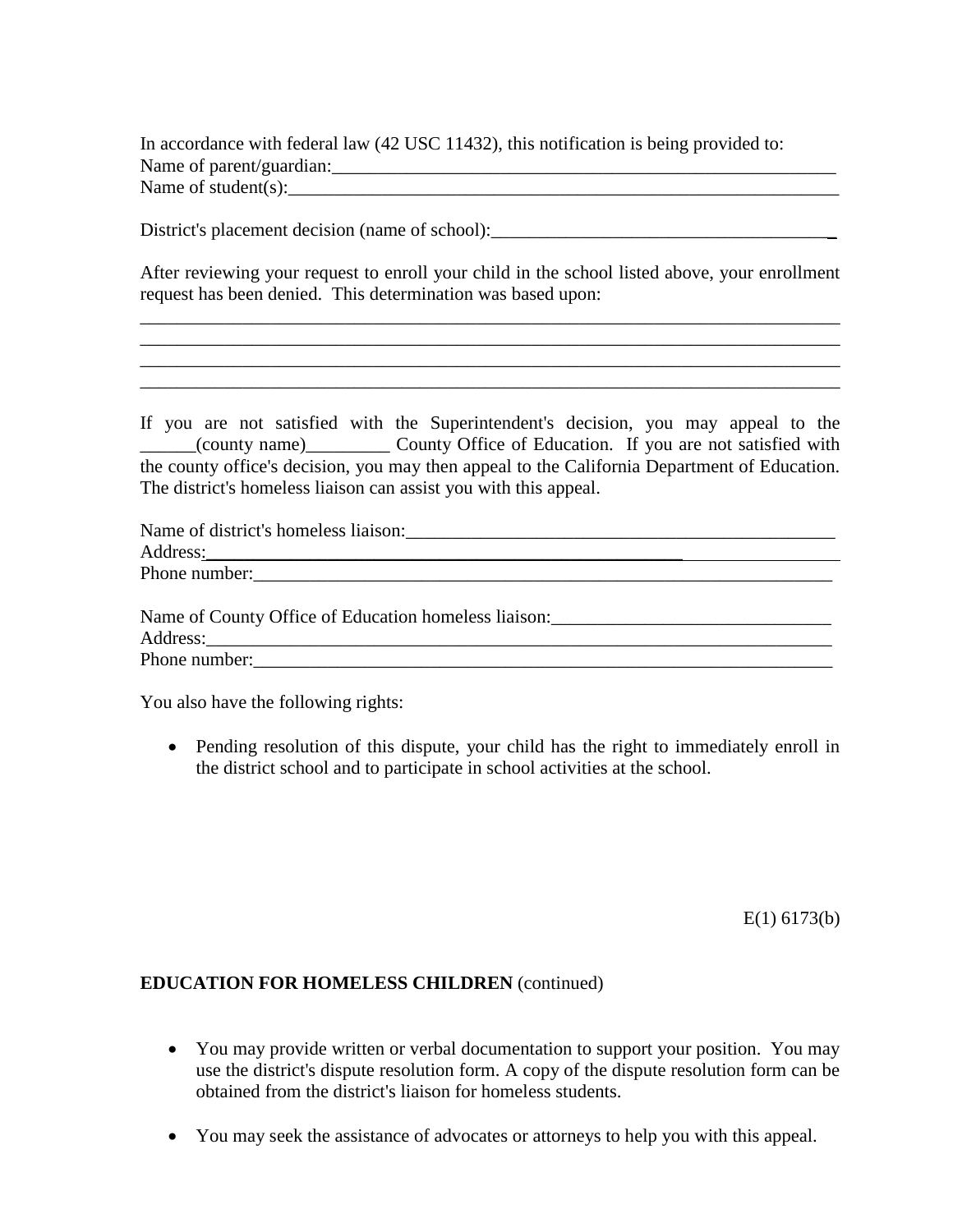# Exhibit **CHUALAR UNION ELEMENTARY SCHOOL DISTRICT** version: Chualar, California **Instruction** E(2) 6173

## **EDUCATION FOR HOMELESS CHILDREN**

### **ENROLLMENT DISPUTE FORM**

*Instructions: This form is to be completed by a parent/guardian or student when a dispute regarding enrollment has arisen. As an alternative to completing this form, the information on this form may be shared verbally with the district's liaison for homeless students.*

Date submitted:\_\_\_\_\_\_\_\_\_\_\_\_\_\_\_\_\_\_\_\_\_\_\_\_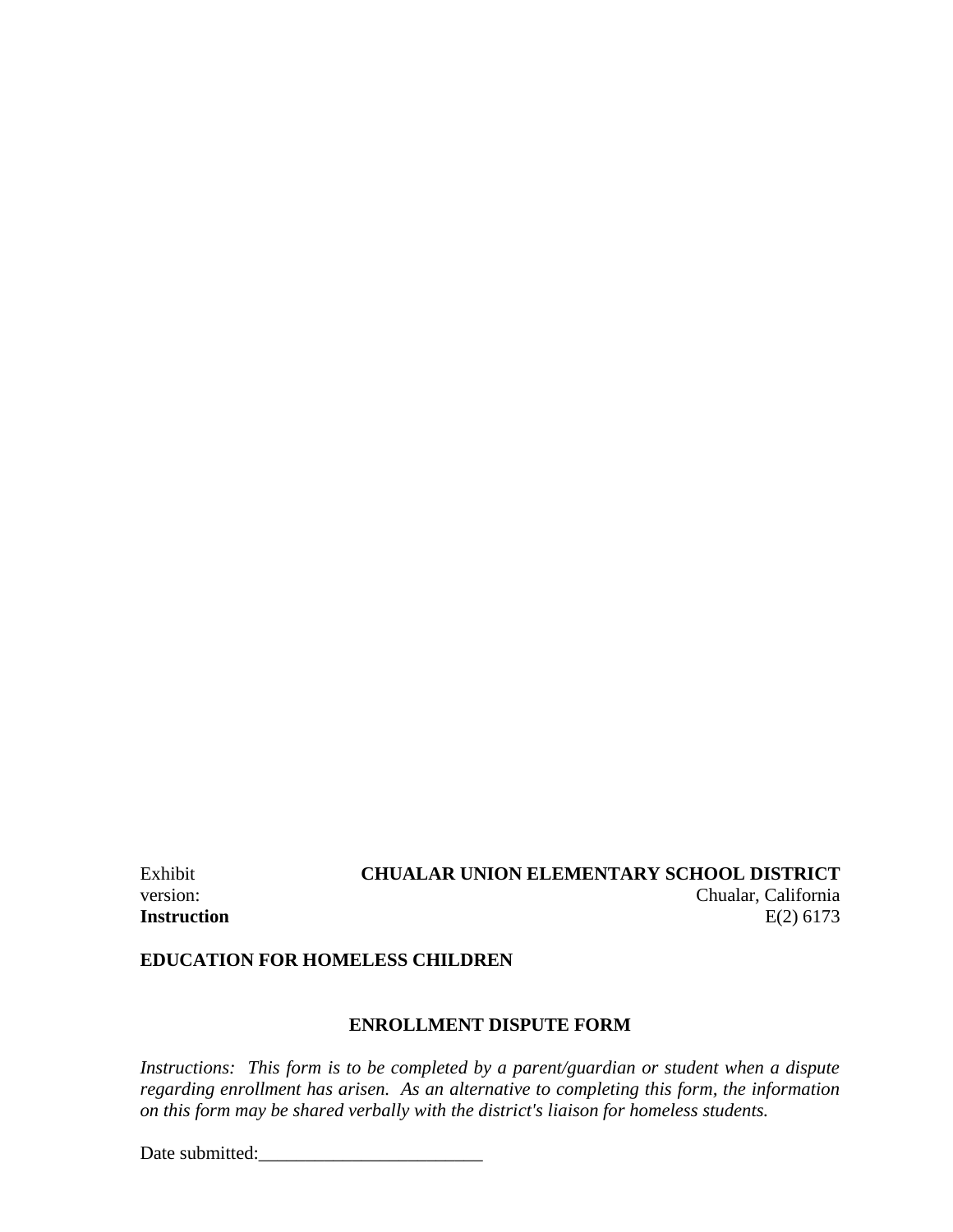|                                                   | Name of person completing form:                                                                                                                                                                                                      |
|---------------------------------------------------|--------------------------------------------------------------------------------------------------------------------------------------------------------------------------------------------------------------------------------------|
|                                                   |                                                                                                                                                                                                                                      |
|                                                   | Relation to student:                                                                                                                                                                                                                 |
|                                                   |                                                                                                                                                                                                                                      |
| I may be contacted at the following:              |                                                                                                                                                                                                                                      |
|                                                   | Address: <u>Address</u> : Address: Address: Address: Address: Address: Address: Address: Address: Address: Address: Address: Address: Address: Address: Address: Address: Address: Address: Address: Address: Address: Address: Addr |
|                                                   | Phone number:                                                                                                                                                                                                                        |
|                                                   |                                                                                                                                                                                                                                      |
| I wish to appeal the enrollment decision made by: |                                                                                                                                                                                                                                      |
| $\Box$ District liaison                           | $\Box$ County liaison                                                                                                                                                                                                                |
| or provide your explanation verbally.             | Reason for the appeal: You may include an explanation to support your appeal in this space                                                                                                                                           |
|                                                   |                                                                                                                                                                                                                                      |
|                                                   |                                                                                                                                                                                                                                      |
|                                                   |                                                                                                                                                                                                                                      |
|                                                   |                                                                                                                                                                                                                                      |

I have been provided with:

- $\square$  A written explanation of the district's decision
- $\square$  Contact information for the district's homeless liaison
- $\square$  Contact information for the county office of education's homeless liaison

| Exhibit            |
|--------------------|
| version:           |
| <b>Instruction</b> |

# **CHUALAR UNION ELEMENTARY SCHOOL DISTRICT** Chualar, California **Instruction** BP 6173.1(a)

# **EDUCATION FOR FOSTER YOUTH**

The Board of Trustees recognizes that foster youth may be at greater risk for poor academic performance due to their family circumstances, disruption of their educational program, and emotional, social, and other health needs. The district shall provide such students with full access to the district's educational program and other support services necessary to assist them in achieving state and district academic standards.

*(cf. 5131.6 - Alcohol and Other Drugs)*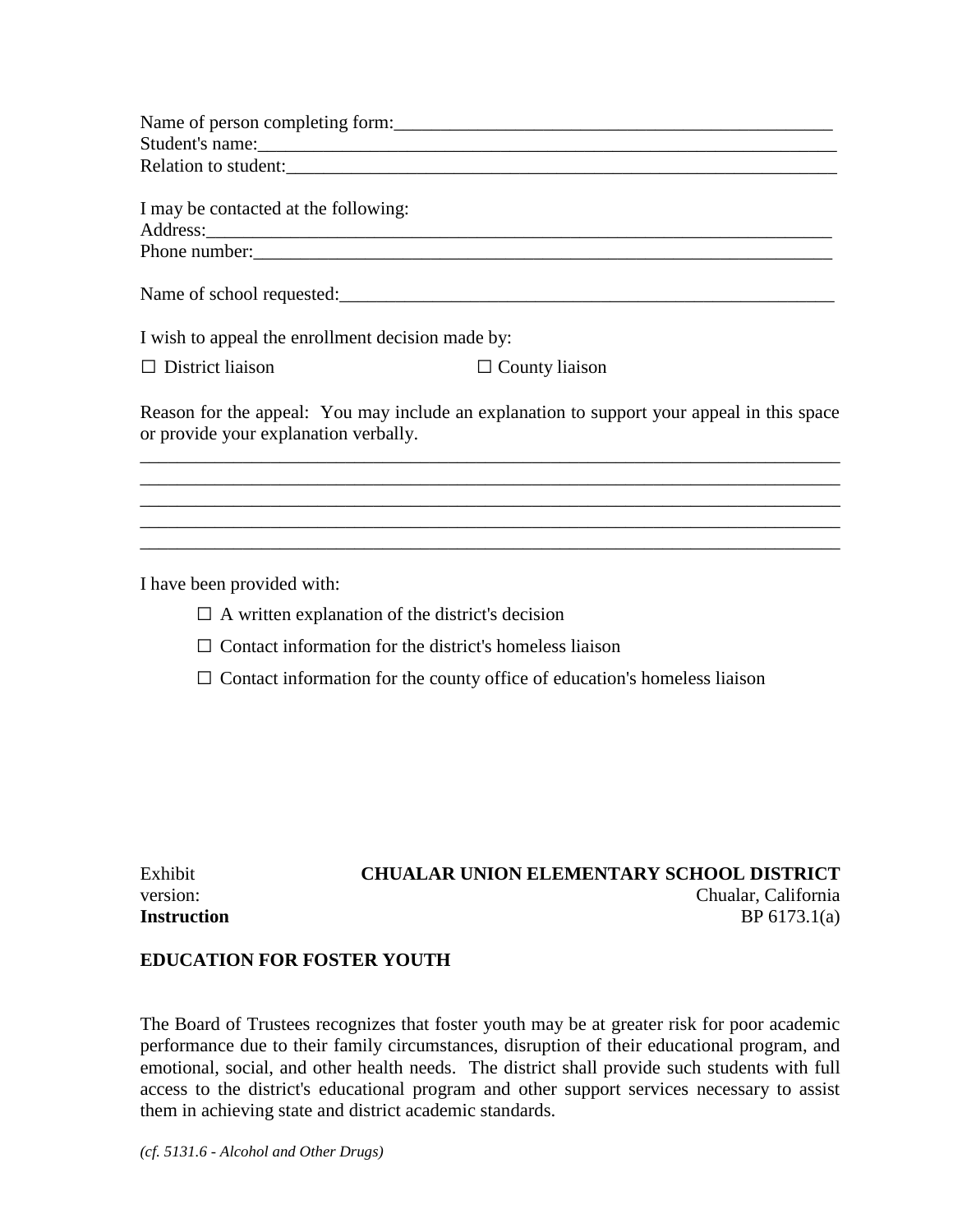*(cf. 5147 - Dropout Prevention) (cf. 5149 - At-Risk Students) (cf. 6011- Academic Standards) (cf. 6145 - Extracurricular and Cocurricular Activities) (cf. 6145.2 - Athletic Competition) (cf. 6164.2 - Guidance/Counseling Services) (cf. 6173 - Education for Homeless Children) (cf. 6179 - Supplemental Instruction)*

The Superintendent/Principal or designee shall ensure that placement decisions for foster youth are based on the students' best interests as defined in law and administrative regulation. To that end, he/she shall designate a staff person as a district liaison for foster youth to help facilitate the enrollment, placement, and transfer of foster youth.

The Superintendent/Principal or designee and district liaison shall ensure that all appropriate staff, including, but not limited to, the school registrar and attendance clerk, receive training regarding the enrollment, placement, and rights of foster youth.

*(cf. 4131 - Staff Development) (cf. 4231 - Staff Development) (cf. 4331 - Staff Development)*

The Board desires to provide foster youth with a safe, positive learning environment that is free from discrimination and harassment and promotes students' self-esteem and academic achievement. The Superintendent/Principal or designee shall develop strategies to build students' feelings of connectedness with the school, including, but not limited to, strategies that promote positive discipline and conflict resolution, the development of students' resiliency and interpersonal skills, and the involvement of foster parents, group home administrators, and/or other caretakers in school programs and activities.

*(cf. 0410 - Nondiscrimination in District Programs and Activities)*

- *(cf. 0450 - Comprehensive Safety Plan)*
- *(cf. 5131 - Conduct)*
- *(cf. 5137 - Positive School Climate)*
- *(cf. 5138 - Conflict Resolution/Peer Mediation)*
- *(cf. 5145.3 - Nondiscrimination/Harassment)*
- *(cf. 5145.9 - Hate-Motivated Behavior)*
- *(cf. 6020 - Parent Involvement)*

BP 6173.1(b)

### **EDUCATION FOR FOSTER YOUTH** (continued)

To address the needs of foster youth and help ensure the maximum utilization of available funds, the Superintendent/Principal or designee shall collaborate with local agencies including, but not limited to, the county placing agency, social services, probation officers, juvenile court officers, nonprofit organizations, and advocates. The Superintendent/Principal or designee shall explore the feasibility of entering into agreements with these groups to coordinate services and protect the rights of foster youth.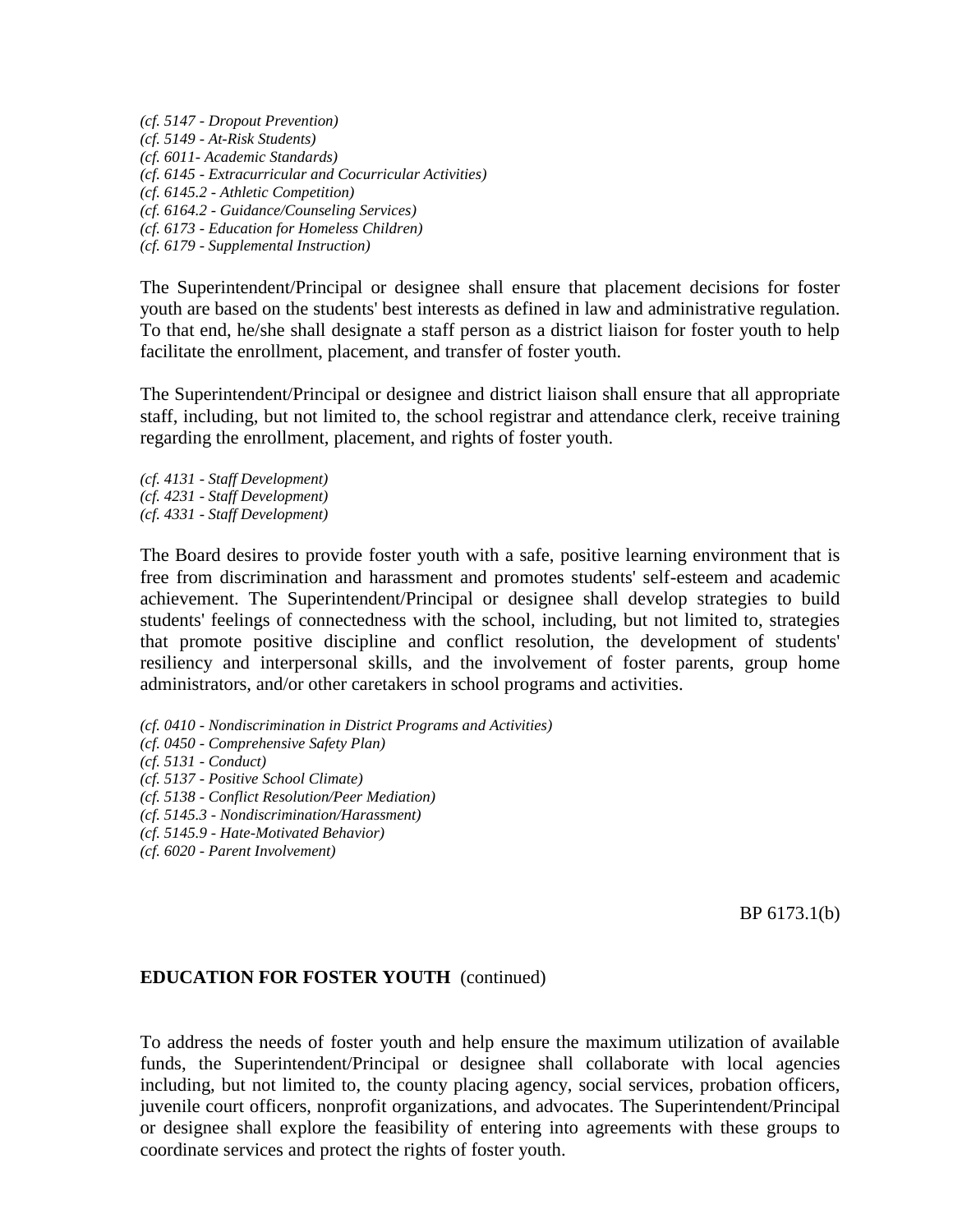*(cf. 1020 - Youth Services)*

The Superintendent/Principal or designee shall regularly report to the Board on the educational outcomes of foster youth enrolled in the district including, but not limited to, school attendance, student achievement test results, promotion and retention rates by grade level, graduation rates, and suspension/expulsion rates.

*(cf. 0500 - Accountability)*

- *(cf. 5123 - Promotion/Acceleration/Retention)*
- *(cf. 5144.1 - Suspension and Expulsion/Due Process)*
- *(cf. 5144.2 - Suspension and Expulsion/Due Process (Students with Disabilities))*
- *(cf. 6162.51 - Standardized Testing and Reporting Program)*

*(cf. 6162.52 - High School Exit Examination)*

*Legal Reference: (see next page)*

BP 6173.1(c)

#### **EDUCATION FOR FOSTER YOUTH** (continued)

*Legal Reference: EDUCATION CODE 32228-32228.5 Student safety and violence prevention 42920-42925 Foster children educational services 48645-48646 Juvenile court schools 48850-48859 Educational placement of students residing in licensed children's institutions 49061 Student records*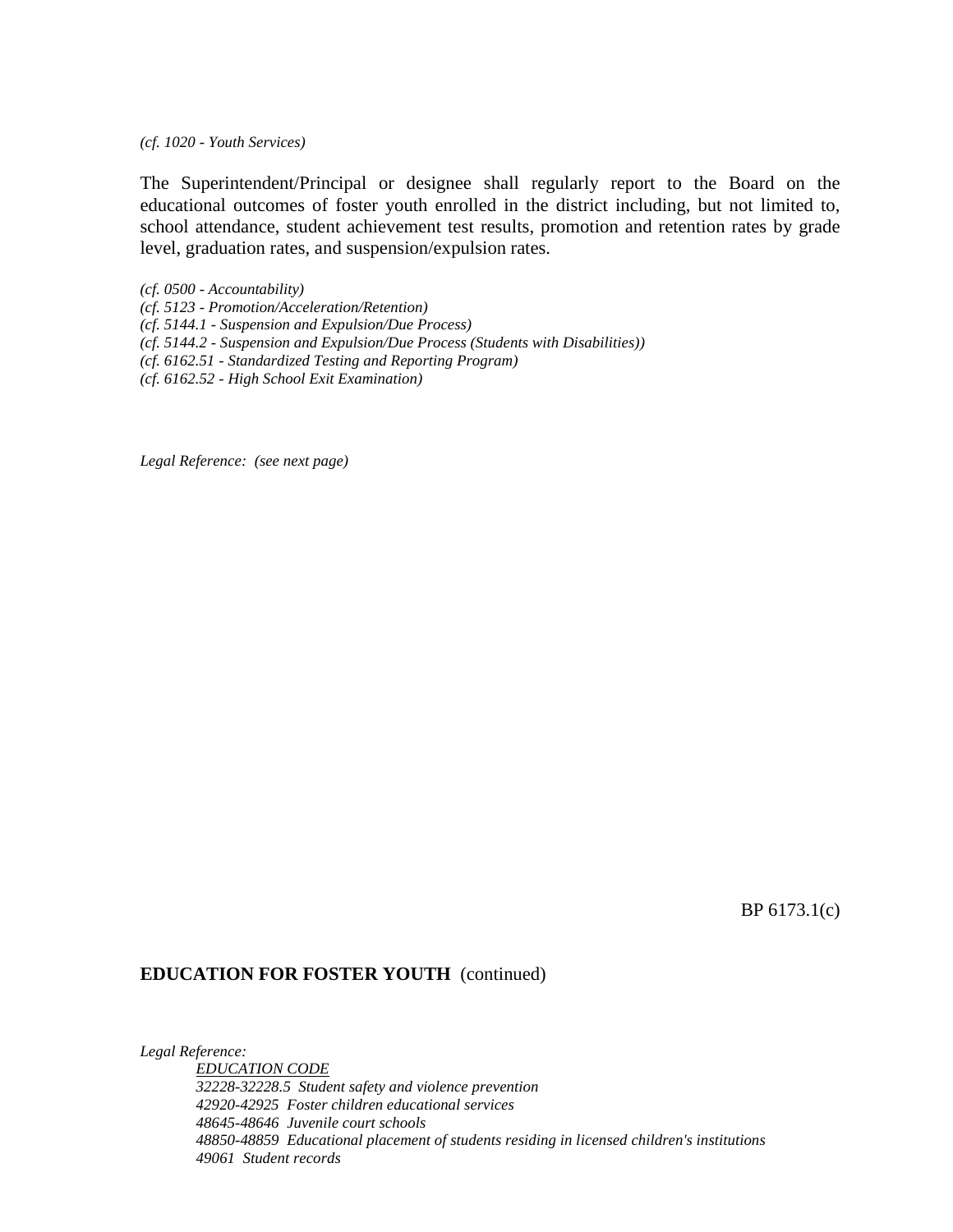*49069.5 Foster care students, transfer of records 49076 Access to student records 51225.3 High school graduation 56055 Rights of foster parents in special education 60851 High school exit examination HEALTH AND SAFETY CODE 1522.41 Training and certification of group home administrators 1529.2 Training of licensed foster parents WELFARE AND INSTITUTIONS CODE 300 Children subject to jurisdiction 309 Investigation and release of child 361 Limitations on parental or guardian control 366.27 Educational decision by relative providing living arrangements 602 Minors violating law; ward of court 726 Limitations on parental or guardian control 727 Order of care, ward of court 16000-16014 Foster care placement UNITED STATES CODE, TITLE 29 794 Rehabilitation Act of 1973, Section 504 UNITED STATES CODE, TITLE 42 670-679b Federal assistance for foster care programs 11431-11435 McKinney-Vento Homeless Assistance Act*

*Management Resources:*

*CSBA PUBLICATIONS Educating Foster Youth: Best Practices and Board Considerations, Policy Brief, March 2008 AMERICAN BAR ASSOCIATION PUBLICATIONS Mythbusting: Breaking Down Confidentiality and Decision-Making Barriers to Meet the Education Needs of Children in Foster Care, 2005 CITIES, COUNTIES AND SCHOOLS PARTNERSHIP PUBLICATIONS Our Children: Emancipating Foster Youth, A Community Action Guide WEB SITES CSBA: http://www.csba.org California Department of Education, Foster Youth Services: http://www.cde.ca.gov/ls/pf/fy California Department of Social Services, Foster Youth Ombudsman Office: http://www.fosteryouthhelp.ca.gov California Youth Connection: http://www.calyouthconn.org/site/cyc Cities, Counties and Schools Partnership: http://www.ccspartnership.org*

Policy **CHUALAR UNION ELEMENTARY SCHOOL DISTRICT** adopted: Chualar, California **Instruction** AR 6173.1(a)

#### **EDUCATION FOR FOSTER YOUTH**

#### **Definitions**

*Foster youth* means a child who has been removed from his/her home pursuant to Welfare and Institutions Code 309, is the subject of a petition filed under Welfare and Institutions Code 300 or 602, or has been removed from his/her home and is the subject of a petition filed under Welfare and Institutions Code 300 or 602. (Education Code 48853.5)

*Person holding the right to make educational decisions* means a responsible adult appointed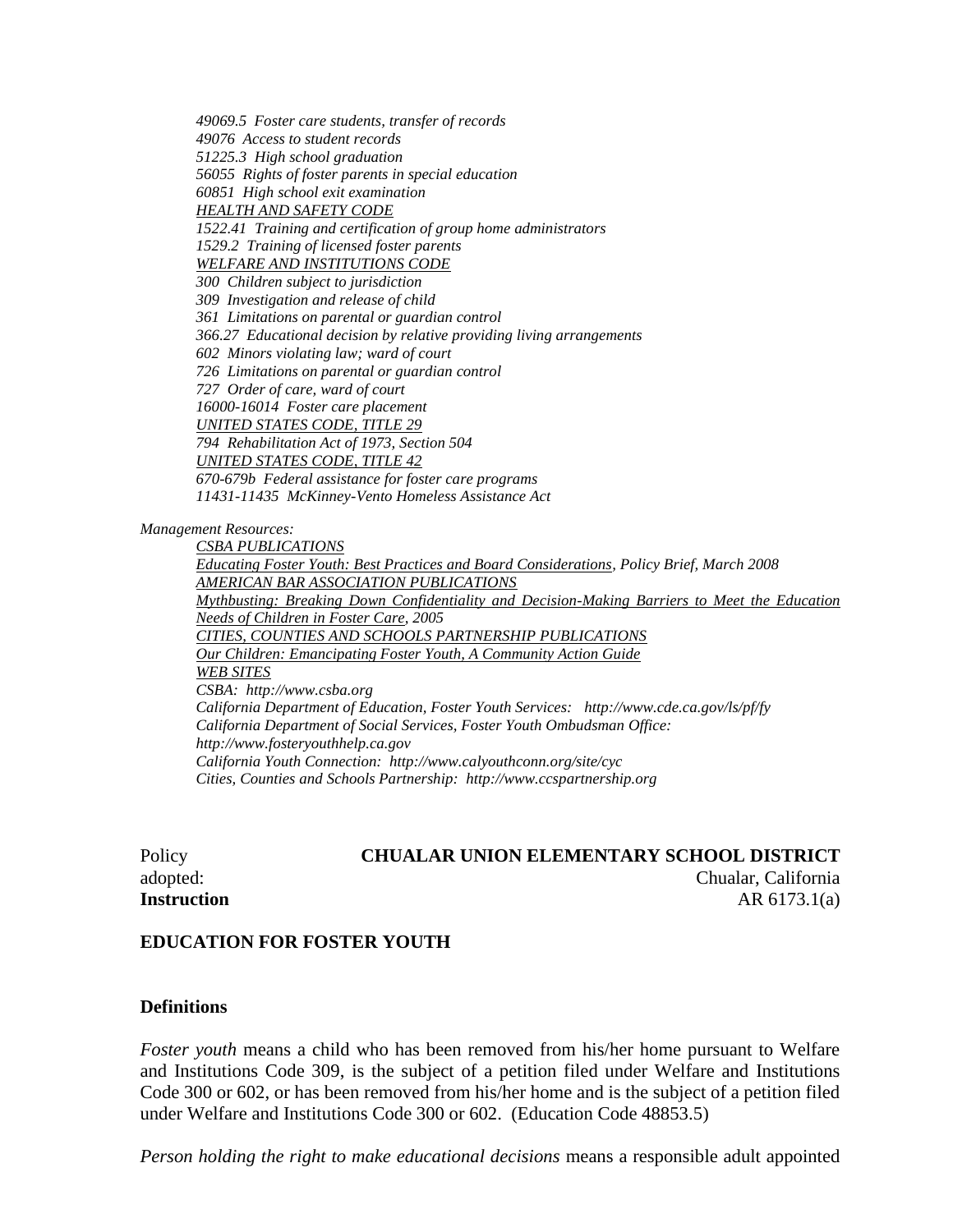by a court pursuant to Welfare and Institutions Code 361 or 727.

*School of origin* means the school that the foster youth attended when permanently housed or the school in which he/she was last enrolled. If the school the foster youth attended when permanently housed is different from the school in which he/she was last enrolled, or if there is some other school that the foster youth attended within the preceding 15 months and with which the youth is connected, the district liaison shall, in consultation with and with the agreement of the foster youth and the person holding the right to make educational decisions for the youth, determine, in the best interests of the foster youth, which school is the school of origin. (Education Code 48853.5)

*Best interests* means that, in making educational and school placement decisions for a foster youth, consideration is given to, among other factors, educational stability, the opportunity to be educated in the least restrictive educational setting necessary to achieve academic progress, and the foster youth's access to academic resources, services, and extracurricular and enrichment activities that are available to all district students. (Education Code 48850, 48853)

# **District Liaison**

The Superintendent/Principal is the district liaison for foster youth. (Education Code 48853.5)

*(cf. 6173 - Education for Homeless Children)*

The district's liaison for foster youth shall:

- 1. Ensure and facilitate the proper educational placement, enrollment in school, and checkout from school of students in foster care (Education Code 48853.5)
- 2. Ensure proper transfer of credits, records, and grades when students in foster care transfer from one school to another or from one district to another (Education Code 48853.5, 48645.5)

*(cf. 5117 - Interdistrict Attendance) (cf. 5125 - Student Records) (cf. 6146.3 - Reciprocity of Academic Credit)*

AR 6173.1(b)

# **EDUCATION FOR FOSTER YOUTH** (continued)

3. As needed, make appropriate referrals to ensure that students in foster care receive necessary special education services and services under Section 504 of the federal Rehabilitation Act of 1973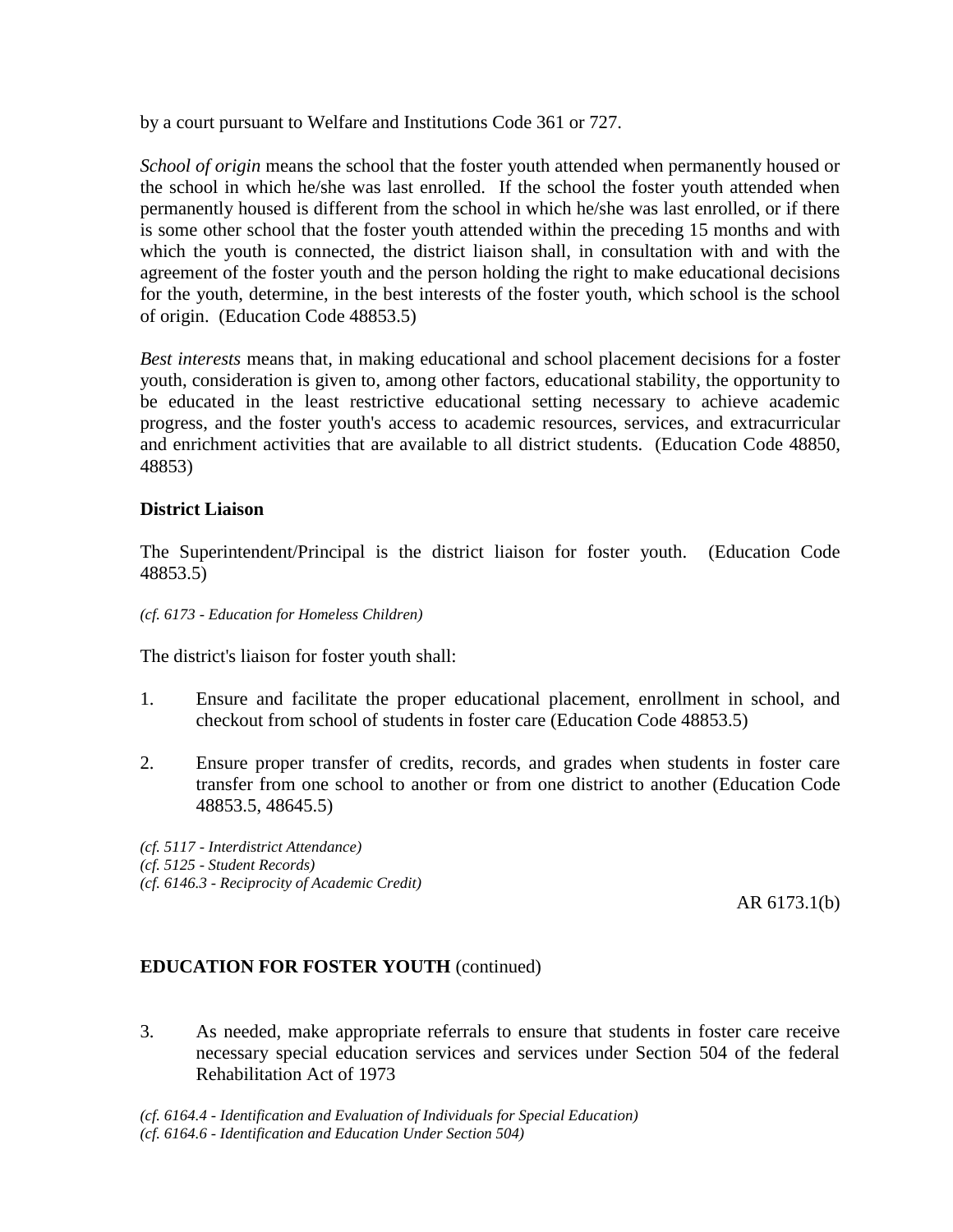- 4. Ensure that students in foster care receive appropriate school-based services, such as supplemental instruction, counseling, or after-school services
- *(cf. 5141.6 - School Health Services) (cf. 5148.2 - Before/After School Programs) (cf. 5149 - At-Risk Students) (cf. 6164.2 - Guidance/Counseling Services)*

*(cf. 6172 - Gifted and Talented Student Program)*

*(cf. 6174 - Education for English Language Learners)*

*(cf. 6177 - Summer School)*

*(cf. 6179 - Supplemental Instruction)*

5. Develop protocols and procedures so that district staff, including the Superintendent/Principal, school registrars, and attendance clerks, are aware of the requirements for the proper enrollment, placement, and transfer of foster youth

*(cf. 4131 - Staff Development)*

*(cf. 4231 - Staff Development)*

*(cf. 4331 - Staff Development)*

6. Collaborate with the county placing agency, social services, probation officers, juvenile court officers, nonprofit organizations, and advocates to help coordinate services for the district's foster youth

*(cf. 1020 - Youth Services) (cf. 1400 - Relations Between Other Governmental Agencies and the Schools) (cf. 5113.1 - Chronic Absence and Truancy) (cf. 5149 - At-Risk Students)*

7. Monitor the educational progress of foster youth and provide reports to the Superintendent/Principal or designee and the Board of Trustees based on indicators identified in Board policy

The Superintendent/Principal or designee shall regularly monitor the caseload of the district liaison, as well as his/her additional duties outside of the foster youth program, to determine whether adequate time and resources are available to meet the needs of foster youth in the district.

AR 6173.1(c)

### **EDUCATION FOR FOSTER YOUTH** (continued)

*(cf. 4115 - Evaluation/Supervision) (cf. 4315 - Evaluation/Supervision)*

#### **Enrollment**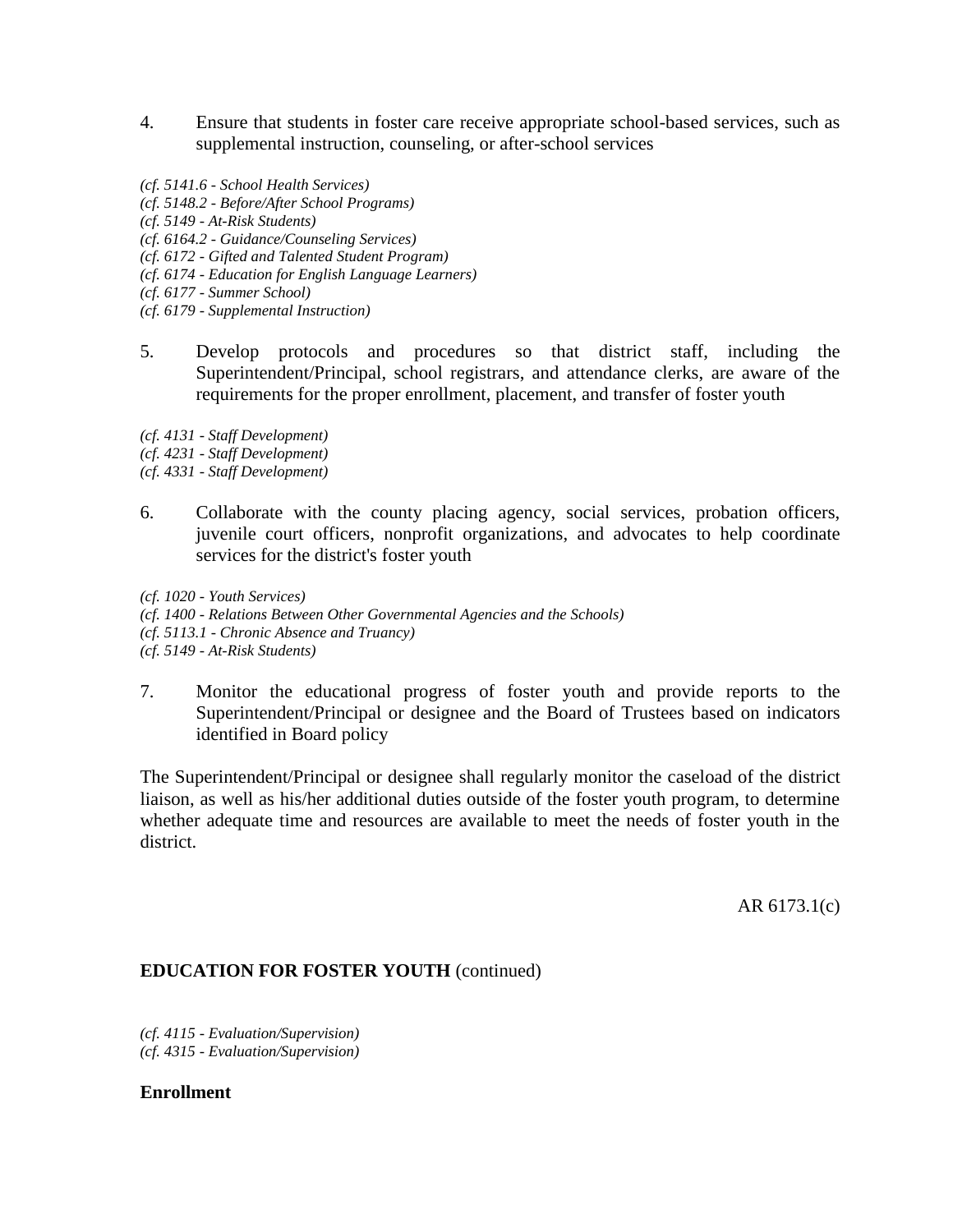A foster youth placed in a licensed children's institution or foster family home within the district shall attend programs operated by the district unless one of the following circumstances applies: (Education Code 48853, 48853.5)

1. The student has an individualized education program requiring placement in a nonpublic, nonsectarian school or agency or in another local educational agency.

#### *(cf. 6159 - Individualized Education Program)*

*(cf. 6159.2 - Nonpublic, Nonsectarian School and Agency Services for Special Education)*

- 2. The parent/guardian or other person holding the right to make educational decisions for the student determines that it is in the best interest of the student to be placed in another educational program.
- *(cf. 6159.3 - Appointment of Surrogate Parent for Special Education Students)*
- 3. At the initial placement or any subsequent change in placement, the student exercises his/her right to continue in his/her school of origin, as defined above
	- a. The student may continue in the school of origin for the duration of the court's jurisdiction or, if the court's jurisdiction is terminated prior to the end of a school year, then for remainder of the school year.
	- b. To provide the student the benefit of matriculating with his/her peers in accordance with the established feeder patterns of school districts, a student who is transitioning between school grade levels shall be allowed to continue in the district of origin in the same attendance area. A student who is transitioning to a middle school or high school shall be allowed to enroll in the school designated for matriculation in another school district.

The district liaison may, in consultation with and with the agreement of the foster youth and the person holding the right to make educational decisions for the youth, recommend that the youth's right to attend the school of origin be waived and he/she be enrolled in any school that students living in the attendance area in which the foster youth resides are eligible to attend. All decisions shall be made in accordance with the foster youth's best interests. (Education Code 48853.5)

AR 6173.1(d)

### **EDUCATION FOR FOSTER YOUTH** (continued)

Prior to making any recommendation to move a foster youth from his/her school of origin, the liaison shall provide the youth and the person holding the right to make educational decisions for the youth with a written explanation of the basis for the recommendation and how this recommendation serves the youth's best interests. (Education Code 48853.5)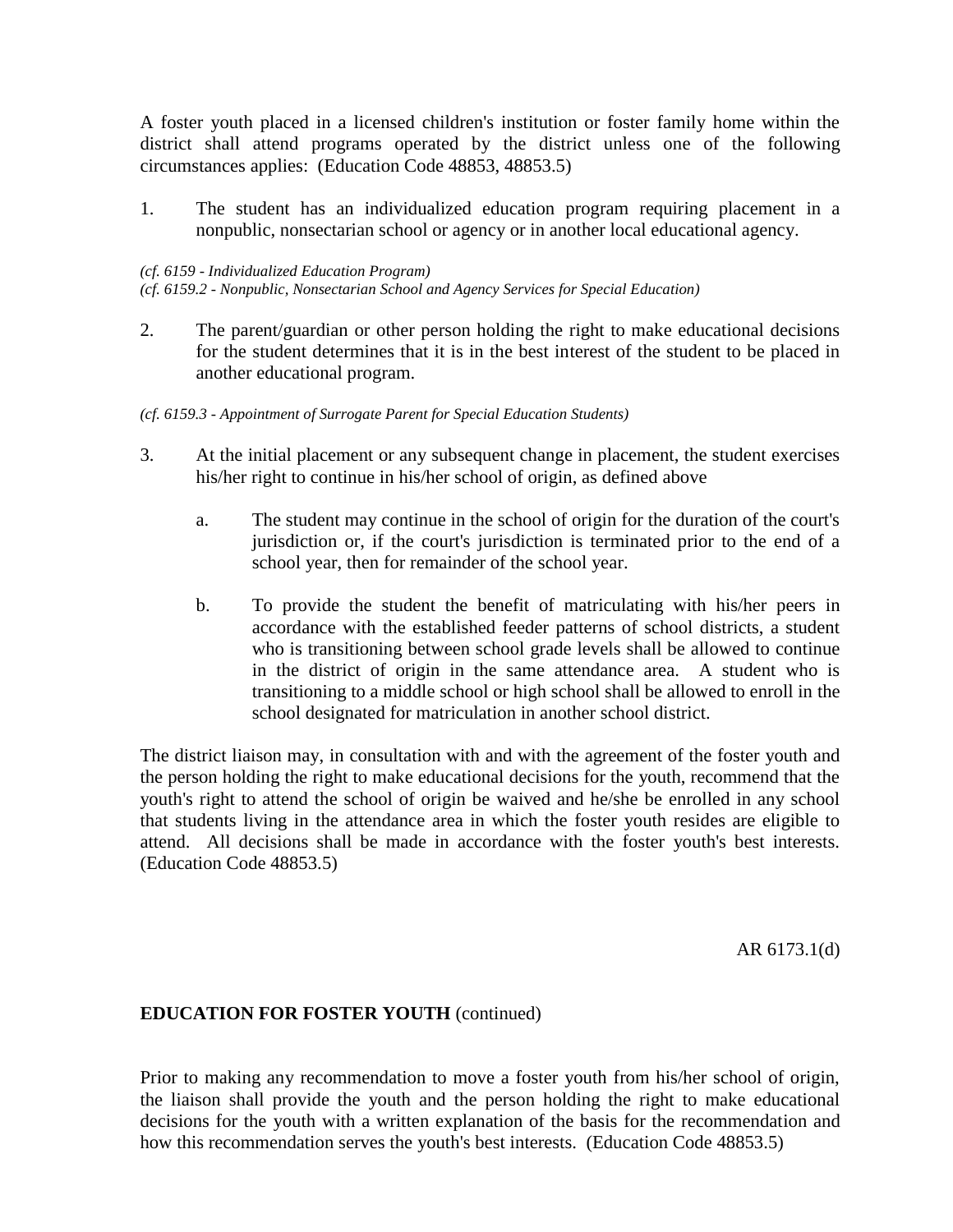The role of the liaison shall be advisory with respect to placement decisions and determination of the school of origin. (Education Code 48853.5)

Within two business days of a request for enrollment, the liaison shall contact the school last attended by the student to obtain all academic and other records. Upon receiving a request from a new school, the liaison shall provide all records within two business days of receiving the request. (Education Code 48853.5)

If a person with the right to make educational decisions for a foster youth or the foster youth disagrees with the liaison's enrollment recommendation, he/she may appeal to the Superintendent/Principal. The Superintendent/Principal shall make a determination within 30 days of receipt of the appeal. Within 30 days of receipt of the Superintendent's decision, the parent/guardian or foster youth may appeal that decision to the Board. The Board shall consider the issue at its next regularly scheduled meeting. The Board's decision shall be final.

If any dispute arises regarding the request of a foster youth to remain in the school of origin, the youth has the right to remain in the school of origin pending resolution of the dispute. (Education Code 48853.5)

# **Transportation**

Upon request, the district may provide transportation for a foster youth to and from his/her school of origin when the student is residing within the district and the school of origin is within district boundaries.

# **Applicability of Graduation Requirements**

When a foster youth in grade 11 or 12 transfers into the district from another school district, he/she shall be exempted from all coursework and other graduation requirements adopted by the Board that are in addition to the statewide coursework requirements specified in Education Code 51225.3 and the high school exit examination, unless the district makes a finding that the student is reasonably able to complete the additional requirements in time to graduate from high school while he/she remains in foster care. (Education Code 51225.3, 60851)

AR 6173.1(e)

# **EDUCATION FOR FOSTER YOUTH** (continued)

The Superintendent/Principal or designee shall notify any student who is granted an exemption and, as appropriate, the person holding the right to make educational decisions for the student if any of the requirements that are waived will affect the student's ability to gain admission to a postsecondary educational institution and shall provide information about transfer opportunities available through the California Community Colleges. (Education Code 51225.3)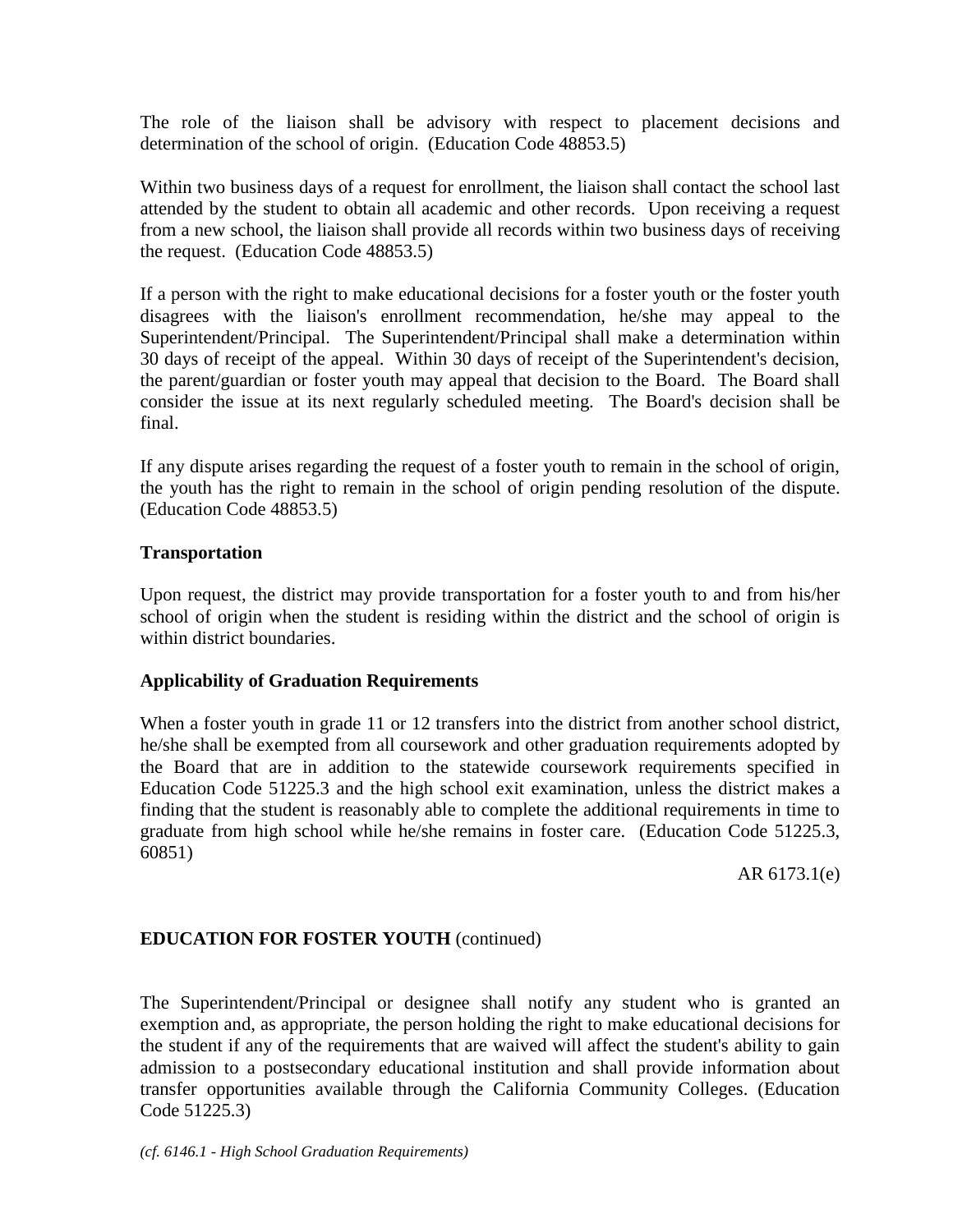### **Grades/Credits**

Grades for a student in foster care shall not be lowered if the student is absent from school due to either of the following circumstances: (Education Code 49069.5)

- 1. A decision by a court or placement agency to change the student's placement, in which case the student's grades and credits shall be calculated as of the date he/she left school
- 2. A verified court appearance or related court-ordered activity
- *(cf. 5121 - Grades/Evaluation of Student Achievement)*

### **Eligibility for Extracurricular Activities**

A foster youth who changes residences pursuant to a court order or decision of a child welfare worker shall be immediately deemed to meet all residency requirements for participation in interscholastic sports or other extracurricular activities. (Education Code 48850)

*(cf. 6145 - Extracurricular and Cocurricular Activities) (cf. 6145.2 - Athletic Competition)*

Regulation **CHUALAR UNION ELEMENTARY SCHOOL DISTRICT** approved: Chualar, California **Instruction** BP 6173.2(a)

#### **EDUCATION OF CHILDREN OF MILITARY FAMILIES**

The Board of Trustees recognizes the challenges to the academic success of children of military families caused by the frequent moves or deployments of their parents/guardians in fulfillment of military service. In accordance with law, the district shall provide such students with academic resources, services, and opportunities for extracurricular and enrichment activities that are available to all district students.

*(cf. 5125 - Student Records) (cf. 6011 - Academic Standards) (cf. 6145 - Extracurricular and Cocurricular Activities)*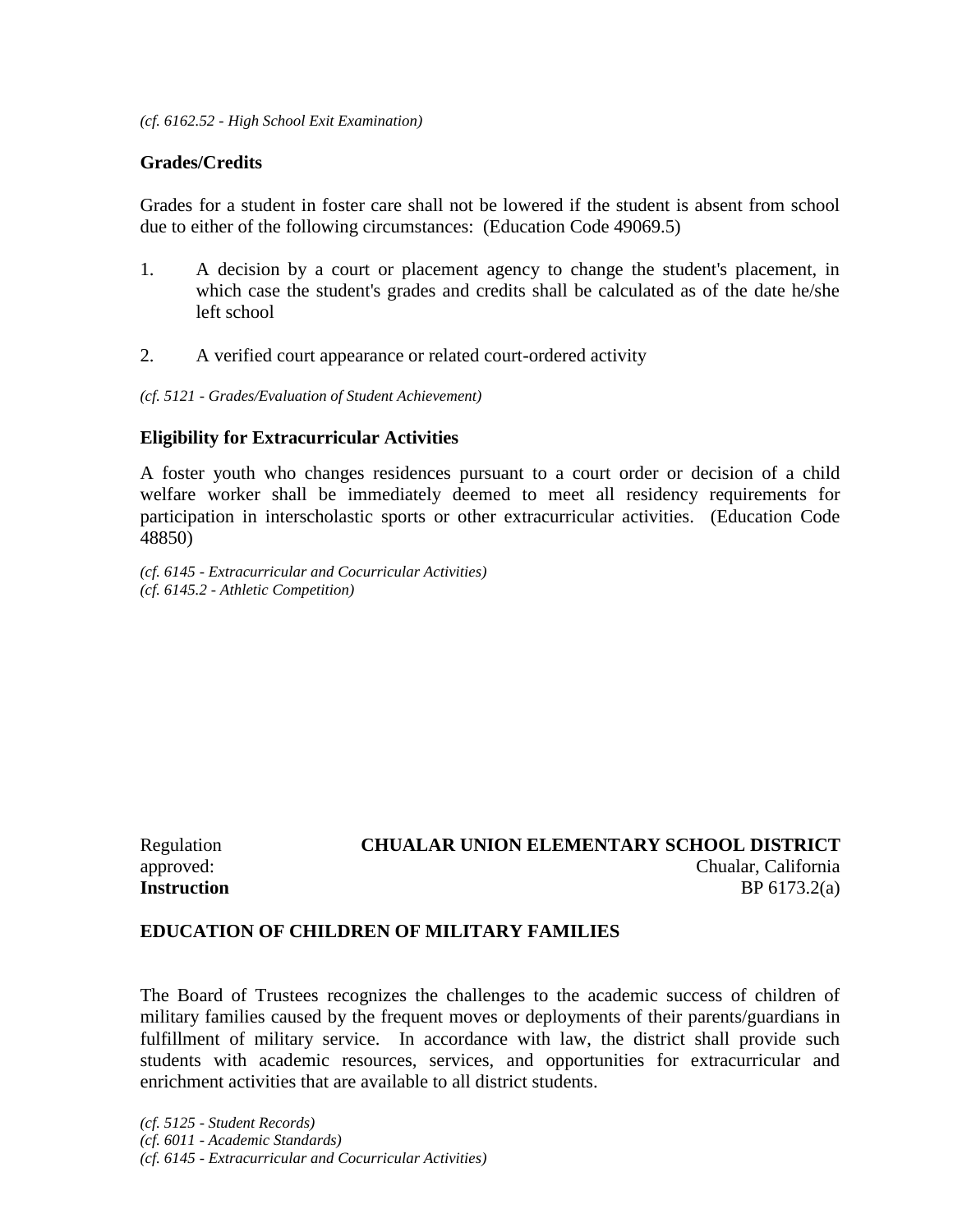*(cf. 6145.2 - Athletic Competition) (cf. 6179 - Supplemental Instruction)*

In making decisions about children of military families, including decisions regarding their enrollment, placement, eligibility for extracurricular activities, or waiver of any graduation requirement, the Superintendent/Principal or designee shall be flexible to the extent permitted by law and district policy.

*(cf. 5117 - Interdistrict Attendance) (cf. 6146.1 - High School Graduation Requirements) (cf. 6146.3 - Reciprocity of Academic Credit)*

The Superintendent/Principal or designee shall work with parents/guardians and shall collaborate with local, state, and other agencies within and outside the state to facilitate the transition of children of military families into and out of the district.

*(cf. 1020 - Youth Services) (cf. 1400 - Relations Between Other Governmental Agencies and the Schools) (cf. 5020 - Parent Rights and Responsibilities)*

*(cf. 6020 - Parent Involvement)*

The Superintendent/Principal or designee shall regularly report to the Board on the educational outcomes of children of military families enrolled in the district school, including, but not limited to, school attendance, student achievement test results, promotion and retention rates by grade levels, participation in extracurricular activities, and graduation rates.

*(cf. 0500 - Accountability) (cf. 5123 - Promotion/Acceleration/Retention) (cf. 6162.51 - Standardized Testing and Reporting Program) (cf. 6162.52 - High School Exit Examination)*

*Legal Reference: (see next page)*

BP 6173.2(b)

### **EDUCATION OF CHILDREN OF MILITARY FAMILIES** (continued)

*Legal Reference:*

*EDUCATION CODE 35160.5 District policy rules and regulations; requirements; matters subject to regulation 35179 Interscholastic athletics; associations or consortia 35181 Students' responsibilities 35351 Assignment of students to particular schools 46600-46611 Interdistrict attendance agreements 48050-48054 Nonresidents*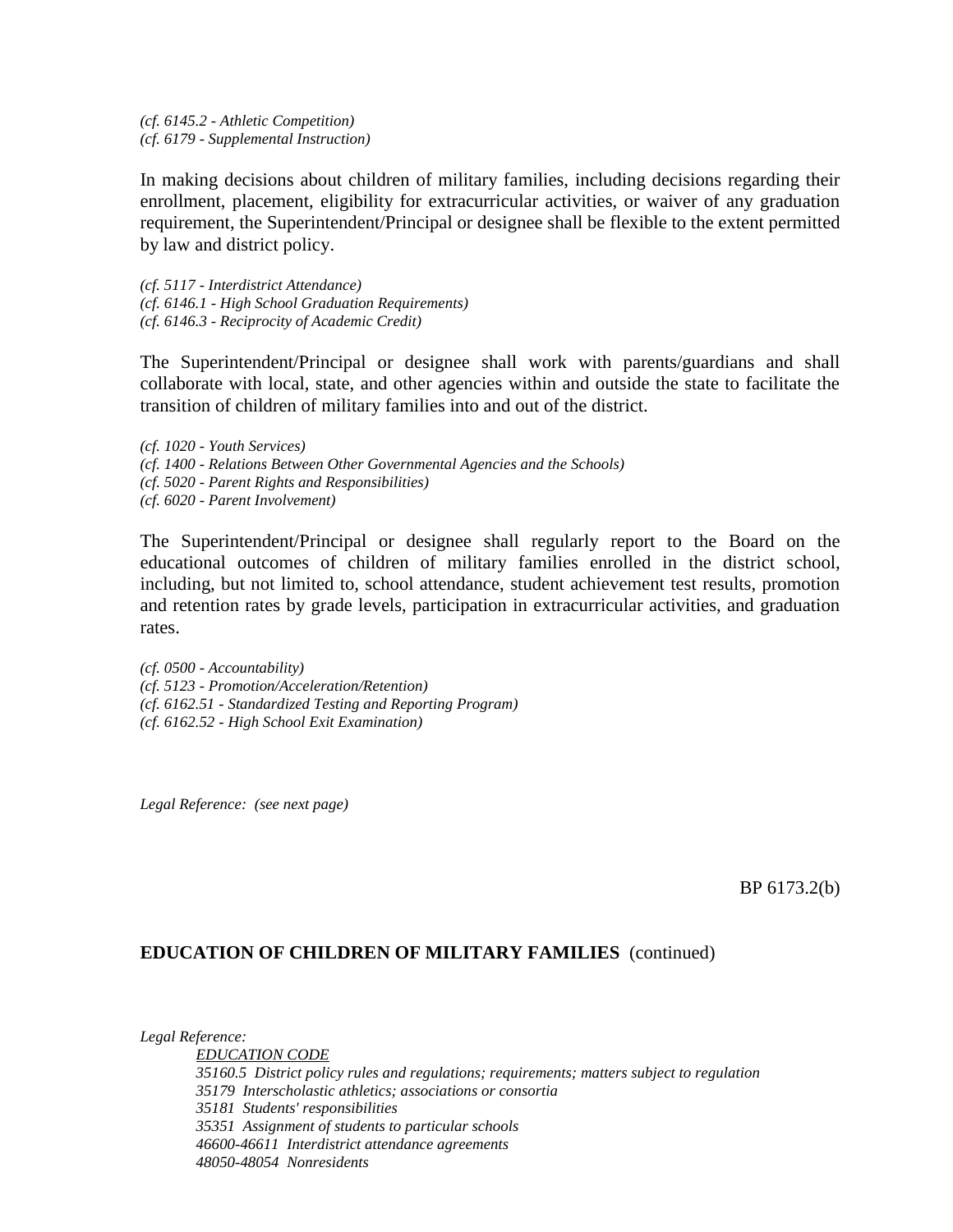*48200-48208 Persons included (compulsory education law) 49700-49704 Education of children of military families 51225.3 Requirements for graduation 51240-51246 Exemptions from requirements 51250-51251 School-age military dependents 60850-60859 High school exit examination 66204 Certification of high school courses as meeting university admissions criteria UNITED STATES CODE, TITLE 10 1209 Transfer to inactive status list instead of separation 1211 Members on temporary disability retired list: return to active duty; promotion UNITED STATES CODE, TITLE 20 1400-1482 Individuals with Disabilities Education Act UNITED STATES CODE, TITLE 29 794 Section 504*

*Management Resources:*

*CALIFORNIA TASK FORCE REPORT TO THE LEGISLATURE Compact on Educational Opportunity for Military Children: Preliminary Final Report, March 2009 WEB SITES CSBA: http://www.csba.org California Department of Education, Educational Options Office: http://www.cde.ca.gov/ls/pf/mc*

Policy **CHUALAR UNION ELEMENTARY SCHOOL DISTRICT** adopted: Chualar, California **Instruction** AR 6173.2(a)

### **EDUCATION OF CHILDREN OF MILITARY FAMILIES**

*Children of military families* are school-aged children in the household of: (Education Code 49701)

1. Members who are in full-time duty status in the active uniformed service of the United States, including any member of the National Guard and Reserve on active duty order pursuant to 10 USC 1209 or 1211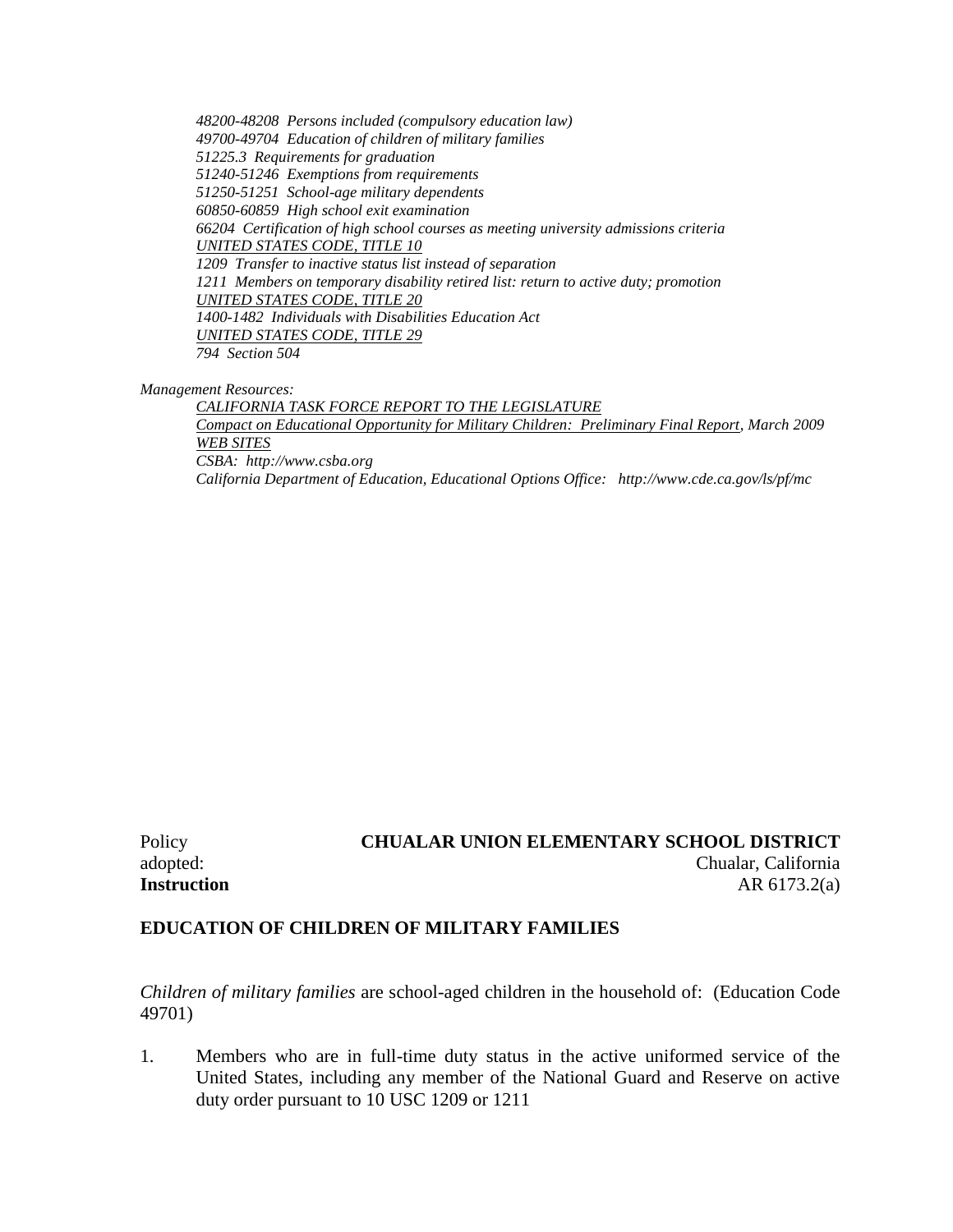- 2. Members or veterans of the uniformed services who are severely injured and medically discharged or retired, for one year after their medical discharge or retirement
- 3. Members of the uniformed services who have died while on active duty or as a result of injuries sustained on active duty, for one year after their death

## **Enrollment**

The Superintendent/Principal or designee shall facilitate the enrollment of children of military families and ensure that they are not placed at a disadvantage due to difficulty in the transfer of their records from previous school districts and/or variations in entrance or age requirements. (Education Code 49701)

When a child of a military family is transferring into the district, the Superintendent/Principal or designee may enroll the child based on the child's placement in the previous district, pending receipt of the child's records. Upon enrollment, the Superintendent/Principal or designee shall immediately request the student's records from the student's previous district. The Superintendent/Principal or designee shall allow the student 30 days from the date of enrollment to obtain all required immunizations. (Education Code 49701)

*(cf. 5111 - Admission) (cf. 5125 - Student Records) (cf. 5141- Health Care and Emergencies) (cf. 5141.31- Immunizations)*

When a child of a military family is transferring out of the district, the Superintendent/Principal or designee shall provide the student's parents/guardians with a complete set of the student's records or, if the official student record cannot be released, an unofficial or "hand-carried" record. Upon request from the new district, the Superintendent/Principal or designee shall provide a copy of the student's record to the new district within 10 days. (Education Code 49701)

*(cf. 5117 - Interdistrict Attendance)*

AR 6173.2(b)

# **EDUCATION OF CHILDREN OF MILITARY FAMILIES** (continued)

#### **Placement and Attendance**

The Superintendent/Principal or designee shall initially honor the placement of any child of a military family in educational courses and programs based on the child's enrollment and/or assessment in his/her previous school. The Superintendent/Principal or designee may, to the extent permitted by Board policy, waive course or program prerequisites, preconditions,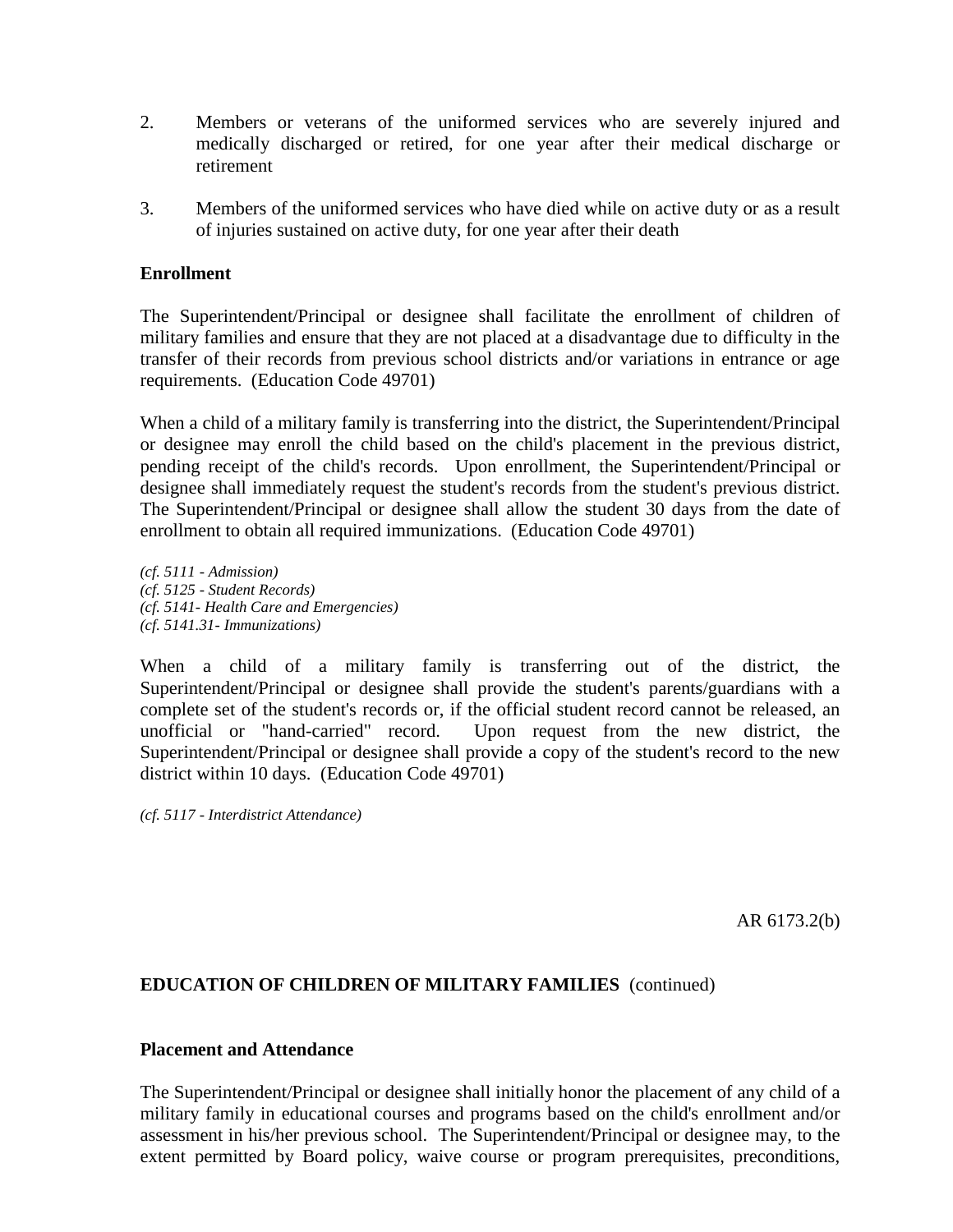and/or application deadlines when making decisions regarding placement of children of military families and their eligibility for extracurricular academic, athletic, and social activities. (Education Code 49701)

*(cf. 6141.5 - Advanced Placement) (cf. 6145 - Extracurricular and Cocurricular Activities) (cf. 6145.2 - Athletic Competition) (cf. 6146.3 - Reciprocity of Academic Credit) (cf. 6172 - Gifted and Talented Student Program) (cf. 6174 - Education for English Language Learners)*

When a child of a military family transferring into the district has been identified as an individual with a disability pursuant to 20 USC 1400-1482, the Superintendent/Principal or designee shall provide comparable services to the student based on his/her current individualized education program. In addition, when the child of a military family transferring into the district is eligible for services under Section 504 of the federal Rehabilitation Act, the Superintendent/Principal or designee shall make reasonable accommodations and modifications to address the needs of the student subject to the student's existing Section 504 plan. The district may authorize subsequent evaluations of the student to ensure appropriate placement. (Education Code 49701)

*(cf. 6159 - Individualized Education Program) (cf. 6164.4 - Identification and Evaluation of Individuals for Special Education) (cf. 6164.6 - Identification and Education Under Section 504)*

When a student's parent/guardian is an active duty member who is called to duty or is on leave from or is immediately returned from deployment to a combat zone or to combat support posting, the Superintendent/Principal or designee may grant additional excused absences to the student to visit with his/her parent/guardian. (Education Code 49701)

*(cf. 5113 - Absences and Excuses)*

## Regulation **CHUALAR UNION ELEMENTARY SCHOOL DISTRICT** approved: Chualar, California **Instruction** BP 6174(a)

### **EDUCATION FOR ENGLISH LANGUAGE LEARNERS**

The Board of Trustees intends to provide English language learners with challenging curriculum and instruction that develop proficiency in English as rapidly and effectively as possible in order to assist students in accessing the full educational program and achieving the district's academic standards. The district's program shall be based on sound instructional theory and shall be adequately supported so that English language learners can achieve results at the same academic level as their English-proficient peers in the regular course of study.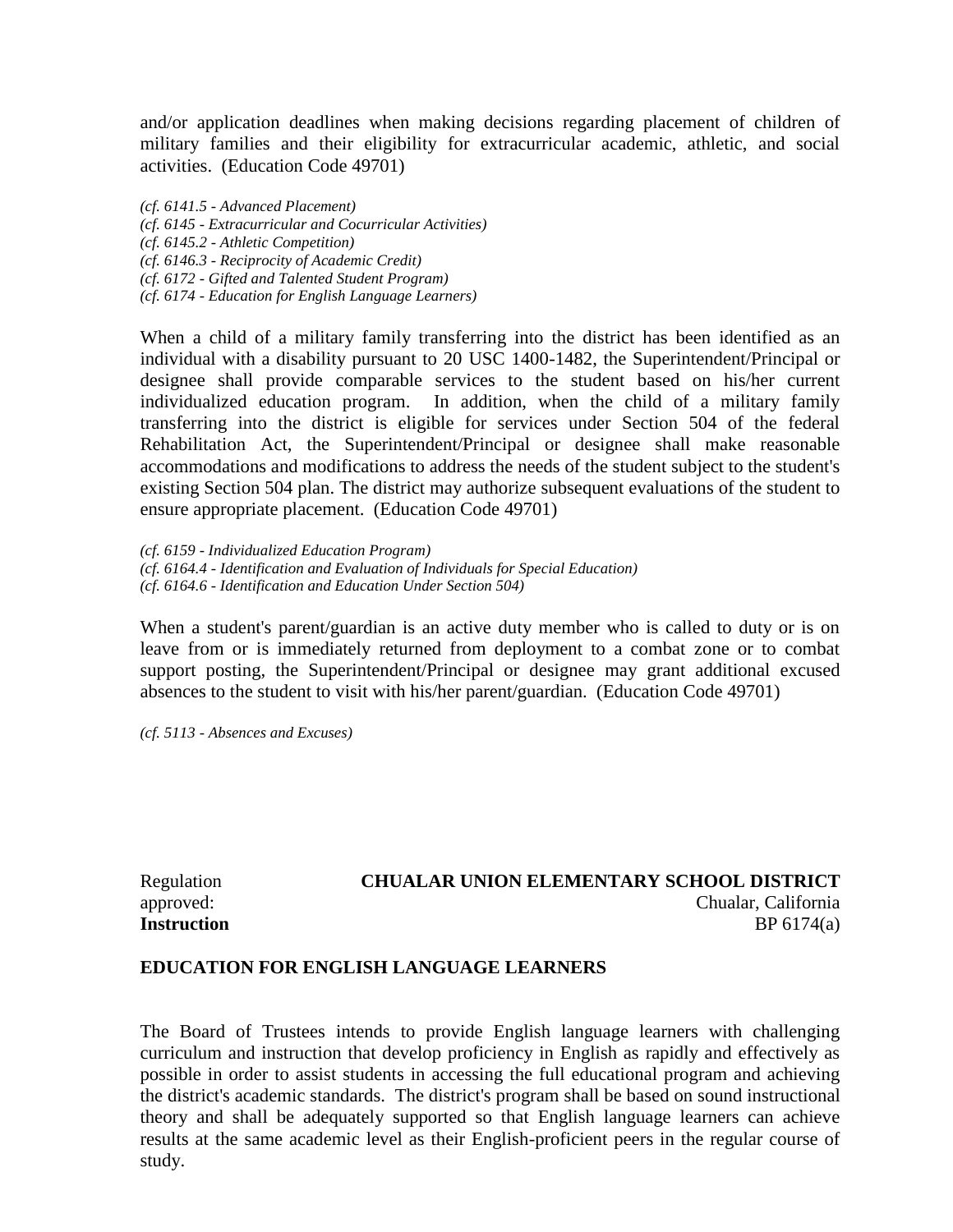The Board encourages staff to exchange information with staff in other districts and the county office of education about programs, options and strategies for English language learners that succeed under various demographic conditions.

#### *(cf. 4112.22 - Staff Teaching Students of Limited English Proficiency)*

The Superintendent/Principal or designee shall maintain procedures which provide for the identification, assessment and placement of English language learners and for their redesignation based on criteria adopted by the Board and specified in administrative regulations.

To evaluate program effectiveness, the Superintendent/Principal or designee shall regularly examine program results, including reports of the English language learners' academic achievement, their progress towards proficiency in English and the progress of students who have been redesignated as fluent English proficient. The Superintendent/Principal or designee shall annually report these findings to the Board and shall also provide the Board with regular reports from any district or schoolwide English learner advisory committees.

#### *(cf. 6190 - Evaluation of the Instructional Program)*

## **Type of Instruction**

Students who are English language learners shall be educated through "sheltered English immersion" or "structured English immersion" during a temporary transition period not normally intended to exceed one year. "Nearly all" of the classroom instruction in the district's sheltered English immersion program shall be in English, but with the curriculum and presentation designed for students who are learning the language. (Education Code 305, 306)

The district has defined the term "nearly all" as follows:

To provide that all classroom instruction be conducted in English, except for clarification, explanation, English Language Development, Dual Immersion, and additional support as needed. In addition, the district shall provide an alternative K-3 bilingual program.

BP 6174(b)

## **EDUCATION FOR ENGLISH LANGUAGE LEARNERS** (continued)

When an English language learner has acquired a reasonable level of English proficiency as measured by any of the state-designated assessments approved by the California Department of Education or any locally developed assessments and using other criteria developed by the district, he/she shall be transferred from a structured English immersion classroom to an English language mainstream classroom in which the instruction is "overwhelmingly" in English. (Education Code 305; 5 CCR 11301)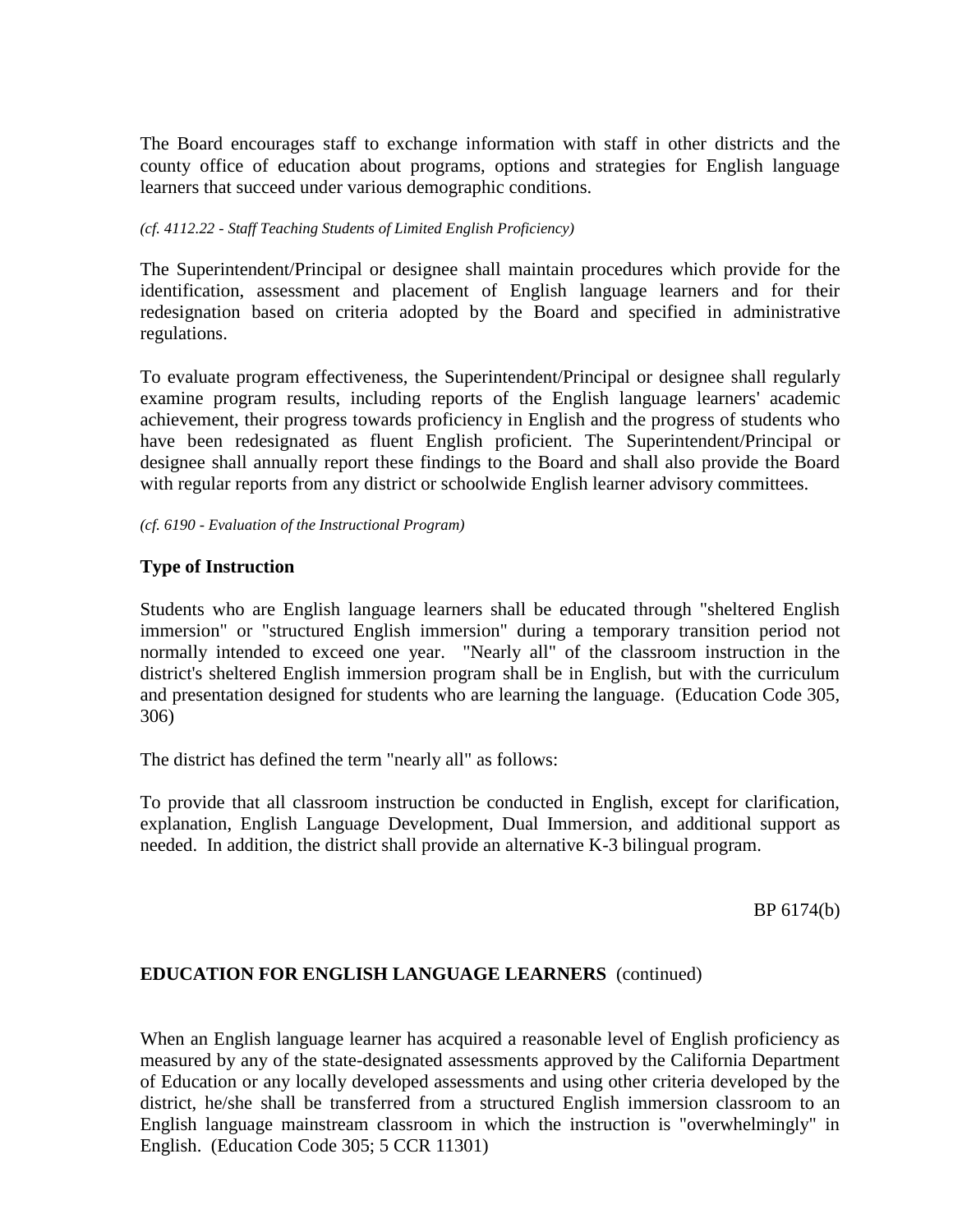An English language learner has acquired a "reasonable level of English proficiency" when he/she has achieved the following:

1. Ability to compete effectively with English-speaking peers in mainstream academic classes.

2. Performance on CELDT described as "English proficient"

3/ Performance on CST/ELA at proficient level or above

*(cf. 6011 - Academic Standards) (cf. 6162.5 - Student Assessment) (cf. 6171 - Title I Programs)*

Upon the request of his/her parent/guardian, a student shall be placed in an English language mainstream classroom. (5 CCR 11301)

## **Parental Exception Waivers**

At any time during the school year, the parent/guardian of an English language learner may have his/her child moved into an English language mainstream program.

Parent/guardian requests for waivers from Education Code 305 regarding placement in a sheltered English immersion program shall be granted in accordance with law and administrative regulation.

If the Superintendent/Principal or designee denies the waiver request, he/she shall provide a written justification to the parent/guardian describing the reasons for the denial. parent/guardian may appeal the Superintendent's decision in writing to the Board. The Board may consider the matter at its next regular Board meeting. The Board may decide not to hear the appeal, in which case the Superintendent's decision shall be final. If the Board hears the appeal, the Superintendent/Principal shall send the Board's decision to the parent/guardian within seven working days.

*Legal Reference: (see next page)*

BP 6174(c)

## **EDUCATION FOR ENGLISH LANGUAGE LEARNERS** (continued)

*Legal Reference:*

*EDUCATION CODE 300-340 English language education for immigrant children 430-446 English Learner and Immigrant Pupil Federal Conformity Act 33308.5 CDE guidelines not binding 44253.5-44253.10 Certification for bilingual-cross-cultural competence*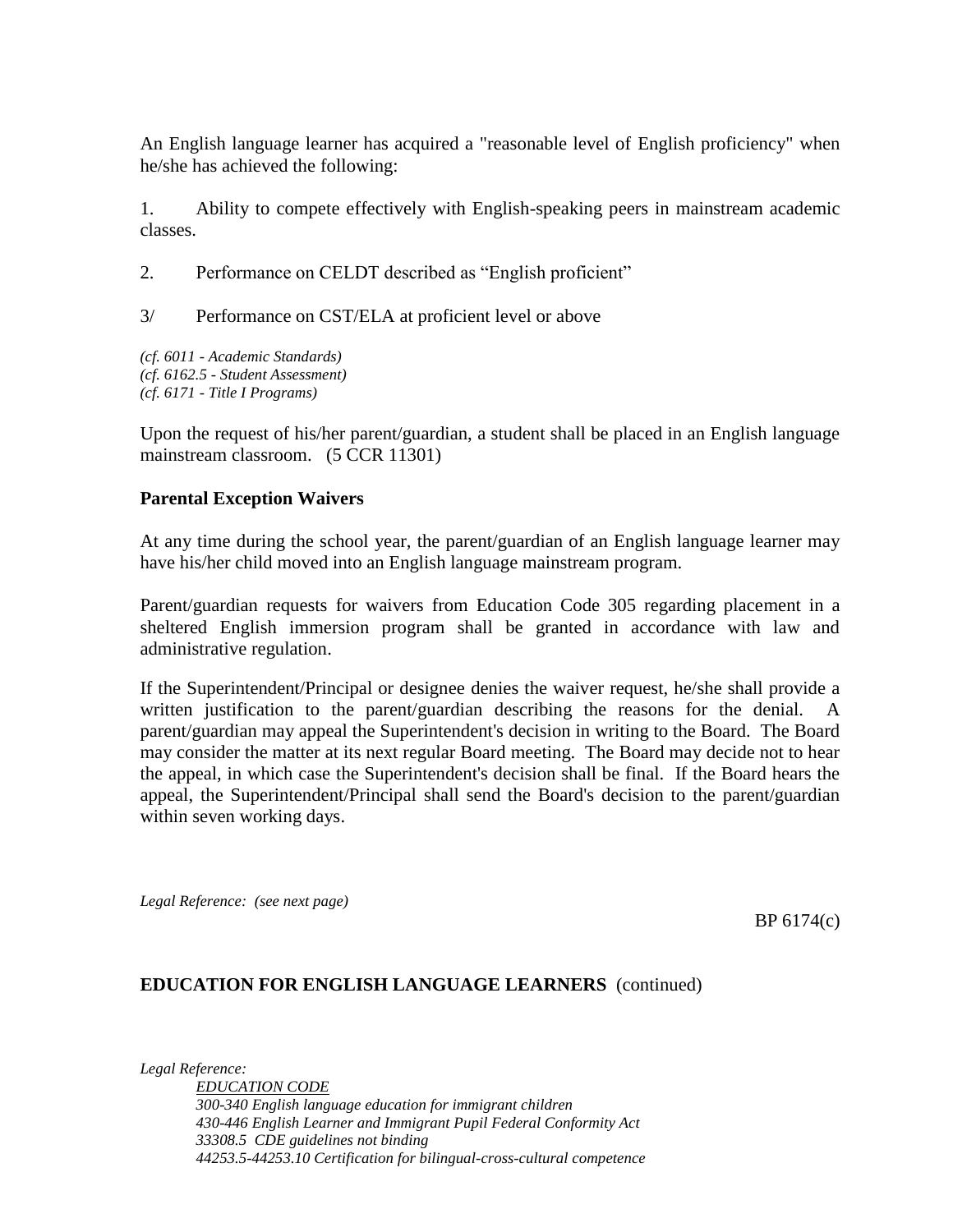*48985 Notices to parents in language other than English 51101 Rights of parents to information 51101.1 Rights for parents of English learners 52130-52135 Impacted languages act of 1984 52160-52178 Bilingual Bicultural Act 52180-52186 Bilingual teacher training assistance program 54000-54028 Programs for disadvantaged children 60810-60812 Assessment of language development 62001-62005.5 Evaluation and sunsetting of programs CODE OF REGULATIONS, TITLE 5 4320 Determination of funding to support program to overcome the linguistic difficulties of English learners 11300-11316 English Language Learner Education 11510-11517 California English Language Development Test UNITED STATES CODE, TITLE 20 1701-1705 Equal Educational Opportunities Act 6312 Local education agency plans 6801-6871 Title III, Language instruction for limited English proficient and immigrant students COURT DECISIONS Valeria G. v. Wilson, (9th Circuit) 2002 U.S. App. Lexis 20956 California Teachers Association et al. v. State Board of Education et al., (9th Circuit, 2001) 271 F.3d 1141 McLaughlin v. State Board of Education, (1999) 75 Cal.App.4th 196 Teresa P. et al v. Berkeley Unified School District et al, (1989) 724 F.Supp. 698 Casteneda v. Pickard, (5th Cir. 1981) 648 F.2d 989 ATTORNEY GENERAL OPINIONS 83 Ops.Cal.Atty.Gen. 40 (2000)*

*Management Resources:*

*CALIFORNIA DEPARTMENT OF EDUCATION PUBLICATIONS Guidelines for Reclassification of English Learners, September 2002 Accommodations for the California English Language Development Test, Revised 8/13/01 WEB SITES CDE: http://www.cde.ca.gov CSBA: http://www.csba.org*

## Policy **CHUALAR UNION ELEMENTARY SCHOOL DISTRICT** adopted: Chualar, California **Instruction** AR 6174(a)

#### **EDUCATION FOR ENGLISH LANGUAGE LEARNERS**

#### **Definitions**

*English learner* means a student who does not speak English or whose native language is not English and who is not currently able to perform ordinary classroom work in English, also known as a limited English proficient or LEP child. (Education Code 306)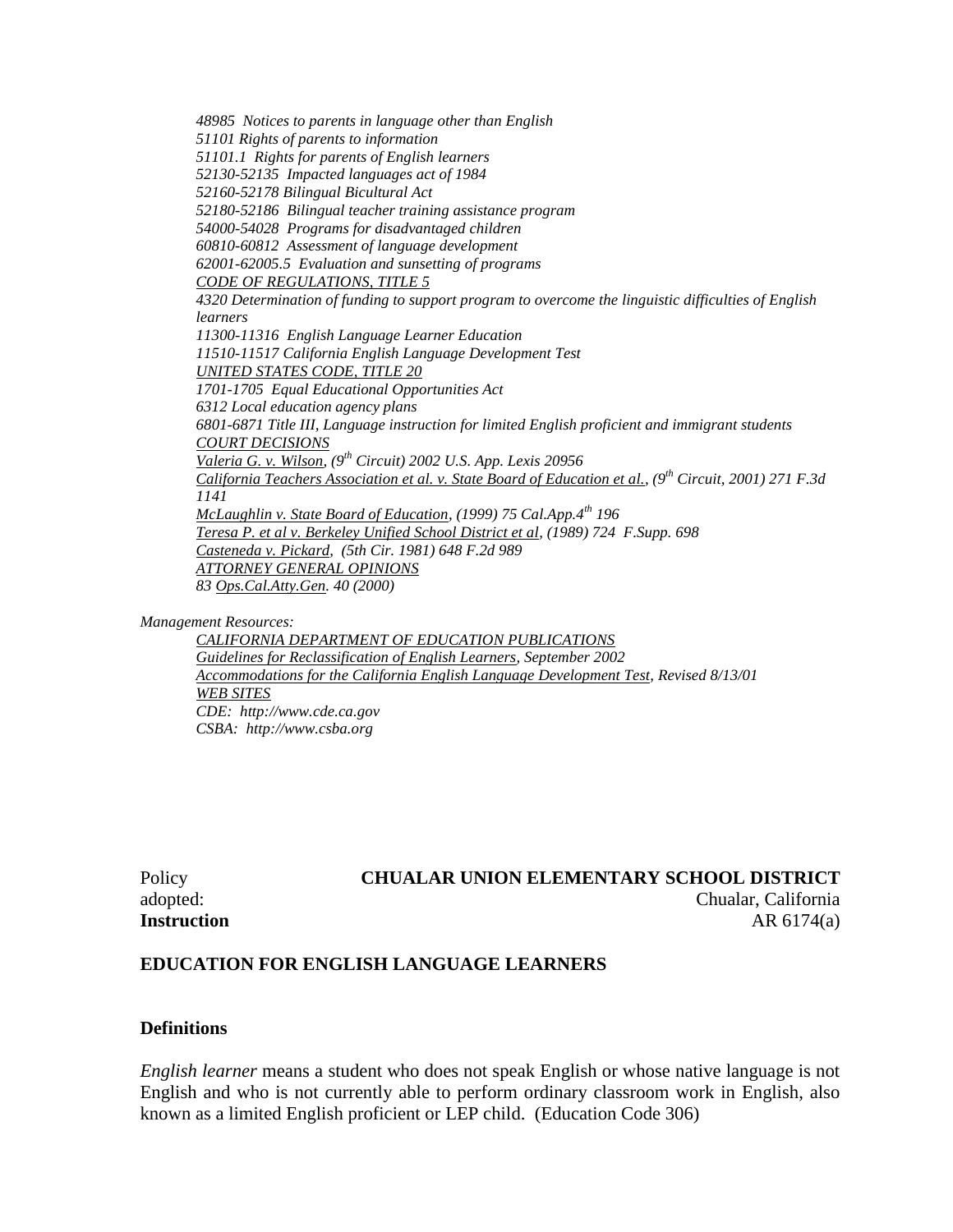*English language classroom* means a classroom in which the language of instruction used by the teaching personnel is overwhelmingly the English language, and in which such teaching personnel possess a good knowledge of the English language. (Education Code 306)

*English language mainstream classroom* means a classroom in which the students either are native English language speakers or already have acquired reasonable fluency in English. (Education Code 306)

*Sheltered English immersion* or *structured English immersion* means an English language acquisition process in which nearly all classroom instruction is in English but with the curriculum and presentation designed for students who are learning the language. (Education Code 306)

*Bilingual education/native language instruction* means a language acquisition process for students in which much or all instruction, textbooks, and teaching materials are in the student's native language. (Education Code 306)

## **Identification and Assessment**

Upon enrollment, each student's primary language shall be determined through use of a home language survey. (5 CCR 11307)

Within 30 calendar days of their initial enrollment, students who are identified as having a primary language other than English, as determined by the home language survey, and for whom there is no record of results from an English language development test shall be assessed using the California English Language Development Test (CELDT). (5 CCR 11511)

All students shall have sufficient time to complete the CELDT as provided in the directions for test administration. (5 CCR 11516)

Any student with a disability shall take the CELDT with those accommodations for testing that the student has regularly used during instruction and classroom assessment as delineated in the student's individualized education program (IEP) or Section 504 plan that are appropriate and necessary to address the student's individual needs. (5 CCR 11516.5)

*(cf. 6159 - Individualized Education Program) (cf. 6164.6 - Identification and Education Under Section 504)*

AR 6174(b)

## **EDUCATION FOR ENGLISH LANGUAGE LEARNERS** (continued)

The district shall notify parents/guardians of their child's results on the CELDT within 30 calendar days. (5 CCR 11511.5)

*(cf. 5145.6 - Parental Notifications)*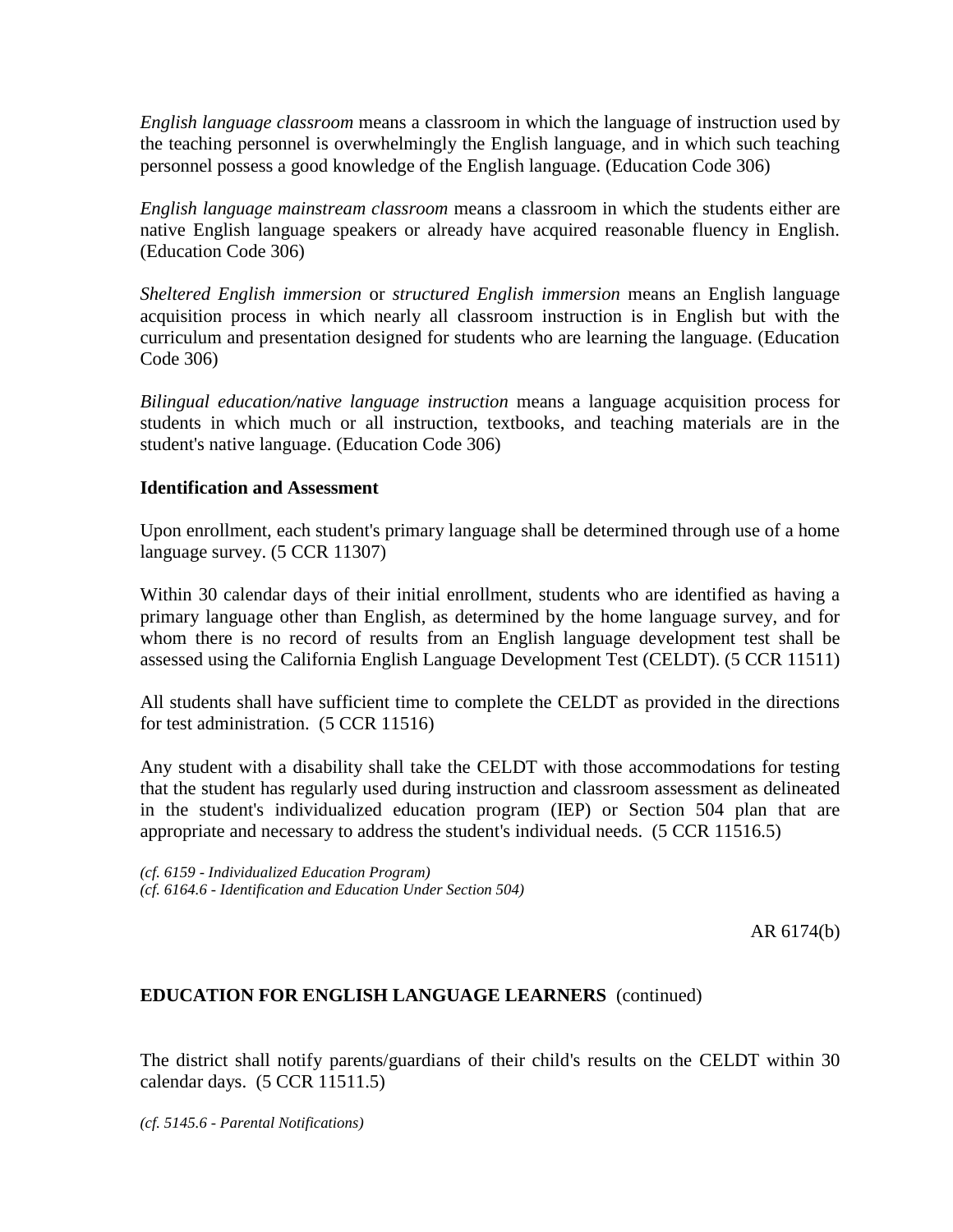Within 90 days of initial enrollment, students identified as having limited English proficiency shall be further assessed for primary language proficiency in comprehension, speaking, reading and writing. The Superintendent/Principal or designee shall develop criteria for determining student needs on the basis of these assessments. (former Education Code 52164.1, 62002)

Before students are enrolled in a program for English language learners, parents/guardians shall receive information about the program and their opportunities for parental involvement. This information shall include the fact that an individual student's participation in the program is voluntary on the part of the parent/guardian. (Education Code 52173)

Not later than 30 calendar days after the beginning of the school year, each parent/guardian of a student participating in, or identified for participation in, a language instruction program supported by federal Title III funds shall receive notification of the assessment of his/her child's English proficiency. The notice shall include all of the following: (Education Code 440; 20 USC 6312)

- 1. The reason for the student's classification as English language learner
- 2. The level of English proficiency
- 3. A description of the program for English language development instruction, including a description of all of the following:
	- a. The manner in which the program will meet the educational strengths and needs of the student
	- b. The manner in which the program will help the student develop his/her English proficiency and meet age-appropriate academic standards
	- c. The specific exit requirements for the program, the expected rate of transition from the program into classrooms not tailored for English language learner students, and the expected rate of graduation from secondary school if Title I funds are used for students in secondary schools
	- d. Where the student has been identified for special education, the manner in which the program meets the requirements of the student's IEP

AR 6174(c)

## **EDUCATION FOR ENGLISH LANGUAGE LEARNERS** (continued)

4. Information regarding a parent/guardian's option to decline to allow the student to become enrolled in the program or to choose to allow the student to become enrolled in an alternative program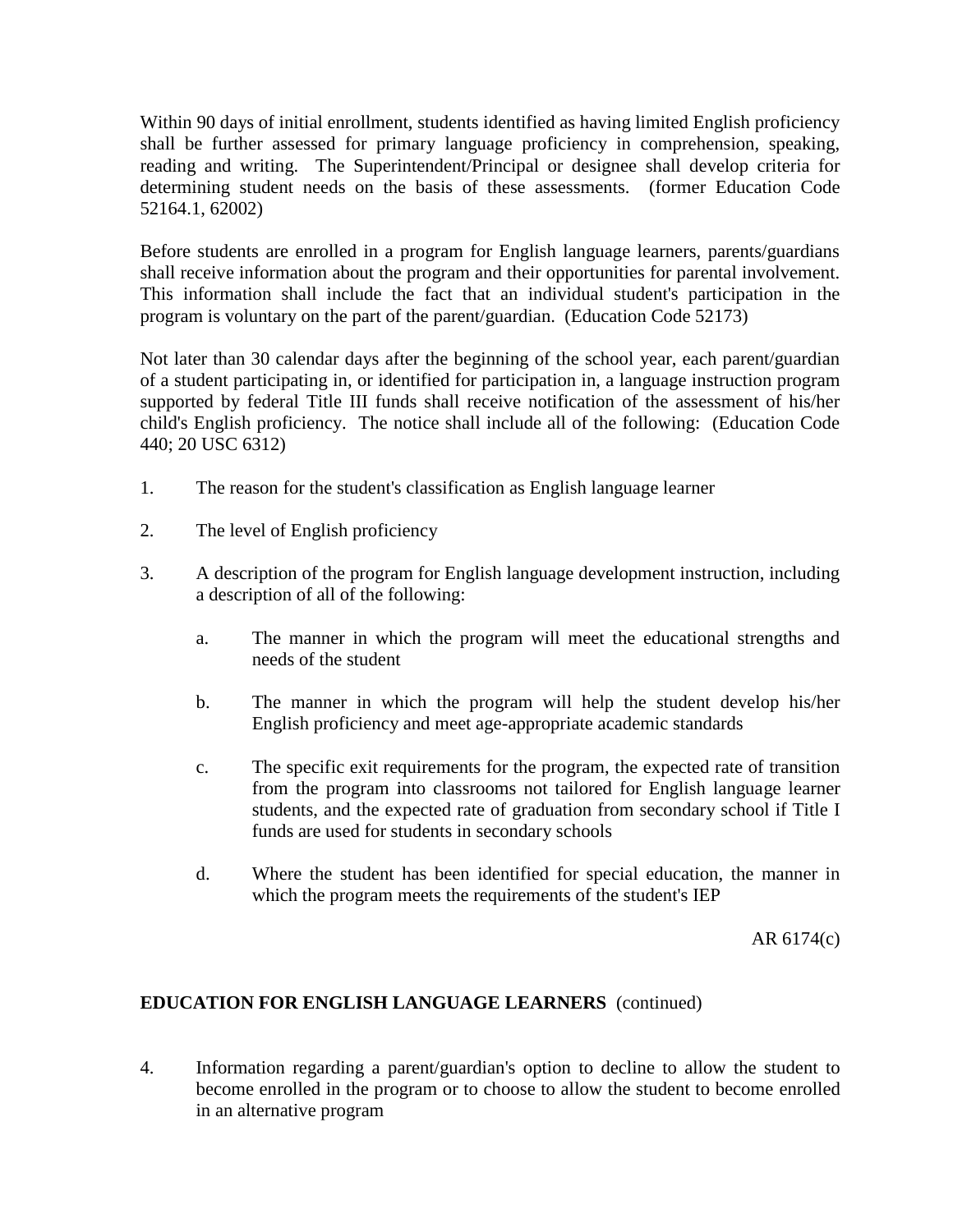5. Information designed to assist a parent/guardian in selecting among available programs, if more than one program is offered

Parent/guardians also shall be notified of the results of any reassessments. (Education Code 52164.3)

## **Parental Exception Waivers**

At the beginning of each school year, parents/guardians shall be informed of the placement of their children in a structured English immersion program and shall be notified of an opportunity to apply for a parental exception waiver. (Education Code 310; 5 CCR 11309)

A parent/guardian may request that the district waive the requirements of Education Code 305, pertaining to the placement of a student in a structured English immersion program if the one of the following circumstances exists:

- 1. Students who already know English: The student already possesses good English language skills, as measured by standardized tests of English vocabulary comprehension, reading and writing, in which the student scores at or above the state average for his/her grade level or at or above the fifth-grade average, whichever is lower. (Education Code 311(a))
- 2. Older students: The student is age 10 years or older, and it is the informed belief of the Superintendent/Principal and educational staff that an alternate course of study would be better suited to the student's rapid acquisition of basic English skills. (Education Code 311(b))
- 3. Students with special needs: The student already has been placed, for a period of not less than 30 calendar days during that school year, in an English language classroom and it is subsequently the informed belief of the Superintendent/Principal and educational staff that the student has special physical, emotional, psychological or educational needs and that an alternate course of educational study would be better suited to the student's overall educational development. (Education Code 311(c))

The parent/guardian shall personally visit the school to apply for the waiver. (Education Code 310)

AR 6174(d)

## **EDUCATION FOR ENGLISH LANGUAGE LEARNERS** (continued)

Upon request for a waiver, the Superintendent/Principal or designee shall provide to the parents/guardians: (Education Code 310, 311; 5 CCR 11309)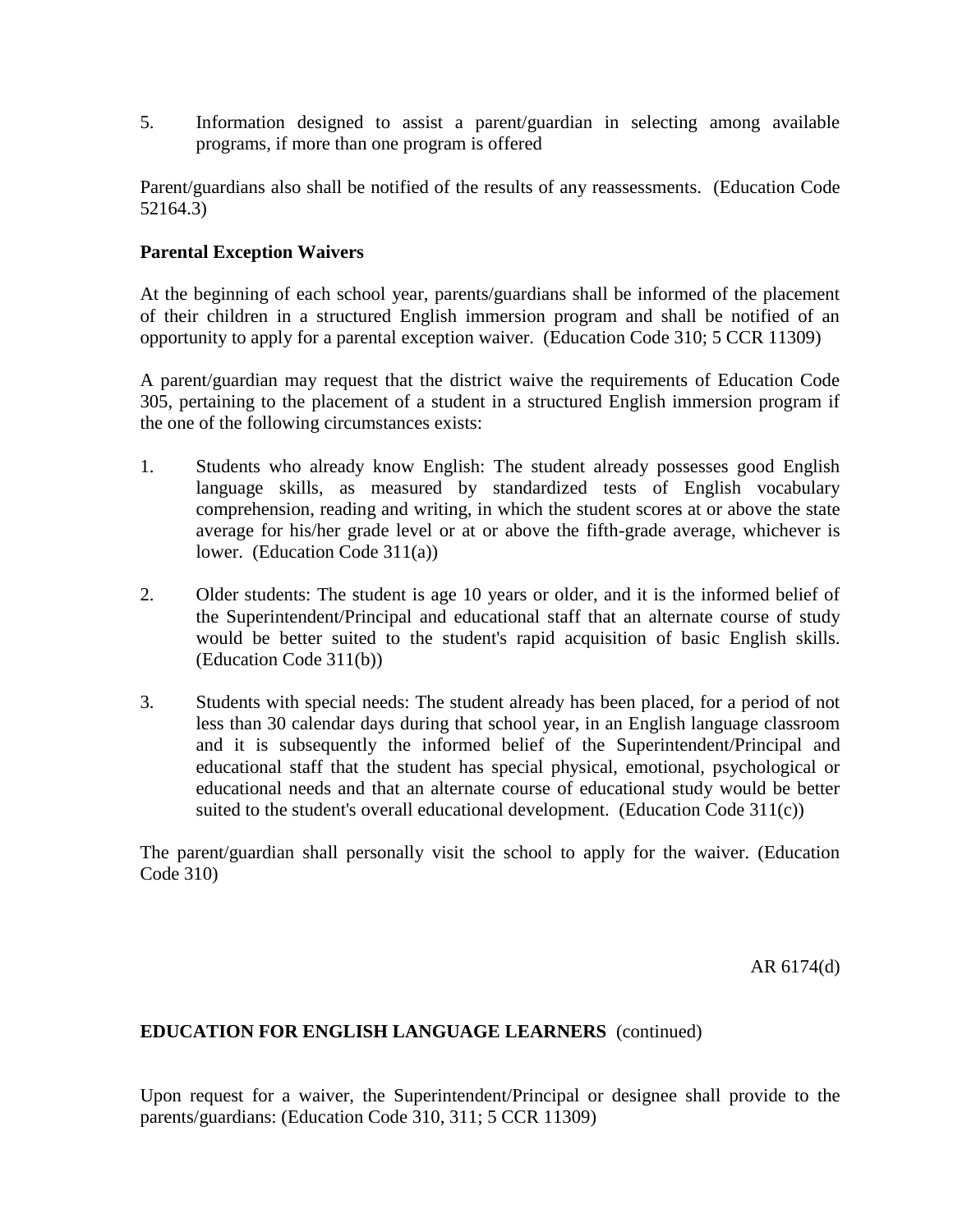- 1. A full written description, and a spoken description upon request, of the intent and content of the structured English immersion program, any alternative courses of study and all educational opportunities offered by the district and available to the student, and the educational materials to be used in the different educational program choices
- 2. For a request for waiver pursuant to Education Code 311(c) for students with special needs, notification that the student must be placed for a period of not less than 30 calendar days in an English language classroom and that the Superintendent/Principal must approve the waiver pursuant to Board of Trustees guidelines

Pursuant to Education Code 311(b) and 311(c), the Superintendent/Principal and educational staff may recommend a waiver to a parent/guardian for a student 10 years or older and a student with special needs. Parents/guardians shall be informed in writing of any recommendation for an alternative program made by the Superintendent/Principal and staff and shall be given notice of their right to refuse to accept the recommendation. The notice shall include a full description of the recommended alternative program and the educational materials to be used for the alternative program as well as a description of all other programs available to the student. If the parent/guardian elects to request the alternative program recommended by the Superintendent/Principal and educational staff, the parent/guardian shall comply with district procedures and requirements otherwise applicable to a parental exception waiver, including Education Code 310. (5 CCR 11309)

When evaluating waiver requests pursuant to Education Code 311(a) for students who already know English and other waiver requests for those students for whom standardized assessment data are not available, other equivalent assessment measures may be used. These equivalent measures may include local assessments, local standards and teacher evaluations.

Parental exception waivers pursuant to Education Code 311(b) for students 10 years or older shall be granted if it is the informed belief of the Superintendent/Principal and educational staff that an alternate course of educational study would be better suited to the student's rapid acquisition of basic English language skills. (Education Code 311)

Parental exception waivers pursuant to Education Code 311(c) for students with special needs shall be granted if it is the informed belief of the Superintendent/Principal and educational staff that, due to the student's special physical, emotional, psychological or educational needs, an alternate course of educational study would be better suited to the student's overall educational development. (Education Code 311)

AR 6174(e)

## **EDUCATION FOR ENGLISH LANGUAGE LEARNERS** (continued)

The Superintendent/Principal shall consider all waiver requests made pursuant to Education Code 311(c) for students with special needs and shall develop a rationale of the decision regarding the waiver. When determining whether or not to approve a waiver request, the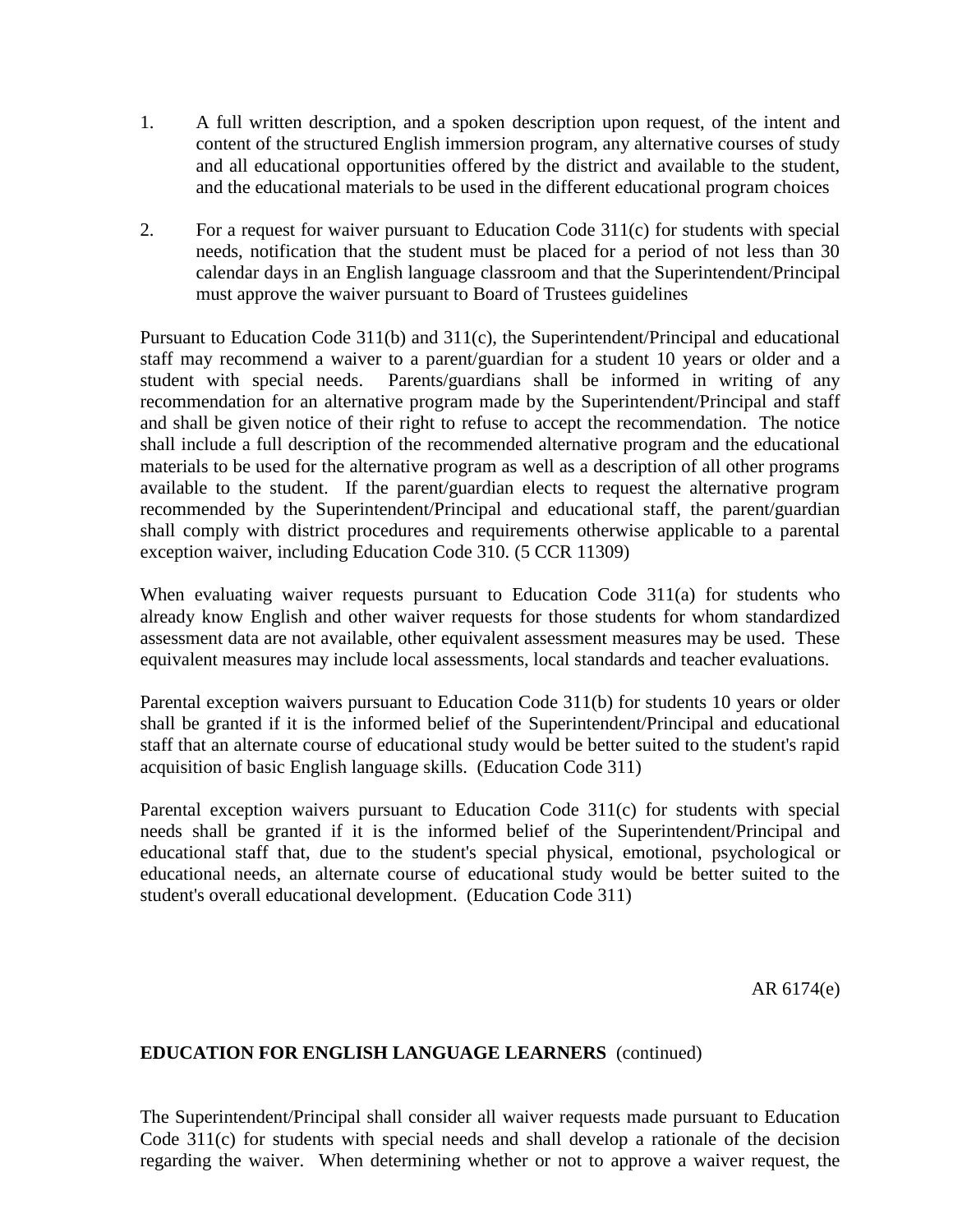Superintendent/Principal shall assume that the facts justifying the request attested by the parent/guardian are a true representation of the child's condition.

Each waiver shall be considered on its individual merits with great deference given to parental preference for student placement.

The Superintendent/Principal or designee shall act upon all parental exception waivers within 20 instructional days of its submission to him/her. However, parental waiver requests pursuant to Education Code 311(c) for students with special needs shall not be acted upon during the 30-day placement in an English language classroom. These waivers shall be acted upon no later than 10 calendar days after the expiration of that 30-day English language classroom placement or within 20 instructional days of submission of the waiver to the Superintendent/Principal, whichever is later. (5 CCR 11309)

All parental exception waivers shall be granted unless the Superintendent/Principal and educational staff have determined that an alternative program offered at the school would not be better suited for the overall educational development of the student. (5 CCR 11309)

When 20 students or more of a given grade level receive a waiver, the school shall be required to offer such a class; otherwise it must allow the students to transfer to a public school in which such a class is offered. (Education Code 310)

Students wishing to transfer to another district shall be subject to the district's and the receiving district's interdistrict attendance policies and administrative regulations.

*(cf. 5116.1 - Intradistrict Open Enrollment) (cf. 5117 - Interdistrict Attendance)*

In cases where a parental exception waiver pursuant to Education Code 311(b) or (c) is denied, the parent/guardian shall be informed in writing of the reason(s) for the denial and advised that he/she may appeal the decision to the Board if the Board authorizes such an appeal, or to the court. (5 CCR 11309)

Waiver requests shall be renewed annually by the parent/guardian. (Education Code 310)

## **Reclassification/Redesignation**

The district shall continue to provide additional and appropriate educational services to English language learners for the purposes of overcoming language barriers until the English language learners have: (5 CCR 11302)

AR 6174(f)

## **EDUCATION FOR ENGLISH LANGUAGE LEARNERS** (continued)

1. Demonstrated English language proficiency comparable to that of the district's average native English language speakers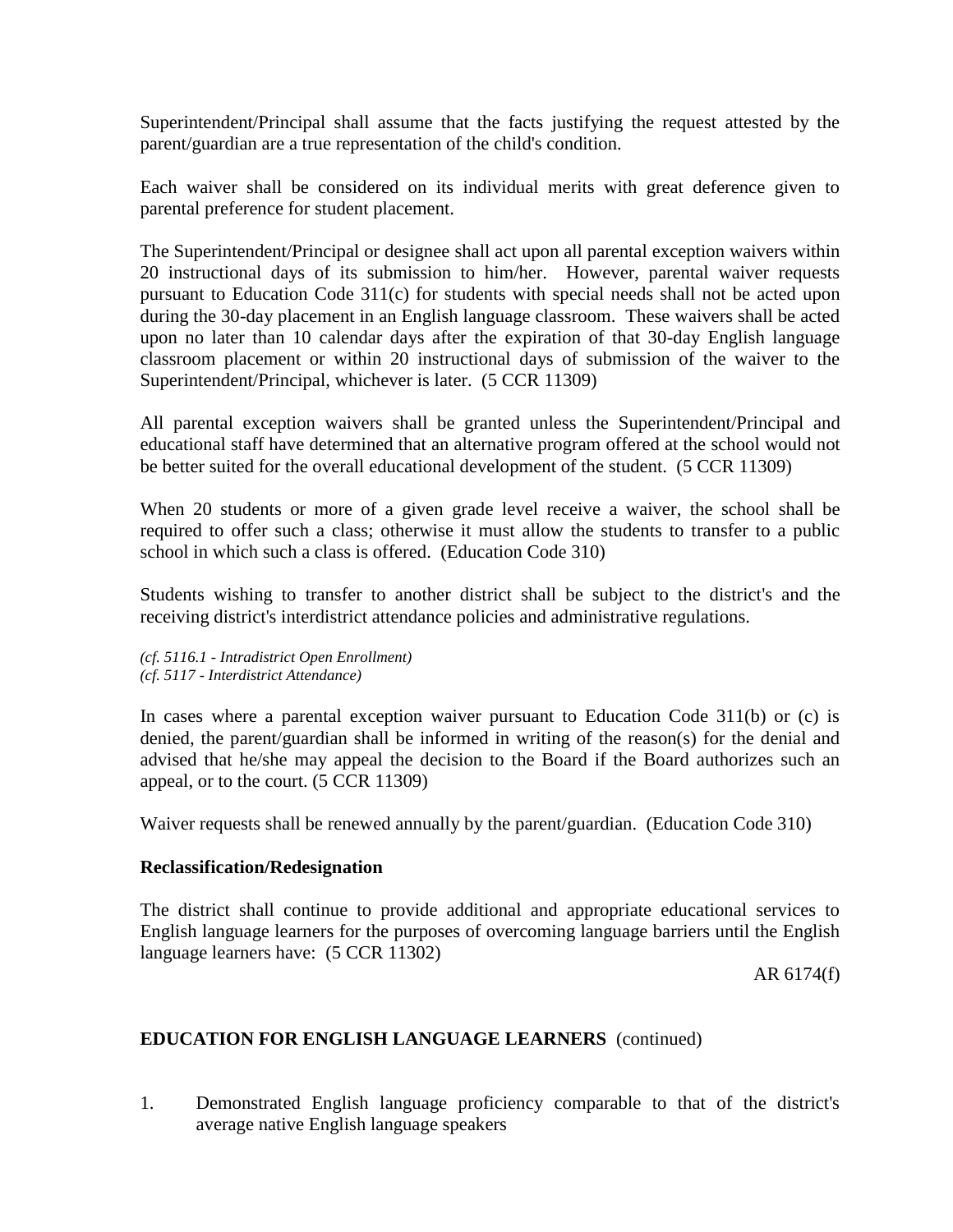2. Recouped any academic deficits which may have been incurred in other areas of the core curriculum as a result of language barriers

English language learners shall be redesignated as fluent English proficient when they are able to comprehend, speak, read and write English well enough to receive instruction in the regular program and make academic progress at a level substantially equivalent to that of students of the same age or grade whose primary language is English and who are in the regular course of study. (Education Code 52164.6)

The following measures shall be used to determine whether an English language learner shall be reclassified as fluent English proficient: (5 CCR 11303)

- 1. Assessment of English language proficiency utilizing the CELDT as the primary criterion, and objective assessment of the student's English reading and writing skills
- 2. Participation of the student's classroom teacher and any other certificated staff with direct responsibility for teaching or placement decisions
- 3. Parent/guardian opinion and consultation during a redesignation interview

Parents/guardians shall receive notice and a description of the redesignation process, including notice of their right to participate in the process. Parent/guardian participation in the process shall be encouraged.

- 4. Comparison of performance in basic skills, including performance on the English-Language Arts section of the California Standards Test
- 5. Objective data on the student's academic performance in English

The Superintendent/Principal or designee shall provide subsequent monitoring and support for redesignated students, including but not limited to monitoring the performance of redesignated students in the core curriculum in comparison with their native-English speaking peers, monitoring the rate of redesignation, and ensuring correct classification and placement.

The Superintendent/Principal or designee shall develop a process to monitor the effectiveness of the district's program for English language learners. The district's program shall be modified as needed to help ensure language and academic success for each English language learner.

AR 6174(g)

## **EDUCATION FOR ENGLISH LANGUAGE LEARNERS** (continued)

## **Advisory Committees**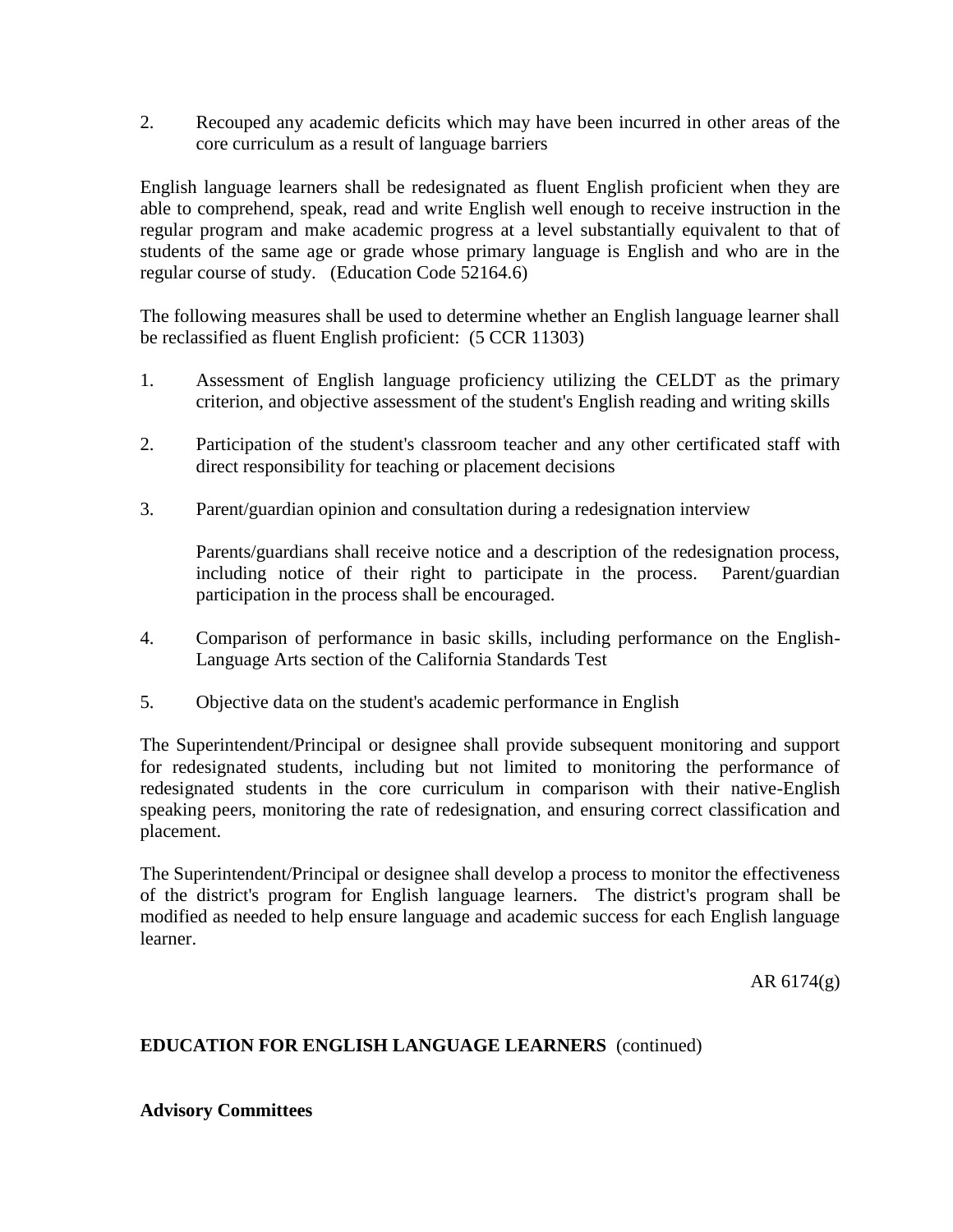When there are more than 20 English language learners in the school, a, parent/guardian advisory committee shall be maintained to serve the advisory functions specified in law. (5 CCR 11308)

Parents/guardians of English language learners shall constitute committee membership in at least the same percentage as their children represent of the total number of students in the school. (Education Code 52176)

The district's English language advisory committee shall advise the Board on at least the following tasks: (5 CCR 11308)

- 1. The development of a district master plan of education programs and services for English learners, taking into consideration the school site plans for English learners
- 2. Establishment of a district program, goals and objectives for programs and services for English learners
- 3. Development of a plan to ensure compliance with applicable teacher or aide requirements
- 4. Administration of the annual language census
- 5. Review of and comment on the district's reclassification procedures
- 6. Review of and comments on the written notification required to be sent to parents/guardians pursuant to 5 CCR 11300-11316
- *(cf. 0420 - School Plans/Site Councils)*
- *(cf. 1220 - Citizen Advisory Committees)*
- *(cf. 5020 - Parent Rights and Responsibilities)*
- *(cf. 6020 - Parent Involvement)*

In order to assist advisory members in carrying out their responsibilities, the Superintendent/Principal or designee shall ensure that committee members receive appropriate training and materials. This training shall be planned in full consultation with the members. (5 CCR 11308)

## Regulation **CHUALAR UNION ELEMENTARY SCHOOL DISTRICT** approved: Chualar, California **Instruction** E(1) 6174

## **EDUCATION FOR ENGLISH LANGUAGE LEARNERS**

## **PARENTAL EXCEPTION WAIVER EDUCATION CODE 311(a): Children who know English**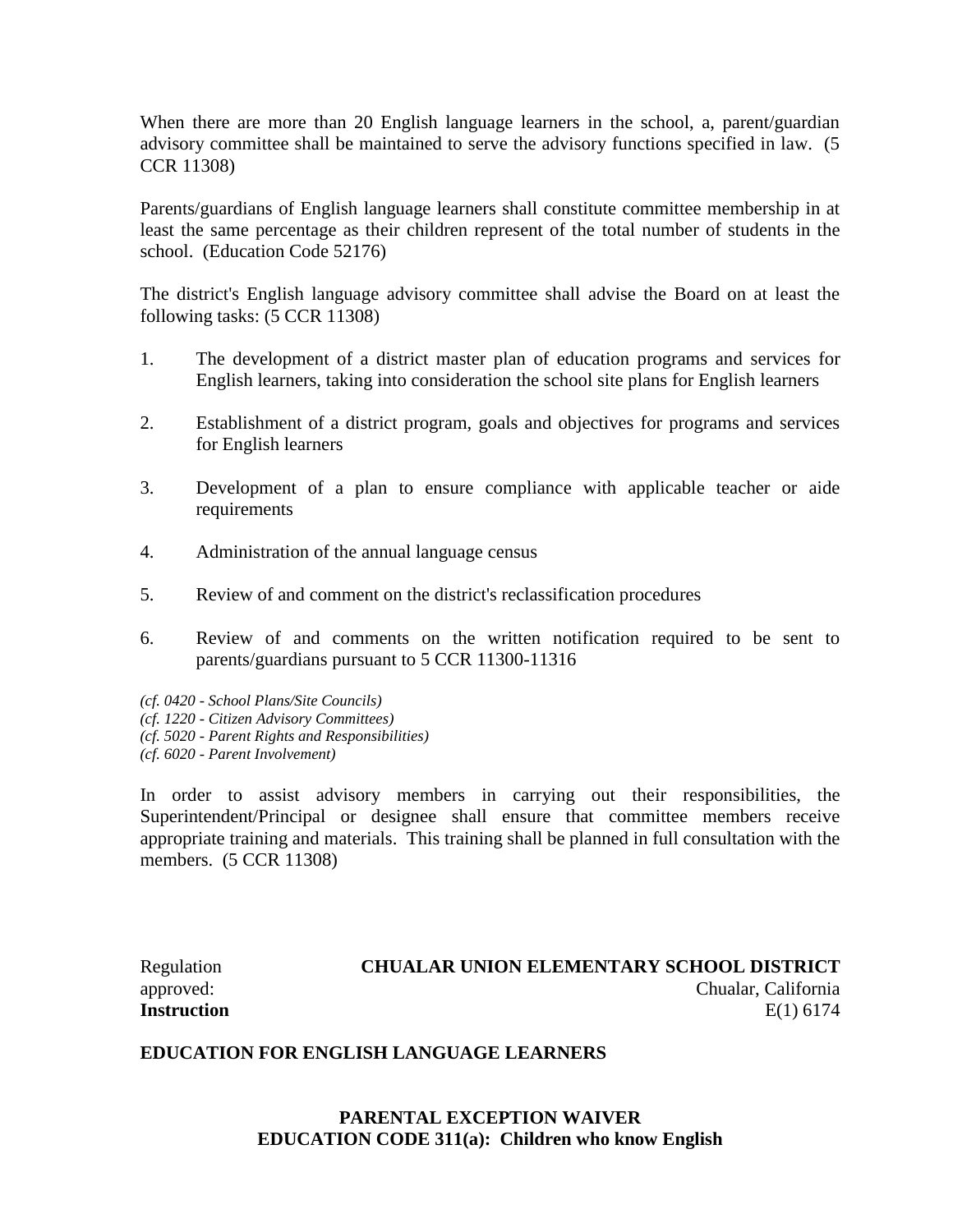| Name:   | Grade:         |
|---------|----------------|
| School: | Date of Birth: |

Language Designation:

My child possesses good English language skills and for that reason I request a waiver of the school's Structured/Sheltered English language program. I understand that the objective for my child is to be taught English as rapidly and effectively as possible.

I have personally visited the school to apply for this waiver.

I have been provided a full written description of: the intent and content of the structured English immersion program; any alternative courses of study offered by the district and made available to my child; all educational opportunities offered by the district and made available to my child; and the educational materials to be used in the different educational program choices.

I understand that I must request that this waiver be reconsidered annually, each school year.

| Parent/Guardian Signature: | Date:  |                    |
|----------------------------|--------|--------------------|
| Address:                   |        |                    |
| City:                      | State: | $\overline{Lip}$ : |
| Phone Number:              |        |                    |

## **For School Use Only:**

Child's English standardized test scores: Scores must be at or above the state average for the child's grade level or above the 5th grade average:

| Waiver Granted/Denied: |  |
|------------------------|--|
|                        |  |

Signature:

| Exhibit     | <b>CHUALAR UNION ELEMENTARY SCHOOL DISTRICT</b> |
|-------------|-------------------------------------------------|
| version:    | Chualar, California                             |
| Instruction | $E(2)$ 6174                                     |

## **EDUCATION FOR ENGLISH LANGUAGE LEARNERS**

## **PARENTAL EXCEPTION WAIVER EDUCATION CODE 311(b): Children age 10 or older**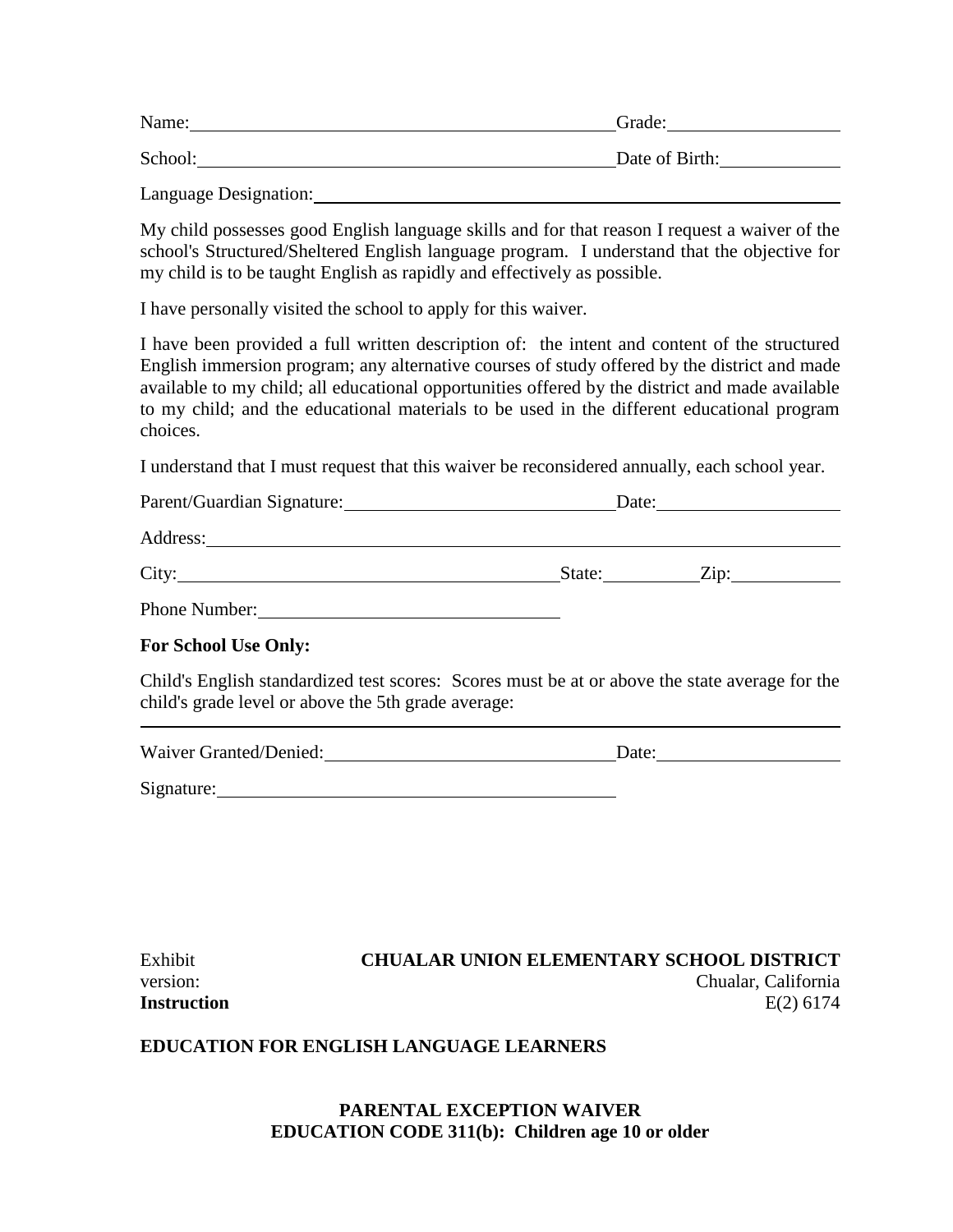Language Designation:

My child is 10 years of age or older and I believe that an alternate course of study is better suited to my child's rapid acquisition of English. For that reason, I request a waiver of the school's Structured/Sheltered English language program. I understand that the objective for my child is to be taught English as rapidly and effectively as possible.

I have personally visited the school to apply for this waiver.

I have been provided a full written description of: the intent and content of the structured English immersion program; any alternative courses of study offered by the district and made available to my child; all educational opportunities offered by the district and made available to my child; and the educational materials to be used in the different educational program choices.

I understand that I must request that this waiver be reconsidered annually, each school year.

|                                                                                                                                                                                                                                | Date: $\frac{1}{\sqrt{1-\frac{1}{2}} \cdot \frac{1}{2}}$ |                    |
|--------------------------------------------------------------------------------------------------------------------------------------------------------------------------------------------------------------------------------|----------------------------------------------------------|--------------------|
|                                                                                                                                                                                                                                |                                                          |                    |
|                                                                                                                                                                                                                                |                                                          | State: <u>Zip:</u> |
| Phone Number:                                                                                                                                                                                                                  |                                                          |                    |
| <b>For School Use Only:</b>                                                                                                                                                                                                    |                                                          |                    |
|                                                                                                                                                                                                                                |                                                          | Date:              |
| Signature: New York Changes and Science of the Changes of the Changes of the Changes of the Changes of the Changes of the Changes of the Changes of the Changes of the Changes of the Changes of the Changes of the Changes of |                                                          |                    |
|                                                                                                                                                                                                                                |                                                          |                    |

| Exhibit            | <b>CHUALAR UNION ELEMENTARY SCHOOL DISTRICT</b> |
|--------------------|-------------------------------------------------|
| version:           | Chualar, California                             |
| <b>Instruction</b> | $E(3)$ 6174                                     |

## **EDUCATION FOR ENGLISH LANGUAGE LEARNERS**

## **PARENTAL EXCEPTION WAIVER EDUCATION CODE 311(c): Children with Special Needs**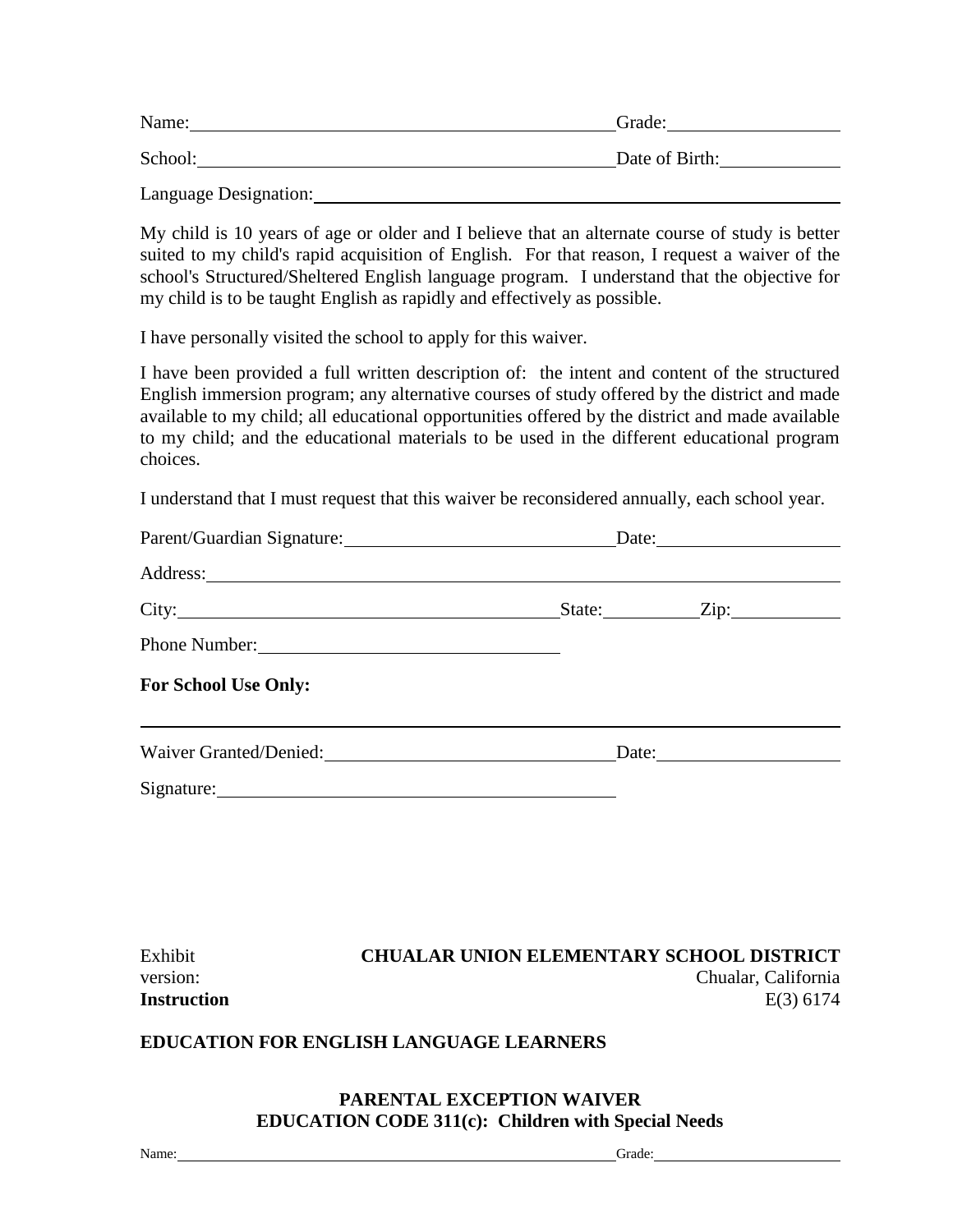|                                                                                                                                                                                                                                | Date of Birth:                                                                                                                                                                                                                                                                                                                                                                             |  |
|--------------------------------------------------------------------------------------------------------------------------------------------------------------------------------------------------------------------------------|--------------------------------------------------------------------------------------------------------------------------------------------------------------------------------------------------------------------------------------------------------------------------------------------------------------------------------------------------------------------------------------------|--|
| Language Designation:                                                                                                                                                                                                          |                                                                                                                                                                                                                                                                                                                                                                                            |  |
| development. (Check all that apply and provide a brief statement)                                                                                                                                                              | I believe that my child has special needs and that an alternate course of study is better suited to his/her educational                                                                                                                                                                                                                                                                    |  |
| <b>Educational Needs</b>                                                                                                                                                                                                       | _____ Emotional/Psychological Needs<br>_____ Physical Needs                                                                                                                                                                                                                                                                                                                                |  |
|                                                                                                                                                                                                                                |                                                                                                                                                                                                                                                                                                                                                                                            |  |
| this waiver.                                                                                                                                                                                                                   | Therefore, I request a waiver of the school's Structured/Sheltered English language program. I understand that the objective<br>for my child is to be taught English as rapidly and effectively as possible. I have personally visited the school to apply for                                                                                                                             |  |
| considered by the Superintendent pursuant to Board-established guidelines.                                                                                                                                                     | I understand that my child must be placed in an English language classroom for 30 calendar days and that this waiver will be                                                                                                                                                                                                                                                               |  |
| choices.                                                                                                                                                                                                                       | I have been provided a full written description of: the intent and content of the structured English immersion program; any<br>alternative courses of study offered by the district and made available to my child; all educational opportunities offered by<br>the district and made available to my child; and the educational materials to be used in the different educational program |  |
| I understand that I must request that this waiver be reconsidered annually, each school year.                                                                                                                                  |                                                                                                                                                                                                                                                                                                                                                                                            |  |
|                                                                                                                                                                                                                                | Parent/Guardian Signature: Date: Date: Date:                                                                                                                                                                                                                                                                                                                                               |  |
| Address: the contract of the contract of the contract of the contract of the contract of the contract of the contract of the contract of the contract of the contract of the contract of the contract of the contract of the c |                                                                                                                                                                                                                                                                                                                                                                                            |  |
|                                                                                                                                                                                                                                | City: <u>City:</u> City: 2ip:                                                                                                                                                                                                                                                                                                                                                              |  |
| Phone Number: 2008                                                                                                                                                                                                             |                                                                                                                                                                                                                                                                                                                                                                                            |  |
| For School Use Only:                                                                                                                                                                                                           |                                                                                                                                                                                                                                                                                                                                                                                            |  |
|                                                                                                                                                                                                                                | Waiver Granted/Denied: Date: Date:                                                                                                                                                                                                                                                                                                                                                         |  |
| Signature: Signature:                                                                                                                                                                                                          |                                                                                                                                                                                                                                                                                                                                                                                            |  |
|                                                                                                                                                                                                                                |                                                                                                                                                                                                                                                                                                                                                                                            |  |
|                                                                                                                                                                                                                                |                                                                                                                                                                                                                                                                                                                                                                                            |  |
|                                                                                                                                                                                                                                |                                                                                                                                                                                                                                                                                                                                                                                            |  |

| Exhibit            | <b>CHUALAR UNION ELEMENTARY SCHOOL DISTRICT</b> |
|--------------------|-------------------------------------------------|
| version:           | Chualar, California                             |
| <b>Instruction</b> | $E(1)$ 6174                                     |

## **EDUCATION FOR ENGLISH LANGUAGE LEARNERS**

**Solicitud de Excepción Pedido por los Padres Código de Educación 311(a): Niños que saben inglés**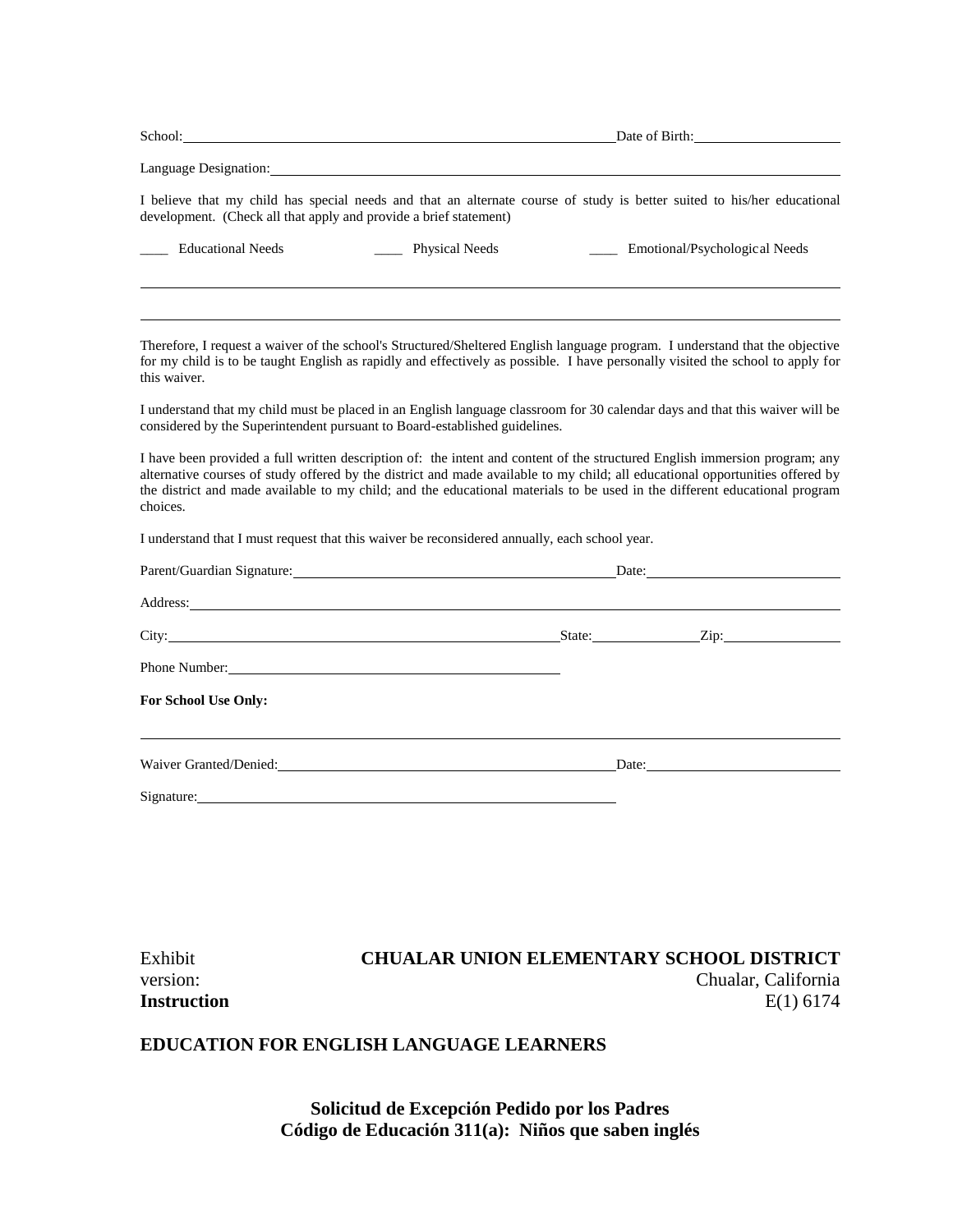| Nobre:        | Grado:               |
|---------------|----------------------|
| Escuela:      | Fecha de nacimiento: |
| Idioma natal: |                      |

Mi hijo(a) posee buenas habilidades del idioma inglés y por esa razón yo solicito una excepción del Programa de Inmersión al Inglés Estructurado. Comprendo que el objetivo para mi hijo(a) debe ser el que se le enseñe inglés lo más rápido y efectivamente posible.

Yo visité personalmente la escuela de mi hijo(a) para solicitar esta excepción.

Se me ha entregado una completa descripción por escrito de: el propósito y el contenido del Programa de Inmersión al Inglés Estructurado; cualquier otro curso de estudio ofrecido por el distrito creado para estar al alcance de mi hijo(a); todas las oportunidades educativas ofrecidas por el distrito creadas para estar al alcance de mi hijo(a); y de los materiales educativos para ser usados en las diferentes opciones de programas educativos.

Entiendo que debo solicitar esta excepción anualmente, cada año escolar.

| Firma de Padre/Madre o tutor dativo:                                                                                              | Fecha: Prechara Press and Precharance Precharance Press and Press and Press and Press and Press and Press and Press and Press and Press and Press and Press and Press and Press and Press and Press and Press and Press and Pr |                        |  |
|-----------------------------------------------------------------------------------------------------------------------------------|--------------------------------------------------------------------------------------------------------------------------------------------------------------------------------------------------------------------------------|------------------------|--|
|                                                                                                                                   |                                                                                                                                                                                                                                |                        |  |
| Ciudad:                                                                                                                           |                                                                                                                                                                                                                                | Estado: Código postal: |  |
| Teléfono:<br><u> 1980 - Jan Samuel Barbara, martin da shekara 1980 - An tsa a tsa a tsa a tsa a tsa a tsa a tsa a tsa a tsa a</u> |                                                                                                                                                                                                                                |                        |  |
| Para uso exclusivo de la escuela:                                                                                                 |                                                                                                                                                                                                                                |                        |  |

Calificaciones del examen uniforme de inglés: Las calificaciones deben estar al nivel o arriba del promedio del estado para el grado al que corresponde el niño o arriba del promedio de quinto grado:

| Excepción otorgada/negada: | Fecha |
|----------------------------|-------|
|                            |       |

Firma:

| Exhibit     | <b>CHUALAR UNION ELEMENTARY SCHOOL DISTRICT</b> |
|-------------|-------------------------------------------------|
| version:    | Chualar, California                             |
| Instruction | $E(2)$ 6174                                     |

#### **EDUCATION FOR ENGLISH LANGUAGE LEARNERS**

**Solicitud de Excepción Pedido por los Padres Código de Educación 311(b): Niños de 10 años de edad o mayor**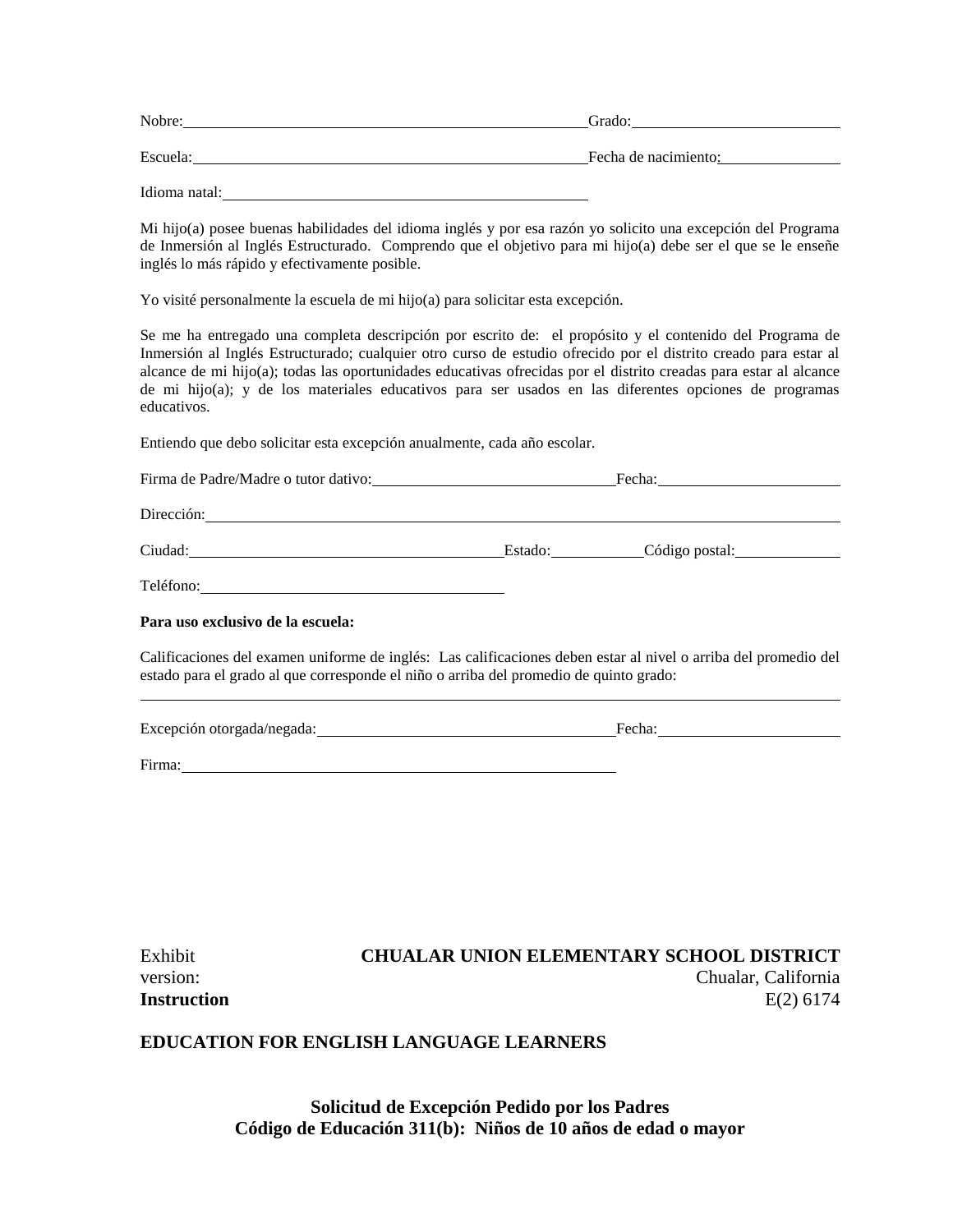| Nobre:        | Grado:               |
|---------------|----------------------|
| Escuela:      | Fecha de nacimiento: |
| Idioma natal: |                      |

Mi hijo(a) tiene, o es mayor de, 10 años de edad y creo que un curso alternativo es el más adecuado para dar a mi hijo(a) una pronta enseñanza del inglés. Por esa razón solicito una excepción del Programa de Inmersión al Inglés Estructurado. Comprendo que el objetivo para mi hijo(a) es que se le enseñe inglés lo más rápido y efectivamente posible.

Yo personalmente visité la escuela de mi hijo(a) para solicitar esta excepción.

Se me ha entregado una completa descripción por escrito de: el propósito y el contenido del Programa de Inmersión al Inglés Estructurado; cualquier otro curso de estudio ofrecido por el distrito creado para estar al alcance de mi hijo(a); todas las oportunidades educativas ofrecidas por el distrito creadas para estar al alcance de mi hijo(a); y de los materiales educativos para ser usados en las diferentes opciones de programas educativos.

Entiendo que debo solicitar esta excepción anualmente, cada año escolar.

| Firma de Padre/Madre o tutor dativo:                                                                                          |         | Fecha:         |  |  |
|-------------------------------------------------------------------------------------------------------------------------------|---------|----------------|--|--|
| Dirección:                                                                                                                    |         |                |  |  |
| Ciudad:<br><u>and the contract of the contract of the contract of the contract of the contract of the contract of the con</u> | Estado: | Código postal: |  |  |
| Teléfono:                                                                                                                     |         |                |  |  |

**Para uso exclusivo de la escuela:**

Calificaciones del examen uniforme de inglés: Las calificaciones deben estar al nivel o arriba del promedio del estado para el grado al que corresponde el niño o arriba del promedio de quinto grado:

Excepción otorgada/negada: Fecha:

Firma:

| Exhibit            | <b>CHUALAR UNION ELEMENTARY SCHOOL DISTRICT</b> |
|--------------------|-------------------------------------------------|
| version:           | Chualar, California                             |
| <b>Instruction</b> | $E(3)$ 6174                                     |

#### **EDUCATION FOR ENGLISH LANGUAGE LEARNERS**

**Solicitud de Pedido por los Padres Código de Educación 311(c): Nños que requieren de educación especial**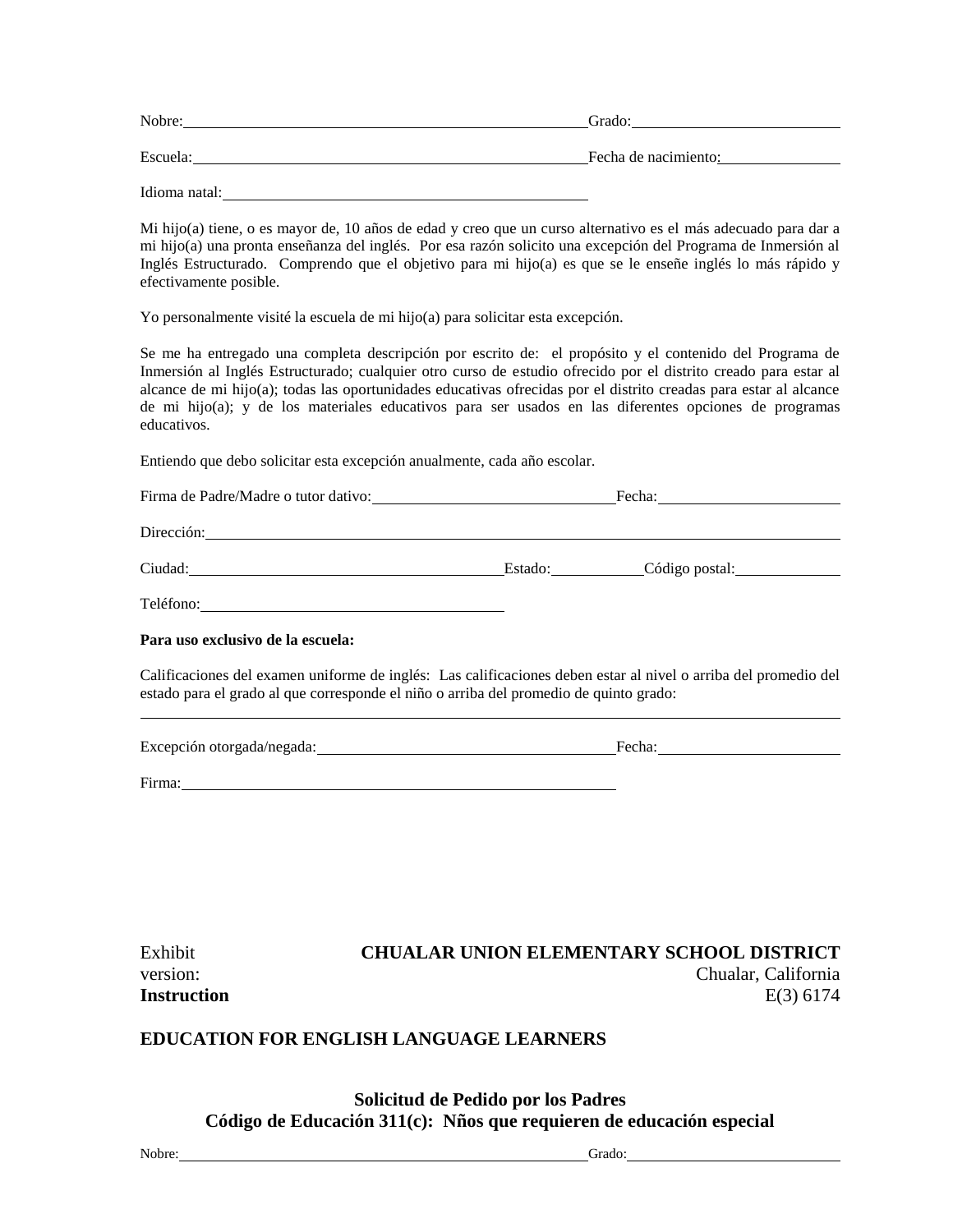|                                   | Escuela: Fecha de nacimiento: Fecha de nacimiento:                                                                                                                                                                             |                                                                  |                                                                                                                                                                                                                                                                                                                                                                                    |  |
|-----------------------------------|--------------------------------------------------------------------------------------------------------------------------------------------------------------------------------------------------------------------------------|------------------------------------------------------------------|------------------------------------------------------------------------------------------------------------------------------------------------------------------------------------------------------------------------------------------------------------------------------------------------------------------------------------------------------------------------------------|--|
|                                   | Idioma natal: experience and the second service of the service of the service of the service of the service of the service of the service of the service of the service of the service of the service of the service of the se |                                                                  |                                                                                                                                                                                                                                                                                                                                                                                    |  |
|                                   | (Marque todo lo que corresponda a su hijo(a) y dé una explicación breve)                                                                                                                                                       |                                                                  | Mi hijo(a) requiere educación especial y creo que un curso alternativo es el más adecuado para su desarrollo educativo.                                                                                                                                                                                                                                                            |  |
| __ Necesidades educativas         | ____ Necesidades fisicas                                                                                                                                                                                                       |                                                                  | ____ Necesidades emocionales y psicológicas                                                                                                                                                                                                                                                                                                                                        |  |
| esta excepción.                   |                                                                                                                                                                                                                                |                                                                  | Solicito una excepción del Programa de Inmersióñ al Inglés Estructurado. Comprendo que el objetivo para mi hijo(a) es que<br>se le enseñe inglés lo más rápido y efectivamente posible. Yo personalmente visité la escuela de mi hijo(a) para solicitar                                                                                                                            |  |
|                                   |                                                                                                                                                                                                                                |                                                                  | Comprendo que mi hijo(a) será colocado en un salón de instrucción de inglés por 30 días del calendario escolar y que esta<br>excepción será considerada por el superintendente escolar de acuerdo a las guías establecidas por la mesa directiva escolar.                                                                                                                          |  |
|                                   | educativos para ser usados en las diferentes opciones de programas educativos.                                                                                                                                                 |                                                                  | Se me ha entregado una completa descripción por escrito de: el propósito y el contenido del Programa de Inmersión al<br>Inglés Estructurado; cualquier otro curso de estudio ofrecido por el distrito creado para estar al alcance de mi hijo(a); todas<br>las oportunidades educativas ofrecidas por el distrito creadas para estar al alcance de mi hijo(a); y de los materiales |  |
|                                   | Entiendo que debo solicitar esta excepción anualmente, cada año escolar.                                                                                                                                                       |                                                                  |                                                                                                                                                                                                                                                                                                                                                                                    |  |
|                                   |                                                                                                                                                                                                                                | Firma de Padre/Madre o tutor dativo: Fecha: Fecha: Fecha: Fecha: |                                                                                                                                                                                                                                                                                                                                                                                    |  |
| Dirección:                        |                                                                                                                                                                                                                                |                                                                  |                                                                                                                                                                                                                                                                                                                                                                                    |  |
|                                   | Código postal: Código postal: Código postal: Código postal:                                                                                                                                                                    |                                                                  |                                                                                                                                                                                                                                                                                                                                                                                    |  |
| Teléfono: Teléfono:               |                                                                                                                                                                                                                                |                                                                  |                                                                                                                                                                                                                                                                                                                                                                                    |  |
| Para uso exclusivo de la escuela: |                                                                                                                                                                                                                                |                                                                  |                                                                                                                                                                                                                                                                                                                                                                                    |  |
|                                   | el grado al que corresponde el niño o arriba del promedio de quinto grado:                                                                                                                                                     |                                                                  | Calificaciones del examen uniforme de inglés: Las calificaciones deben estar al nivel o arriba del promedio del estado para                                                                                                                                                                                                                                                        |  |
|                                   |                                                                                                                                                                                                                                |                                                                  | Excepción otorgada/negada: Fecha: Fecha: Fecha: Fecha: Fecha: Fecha: Fecha: Fecha: Fecha: Fecha: Fecha: Fecha: Fecha: Fecha: Fecha: Fecha: Fecha: Fecha: Fecha: Fecha: Fecha: Fecha: Fecha: Fecha: Fecha: Fecha: Fecha: Fecha:                                                                                                                                                     |  |
|                                   | Firma: Electrical Contract Contract Contract Contract Contract Contract Contract Contract Contract Contract Contract Contract Contract Contract Contract Contract Contract Contract Contract Contract Contract Contract Contra |                                                                  |                                                                                                                                                                                                                                                                                                                                                                                    |  |
|                                   |                                                                                                                                                                                                                                |                                                                  |                                                                                                                                                                                                                                                                                                                                                                                    |  |
|                                   |                                                                                                                                                                                                                                |                                                                  |                                                                                                                                                                                                                                                                                                                                                                                    |  |
|                                   |                                                                                                                                                                                                                                |                                                                  |                                                                                                                                                                                                                                                                                                                                                                                    |  |
|                                   |                                                                                                                                                                                                                                |                                                                  |                                                                                                                                                                                                                                                                                                                                                                                    |  |
| Exhibit<br>version:               |                                                                                                                                                                                                                                |                                                                  | <b>CHUALAR UNION ELEMENTARY SCHOOL DISTRICT</b><br>Chualar, California                                                                                                                                                                                                                                                                                                             |  |

# **Instruction** BP 6175(a)

## **MIGRANT EDUCATION PROGRAM**

The Board of Trustees desires to provide a comprehensive program for migrant students that attempts to mitigate the impact of educational disruption, cultural and language barriers, social isolation, health-related problems, and other factors that may inhibit the ability of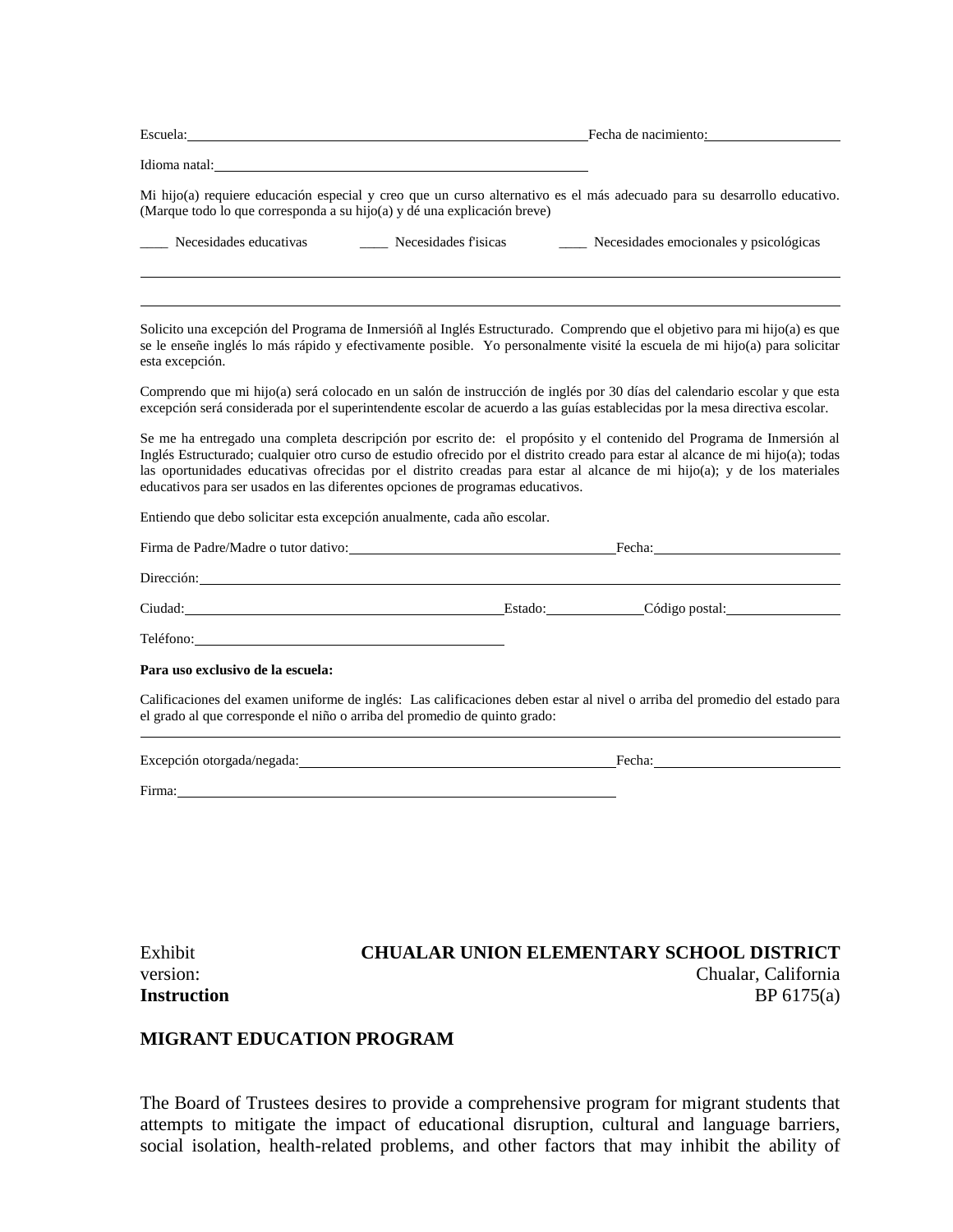migrant students to succeed in school. The district shall make use of available funds to provide supplementary services for migrant students.

*(cf. 0410 - Nondiscrimination in District Programs and Activities)*

The Superintendent/Principal or designee shall convene a parent advisory council to actively involve parents/guardians in planning, operating, and evaluating the district's migrant education program. (Education Code 54444.2)

*(cf. 1220 - Citizen Advisory Committees)*

*(cf. 6020 - Parent Involvement)*

The Superintendent/Principal or designee shall cooperate with the regional migrant service center in outreach and identification of eligible migrant students and in the provision of migrant education services. He/she shall also coordinate migrant education services with other programs within the district and with other public agencies that serve migrant workers and their families.

*(cf. 1020 - Youth Services) (cf. 1400 - Relations Between Other Governmental Agencies and the Schools) (cf. 5141.6 - School Health Services) (cf. 5147 - Dropout Prevention) (cf. 5148 - Child Care and Development) (cf. 5148.2 - Before/After School Programs) (cf. 5148.3 - Preschool/Early Childhood Education) (cf. 5149 - At-Risk Students) (cf. 6164.2 - Guidance/Counseling Services) (cf. 6171 - Title I Programs) (cf. 6174 - Education for English Language Learners)*

The Superintendent/Principal or designee shall plan for late enrollments of migrant students. He/she shall ensure that each migrant student is placed at the appropriate grade level and is provided services in accordance with his/her individual needs assessment and learning plan.

The Board shall monitor the results of statewide assessments of core academic subjects and English language development, as appropriate, for students enrolled in the district's migrant education services. In addition, the Superintendent/Principal or designee shall periodically report to the Board regarding the alignment of district services with the needs of students as identified in student needs assessments conducted pursuant to Education Code 54443.1. As necessary, the Board shall seek technical assistance from the migrant education regional service center and/or make changes in the services provided by the district in order to improve student achievement.

BP 6175(b)

## **MIGRANT EDUCATION PROGRAM** (continued)

*(cf. 0500 - Accountability) (cf. 6162.51 - Standardized Testing and Reporting Program) (cf. 6162.52 - High School Exit Examination)*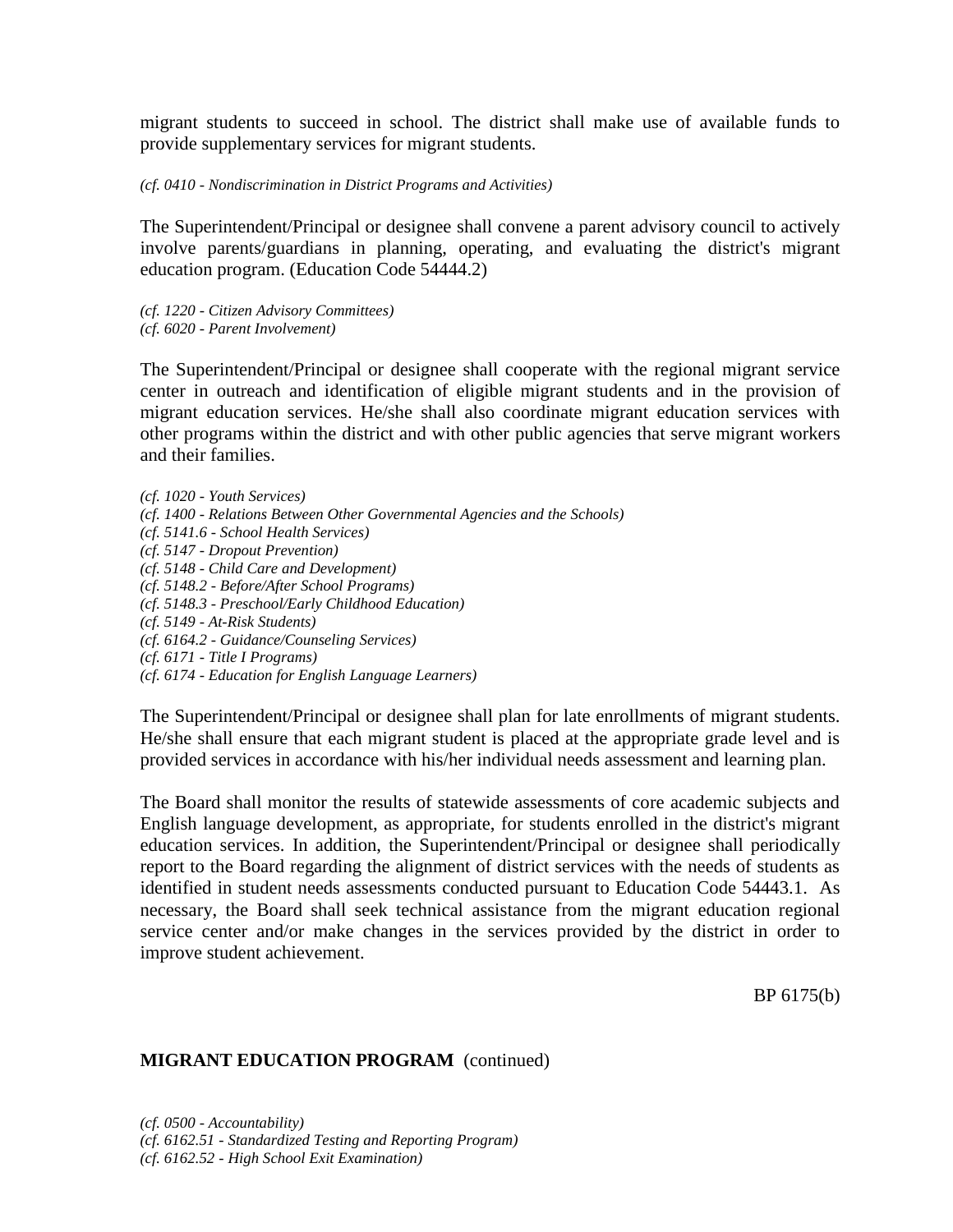*Legal Reference:*

*EDUCATION CODE 54440-54445 Migrant education program CODE OF REGULATIONS, TITLE 5 3080 Application of uniform complaint procedures 4600-4687 Uniform complaint procedures UNITED STATES CODE, TITLE 20 6311 Title I state plan 6381-6381k Even Start family literacy program 6391-6399 Migrant education program 7881 Services for private school students CODE OF FEDERAL REGULATIONS, TITLE 34 200.81-200.89 Migrant education program*

*Management Resources:*

*CALIFORNIA DEPARTMENT OF EDUCATION PUBLICATIONS Identification and Recruitment Manual: Policies and Procedures for Migrant Education Recruiters in the State of California, 2008 California Migrant Education Program: Comprehensive Needs Assessment, Initial Report of Findings, 2007 U.S. DEPARTMENT OF EDUCATION NON-REGULATORY GUIDANCE Title I, Part C Education of Migratory Children, October 2003 WEB SITES California Department of Education, Migrant Education Office: http://www.cde.ca.gov/sp/me U.S. Department of Education, Office of Migrant Education: http://www.ed.gov/about/offices/list/oese/ome West Ed, Migrant Student Information Network: http://www.wested.org/cs/we/view/pj/61*

Policy **CHUALAR UNION ELEMENTARY SCHOOL DISTRICT** adopted: Chualar, California **Instruction** AR 6175(a)

#### **MIGRANT EDUCATION PROGRAM**

**Eligibility**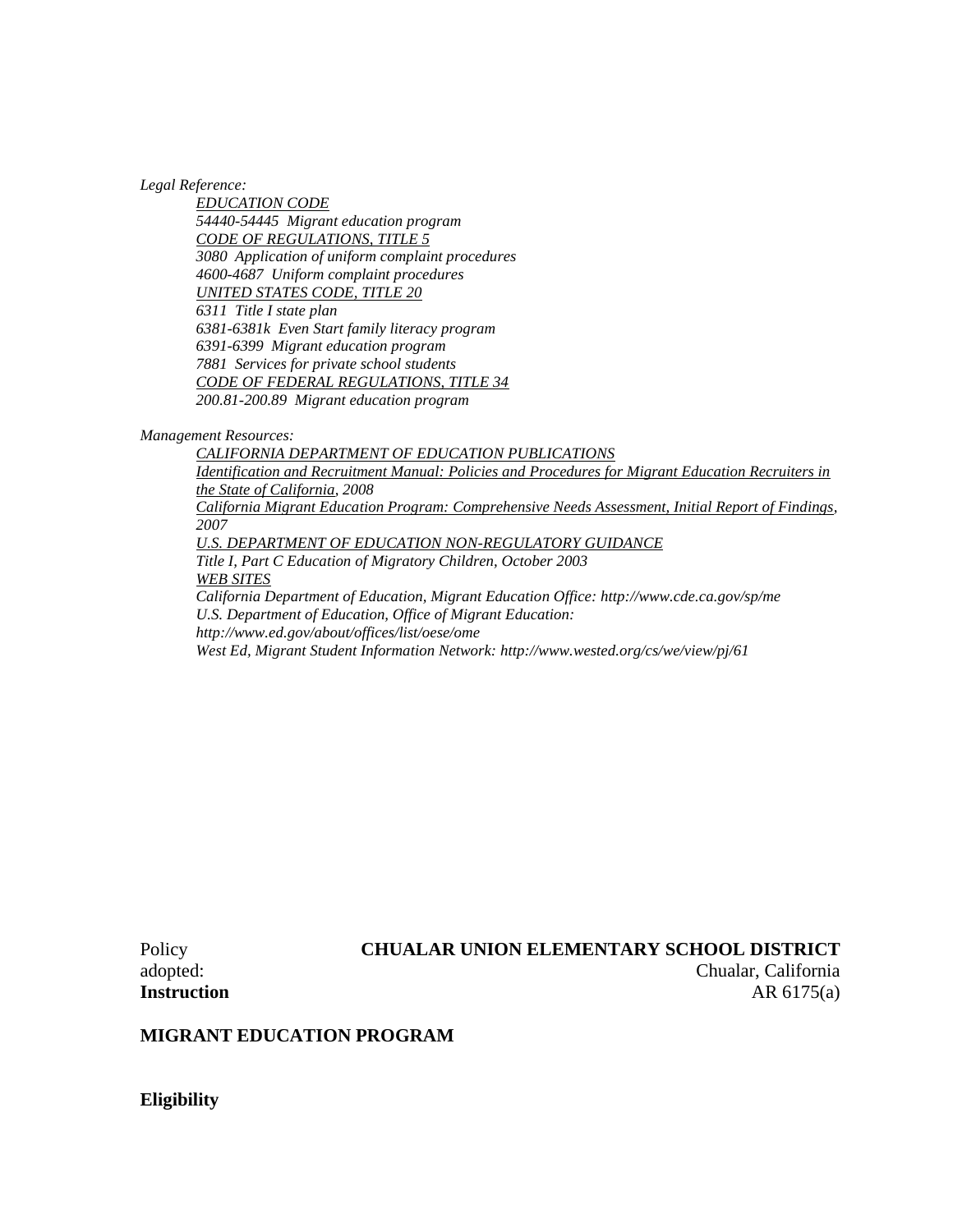A student age 3 to 21 years shall be eligible for the district's migrant education program if he/she meets the criteria specified in 20 USC 6399 and 34 CFR 200.81 as verified by a migrant education recruiter.

The district shall give first priority for services to migrant students who are failing, or most at risk of failing, to meet state content standards and challenging state performance standards, and whose education has been interrupted during the regular school year. (20 USC 6394)

*(cf. 6011 - Academic Standards)*

A student who ceases to be a migrant student during a school term shall be eligible for services until the end of the term. If comparable services are not available through other programs, a student who is no longer migratory may continue to receive services for one additional school year. Students who were eligible for services in secondary school may continue to be served through credit accrual programs until graduation. (20 USC 6394)

The district shall provide services to eligible private school students residing within the district on an equitable basis with participating public school students. (20 USC 7881; 34 CFR 200.87)

## **Student Records**

The Superintendent/Principal or designee shall maintain records documenting the eligibility of students enrolled in the district's migrant education program.

## *(cf. 5125 - Student Records)*

The Superintendent/Principal or designee shall acquire education and health records from migrant students' previous school districts, as appropriate.

When a migrant student transfers to another district, his/her records shall be provided to the receiving district upon request at no cost in order to assist that district in meeting the needs of the student. (20 USC 6398)

## **Program Components**

The migrant education program shall provide: (Education Code 54443.1)

- 1. A general needs assessment summarizing the needs of the population to be served
- 2. Individual assessment of the educational and relevant health needs of each participating student, within 30 days of enrollment

AR 6175(b)

## **MIGRANT EDUCATION PROGRAM** (continued)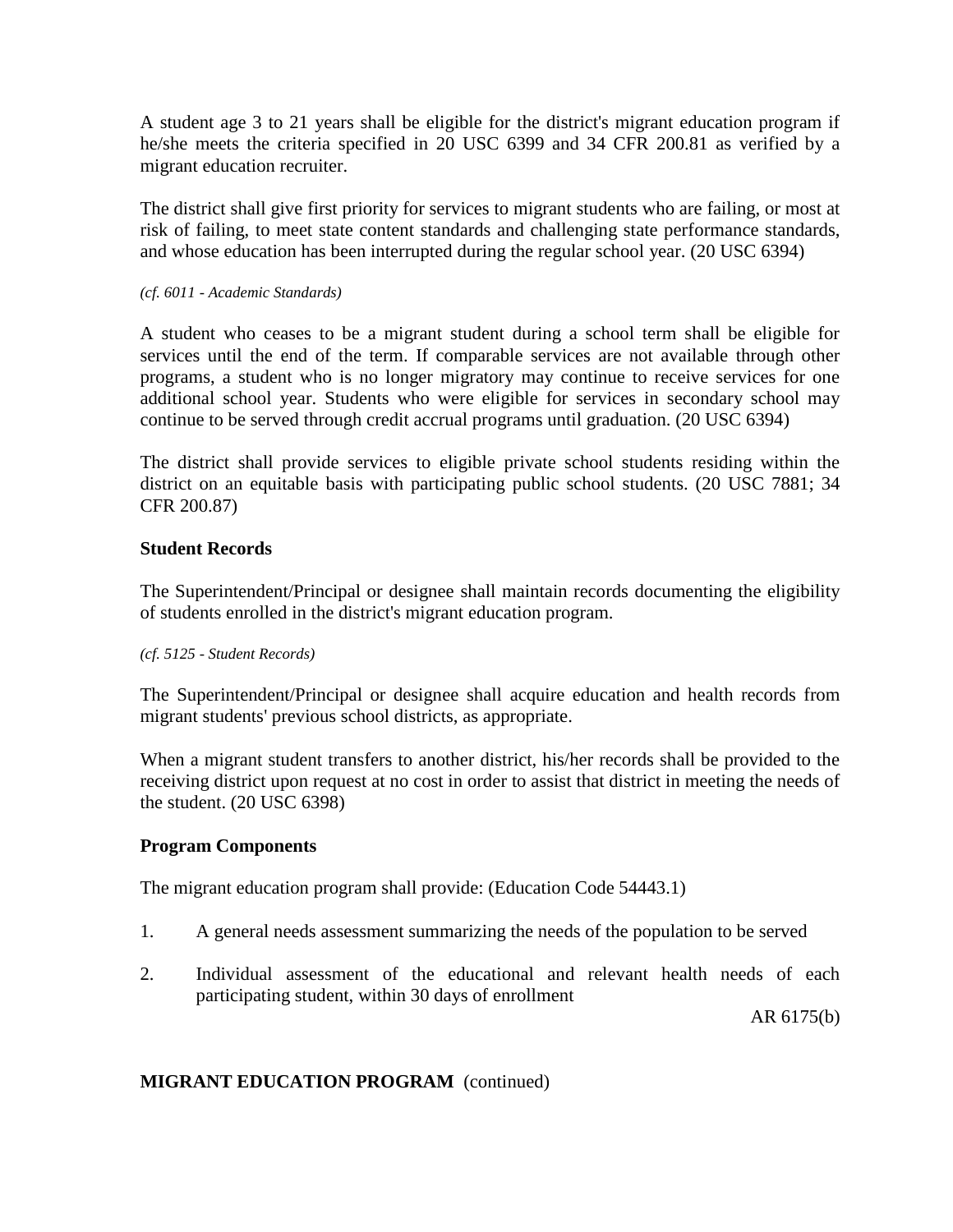- 3. A comprehensive program to meet the educational, health, and related needs of participating students which supplements the district program and which provides:
	- a. Instructional services, including academic, remedial and compensatory, bilingual and multicultural, and vocational instruction
- *(cf. 6174 - Education for English Language Learners)*
- *(cf. 6177 - Summer School)*
- *(cf. 6178 - Career Technical Education)*
	- b. Counseling and career education services
- *(cf. 6164.2 - Guidance/Counseling Services)*
	- c. Preschool services in accordance with Education Code 54443

#### *(cf. 5148 - Child Care and Development)*

*(cf. 5148.3 - Preschool/Early Childhood Education)*

- d. Other educational services that are not otherwise available in sufficient quantity or quality to eligible migrant students
- e. Instructional materials and equipment necessary for appropriate services
- f. Other related services needed to enable migrant students to participate effectively in instructional services
- g. The coordination and teaming of existing resources serving migrant students, such as bilingual-crosscultural education, health screening, and compensatory education
- *(cf. 5141.6 - School Health Services) (cf. 5147 - Dropout Prevention) (cf. 6171 - Title I Programs)*
- 4. A brief individual learning plan listing the services to be provided to each student, which shall be given to the parent/guardian in writing or at a parent/guardian conference, annually and each time the student moves to a new district
- 5. Staffing and staff development plans and practices to meet the needs of students and implement the program

*(cf. 4131 - Staff Development)*

AR 6175(c)

## **MIGRANT EDUCATION PROGRAM** (continued)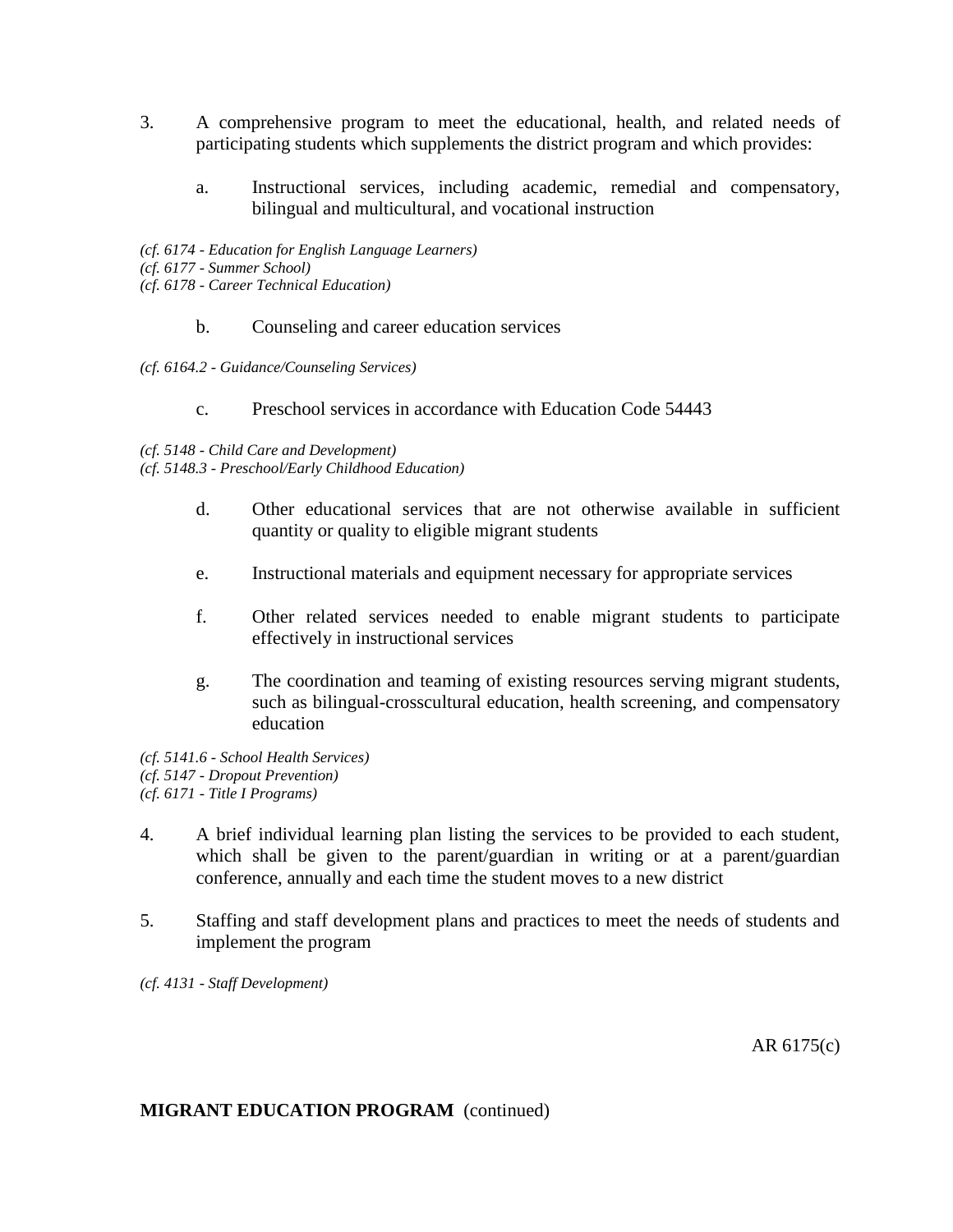6. Parent/guardian and community involvement as specified in Education Code 54444.2, including, but not necessarily limited to, the establishment of a parent/guardian advisory council

*(cf. 6020 - Parent Involvement)*

7. Evaluations which include annual student progress and overall program effectiveness and quality control reports

The migrant education program shall provide for the same opportunities for parent involvement that are provided to parents/guardians for federal Title I programs. (20 USC 6394)

Contingent upon funding, the district shall provide home-based and/or school-based family literacy services to migratory families to enhance parents/guardians' literacy levels, parenting skills, and English language skills.

## **Parent Advisory Council**

The parent advisory council shall be comprised of members who are knowledgeable of the needs of migrant students and shall be elected by the parents/guardians of students enrolled in the district's migrant education program. The composition of the council shall be determined by the parents/guardians at a general meeting to which all parents/guardians of participating students shall be invited. The parents/guardians shall be informed, in a language they understand, that they have the sole authority to decide on the composition of the council. (Education Code 54444.2)

At least two-thirds of the advisory council shall consist of parents/guardians of migrant students. (Education Code 54444.2)

All parent/guardian candidates for the council shall be nominated by parents/guardians. Nonparent candidates, such as teachers, administrators, other school personnel, or students, shall be nominated by the groups they represent. All other community candidates shall be nominated by the parents/guardians. (Education Code 54444.2)

The parent/guardian advisory council shall meet at least six times during the year and shall: (Education Code 54444.4)

- 1. Establish program goals, objectives, and priorities
- 2. Review annual needs assessments, program activities for the school, and individual learning plans

AR 6175(d)

## **MIGRANT EDUCATION PROGRAM** (continued)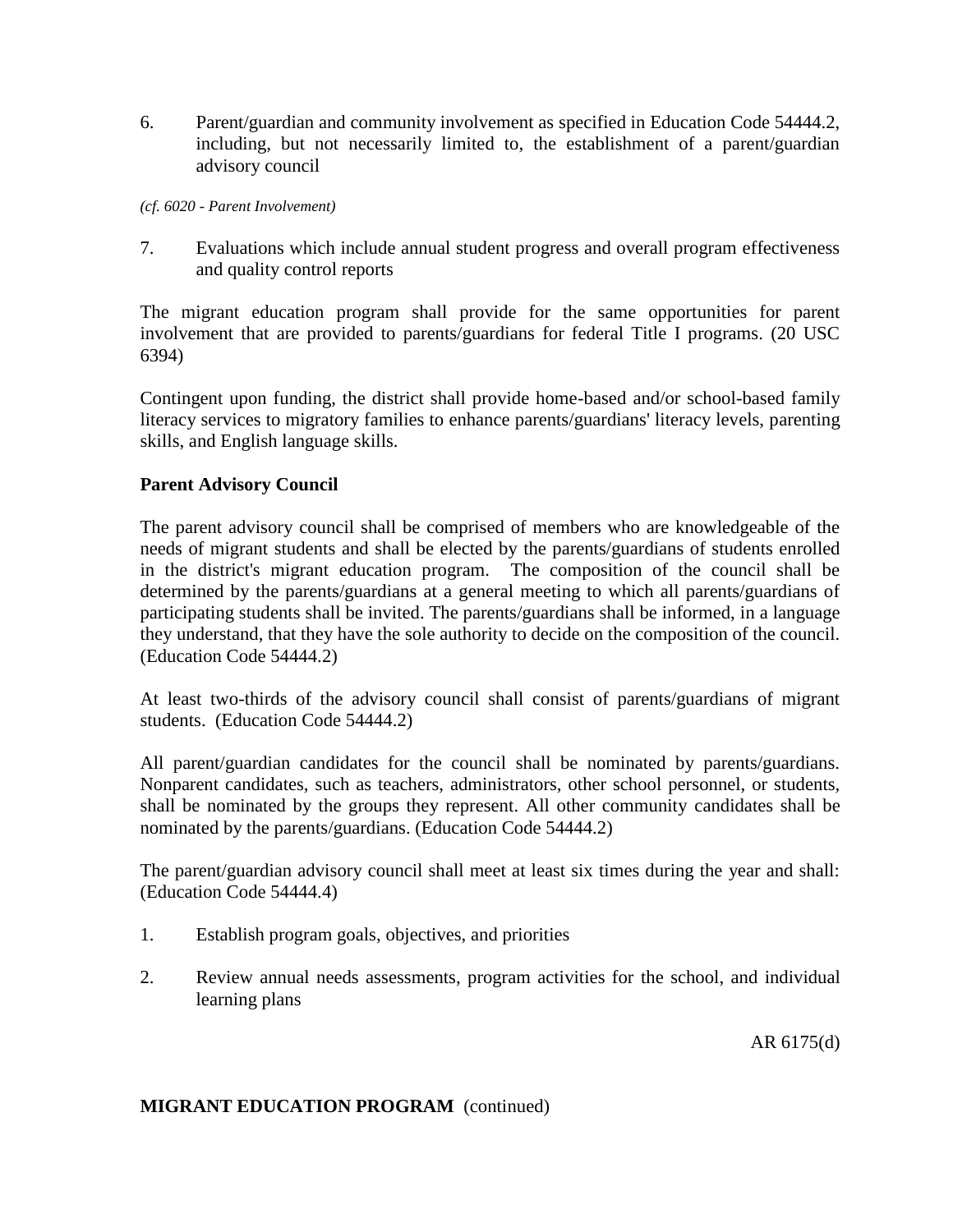- 3. Advise on the selection, development, and reassignment of migrant education program staff
- 4. Participate actively in planning and negotiating program applications and service agreements
- 5. Perform all other responsibilities required under state and federal laws or regulations

The Superintendent/Principal or designee shall establish and implement a training program for advisory council members to enable them to carry out their responsibilities. The training program shall be developed in consultation with the council and shall include appropriate training materials in a language understandable to each member. (Education Code 54444.2)

The Superintendent/Principal or designee shall provide the council, without charge, a copy of all applicable state and federal migrant education statutes, rules, regulations, guidelines, audits, monitoring reports, and evaluations. Upon request, these materials also shall be provided without charge to each member of the council. (Education Code 54444.2)

Regulation **CHUALAR UNION ELEMENTARY SCHOOL DISTRICT** approved: Chualar, California **Instruction** BP 6176(a)

**WEEKEND/SATURDAY CLASSES**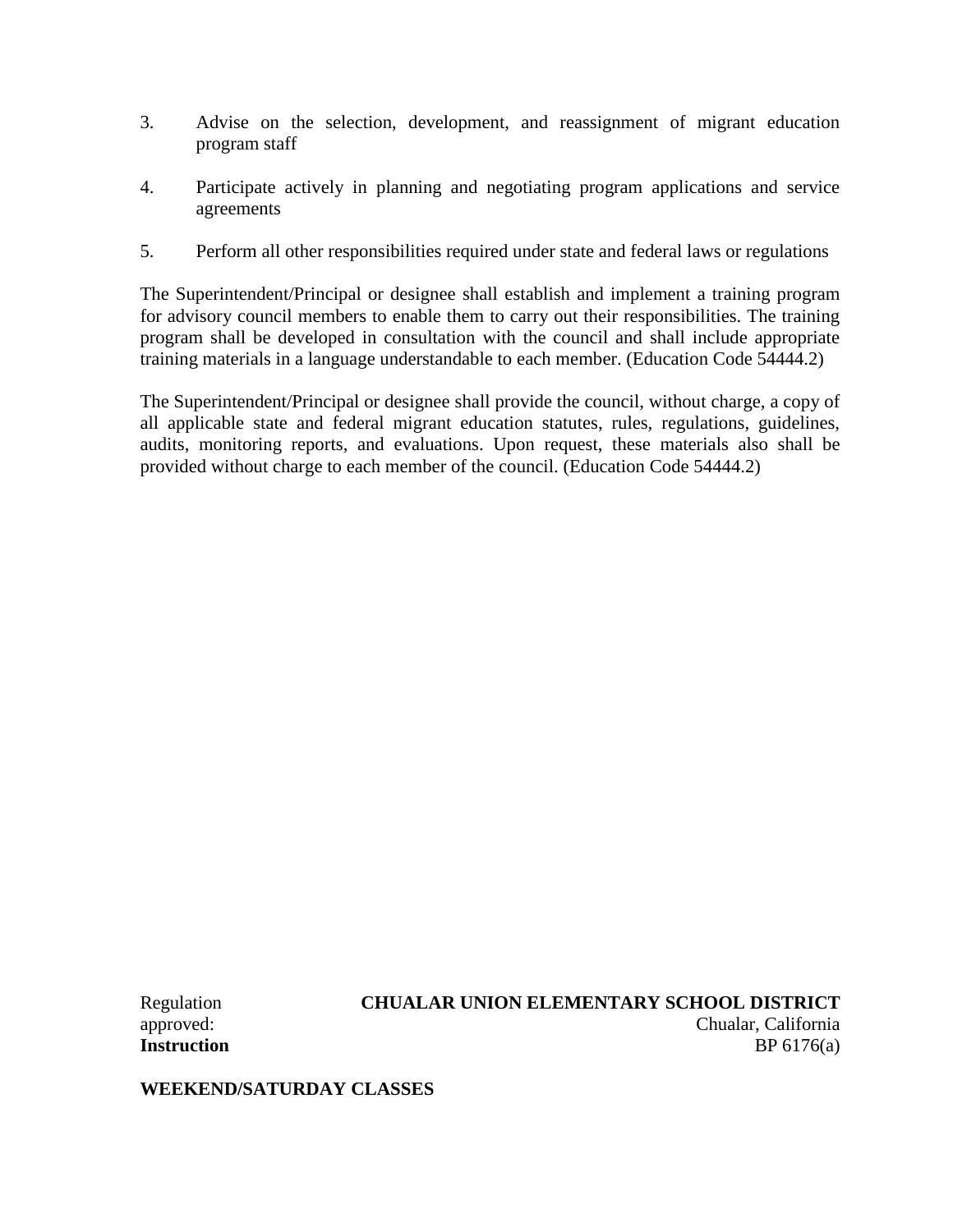**Cautionary Notice:** As added and amended by SBX3 4 (Ch. 12, Third Extraordinary Session, Statutes of 2009) and ABX4 2 (Ch. 2, Fourth Extraordinary Session, Statutes of 2009), Education Code 42605 grants districts flexibility in "Tier 3" categorical programs. The Chualar Union Elementary School District has accepted this flexibility and thus is deemed in compliance with the statutory or regulatory program and funding requirements for these programs for the 2008-09 though 2012-2013 fiscal years. As a result, the district may temporarily suspend certain provisions of the following policy or regulation that reflect these requirements. For further information, please contact the Superintendent/Principal or designee.

**Cautionary Notice 2010-13:** AB 1610 (Ch. 724, Statutes of 2010) amended Education Code 37252.2 to relieve districts from the obligation, until July 1, 2013, to perform any activities that are deemed to be reimbursable state mandates under that section. As a result, certain provisions of the following policy or administrative regulation that reflect those requirements may be suspended.

The Board of Trustees may provide classes on Saturday and/or Sunday in order to meet the academic needs of students.

*(cf. 6111 - School Calendar)*

Weekend classes may include but are not limited to: (Education Code 37223)

- 1. Special day classes for mentally gifted minors
- *(cf. 6172 - Gifted and Talented Student Program)*
- 2. Makeup classes for unexcused absences occurring during the week

*(cf. 5113 - Absences and Excuses) (cf. 5113.1 - Chronic Absence and Truancy) (cf. 6154 - Homework/Makeup Work)*

Saturday classes also may be used to provide supplemental instruction for students who are failing to meet academic requirements and/or students who desire enrichment in core academic subjects in accordance with law, Board policy and administrative regulation. (Education Code 37252, 37252.2, 37252.8, 37253, 41505-41506)

*(cf. 5123 - Promotion/Acceleration/Retention) (cf. 6179 - Supplemental Instruction)*

*Legal Reference: (see next page)*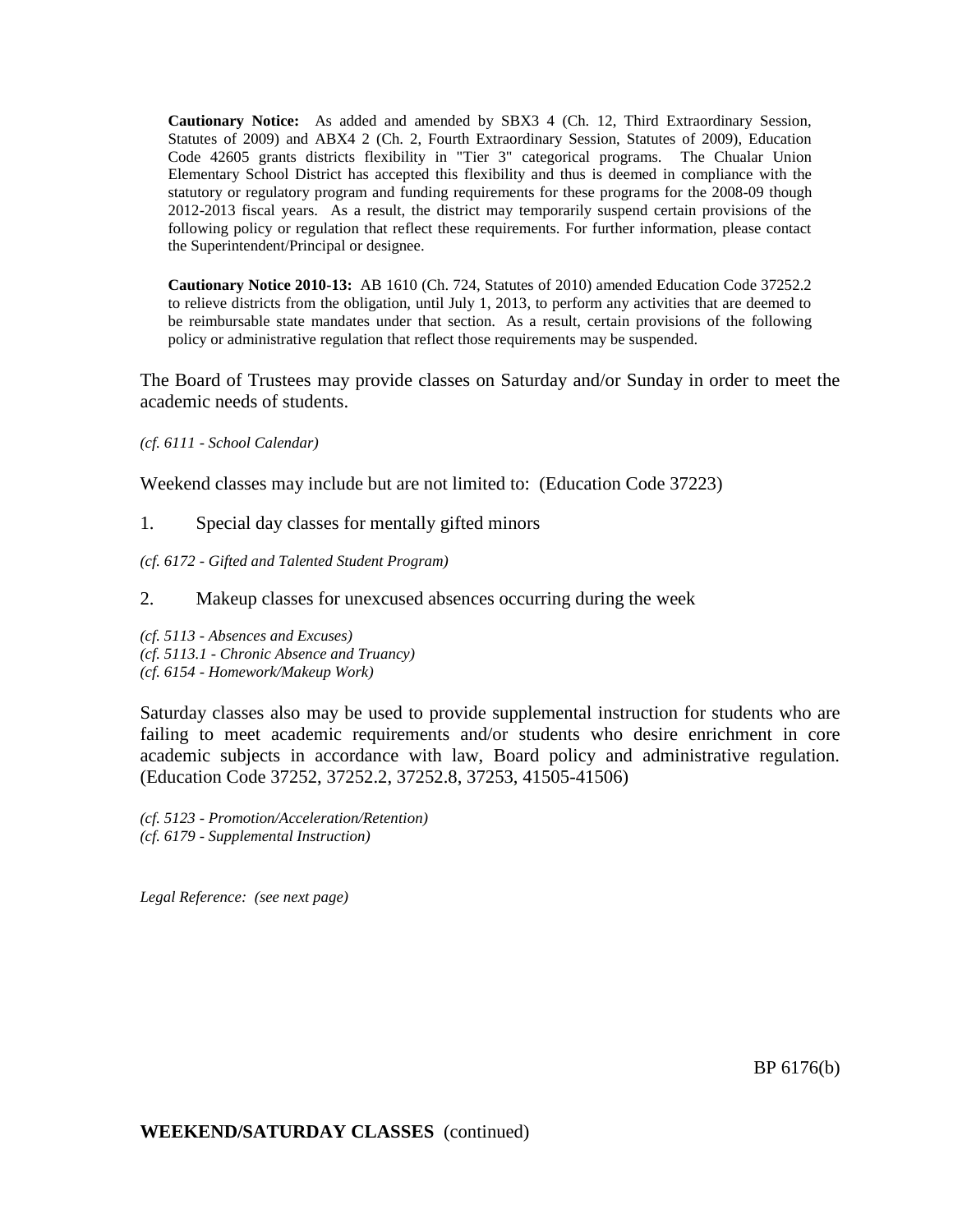*Legal Reference:*

*EDUCATION CODE 37223 Weekend classes 37252-37254.1 Supplemental instruction 41505-41508 Pupil Retention Block Grant 41601 Reports of average daily attendance 42239 Summer school attendance computation 44824 Weekend classes, assignment of certificated employees 48070-48070.5 Promotion and retention, supplemental instruction 48205 Excused absence for personal reasons 48260 Truants, definition 51000-52706 General instructional programs, especially 51002 Development of local programs within guidelines REPEALED EDUCATION CODE FOR CATEGORICAL PROGRAMS 53025-53032 Intensive reading instruction 53091-53095 Intensive algebra instruction*

**WEEKEND/SATURDAY CLASSES**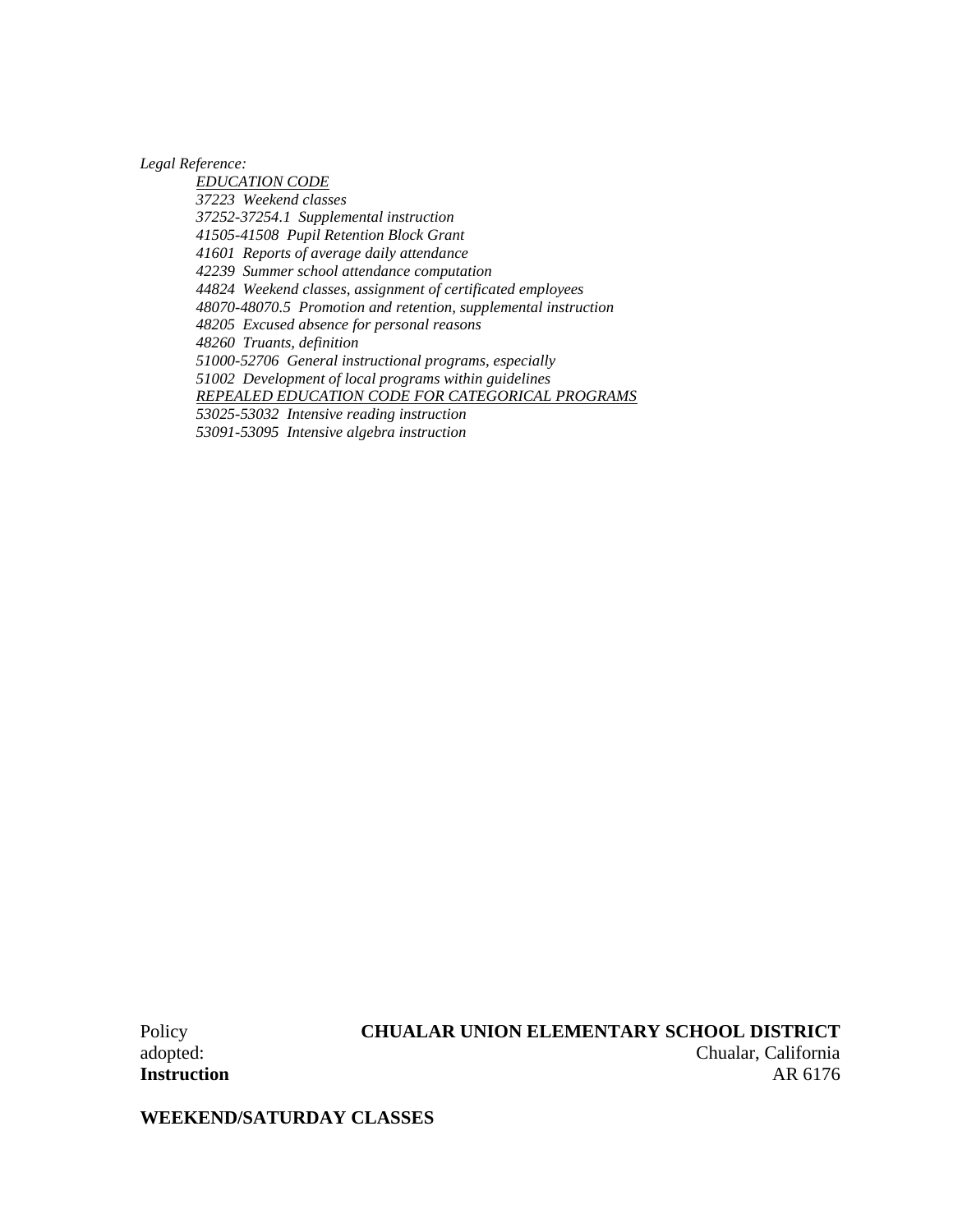**Cautionary Notice:** As added and amended by SBX3 4 (Ch. 12, Third Extraordinary Session, Statutes of 2009) and ABX4 2 (Ch. 2, Fourth Extraordinary Session, Statutes of 2009), Education Code 42605 grants districts flexibility in "Tier 3" categorical programs. The Chualar Union Elementary School District has accepted this flexibility and thus is deemed in compliance with the statutory or regulatory program and funding requirements for these programs for the 2008-09 though 2012-2013 fiscal years. As a result, the district may temporarily suspend certain provisions of the following policy or regulation that reflect these requirements. For further information, please contact the Superintendent or designee.

Any class offered on a Saturday or Sunday pursuant to Education Code 37223, except in regional occupational centers or programs, shall be one offered Monday through Friday during the regular school week. (Education Code 37223)

*(cf. 6111 - School Calendar)*

Except in regional occupational centers or programs, weekend attendance shall not result in crediting any student with more than five days of attendance per week. (Education Code 37223)

Attendance at weekend classes offered pursuant to Education Code 37223 shall be voluntary, except that truants, as defined in Education Code 48260, may be required to attend makeup classes on one day of a weekend in order to make up lost instructional time. (Education Code 37223)

*(cf. 5113.1 - Chronic Absence and Truancy)*

A student shall be excused from a weekend class if it is held on a day when such attendance would be in conflict with his/her religious beliefs. (Education Code 37252-37253, 48205)

*(cf. 6141.2 - Recognition of Religious Beliefs and Customs)*

## Regulation **CHUALAR UNION ELEMENTARY SCHOOL DISTRICT** approved: Chualar, California **Instruction** BP 6177(a)

**SUMMER SCHOOL**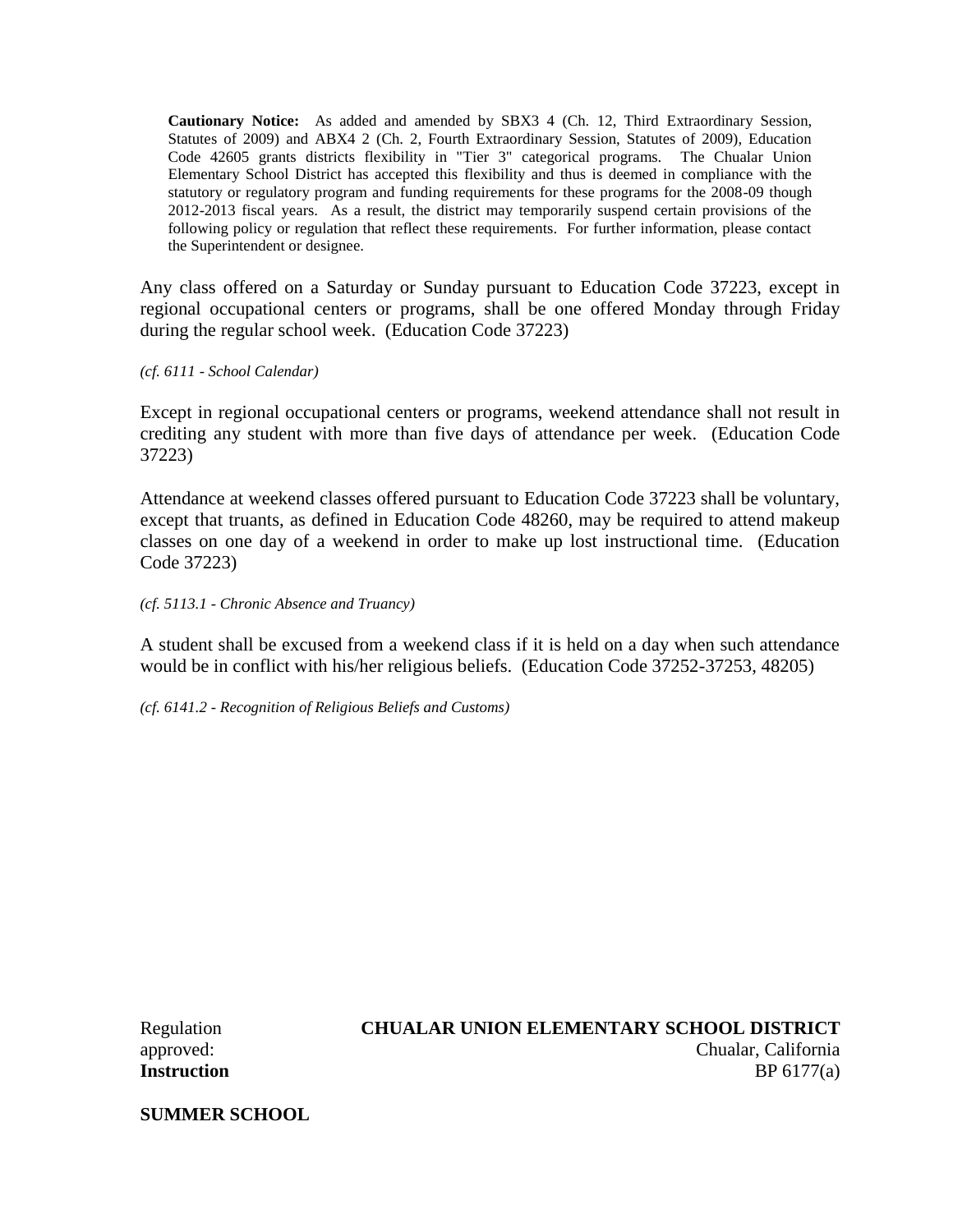**Cautionary Notice:** As added and amended by SBX3 4 (Ch. 12, Third Extraordinary Session, Statutes of 2009) and ABX4 2 (Ch. 2, Fourth Extraordinary Session, Statutes of 2009), Education Code 42605 grants districts flexibility in "Tier 3" categorical programs. The Chualar Union Elementary School District has accepted this flexibility and thus is deemed in compliance with the statutory or regulatory program and funding requirements for these programs for the 2008-09 though 2012-2013 fiscal years. As a result, the district may temporarily suspend certain provisions of the following policy or regulation that reflect these requirements. For further information, please contact the Superintendent/Principal or designee.

**Cautionary Notice 2010-13:** AB 1610 (Ch. 724, Statutes of 2010) amended Education Code 37252.2 to relieve districts from the obligation, until July 1, 2013, to perform any activities that are deemed to be reimbursable state mandates under that section. As a result, certain provisions of the following policy or administrative regulation that reflect those requirements may be suspended.

The Board of Trustees recognizes that summer school provides valuable opportunities for students to improve their skills and make academic progress. When the need is demonstrated and funds are available, the Superintendent/Principal or designee, with Board approval, shall establish summer school day and/or evening classes for purposes of remediation, enrichment, and/or acceleration.

The district's summer school program may be used to provide supplemental instruction for students failing to meet academic requirements and/or students who desire enrichment in core academic subjects in accordance with law, Board policy, and administrative regulation. (Education Code 37252, 37252.2, 37252.8, 37253, 41505-41506; 5 CCR 11472)

*(cf. 5123 - Promotion/Acceleration/Retention) (cf. 6011 - Academic Standards) (cf. 6143 - Courses of Study) (cf. 6146.5 - Elementary/Middle School Graduation Requirements) (cf. 6176 - Weekend/Saturday Classes) (cf. 6179 - Supplemental Instruction)*

## **Enrollment Priorities**

Priority to enroll in summer programs shall be given to district students who:

1. Are eligible for supplemental instruction on the basis of retention or recommendation for retention pursuant to Education Code 37252.2

The remaining openings shall be offered to district students on a first-come first-served basis.

BP 6177(b)

**SUMMER SCHOOL** (continued)

**Attendance**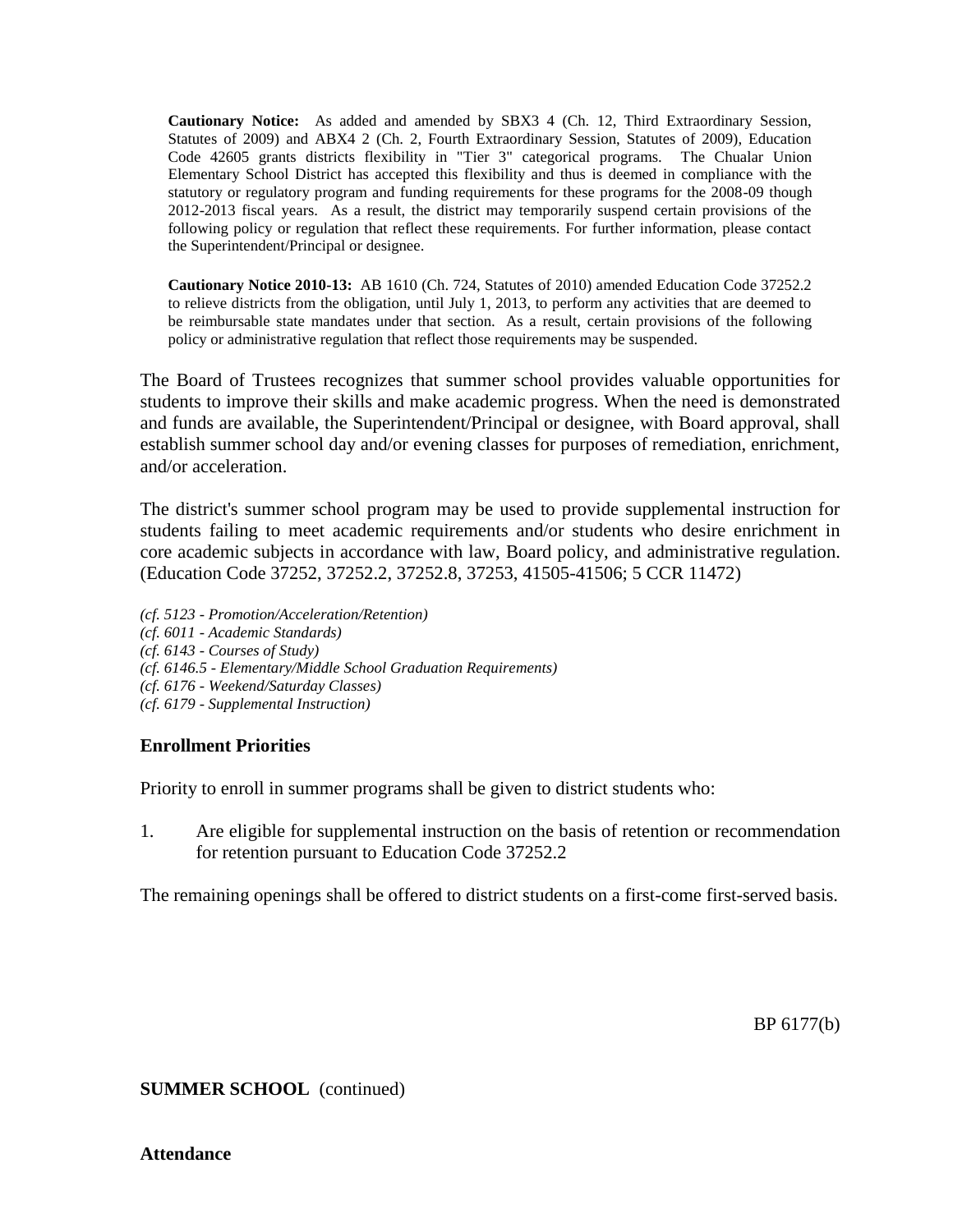Because summer courses cover extensive instructional content in a relatively short time period, students who have more than three excused absences or one unexcused absence may not receive credit for their summer session class(es) unless they make-up missed work in accordance with law, Board policy, and administrative regulation.

*(cf. 5113 - Absences and Excuses) (cf. 6154 - Homework/Make-Up Work)*

*Legal Reference:*

*EDUCATION CODE 37252-37254.1 Supplemental instruction 41505-41508 Pupil Retention Block Grant 41976.5 Summer school programs, substantially disabled persons or graduating high school seniors 42238.8 Revenue limit for average daily attendance 42239 Summer school apportionments 48070-48070.5 Promotion and retention 51210 Areas of study for elementary schools 51220 Areas of study for grades 7-12 51730-51732 Powers of governing boards (authorization for elementary summer school classes) 56345 Extended-year program for special education students 58700-58702 Credit towards summer school apportionments for tutoring and homework assistance program 58806 Summer school apportionments 60851 Supplemental instruction toward exit examination REPEALED EDUCATION CODE FOR CATEGORICAL PROGRAMS 53025-53032 Intensive reading instruction 53091-53095 Intensive algebra instruction CODE OF REGULATIONS, TITLE 5 3043 Extended school year, special education students 11470-11472 Summer school ATTORNEY GENERAL OPINIONS 70 Ops.Cal.Atty.Gen. 282 (1987)*

*Management Resources:*

*WEB SITES California Department of Education: http://www.cde.ca.gov*

#### Policy **CHUALAR UNION ELEMENTARY SCHOOL DISTRICT** adopted: Chualar, California

**Instruction** BP 6178(a)

#### **CAREER TECHNICAL EDUCATION**

**Cautionary Notice:** As added and amended by SBX3 4 (Ch. 12, Third Extraordinary Session, Statutes of 2009) and ABX4 2 (Ch. 2, Fourth Extraordinary Session, Statutes of 2009), Education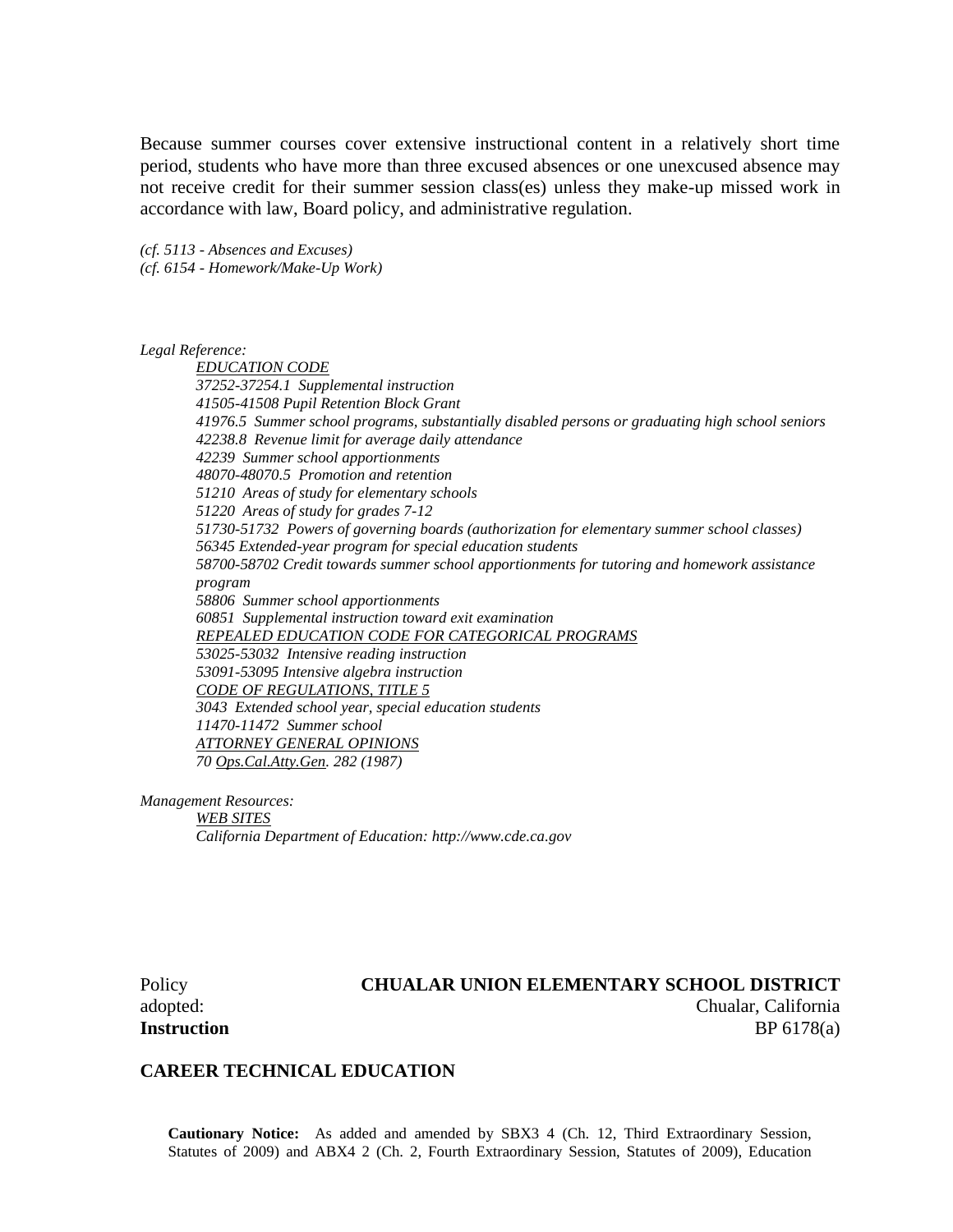Code 42605 grants districts flexibility in "Tier 3" categorical programs. The Chualar Union Elementary School District has accepted this flexibility and thus is deemed in compliance with the statutory or regulatory program and funding requirements for these programs for the 2008-09 though 2012-2013 fiscal years. As a result, the district may temporarily suspend certain provisions of the following policy or regulation that reflect these requirements. For further information, please contact the Superintendent/Principal or designee.

The Board of Trustees desires to provide a comprehensive career technical education (CTE) program in grades 7-8 which integrates core academic instruction with technical and occupational instruction in order to increase student achievement, graduation rates, and readiness for postsecondary education and employment. The district's CTE program shall be designed to help students develop the academic, career, and technical skills needed to succeed in a knowledge- and skills-based economy. The program shall include a rigorous academic component and provide students with a strong experience and understanding of all aspects of an industry.

*(cf. 6143 - Courses of Study) (cf. 6200 - Adult Education)*

The Board shall review and approve all district plans and applications for the use of state and/or federal funds supporting CTE.

The Board shall adopt standards for CTE which meet or exceed the state's model content standards and describe the essential knowledge and skills that students enrolled in these courses are expected to master. The course curriculum shall be aligned with district-adopted standards and the state's curriculum framework.

*(cf. 6011 - Academic Standards) (cf. 6141 - Curriculum Development and Evaluation)*

The Superintendent/Principal or designee shall develop partnerships with local businesses and industries to ensure that classroom instruction has real-world relevance and reflects labor market needs and priorities. He/she also shall work to develop connections with employers to provide students with work-based learning opportunities.

*(cf. 1700 - Relations Between Private Industry and the Schools) (cf. 5113.2 - Work Permits) (cf. 6178.1 - Work Experience Education)*

The Superintendent/Principal or designee shall collaborate with postsecondary institutions to ensure that the district's program is articulated with postsecondary programs in order to provide a sequential course of study.

BP 6178(b)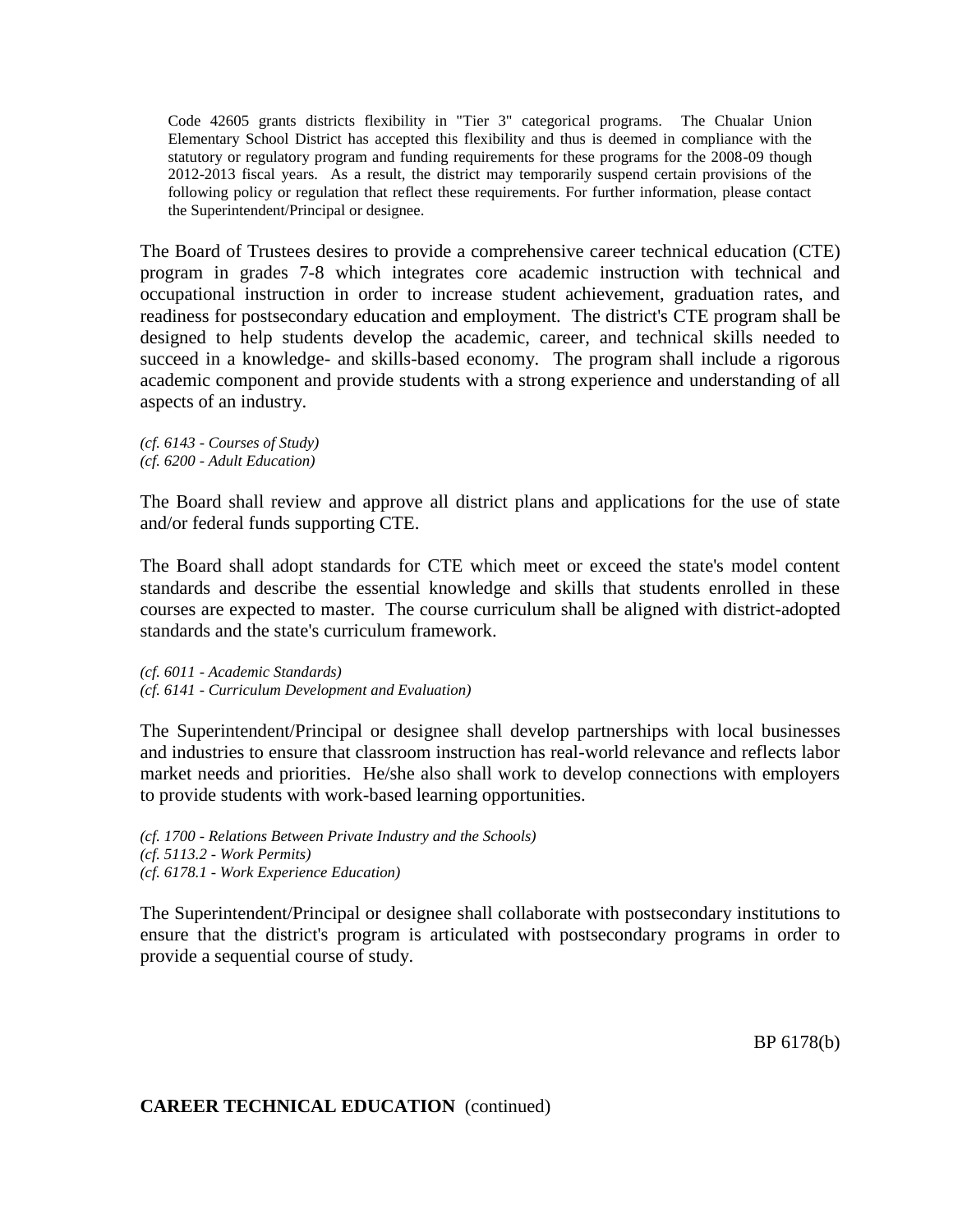The Superintendent/Principal or designee shall ensure that teachers of CTE courses possess the qualifications and credentials necessary to teach their assigned courses. He/she also shall provide teachers and administrators with professional development designed to enhance their knowledge of standards-aligned CTE and ways to integrate technical and occupational instruction with academic instruction.

*(cf. 4112.2 - Certification) (cf. 4131 - Staff Development) (cf. 4331 - Staff Development)*

The district shall provide services to support students in the CTE program, including comprehensive career guidance and academic counseling. The Superintendent/Principal or designee shall provide counselors with professional development that includes, but is not limited to, information about current workforce needs and trends, requirements of the district's CTE program, work experience opportunities, and postsecondary education and employment options following high school.

*(cf. 5145.6 - Parental Notifications) (cf. 6164.2 - Guidance/Counseling Services)*

The Superintendent/Principal or designee shall regularly assess district needs for facilities, technologies, and equipment to increase students' access to the district's CTE program.

*(cf. 0440 - District Technology Plan) (cf. 3440 - Inventories) (cf. 3512 - Equipment) (cf. 7110 - Facilities Master Plan)*

## **Nondiscrimination**

The district's program shall provide equal access to and shall not unlawfully discriminate against students who are members of special populations. *Special populations* include, but are not limited to, students with disabilities; students from economically disadvantaged families, including foster youth; students preparing for nontraditional fields; single parents and single pregnant females; displaced homemakers; and students with limited English proficiency. (20 USC 2302, 2354, 2373)

*(cf. 0410 - Nondiscrimination in District Programs and Activities) (cf. 1312.3 - Uniform Complaint Procedures)*

Prior to the beginning of each school year, the Superintendent/Principal or designee shall advise students, parents/guardians, employees, and the general public that all CTE opportunities are offered without regard to race, color, national origin, sex, or disability. (34 CFR 104.8, 106.9)

BP 6178(c)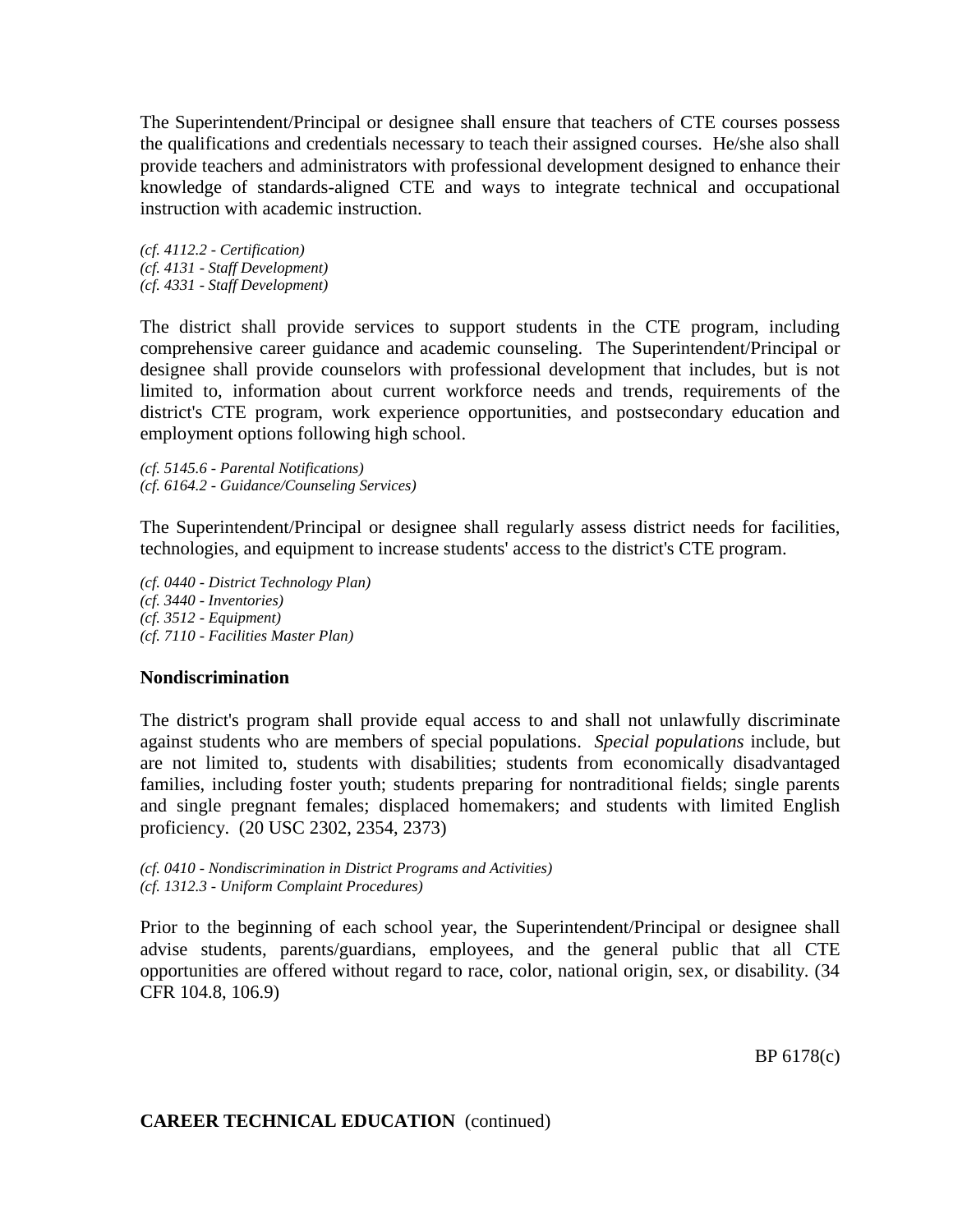The above notification shall be disseminated in languages other than English as needed and shall state that the district will take steps to ensure that the lack of English language skills will not be a barrier to admission and participation in the district's CTE program. (20 USC 2354)

## **Advisory Committee**

The Board shall appoint a CTE advisory committee to develop recommendations on the district's CTE program and to serve as a liaison between the district and potential employers. The committee shall consist of one or more representatives of the general public knowledgeable about the disadvantaged; students; teachers; business; industry; school administration; and the field office of the California Department of Employment Development. (Education Code 8070)

*(cf. 1220 - Citizen Advisory Committees)*

This committee may be expanded to include parents/guardians, representatives of labor organizations, representatives of special populations, and other interested individuals in order to involve them in the development, implementation, and evaluation of CTE programs funded through the federal Carl D. Perkins Career and Technical Education Act.

## **Program Evaluation**

The Board shall monitor and evaluate the achievement of students participating in the district's CTE program. The Superintendent/Principal or designee shall annually report to the Board on program enrollment and completion rates, including enrollment and completion of programs in nontraditional fields as defined in 20 USC 2302; student academic assessment results; attainment of career and technical skill proficiencies; attainment of a high school diploma or equivalent; graduation rates; and subsequent placement in postsecondary education or advanced training, military service, or employment.

*(cf. 6146.1 - High School Graduation Requirements) (cf. 6146.2 - Certificate of Proficiency/High School Equivalency) (cf. 6162.5 - Student Assessment) (cf. 6162.51 - Standardized Testing and Reporting Program) (cf. 6162.52 - High School Exit Examination)*

At least every three years, the Board shall compare the district's curriculum, course content, and course sequence of CTE with the model state curriculum standards. (Education Code 52376)

BP 6178(d)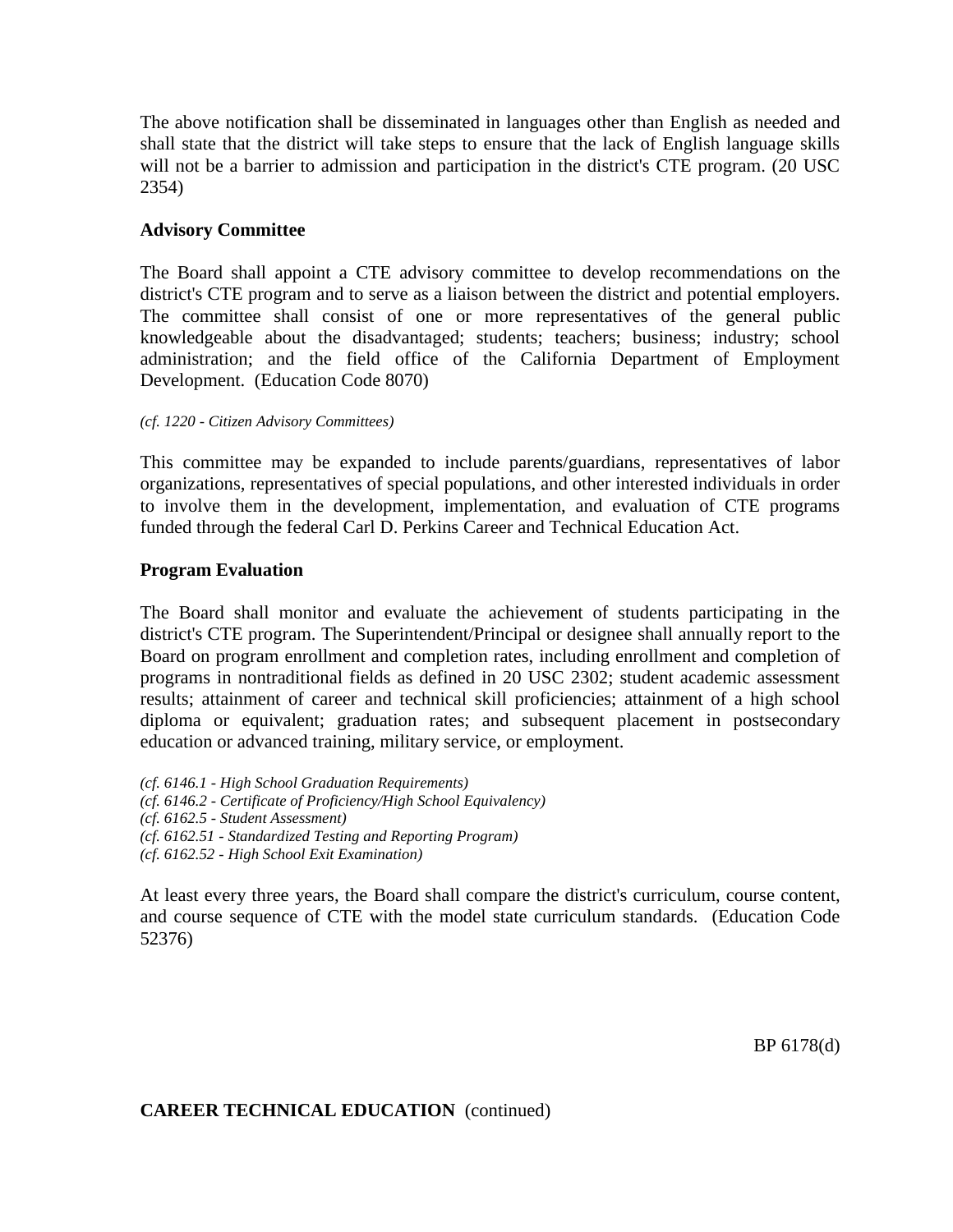The Superintendent/Principal or designee shall systematically review the district's CTE classes to determine the degree to which each class may offer an alternative means for completing and receiving credit for specific portions of the course of study prescribed by the district for high school graduation. The Board shall ensure that these classes are equivalent in content and rigor to the courses prescribed for graduation. (Education Code 52376)

*(cf. 0500 - Accountability) (cf. 6146.11 - Alternative Credits Toward Graduation) (cf. 6190 - Evaluation of the Instructional Program)*

*Legal Reference:*

*EDUCATION CODE 8006-8156 Career technical education 17078.70-17078.72 Career technical education facilities 33430-33432 Health science and medical technology grants 41505-41508 Pupil Retention Block Grant 41540-41544 Targeted instructional improvement block grant 44260-44260.1 Designated subjects career technical education credential 44260.9 Designated subjects career technical education credential 48430 Legislative intent; continuation education schools and classes 48980 Parental notifications 51220-51229 Courses of study, grades 7-12 51760-51769.5 Work experience education 52300-52499.66 Career technical education 52519-52520 Adult education, occupational training 53080-53084 School-to-career initiatives 53086 California Career Resource Network 54690-54697 California Partnership Academies 56363 Related services for students with disabilities; specially designed career technical education 66205.5-66205.9 Approval of career technical education courses for admission to California colleges 88500-88551 Community college economic and workforce development program GOVERNMENT CODE 54950-54963 Brown Act LABOR CODE 3070-3099.5 Apprenticeships CODE OF REGULATIONS, TITLE 5 1635 Credit for work experience education 3051.14 Specially designed career technical education for students with disabilities 10070-10075 Work experience education 10080-10092 Community classrooms 10100-10111 Cooperative vocational education 11500-11508 Regional occupational centers and programs 11535-11538 Career technical education contracts with private postsecondary schools 11610-11611 Regional adult and vocational education councils*

*Legal Reference continued: (see next page)*

BP 6178(e)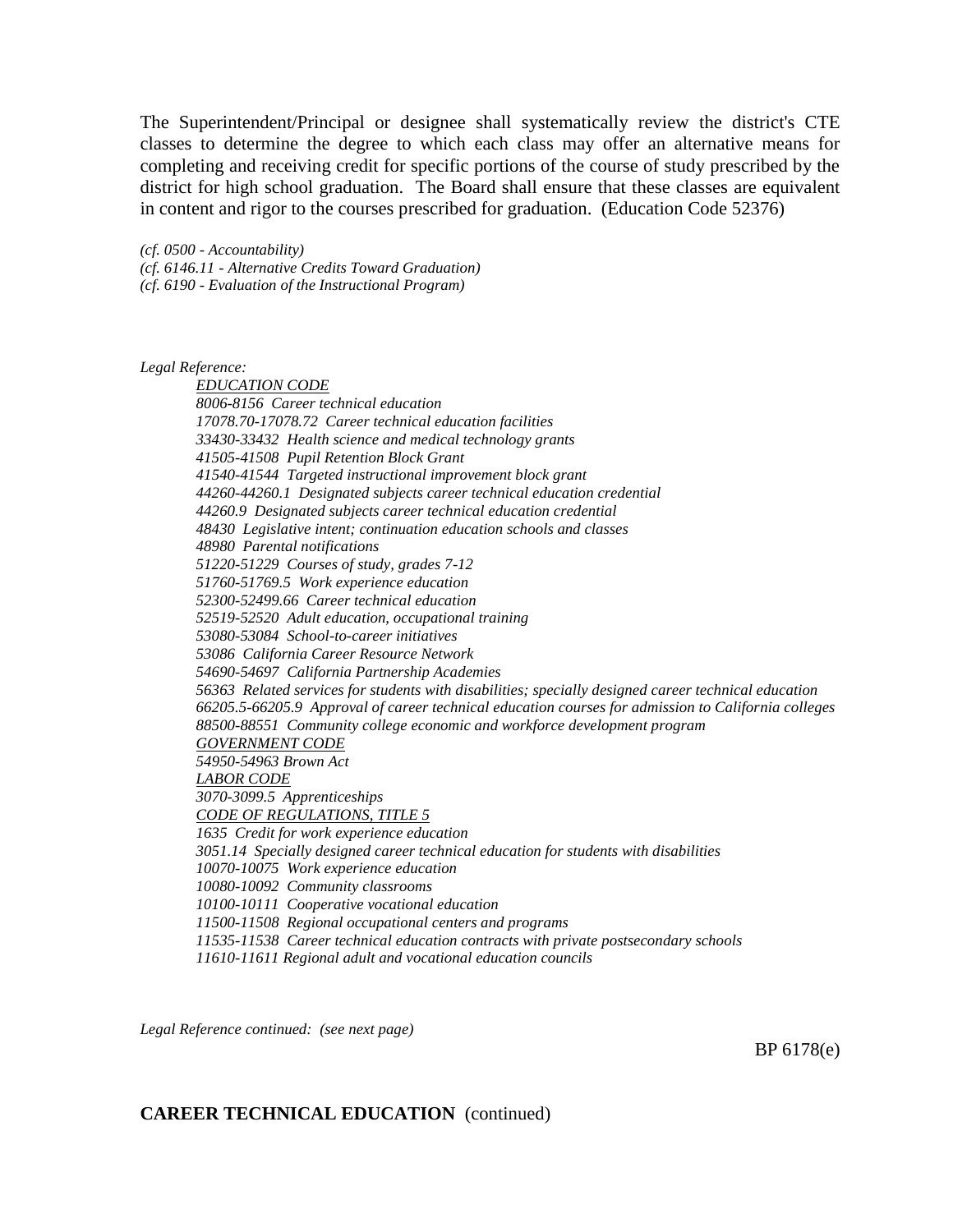*Legal Reference: (continued)*

*CODE OF REGULATIONS, TITLE 8 200-240 Apprenticeships UNITED STATES CODE, TITLE 20 2301-2414 Carl D. Perkins Career and Technical Education Act of 2006 6301-6578 Improving the Academic Achievement of the Disadvantaged CODE OF FEDERAL REGULATIONS, TITLE 34 80.32 Equipment acquired with federal funds 100.B Appendix B Guidelines for eliminating discrimination in career technical education programs 104.1-104.39 Section 504 of the Rehabilitation Act of 1973 106.1-106.61 Discrimination on the basis of sex, effectuating Title IX*

*Management Resources:*

*CSBA PUBLICATIONS*

*Orientation to Apprenticeship Overview, Construction Management Task Force Fact Sheet, November 2007*

*CALIFORNIA DEPARTMENT OF EDUCATION PUBLICATIONS 2008-2012 State Plan for Career Technical Education*

*Career Technical Education Framework for California Public Schools, Grades Seven Through* 

*Twelve, January 2007*

*California Career Technical Education Model Curriculum Standards, Grades Seven Through Twelve, May 2005*

*Management of Vocational Education Equipment, April 2000*

*CALIFORNIA DEPARTMENT OF INDUSTRIAL RELATIONS, DIVISION OF APPRENTICESHIP STANDARDS PUBLICATIONS*

*Orientation to Apprenticeships: A Guide for Educators, January 2001 WEB SITES*

*CSBA: http://www.csba.org*

*Association for Career and Technical Education: http://www.acteonline.org*

*California Association of Regional Occupational Centers and Programs: http://www.carocp.org*

*California Career Resource Network: http://www.californiacareers.info*

*California Department of Education, Career Technical Education: http://www.cde.ca.gov/ci/ct*

*California Department of Employment Development: http://www.edd.ca.gov*

*California Department of Industrial Relations: http://www.dir.ca.gov*

*California Workforce Investment Board: http://www.calwia.org*

*Commission on Teacher Credentialing: http://www.ctc.ca.gov*

*U.S. Department of Education, Office of Vocational and Adult Education:* 

*http://www.ed.gov/about/offices/list/ovae/pi/cte/index.html*

*U.S. Department of Labor, Bureau of Labor Statistics: http://www.bls.gov*

## Policy **CHUALAR UNION ELEMENTARY SCHOOL DISTRICT** adopted: Chualar, California **Instruction** AR 6178(a)

## **CAREER TECHNICAL EDUCATION**

**Perkins Basic Grants for Career Technical Education**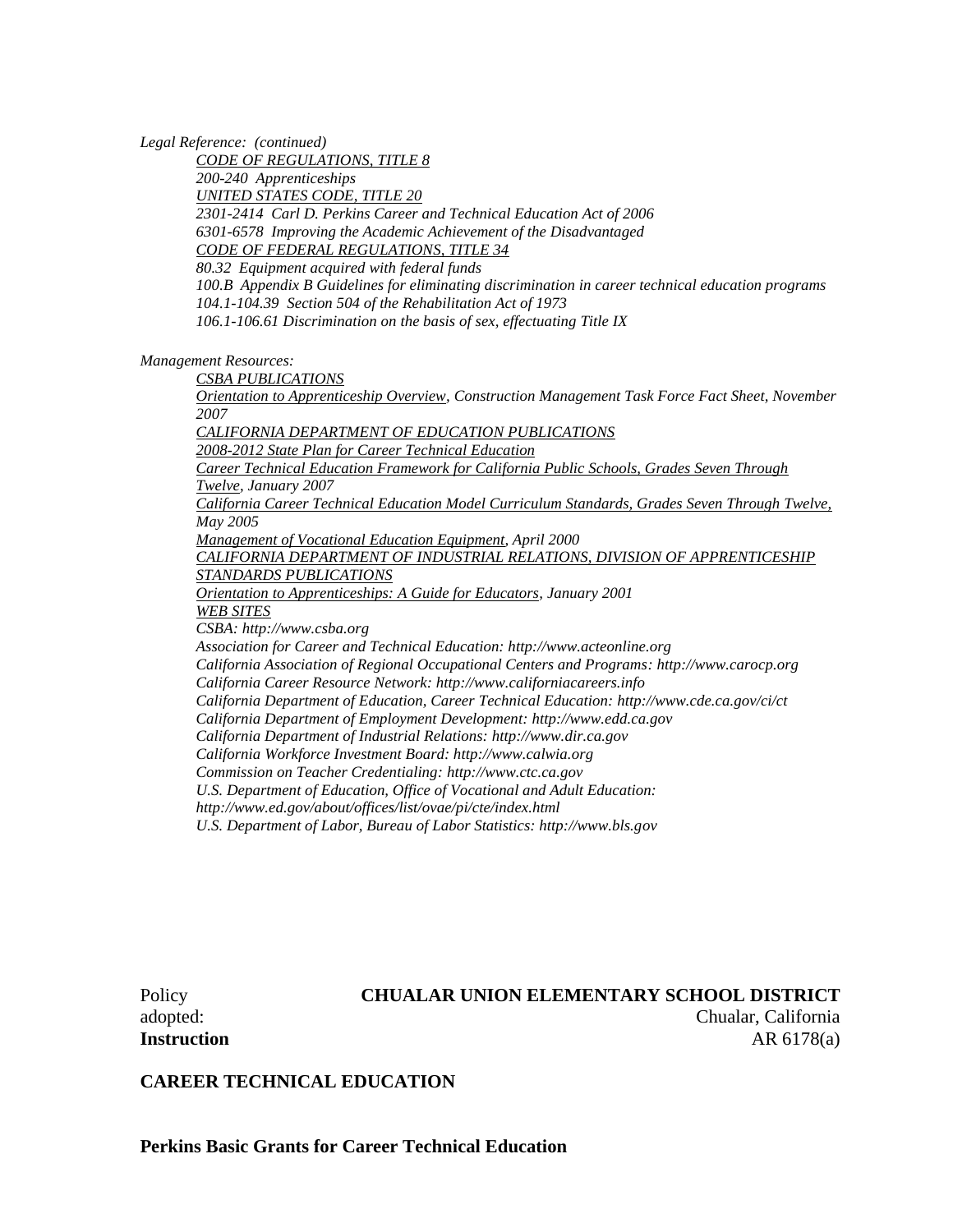The Superintendent/Principal or designee shall submit to the California Department of Education a district plan for the career technical education (CTE) program funded by the federal Carl D. Perkins Career and Technical Education Act. The plan shall: (20 USC 2354)

- 1. Describe how program funds will be used to provide the CTE program components required by 20 USC 2355(b)
- 2. Describe how activities will be carried out in order to meet levels of performance established pursuant to 20 USC 2323
- 3. Describe how the district will:
	- a. Offer the appropriate courses of at least one CTE program of study described in 20 USC 2342

#### *(cf. 6143 - Courses of Study)*

- b. Improve the academic and technical skills of participating students by strengthening the academic and career technical components of such programs through the integration of coherent and rigorous academic content and relevant CTE programs to ensure learning in the core academic and career technical subjects
- c. Provide students with strong experience in and understanding of all aspects of an industry
- d. Ensure that participating students are taught to the same coherent and rigorous content aligned with challenging academic standards as are taught to all other students
- *(cf. 6011 - Academic Standards)*
	- e. Encourage participating students to enroll in rigorous and challenging courses in core academic subjects
- *(cf. 6142.91 - Reading/Language Arts Instruction) (cf. 6142.92 - Mathematics Instruction) (cf. 6142.93 - Science Instruction)*
- 4. Describe how CTE, academic, guidance, and administrative personnel will be provided comprehensive professional development, including initial teacher preparation, that promotes the integration of coherent and rigorous content aligned with academic standards with relevant CTE, including curriculum development

AR 6178(b)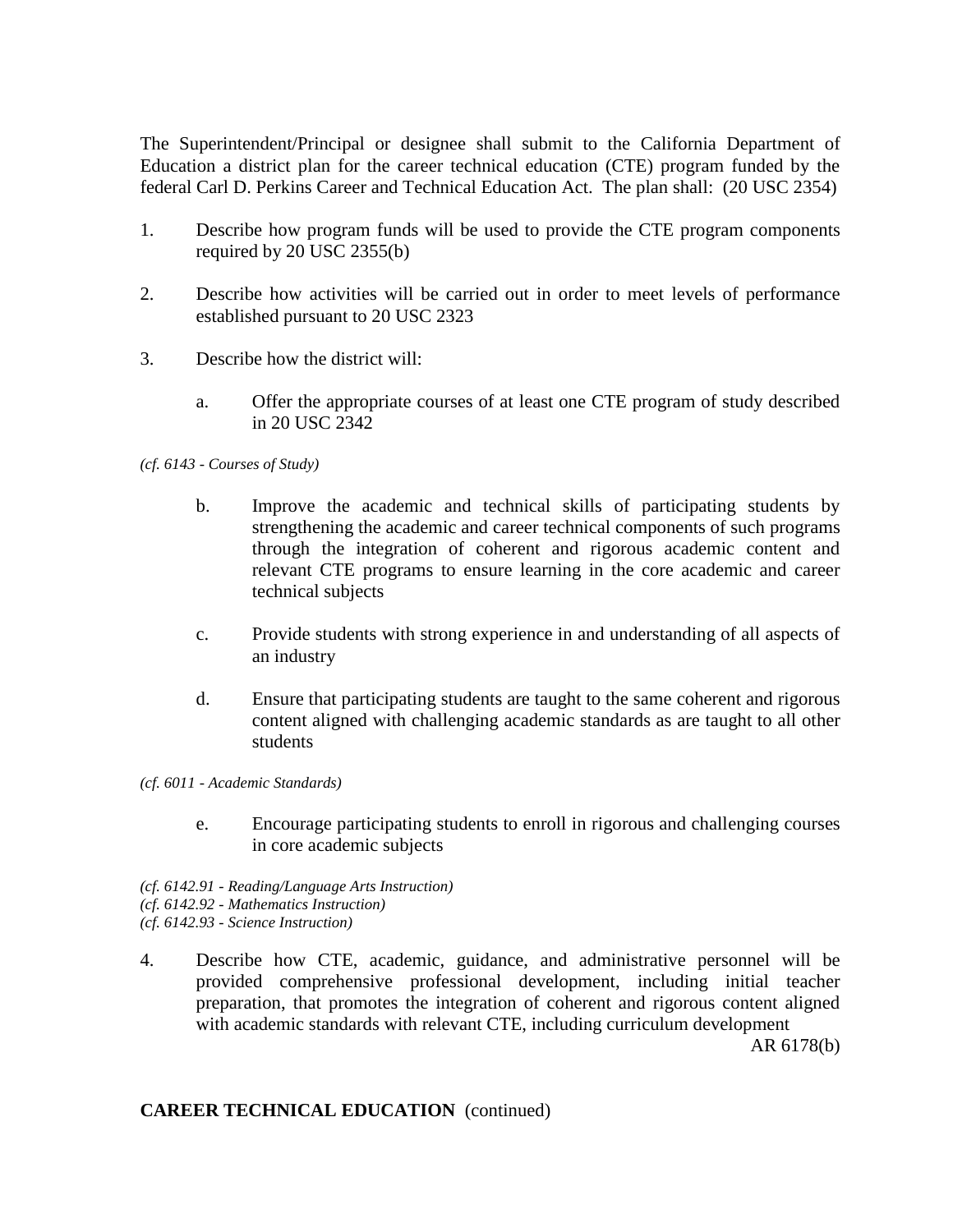*(cf. 4131 - Staff Development) (cf. 4331 - Staff Development)*

5. Describe how parents/guardians, students, academic and CTE teachers, administrators, career guidance and academic counselors, representatives of tech prep consortia if applicable, representatives of business and industry, labor organizations, representatives of special populations, and other interested individuals will be involved in the development, implementation, and evaluation of CTE programs, and how such individuals and entities will be effectively informed about, and assisted in understanding, the requirements of the federal program

*(cf. 1220 - Citizen Advisory Committees) (cf. 1700 - Relations Between Private Industry and the Schools)*

- 6. Provide assurances that the district's CTE program is of such size, scope, and quality to bring about improvement in the quality of CTE
- 7. Describe the process that will be used to evaluate and continuously improve the district's performance

*(cf. 0500 - Accountability) (cf. 6190 - Evaluation of the Instructional Program)*

- 8. Describe how the district will:
	- a. Review CTE programs and identify and adopt strategies to overcome barriers that result in lowering rates of access to or lowering success in the program for special populations, as defined in 20 USC 2302 and Board policy
	- b. Provide programs that are designed to enable special populations to meet established performance level targets
	- c. Provide activities to prepare special populations, including single parents and displaced homemakers, for high-skill, high-wage, or high-demand occupations that will lead to self-sufficiency
- 9. Describe how the district will ensure that individuals will not be discriminated against on the basis of their status as members of special populations

*(cf. 0410 - Nondiscrimination in District Programs and Activities) (cf. 1312.3 - Uniform Complaint Procedures)*

10. Describe how funds will be used to promote preparation for nontraditional fields

AR 6178(c)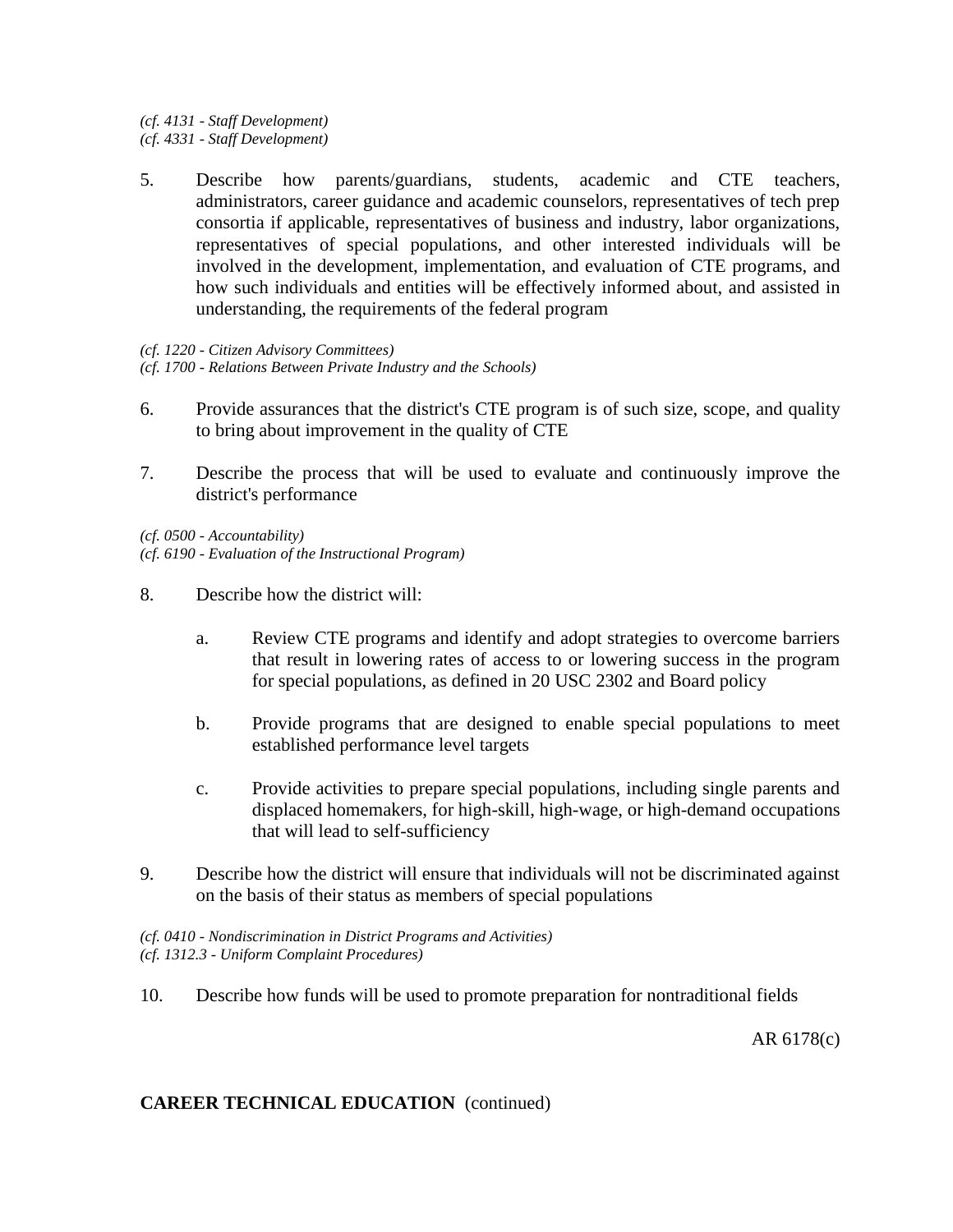*Nontraditional fields* means occupations or fields of work, including careers in computer science, technology, and other emerging high-skill occupations, for which individuals from one gender constitute less than 25 percent of the individuals employed in each such occupation or field of work. (20 USC 2302)

- 11. Describe how career guidance and academic counseling will be provided to CTE students, including linkages to future education and training opportunities
- *(cf. 6164.2 - Guidance/Counseling Services)*
- 12. Describe efforts to improve:
	- a. The recruitment and retention of CTE teachers and career guidance and academic counselors, including individuals in groups underrepresented in the teaching profession
	- b. The transition to teaching from business and industry

*(cf. 4112.2 - Certification)*

## **Participation of Private Schools**

Upon written request from representatives of nonprofit private schools within the geographical area served by the district, the Superintendent/Principal or designee shall: (20 USC 2397)

- 1. Consult with the private school representatives in a timely and meaningful manner and, if the district so chooses, provide for the participation of private school secondary students in the district's CTE programs and activities funded under the federal Carl D. Perkins Career and Technical Education Act
- 2. To the extent practicable, permit participation of CTE teachers, administrators and other personnel from private schools in the district's in-service and preservice CTE professional development programs funded through the Perkins Act

Regulation **CHUALAR UNION ELEMENTARY SCHOOL DISTRICT** approved: Chualar, California

**Instruction** BP 6179(a)

**SUPPLEMENTAL INSTRUCTION**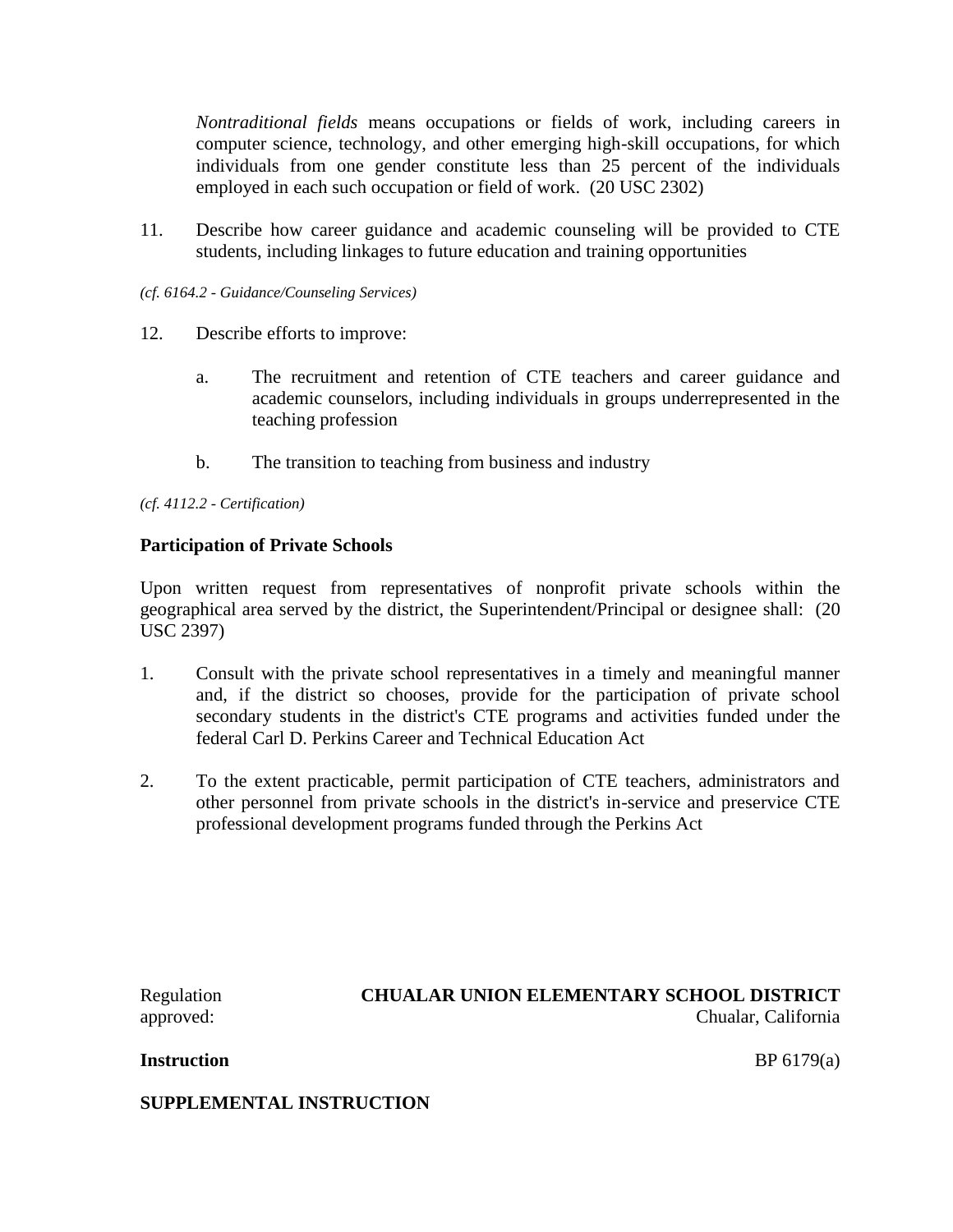**Cautionary Notice:** As added and amended by SBX3 4 (Ch. 12, Third Extraordinary Session, Statutes of 2009) and ABX4 2 (Ch. 2, Fourth Extraordinary Session, Statutes of 2009), Education Code 42605 grants districts flexibility in "Tier 3" categorical programs. The Chualar Union Elementary School District has accepted this flexibility and thus is deemed in compliance with the statutory or regulatory program and funding requirements for these programs for the 2008-09 though 2012-2013 fiscal years. As a result, the district may temporarily suspend certain provisions of the following policy or regulation that reflect these requirements. For further information, please contact the Superintendent/Principal or designee.

**Cautionary Notice 2010-13:** AB 1610 (Ch. 724, Statutes of 2010) amended Education Code 37252.2 to relieve districts from the obligation, until July 1, 2013, to perform any activities that are deemed to be reimbursable state mandates under that section. As a result, certain provisions of the following policy or administrative regulation that reflect those requirements may be suspended.

The Board of Trustees recognizes that high-quality supplemental instructional programs can motivate and support students to attain grade-level academic standards, overcome academic deficiencies, and/or acquire critical skills.

*(cf. 5113.1 - Chronic Absence and Truancy) (cf. 5147 - Dropout Prevention) (cf. 5148.2 - Before/After School Programs) (cf. 5149 - At-Risk Students) (cf. 6011 - Academic Standards) (cf. 6146.1 - High School Graduation Requirements) (cf. 6146.5 - Elementary/Middle School Graduation Requirements) (cf. 6164.5 - Student Success Teams)*

## **Required Supplemental Programs**

The district shall offer direct, systematic, and intensive supplemental instruction for:

- 1. Students in grades 2-8 who have been retained or recommended for retention pursuant to Education Code 48070.5 (Education Code 37252.2)
- *(cf. 5123 - Promotion/Acceleration/Retention)*
- 2. Students in grades 7-8 who do not demonstrate "sufficient progress" toward passing the state exit examination required for high school graduation in order to help them pass the exam (Education Code 37252, 60851)
- *(cf. 6162.52 - High School Exit Examination)*

"Sufficient progress" shall be determined based on a student's results on the state Standardized Testing and Reporting assessments and the minimum levels of proficiency recommended by the State Board of Education.

*(cf. 6162.51 - Standardized Testing and Reporting Program)*

BP 6179(b)

## **SUPPLEMENTAL INSTRUCTION** (continued)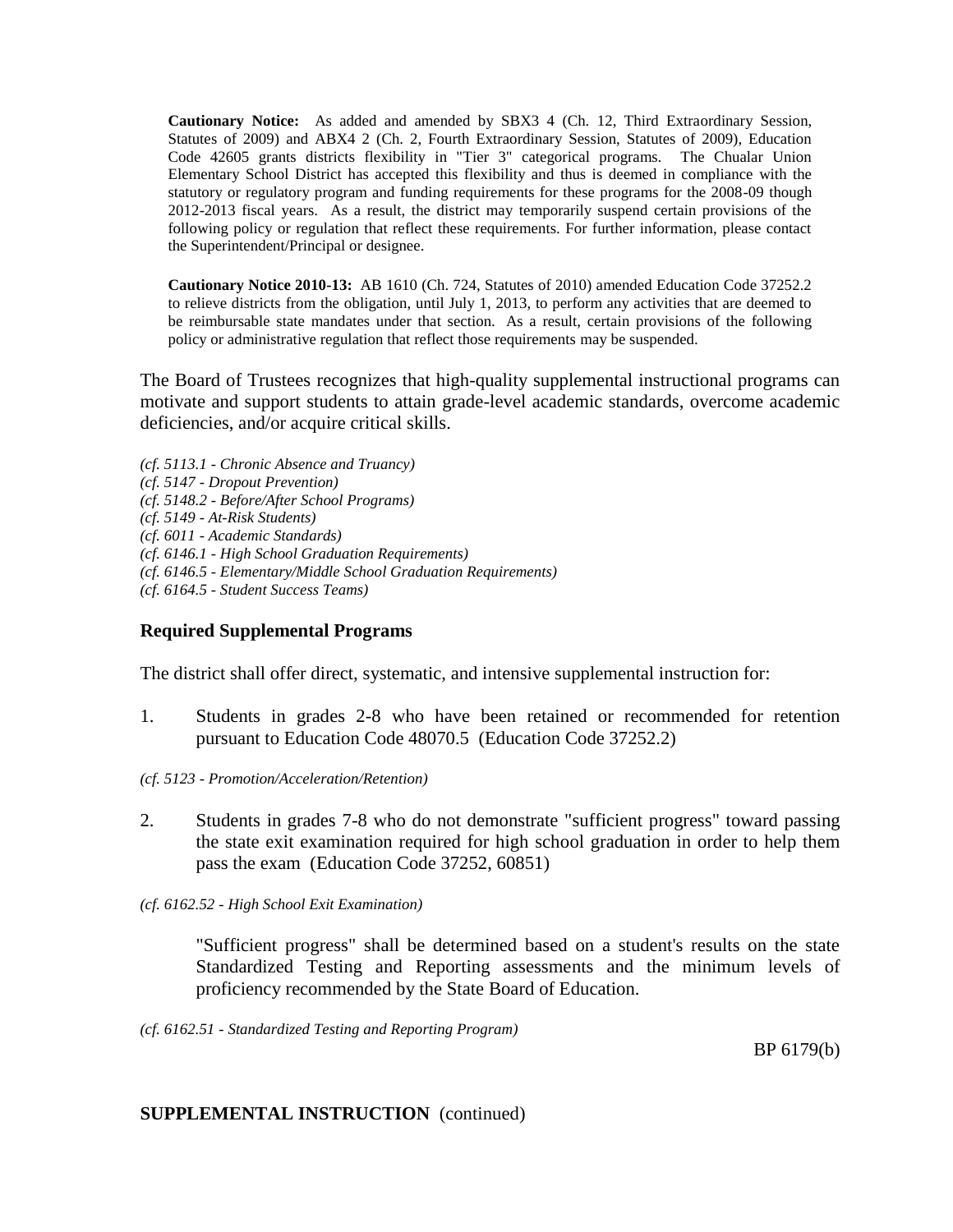In addition, students who do not possess sufficient English language skills to be assessed shall be considered students who do not demonstrate sufficient progress towards passing the exit exam and shall receive supplemental instruction designed to help them succeed on the exit exam. (Education Code 37252)

3. Eligible students from low-income families whenever the district school is receiving federal Title I funds and has been identified by the California Department of Education for program improvement for two or more years (20 USC 6316)

*(cf. 0520.2 - Title I Program Improvement Schools) (cf. 0520.3 - Title I Program Improvement Districts)*

## **Optional Supplemental Programs**

As funding, facilities, and staffing permit, supplemental instruction may be offered to:

- 1. Students in grades 2-6 who have been identified as being "at risk" of retention pursuant to Education Code 48070.5 (Education Code 37252.8)
- 2. Students in grades 2-6 who have been identified as having a deficiency in mathematics, reading, or written expression based on the results of the Standardized Testing and Reporting Program (Education Code 37252.8)
- 3. Students in grades K-8 who seek enrichment in mathematics, science, or other core academic areas designated by the Superintendent of Public Instruction (Education Code 37253)

*(cf. 6143 - Courses of Study)*

4. Students in grades K-4 who need or desire intensive reading opportunities that meet standards for a research-based comprehensive reading program, including appropriate support to address the needs of English language learners (Education Code 41505- 41508)

*(cf. 6142.91 - Reading/Language Arts Instruction) (cf. 6174 - Education for English Language Learners)*

5. Students in grades 7-8 who need or desire intensive opportunities to practice skills in algebra and/or pre-algebra (Education Code 41505-41508)

*(cf. 6142.92 - Mathematics Instruction)*

BP 6179(c)

## **SUPPLEMENTAL INSTRUCTION** (continued)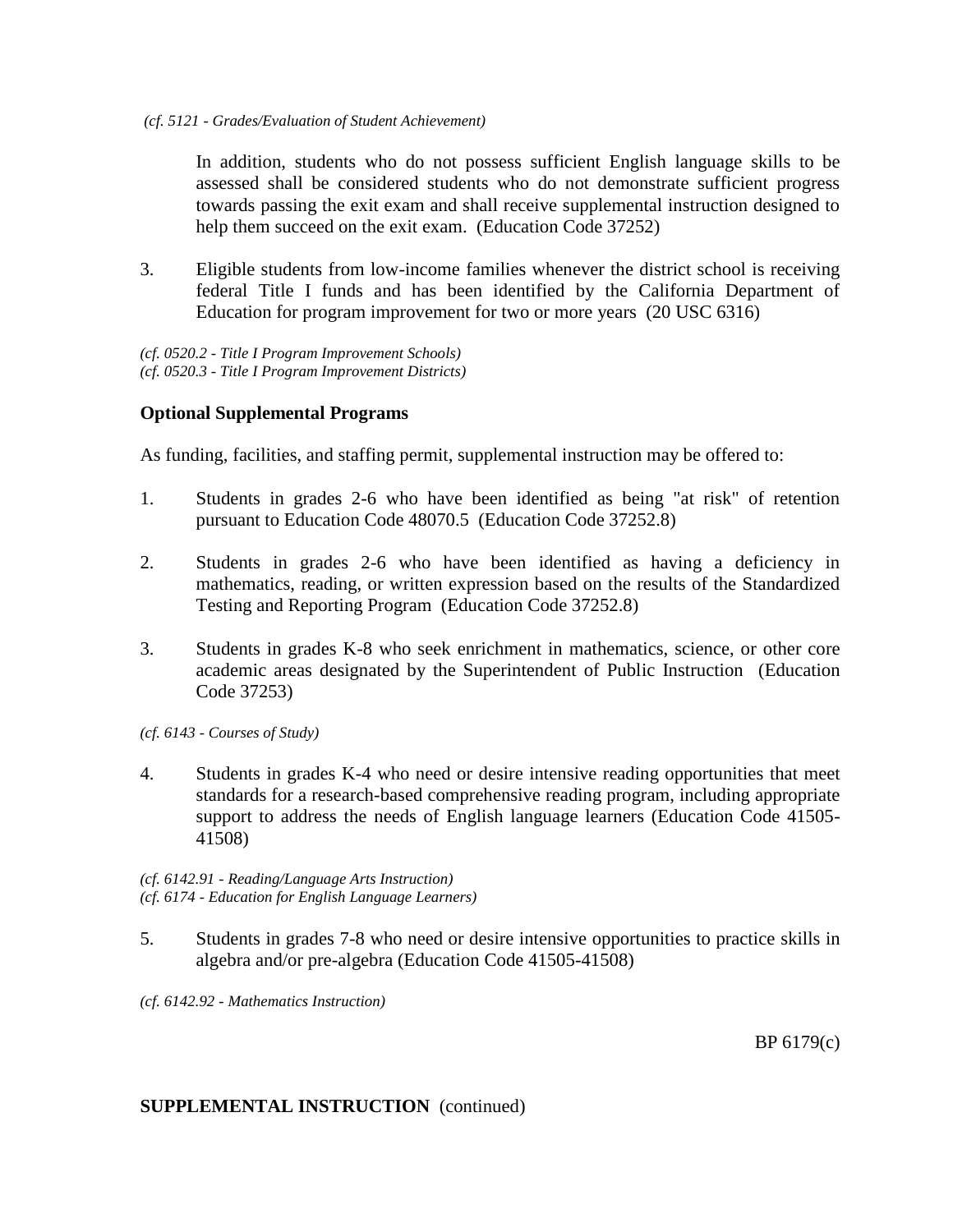## **Required Student Participation**

The Superintendent/Principal or designee may require participation in a supplemental instructional program for: (Education Code 37252.2, 37254.1)

- 1. Students in grades 7-8 who demonstrate insufficient progress toward the exit exam required for high school graduation pursuant to Education Code 37252
- 2. Students in grades 2-8 who are retained or recommended for retention pursuant to Education Code 37252.2
- 3. Students in grades 2-6 who are "at risk" of retention pursuant to Education Code 37252.8
- 4. Students in grades 2-6 who are deficient in mathematics, reading, or written expression pursuant to Education Code 37252.8
- 5. Students in grades K-8 participating in enrichment programs in core academic subjects pursuant to Education Code 37253

The Superintendent/Principal or designee shall obtain written parent/guardian consent for a student's participation in the supplemental instructional program.

*Legal Reference: (see next page)*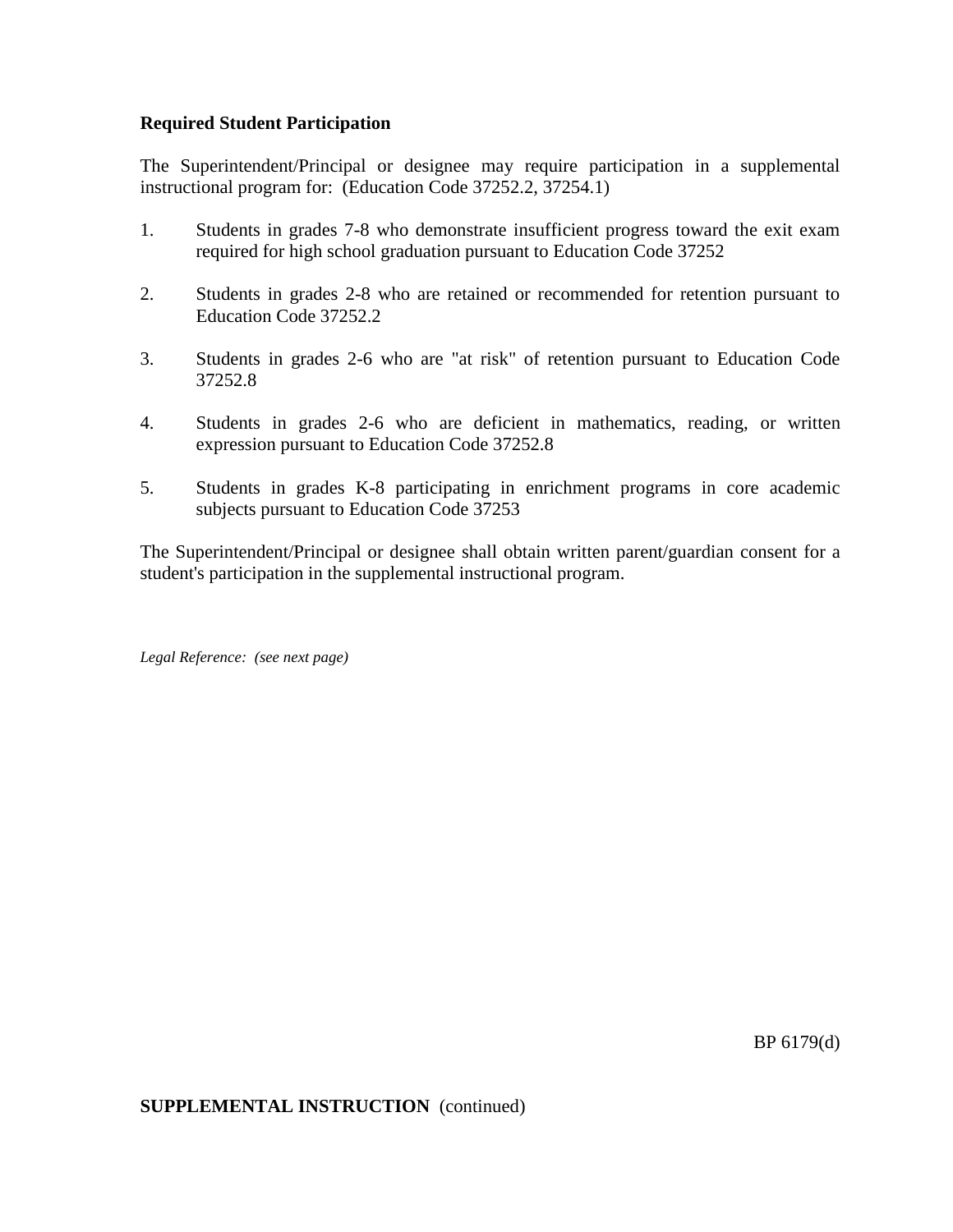*Legal Reference:*

*EDUCATION CODE 1240 County Superintendent duties 35186 Williams Uniform Complaint Procedures 37200-37202 School calendar 37223 Weekend classes 37252-37254.1 Supplemental instruction 41505-41508 Pupil Retention Block Grant 42239 Supplemental instruction, apportionments 44259 Comprehensive reading program 46100 Length of school day 48070-48070.5 Promotion and retention 48200 Compulsory education 48985 Translation of notices 51210 Courses of study, elementary schools 51220 Courses of study, secondary schools 52378-52380 Supplemental School Counseling Program 60603 Definitions, core curriculum areas 60640-60648 Standardized Testing and Reporting Program 60850-60859 High school exit examination REPEALED EDUCATION CODE FOR CATEGORICAL PROGRAMS 52012 Establishment of school site council 52014-52015 School plans 53025-53031 Intensive reading instruction 53091-53094 Intensive algebra instruction CODE OF REGULATIONS, TITLE 5 11470-11472 Summer school UNITED STATES CODE, TITLE 20 6316 Program improvement schools and districts*

*Management Resources:*

*CALIFORNIA DEPARTMENT OF EDUCATION CORRESPONDENCE Implementation of Assembly Bill (AB) 347: requiring instruction and services for students who have not passed the exit exam but have met all other graduation requirements, October 26, 2007 U.S. DEPARTMENT OF EDUCATION GUIDANCE Supplemental Educational Services, June 13, 2005 Creating Strong Supplemental Educational Services Programs, May 2004 WEB SITES CSBA: http://www.csba.org California Department of Education: http://www.cde.ca.gov U.S. Department of Education: http://www.ed.gov*

## Policy **CHUALAR UNION ELEMENTARY SCHOOL DISTRICT** adopted: Chualar, California **Instruction** AR 6179(a)

**SUPPLEMENTAL INSTRUCTION**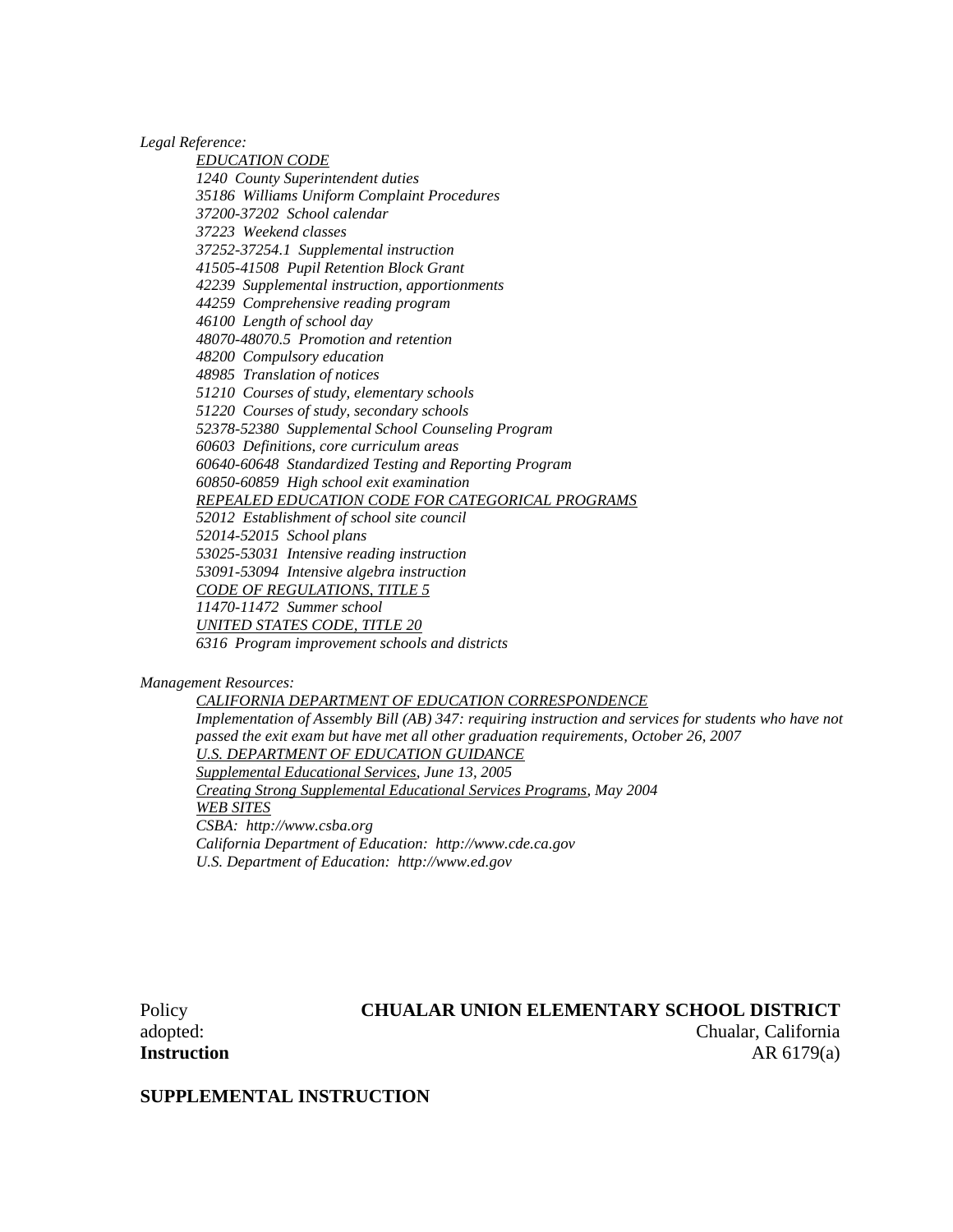**Cautionary Notice:** As added and amended by SBX3 4 (Ch. 12, Third Extraordinary Session, Statutes of 2009) and ABX4 2 (Ch. 2, Fourth Extraordinary Session, Statutes of 2009), Education Code 42605 grants districts flexibility in "Tier 3" categorical programs. The Chualar Union Elementary School District has accepted this flexibility and thus is deemed in compliance with the statutory or regulatory program and funding requirements for these programs for the 2008-09 though 2012-2013 fiscal years. As a result, the district may temporarily suspend certain provisions of the following policy or regulation that reflect these requirements. For further information, please contact the Superintendent or designee.

**Cautionary Notice 2010-13:** AB 1610 (Ch. 724, Statutes of 2010) amended Education Code 37252.2 to relieve districts from the obligation, until July 1, 2013, to perform any activities that are deemed to be reimbursable state mandates under that section. As a result, certain provisions of the following policy or administrative regulation that reflect those requirements may be suspended.

Supplemental instructional programs shall be offered outside the regular school day. Such programs may be offered during the summer, before school, after school, on Saturday, and/or during intersessions. (Education Code 37252, 37252.2, 37252.8, 37253)

*(cf. 5148.2 - Before/After School Programs) (cf. 6111 - School Calendar) (cf. 6112 - School Day) (cf. 6176 - Weekend/Saturday Classes) (cf. 6177 - Summer School)*

Priority for enrollment in supplemental instruction offered at a time other than Saturday shall be given to any student whose parent/guardian has informed the Superintendent/Principal or designee that the student is unable to attend a Saturday school program for religious reasons. (Education Code 37252, 37252.2, 37252.8, 37253)

# **Supplemental Instruction Based on Retention or Academic Deficiencies**

Students in grades 2-8 who have been retained or recommended for retention shall be eligible for supplemental instruction under the following circumstances: (Education Code 37252.2)

- 1. For the purposes of this program, a student shall be considered to be enrolled in a grade immediately upon completion of the preceding grade.
- 2. Students who were enrolled in grade 6 or 9 during the prior school year shall be eligible for summer school instruction.

## *(cf. 5123 - Promotion/Acceleration/Retention)*

To the extent that the district provides supplemental instruction to students in grades 2-6 who are identified as being at risk of retention or as having deficiencies in mathematics, reading, or written expression, those students also shall be subject to the provisions set forth in items #1 and #2 above. (Education Code 37252.8)

## **SUPPLEMENTAL INSTRUCTION** (continued)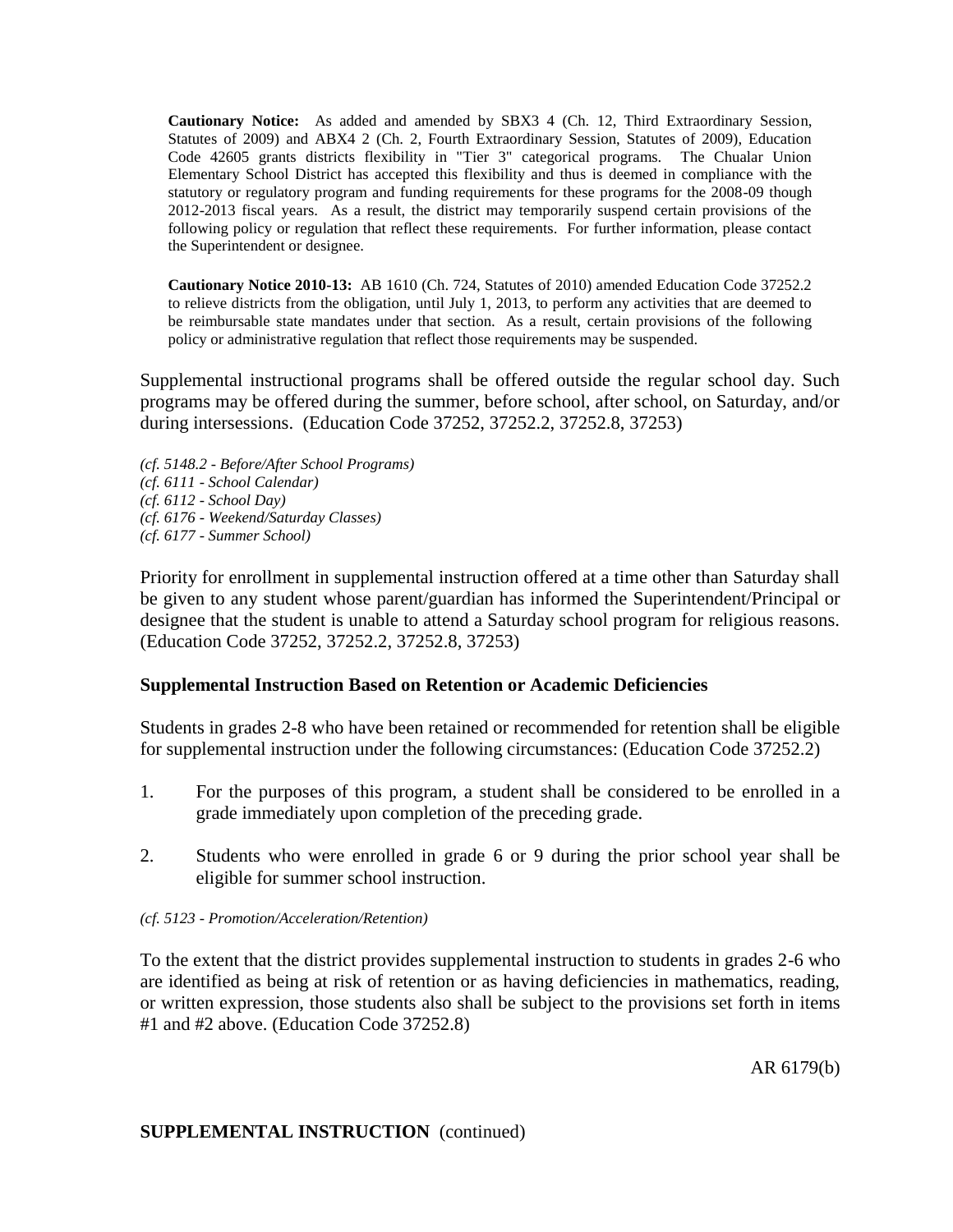The Superintendent/Principal or designee shall seek the active involvement of parents/guardians and classroom teachers in the development and implementation of supplemental instructional programs. (Education Code 37252.2, 37252.8)

An intensive remedial program in reading or written expression shall, as needed, include instruction in phonemic awareness, systematic explicit phonics and decoding, word attack skills, spelling and vocabulary, explicit instruction of reading comprehension, writing, and study skills. (Education Code 37252.2, 37252.8)

*(cf. 6142.91 - Reading/Language Arts Instruction)*

## **Supplemental Instruction Based on Progress Toward Passing Exit Examination**

Students in grades 7-8 who do not demonstrate "sufficient progress," as defined in Board policy, toward passing the state exit exam required for high school graduation shall be eligible for supplemental instruction under the following circumstances: (Education Code 37252)

1. For purposes of this program, a student shall be considered to be enrolled in a grade immediately upon completion of the preceding grade.

The curriculum of the supplemental instruction program shall reflect state academic content standards to the extent that the district curriculum is aligned with those state standards, and shall be designed to assist students to succeed on the exit exam. (Education Code 60851)

*(cf. 6011 - Academic Standards)*

Regulation **CHUALAR UNION ELEMENTARY SCHOOL DISTRICT** approved: Chualar, California **Instruction** BP 6181(a)

**ALTERNATIVE SCHOOLS/PROGRAMS OF CHOICE**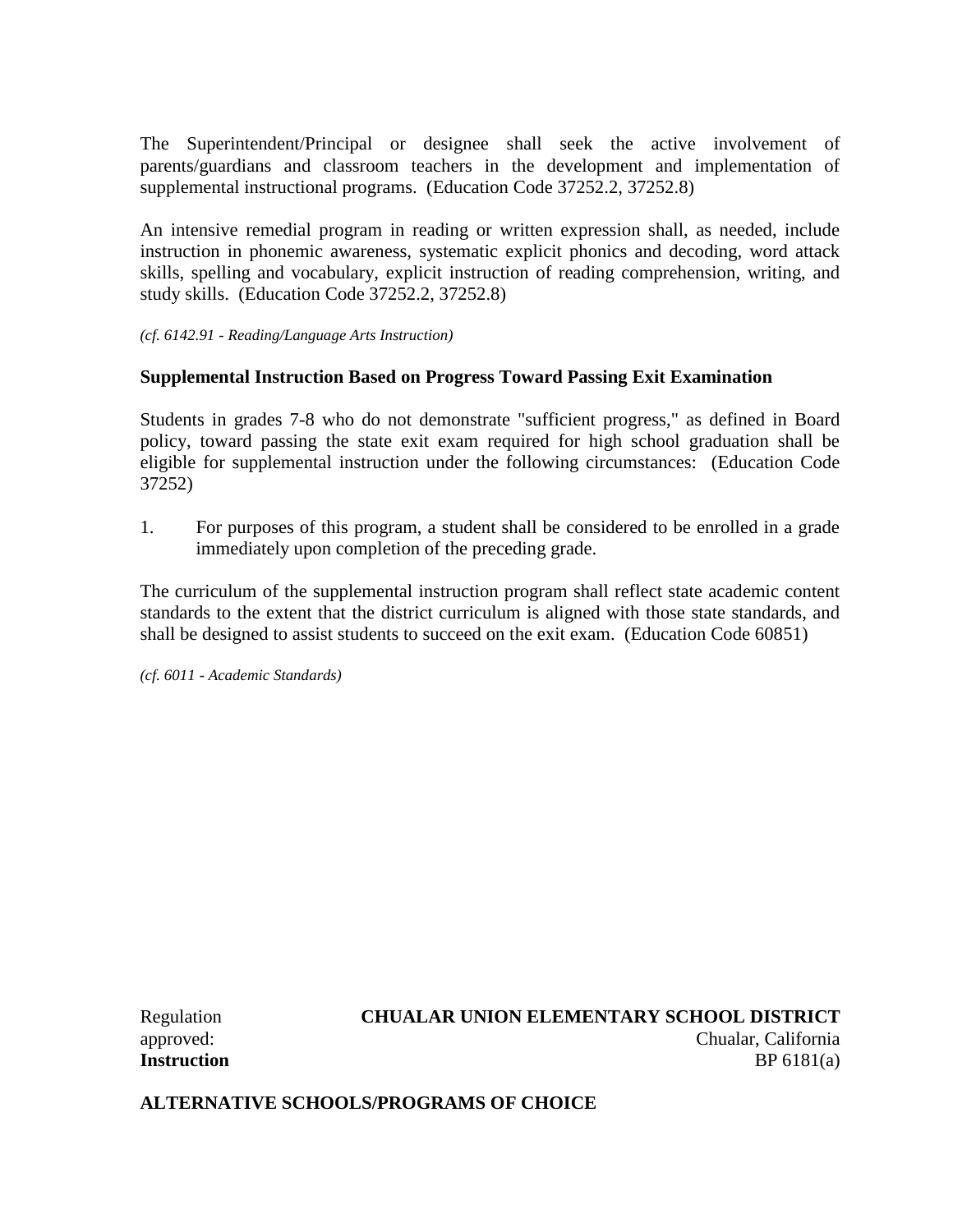The Board of Trustees desires to provide a variety of innovative educational programs to accommodate students' diverse learning needs and interests, foster student engagement in the school, and enhance student achievement. Toward this end, the Board may establish and maintain alternative schools or programs of choice.

A district alternative school or program of choice may differ from the traditional educational program in its academic emphasis, sequence of curriculum, educational philosophy, instructional strategy, structure, setting, size, scheduling, targeted student population, decision-making process, and/or other components. All alternative schools or programs of choice shall offer enrolled students the opportunity to acquire the knowledge and skills necessary to achieve district content standards in core academic subjects and shall provide access to the course of study required for high school graduation.

*(cf. 6011 - Academic Standards) (cf. 6143 - Courses of Study) (cf. 6146.1 - High School Graduation Requirements) (cf. 6158 - Independent Study) (cf. 6172.1 - Concurrent Enrollment in College Classes) (cf. 6178 - Career Technical Education)*

Any staff member, parent/guardian of any student, or other interested person may request the Board to establish an alternative school or program of choice. The Superintendent/Principal or designee shall establish procedures and criteria for reviewing proposals. Based on such criteria, he/she shall evaluate all proposals received and present his/her recommendation to the Board for action.

As necessary to provide flexibility to alternative schools or programs of choice to improve student performance and/or streamline operations, the Superintendent/Principal or designee may request that the Superintendent of Public Instruction waive any provision of the Education Code except provisions specified in Education Code 58509.

#### *(cf. 0420 - School Plans/Site Councils)*

The Superintendent/Principal or designee shall establish processes to ensure communication among staff in the alternative schools or programs of choice and staff in the regular educational program in order to share information and ideas.

# **Program Evaluation**

The Superintendent/Principal or designee shall conduct an annual evaluation of each alternative school or program of choice which includes testing of basic skills for student participants and which identifies the variables that may have affected student academic achievement. The evaluation process shall include input from teachers, parents/guardians, and students from the alternative school or program of choice. (Education Code 58510)

BP 6181(b)

## **ALTERNATIVE SCHOOLS/PROGRAMS OF CHOICE** (continued)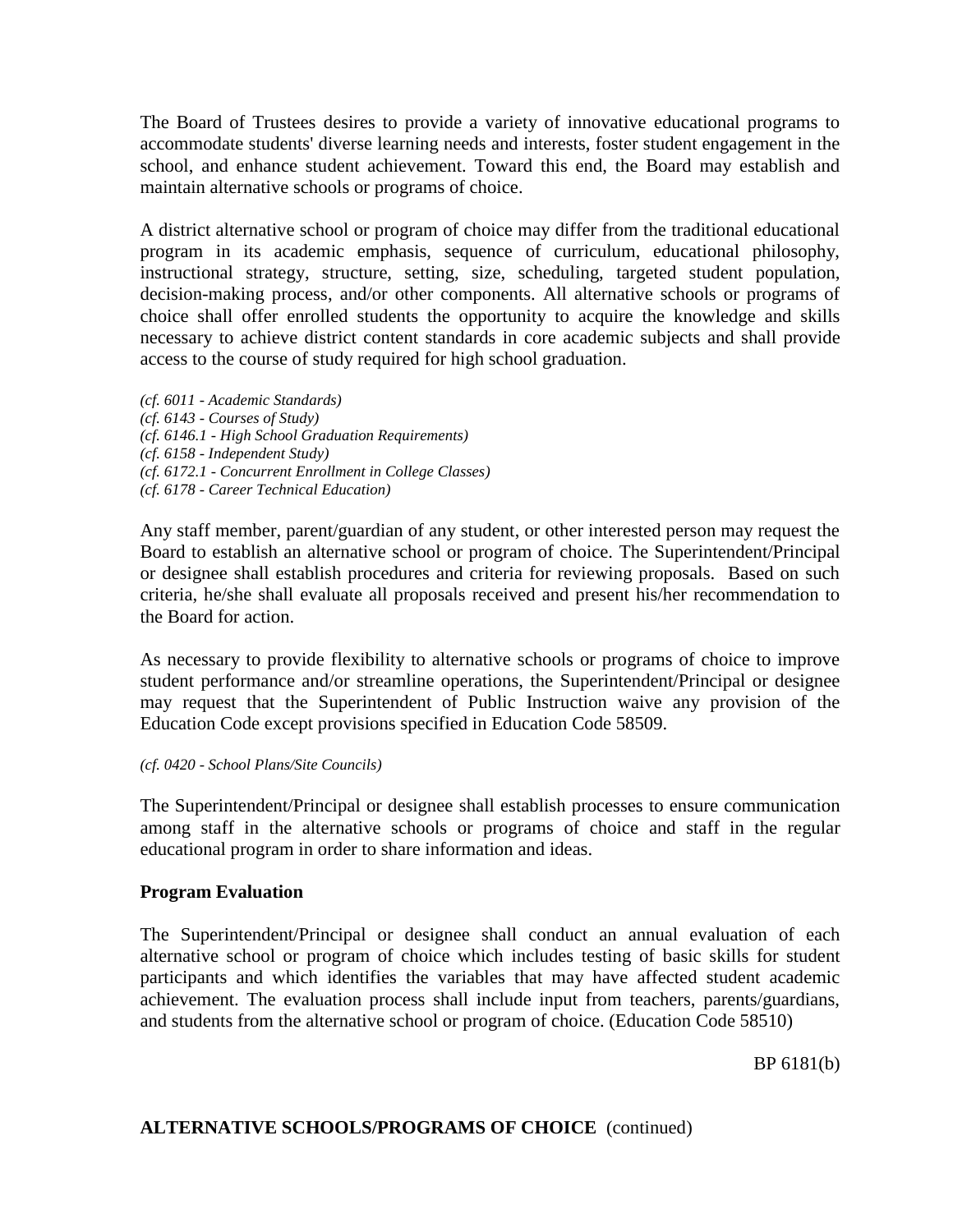Evaluation reports shall be sent to the Superintendent of Public Instruction on or before August 1 following the close of the school year. (Education Code 58510)

*(cf. 6162.5 - Student Assessment) (cf. 6162.51 - Standardized Testing and Reporting Program)*

Prior to submitting the evaluation report to the Superintendent of Public Instruction, the Superintendent/Principal or designee shall report the evaluation results to the Board. The Board shall review the effectiveness of the school or program in meeting program objectives, compare student achievement data with that of students in the district traditional educational program, evaluate changes in the school or program over time, and make program modifications as needed.

*(cf. 0500 - Accountability) (cf. 6190 - Evaluation of the Instructional Program)*

*Legal Reference:*

*EDUCATION CODE 35160.5 Intradistrict open enrollment 41505-41508 Pupil Retention Block Grant 48980 Parental notifications 52052 Academic Performance Index 58500-58512 Alternative schools and programs of choice CODE OF REGULATIONS, TITLE 5 1068-1074 Alternative schools accountability model 11705 Charter schools as alternative schools COURT DECISIONS American Civil Rights Foundation v. Los Angeles Unified School District, (2008) 169 Cal.App.4th 436*

*Management Resources:*

*U.S. DEPARTMENT OF EDUCATION PUBLICATIONS Creating and Sustaining Successful K-8 Magnet Schools, September 2008 Innovations in Education: Successful Magnet High Schools, September 2008 WEB SITES California Department of Education, Alternative Schools of Choice: http://www.cde.ca.gov/sp/eo/as Foundation for California Community Colleges, Early College High School Initiative: http://www.foundationccc.org/ECHS U.S. Department of Education, Office of Innovation and Improvement: http://www.ed.gov/about/ofices/list/oii*

## Policy **CHUALAR UNION ELEMENTARY SCHOOL DISTRICT** adopted: Chualar, California

**Instruction** AR 6181(a)

**ALTERNATIVE SCHOOLS/PROGRAMS OF CHOICE**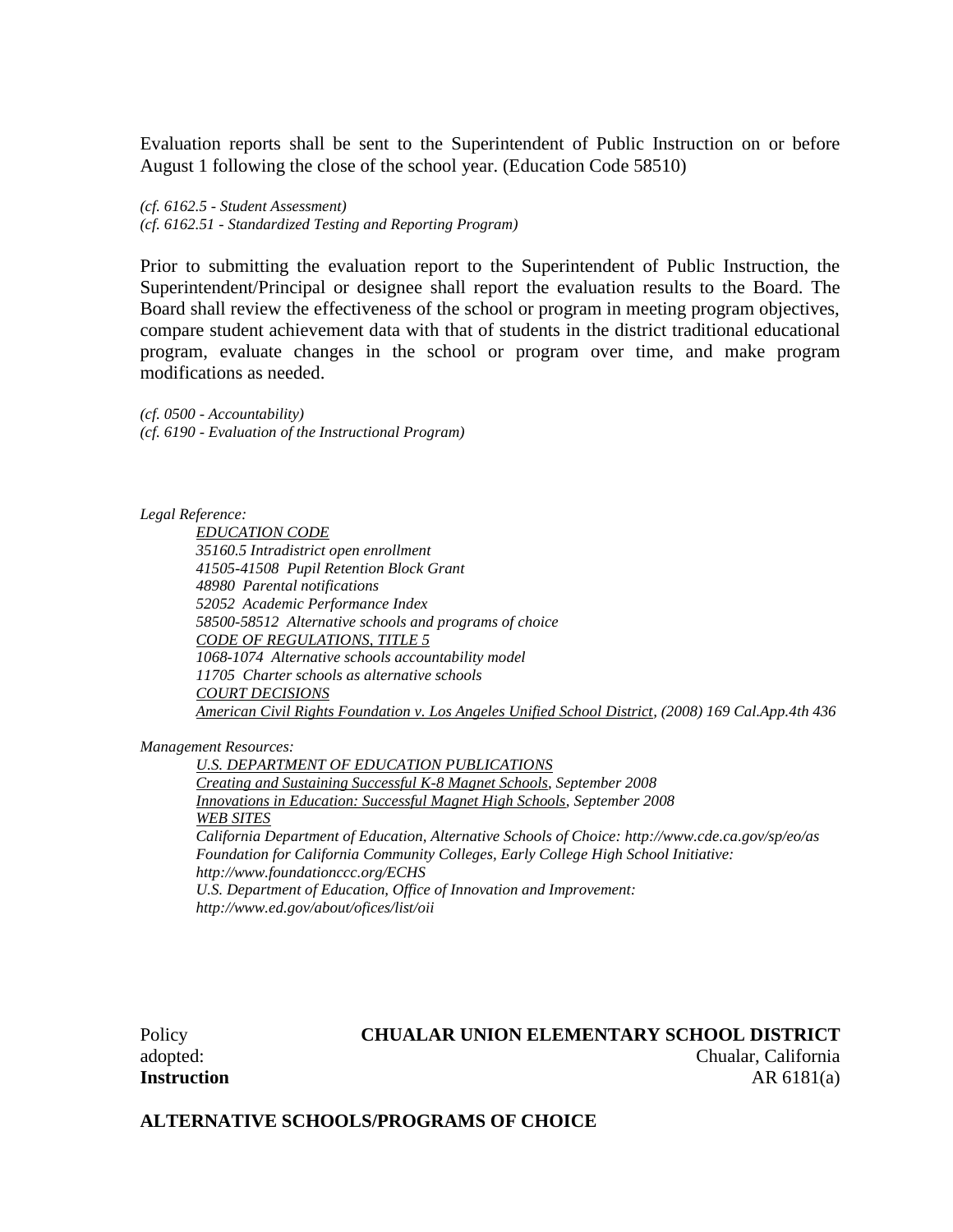## **Notifications**

At the beginning of each school year, the "Notice of Alternative Schools" shall be sent to all parents/guardians as set forth in Education Code 58501. During the entire month of March of each year, a copy of this notice shall be posted at the school in at least two places normally visible to students, teachers, and visiting parents/guardians. (Education Code 58501)

#### *(cf. 5145.6 - Parental Notifications)*

Copies of the law providing for alternative schools or programs of choice (Education Code 58500-58512) shall be made available in the school office to any interested parent/guardian, teacher, or student. (Education Code 58501)

## **Proposals**

All proposals for the establishment of an alternative school or program of choice shall:

1. Address the district's vision, goals, and academic standards

*(cf. 0000 - Vision) (cf. 0200 - Goals for the School District) (cf. 6011 - Academic Standards)*

2. Demonstrate that the number of students interested in enrolling in the alternative school or program of choice is sufficient to meet desired student-teacher staffing ratios

*(cf. 6151 - Class Size)*

- 3. Demonstrate that teachers are willing to work within the school or program
- 4. Demonstrate that the proposed operational plan conforms with district timelines and makes equitable use of district staff, facilities, and resources
- 5. Provide a statement of the specific anticipated costs of implementing the proposal as well as funding sources, including outside funding sources and/or district support
- 6. Include a comprehensive plan for an annual evaluation of the program to be carried out by the district

*(cf. 0500 - Accountability) (cf. 6190 - Evaluation of the Instructional Program)*

AR 6181(b)

## **ALTERNATIVE SCHOOLS/PROGRAMS OF CHOICE** (continued)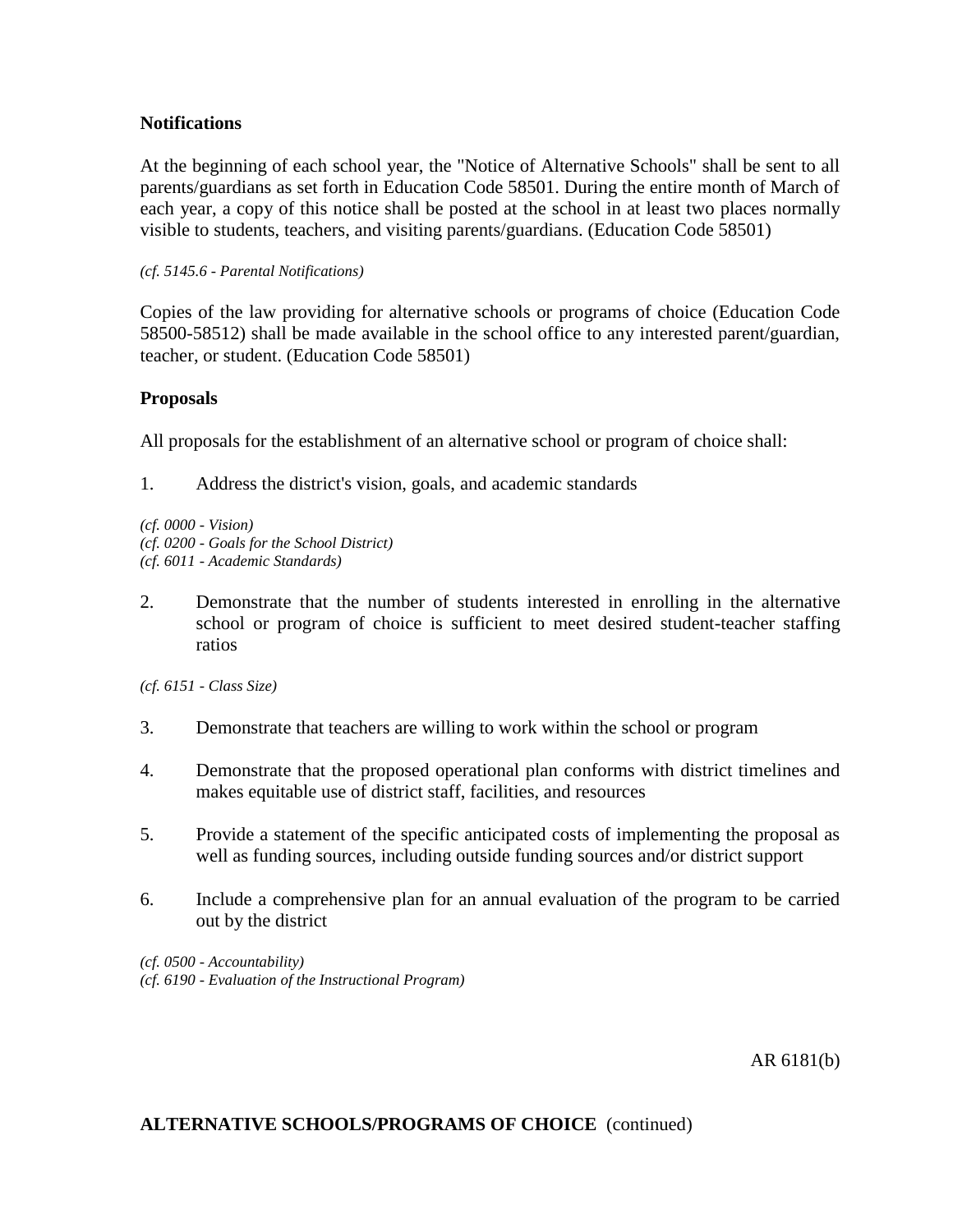The Superintendent/Principal or designee may establish an advisory committee of staff, parents/guardians, and community members to evaluate proposals for alternative schools or programs of choice and make recommendations to the Superintendent/Principal.

*(cf. 1220 - Citizen Advisory Committees)*

### **Enrollment**

Students enrolled in alternative schools or programs of choice shall be selected entirely from volunteers. (Education Code 58503)

Alternative schools and programs of choice shall comply with state and federal law and Board policy regarding nondiscrimination in district programs.

*(cf. 0410 - Nondiscrimination in District Programs and Activities)*

Previous classroom performance shall not be a criterion limiting any student from the opportunity to attend an alternative school or program of choice. (Education Code 58504)

When an alternative class group is established within the school, the Superintendent/Principal or designee shall ensure that students currently enrolled in the school will not be displaced.

#### **Operations**

The district shall maintain and fund alternative schools or programs of choice at the same level of support as other district educational programs for students of the same age level. (Education Code 58507)

*(cf. 3100 - Budget)*

Teachers employed in alternative schools or programs of choice shall be selected entirely from volunteers. (Education Code 58503)

*(cf. 4113 - Assignment)*

Course credits earned in an alternative school or program of choice shall be equivalent to the credits earned in the district traditional educational program. Students enrolled in such alternative schools or programs shall be expected to complete all district graduation requirements and shall earn a regular diploma.

*(cf. 6146.1 - High School Graduation Requirements) (cf. 6162.52 - High School Exit Examination)*

AR 6181(c)

**ALTERNATIVE SCHOOLS/PROGRAMS OF CHOICE** (continued)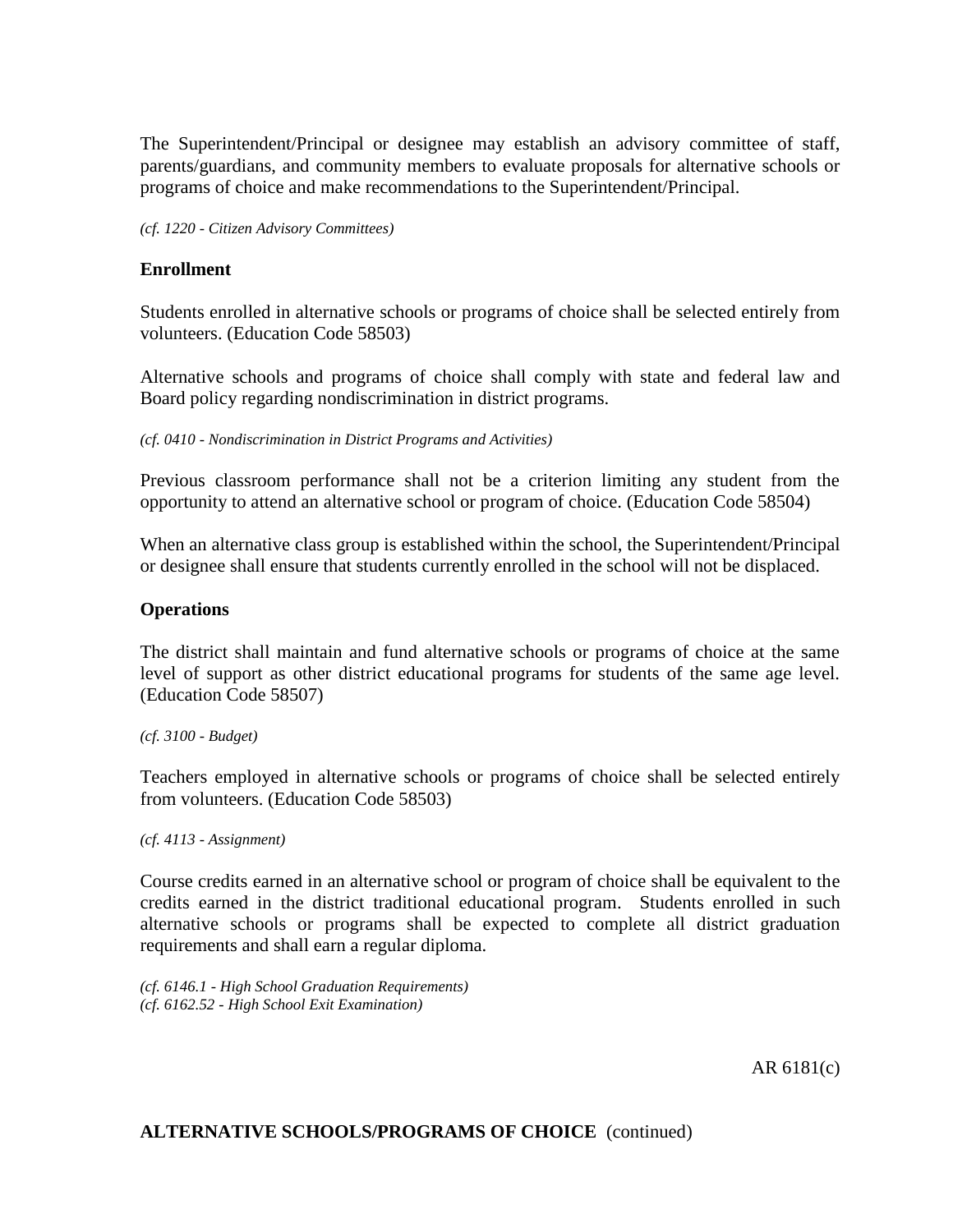Students enrolled in alternative schools may be eligible for district transportation in the same manner as students attending the district's traditional educational program.

*(cf. 3250 - Transportation Fees) (cf. 3540 - Transportation)*

Regulation **CHUALAR UNION ELEMENTARY SCHOOL DISTRICT**<br>
chualar, California Chualar, California **Instruction** AR 6183(a)

**HOME AND HOSPITAL INSTRUCTION**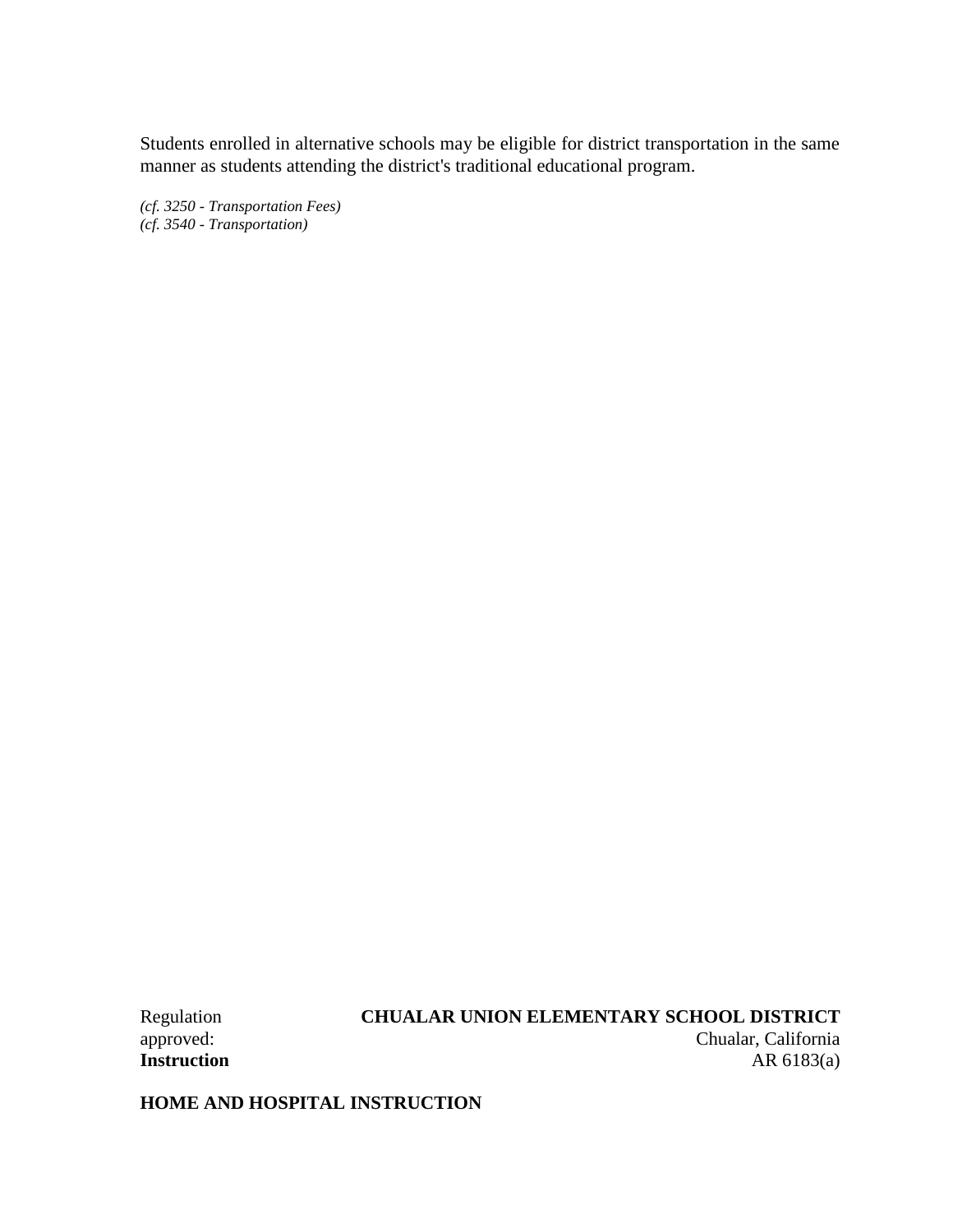A student with a temporary disability which makes school attendance impossible or inadvisable shall receive individual instruction in the student's home or in a hospital or other residential health facility, excluding state hospitals. This instruction applies to students incurring a physical, mental or emotional disability after which they can reasonably be expected to return to regular day classes or an alternative education program without special intervention. It does not apply to students identified as individuals with exceptional needs pursuant to Education Code 56026. (Education Code 48206.3)

```
(cf. 6158 - Independent Study)
```
*(cf. 6164.4 - Identification and Evaluation of Individuals for Special Education)*

Home or hospital instruction shall be provided only by teachers with valid California teaching credentials who consent to the assignment. (Education Code 44865)

*(cf. 4112.2 - Certification) (cf. 4113 - Assignment)*

The district shall offer at least one hour of instruction for every day of instruction offered by the district in the regular education program. No student shall be credited with more than five days of attendance per calendar week or credited with more than the total number of calendar days that regular classes are offered by the district in any fiscal year. (Education Code 48200, 48206.3)

Insofar as possible, the teacher providing home or hospital instruction shall consult with the student's current classroom teacher(s) so as to provide a continuity of instruction that enables the student to stay abreast with the regular school program.

The Superintendent/Principal or designee may require verification through any reasonable means that the student requires home instruction. In addition, this verification shall also state that the disabling condition will not expose the teacher to a contagious disease that can be transmitted through casual contact. Home or hospital instruction shall not be denied to students with Hepatitis B, herpes or HIV/AIDS, as long as the home or hospital practices current preventive protocol as determined by the U.S. Centers for Disease Control.

```
(cf. 4119.42/4219.42/4319.42 - Exposure Control Plan for Bloodborne Pathogens)
(cf. 4119.43/4219.43/4319.43 - Universal Precautions)
(cf. 5112.2 - Exclusions from Attendance)
(cf. 5141.22 - Infectious Diseases)
```
## **Nondistrict Students**

A student of another district who is temporarily disabled and confined to a hospital or health facility within this district shall be eligible to receive individual instruction in this district. (Education Code 48207)

AR 6183(b)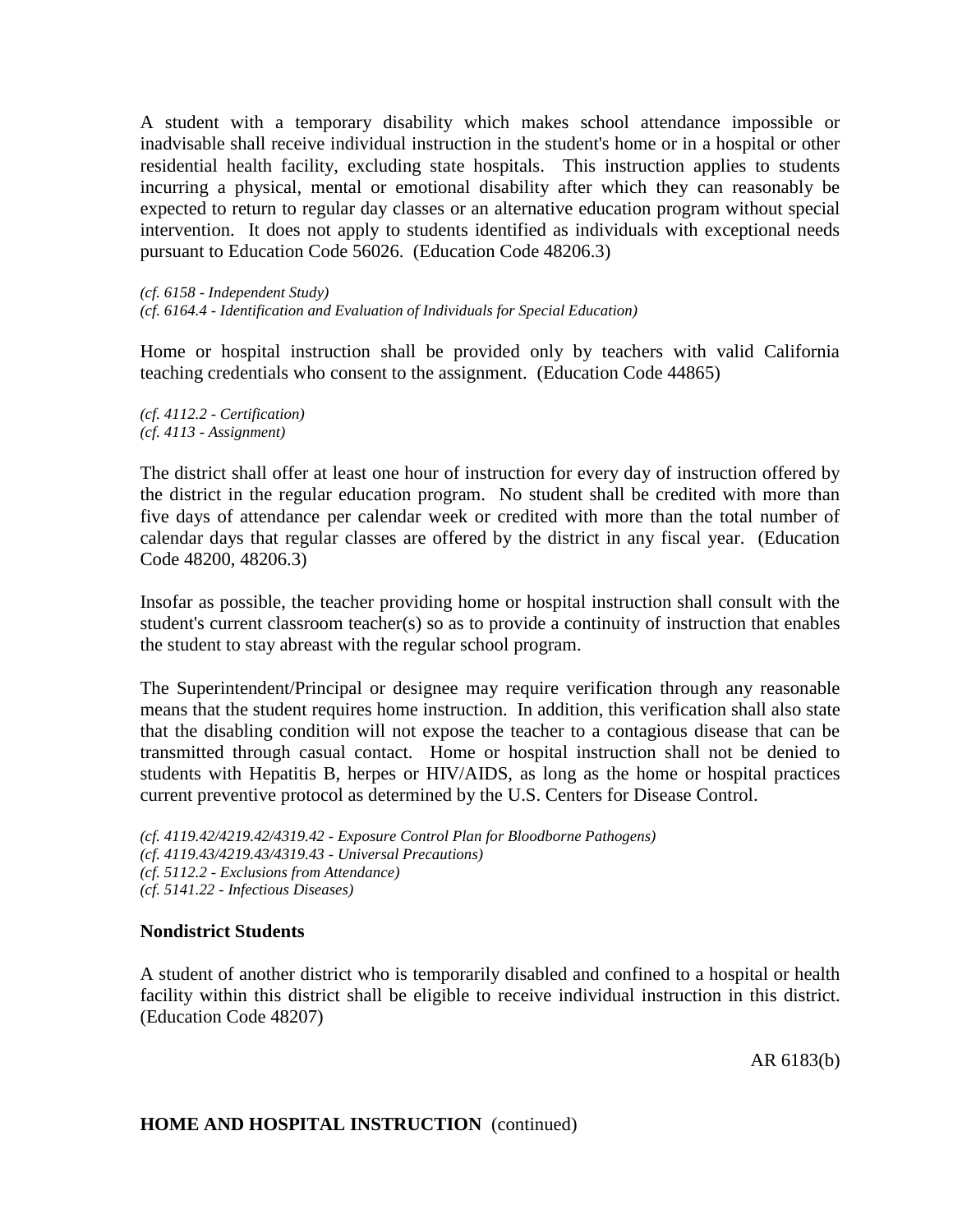In such circumstances, it is the responsibility of the parent/guardian to notify the district of the student's presence in a qualifying hospital. (Education Code 48208)

Upon receiving such notification, the Superintendent/Principal or designee shall: (Education Code 48208)

- 1. Within five working days of the notification, determine whether the student is able to receive individualized instruction and, if so, when it shall begin. Instruction shall begin no later than five working days after the Superintendent/Principal or designee has determined that the student is able to receive individualized instruction.
- 2. Within five working days of the beginning of the individualized instruction, the Superintendent/Principal or designee shall provide written notification to the district in which the student was previously enrolled stating that the student shall not be counted by that district for purposes of computing average daily attendance, effective the date on which individualized instruction began.

Alternatively, the Superintendent/Principal or designee may enter into an agreement with the district in which the student was previously enrolled to have that district provide the individualized instruction. (Education Code 48208)

## **Parental Notifications**

At the beginning of the school year, the Superintendent/Principal or designee shall notify parents/guardians that: (Education Code 48208, 48980)

- 1. Individual instruction is available for temporarily disabled students as prescribed by Education Code 48206.3.
- 2. If a student becomes temporarily disabled, it is the parent/guardian's responsibility to notify the receiving district of the student's presence in a qualifying hospital.

*(cf. 5145.6 - Parental Notifications)*

*Legal Reference: (see next page)*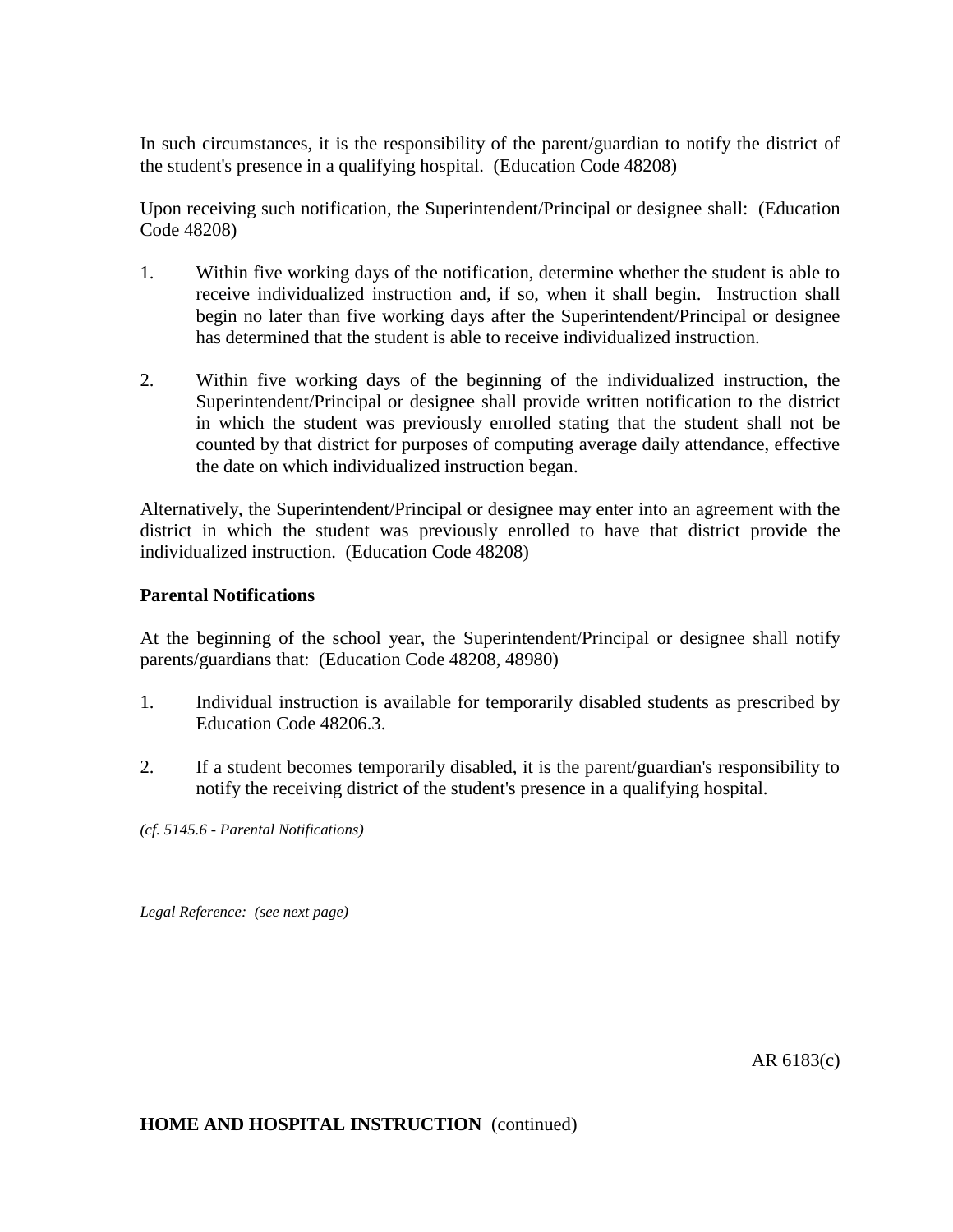*Legal Reference:*

*EDUCATION CODE 44865 Qualifications for home teachers 45031 Home teachers 48200 Minimum school day 48206.3 Pupils with temporary disabilities; individual instruction; definitions; computing average daily attendance 48206.5 Continuation of individual instruction programs for students with temp. disabilities 48207 Pupils with temporary disabilities in hospitals out- side of school district; compliance with residency requirements 48208 Presence of pupils with temporary disabilities in qualifying hospitals; notice by parents or guardians; commencement of individualized instruction 48980 Required notification of rights and availability of nutrition and individualized instruction programs 51800-51802 Employment of home teachers CODE OF REGULATIONS, TITLE 5 421 Method of verification 423 Prolonged illness*

Regulation **CHUALAR UNION ELEMENTARY SCHOOL DISTRICT** approved: Chualar, California **Instruction** BP 6185(a)

**COMMUNITY DAY SCHOOL**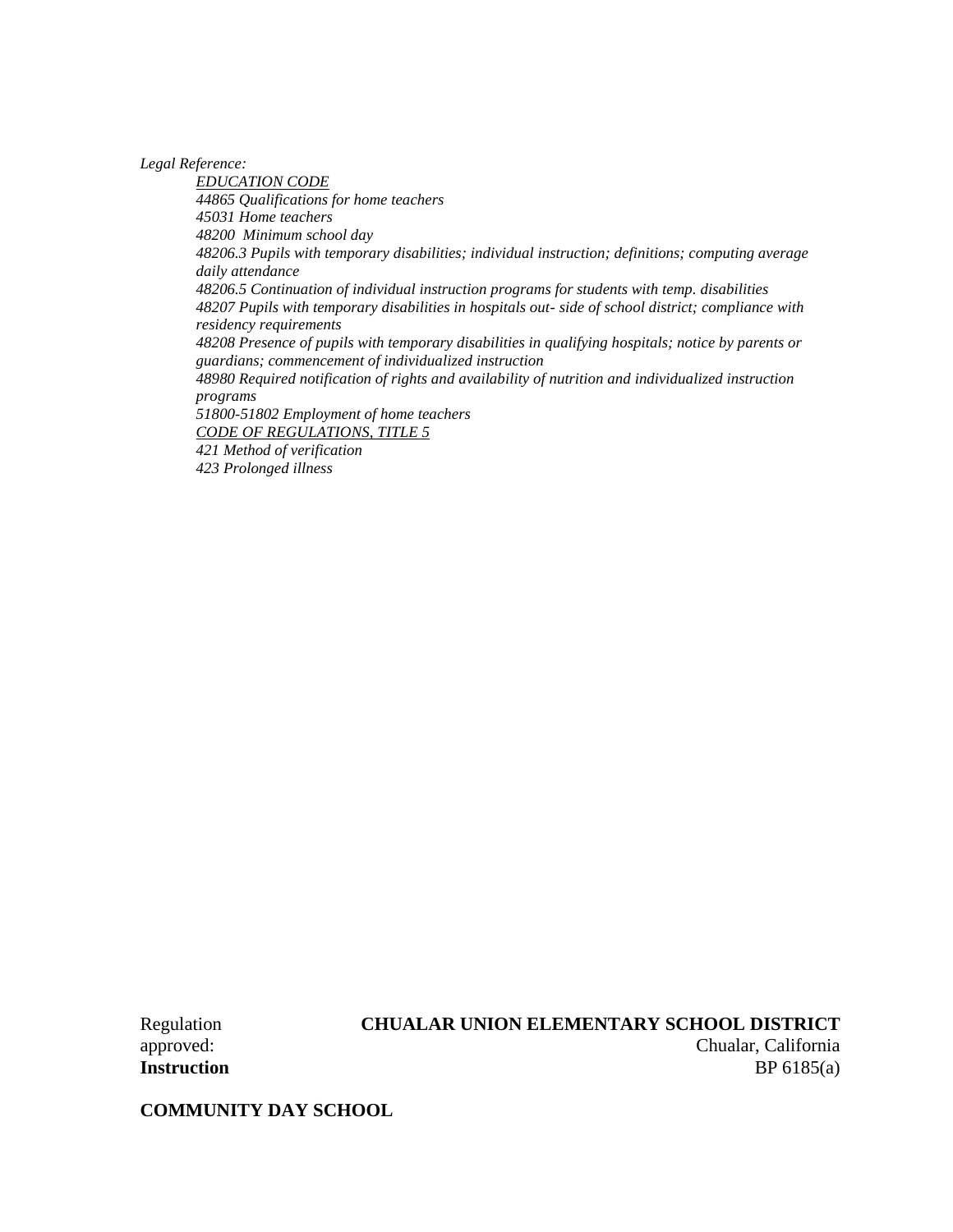**Cautionary Notice:** As added and amended by SBX3 4 (Ch. 12, Third Extraordinary Session, Statutes of 2009) and ABX4 2 (Ch. 2, Fourth Extraordinary Session, Statutes of 2009), Education Code 42605 grants districts flexibility in "Tier 3" categorical programs. The Chualar Union Elementary School District has accepted this flexibility and thus is deemed in compliance with the statutory or regulatory program and funding requirements for these programs for the 2008-09 though 2012-2013 fiscal years. As a result, the district may temporarily suspend certain provisions of the following policy or regulation that reflect these requirements. For further information, please contact the Superintendent/Principal or designee.

The Board of Trustees recognizes the need to provide an appropriate alternative educational program for expelled students who are prohibited from attending the regular school in the district and for certain students referred by probation or district processes. The district shall operate one or more community day schools designed to meet the needs of these students. The Superintendent/Principal or designee shall ensure that any such school is operated in accordance with legal requirements related to enrollment, instructional time and facilities.

The Board perceives the community day school as a flexible component of a comprehensive effort to meet the needs of expelled and other at-risk students throughout the county. The Superintendent/Principal or designee shall solicit input from the County Superintendent of Schools and neighboring districts when designing the district community day school and shall collaborate with them in fulfilling countywide needs.

In order to foster positive attitudes and academic progress, the Board recognizes that community day schools must give students substantial individual help with their problems. Community day school staff shall collaborate with district counselors, psychologists, and other support staff and with the county office of education, law enforcement, probation, and human services agency staff who work with at-risk youth. To the extent possible, community day school programs shall provide a low student-teacher ratio as well as individualized instruction and assessment.

*(cf. 1020 - Youth Services) (cf. 5149 - At-Risk Students) (cf. 6164.2 - Guidance/Counseling Services)*

The Superintendent/Principal or designee shall establish procedures for the involuntary transfer of students to a community day school in accordance with law and administrative regulation.

*(cf. 5113 - Absences and Excuses) (cf. 5144.1 - Suspension and Expulsion/Due Process)*

The Superintendent/Principal or designee may require community day school students to attend school for up to seven days each week in a directed program designed to provide students with the skills and attitudes necessary for success when they are returned to a regular school environment.

BP 6185(b)

## **COMMUNITY DAY SCHOOL** (continued)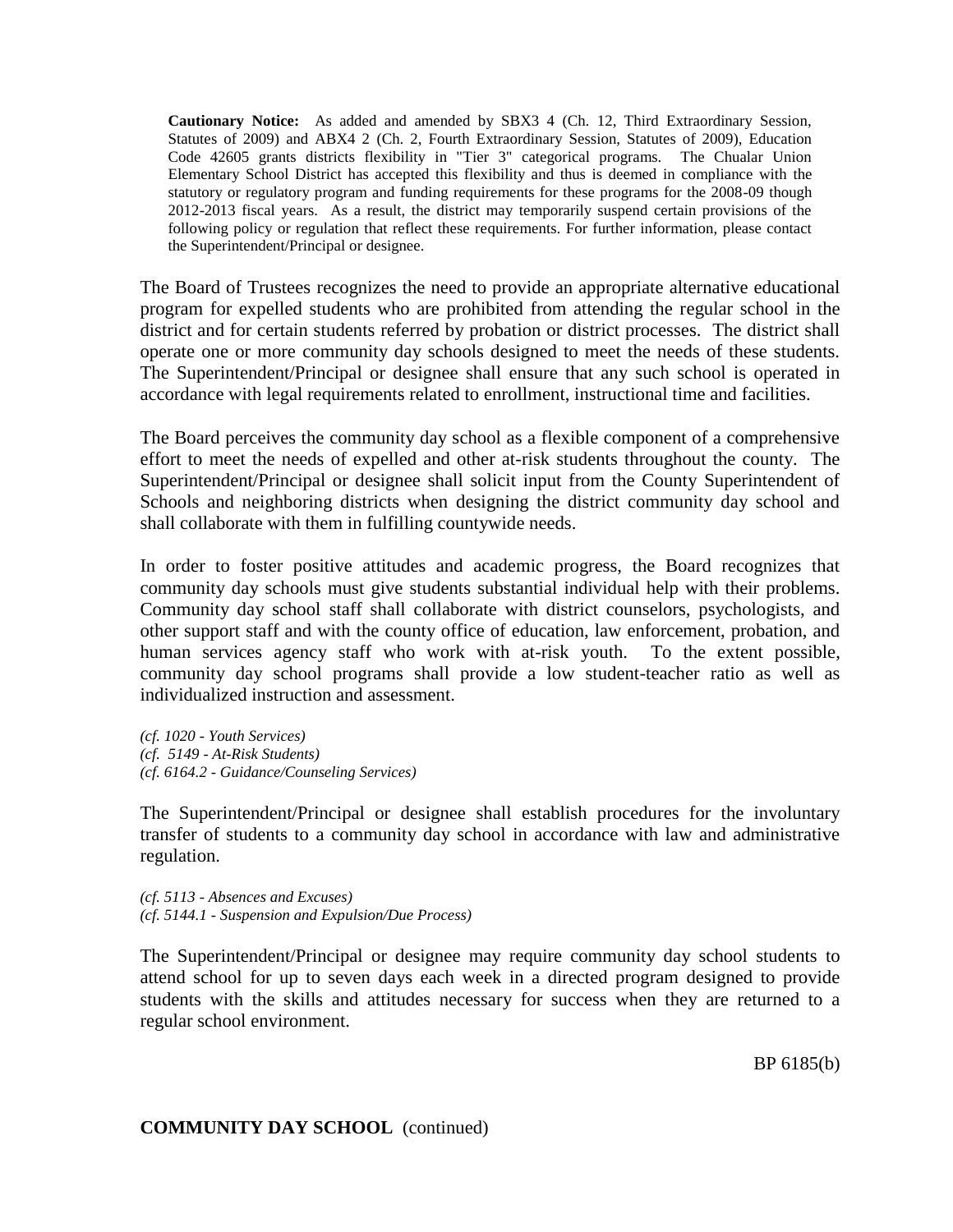*Legal Reference:*

*EDUCATION CODE 1980-1986 County community schools 17085-17096 Emergency portable facilities 17280-17316 Field Act, approvals 17365-17374 Field Act, fitness of occupancy 48660-48666 Community day schools 48900-48926 Suspension or expulsion WELFARE AND INSTITUTIONS CODE 300 Minors subject to jurisdiction 602 Minors violating laws defining crime; ward of court UNITED STATES CODE, TITLE 20 1400-1482 Individuals with Disabilities Education Act UNITED STATES CODE, TITLE 29 794 Rehabilitation Act of 1973, Section 504*

*Management Resources:*

*CDE PROGRAM ADVISORIES 0306.96 Expulsion Policies and Expulsion Placements, SPB: 95/96-04 WEB SITES CDE, Educational Options Office: http://www.cde.ca.gov/spbranch/essdiv/edoptshome.html*

## Policy **CHUALAR UNION ELEMENTARY SCHOOL DISTRICT** adopted: Chualar, California **Instruction** AR 6185(a)

**COMMUNITY DAY SCHOOL**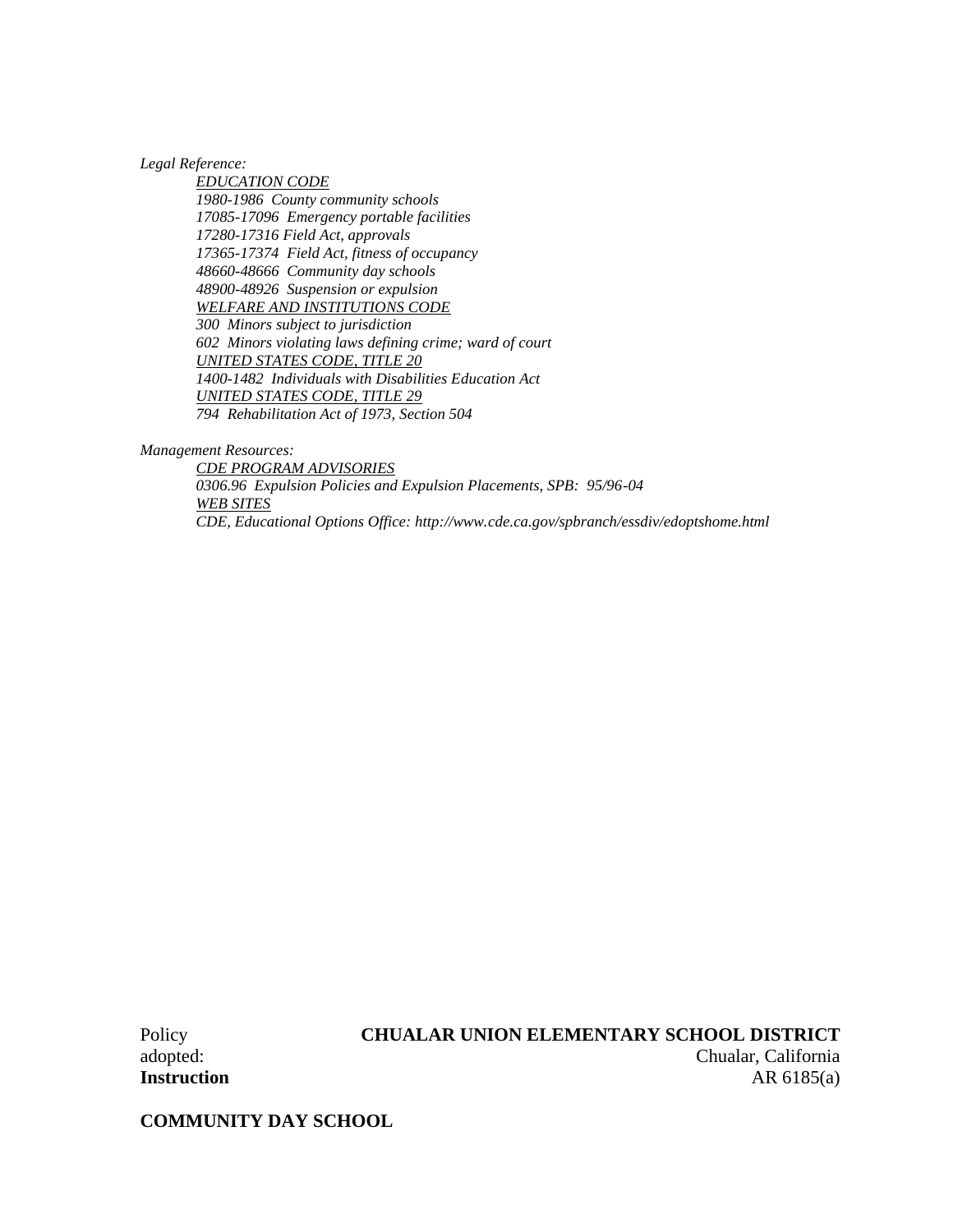**Cautionary Notice:** As added and amended by SBX3 4 (Ch. 12, Third Extraordinary Session, Statutes of 2009) and ABX4 2 (Ch. 2, Fourth Extraordinary Session, Statutes of 2009), Education Code 42605 grants districts flexibility in "Tier 3" categorical programs. The Chualar Union Elementary School District has accepted this flexibility and thus is deemed in compliance with the statutory or regulatory program and funding requirements for these programs for the 2008-09 though 2012-2013 fiscal years. As a result, the district may temporarily suspend certain provisions of the following policy or regulation that reflect these requirements. For further information, please contact the Superintendent/Principal or designee.

#### **Involuntary Transfer**

A student may be assigned to a community day school only upon meeting one or more of the following conditions: (Education Code 48662)

- 1. The student is expelled for any reason.
- *(cf. 5144.1 - Suspension and Expulsion/Due Process)*
- 2. The student is probation-referred pursuant to Welfare and Institutions Code 300 and/or 602.
- 3. The student is referred by a school attendance review board (SARB) or other district referral process.

The first priority for assignment to a community day school shall be given to students expelled pursuant to Education Code 48915(d). Second priority shall be given to students expelled for other reasons, and third priority shall be given to students referred according to item #2 or #3 above. These priorities are applicable unless the district has an agreement that the County Superintendent of Schools shall serve any of the above students. (Education Code 48662)

In the case of any student who has been identified as eligible for services under the federal Individuals with Disabilities Education Act or Section 504 of the federal Rehabilitation Act of 1973, assignment to a community day school shall be first approved by the student's Individualized Education Program (IEP) team or school committee (e.g., student study team) as required by law.

- *(cf. 5144.2 - Suspension and Expulsion (Students with Disabilities))*
- *(cf. 6159 - Individualized Education Program)*
- *(cf. 6159.4 - Behavioral Interventions for Special Education Students)*
- *(cf. 6164.6 - Identification and Education Under Section 504)*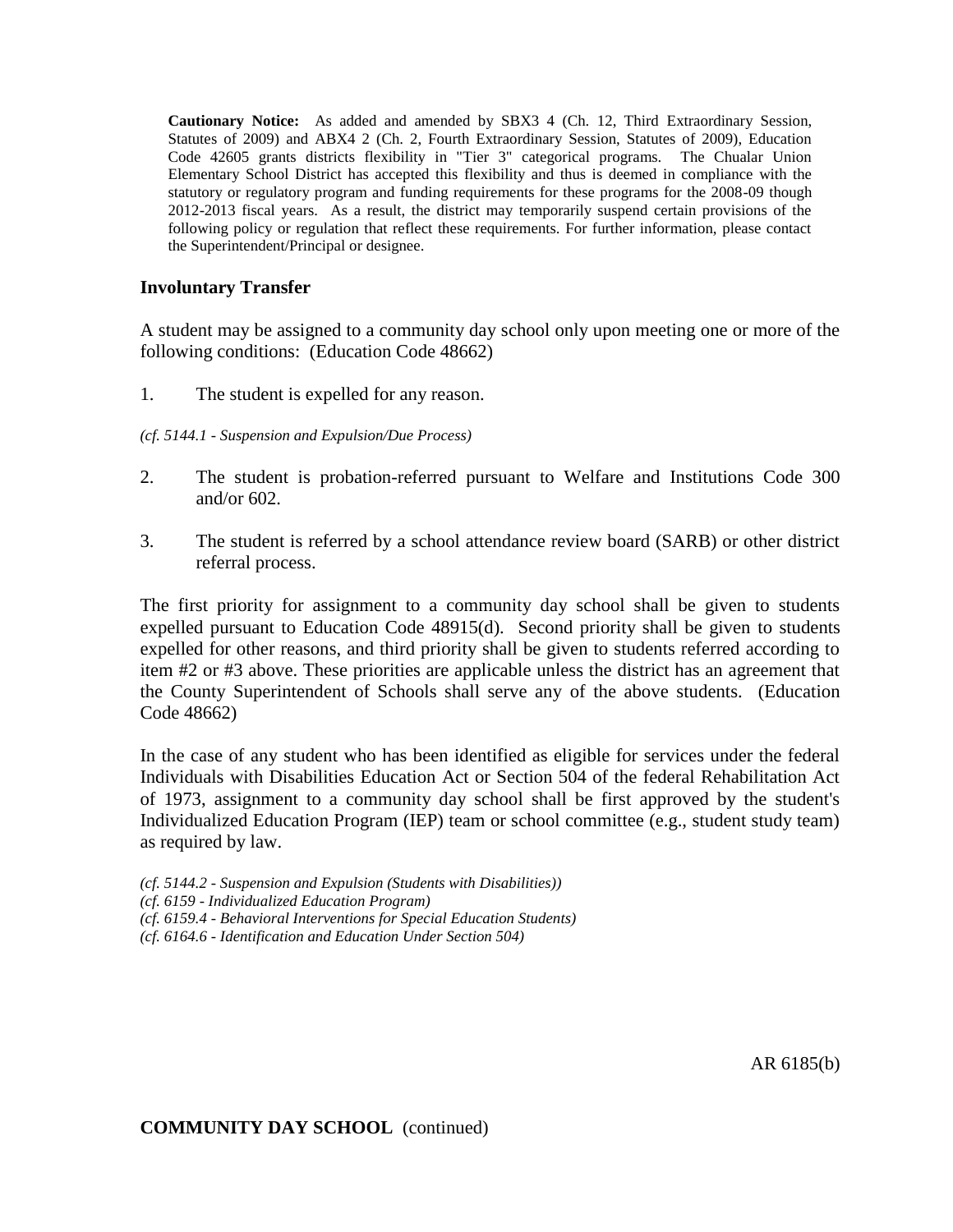At least 10 calendar days prior to the involuntary transfer of a student as a result of a district referral process, the Superintendent/Principal or designee shall provide written notice of the transfer to the student's parent/guardian or to the adult student age 18 or older. The notice shall contain a statement of the facts and circumstances upon which the transfer is based, its duration, and the conditions for readmission. The notice shall advise the student's parent/guardian or adult student of the opportunity to inspect and obtain copies of all documents supporting the transfer. In addition, the notice shall also state that the parent/guardian or adult student has five school days to request a meeting with the Superintendent/Principal or designee to discuss the transfer.

If the Superintendent/Principal designates an individual to represent the district at the meeting, the individual so designated shall not be a member of the staff of the school.

At the meeting, the reason for the transfer shall be reviewed with the parent/guardian or adult student and the parent/guardian or adult student may present evidence on the student's behalf.

The Superintendent/Principal or designee shall send the parent/guardian or adult student written notice of the decision to transfer or not transfer within three school days of the meeting.

If the parent/guardian or adult student desires to appeal the Superintendent's decision to the Board, he/she shall file written notice of the intent to appeal within five school days of receiving the decision. The Board shall determine whether or not to hear the appeal within 15 calendar days. If the Board desires to hear the appeal, the Board shall decide the appeal within 30 calendar days of receipt of the notice of the appeal. The Board's decision shall be final.

## **Instruction**

Academic programs offered in the community day school shall be comparable to those available to students of a similar age in the school district. (Education Code 48663)

The minimum school day for community day school students shall be 360 minutes of classroom instruction provided by a certificated employee of the district reporting attendance for apportionment purposes. Independent study shall not be used as a means of providing any part of this minimum day. (Education Code 48663)

*(cf. 6158 - Independent Study)*

## **Facilities**

To house community day school operations, the district shall do one or more of the following: (Education Code 17292.5)

AR 6185(c)

## **COMMUNITY DAY SCHOOL** (continued)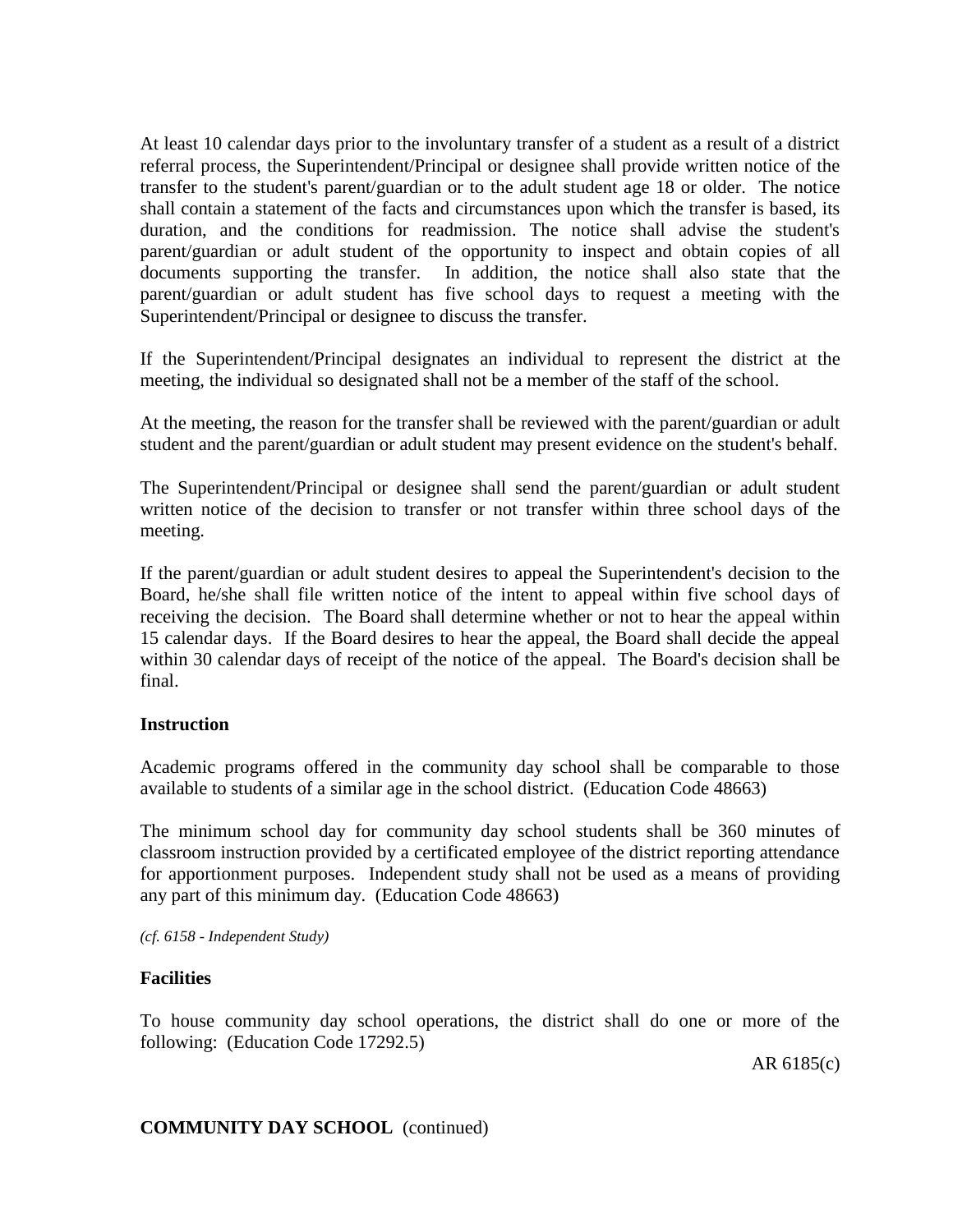- 1. Use available school facilities conforming with Field Act requirements
- 2. Apply for emergency portable classrooms pursuant to Education Code 17085-17096.
- 3. Upon certifying to the State Allocation Board that all reasonable efforts have been made to use facilities that conform with the Field Act requirements of item #1 above, enter into lease agreements for facilities for which a structural engineer has submitted a report stating that substantial structural hazards do not exist.

Every three years, the Superintendent/Principal or designee shall report to the State Allocation Board on the facilities used for the district's community day programs and efforts to place these programs in facilities that conform with the requirements of item #1 above. (Education Code 17292.5)

## **Location of the School Site**

A district desiring to operate a community day school to serve any of grades K-6, but no higher grades, may situate the community day school on the same site as an elementary, middle, junior high, comprehensive senior high, opportunity or continuation school when the Board certifies by a two-thirds vote that no satisfactory alternative facilities are available for a community day school in those grades. (Education Code 48661)

A district organized to serve grades K-8, but no higher grades, may situate a community day school on the same site as an elementary, middle, junior high, comprehensive senior high, opportunity or continuation school when the Board certifies by a two-thirds vote that no satisfactory alternative facilities are available for a community day school in those grades. (Education Code 48661)

*(cf. 9323.2 - Actions by the Board)*

A district with 2,500 ADA or less, may situate a community day school on the same site as an elementary, middle, junior high, comprehensive senior high, opportunity, or continuation school when the Board certifies by a two-thirds vote that no satisfactory alternative facilities are available for a community day school. (Education Code 48661)

Such Board certifications shall be valid for not more than one school year and may be renewed by a subsequent two-thirds vote of the Board. (Education Code 48661)

## Regulation **CHUALAR UNION ELEMENTARY SCHOOL DISTRICT** approved: Chualar, California **Instruction** BP 6190(a)

**EVALUATION OF THE INSTRUCTIONAL PROGRAM**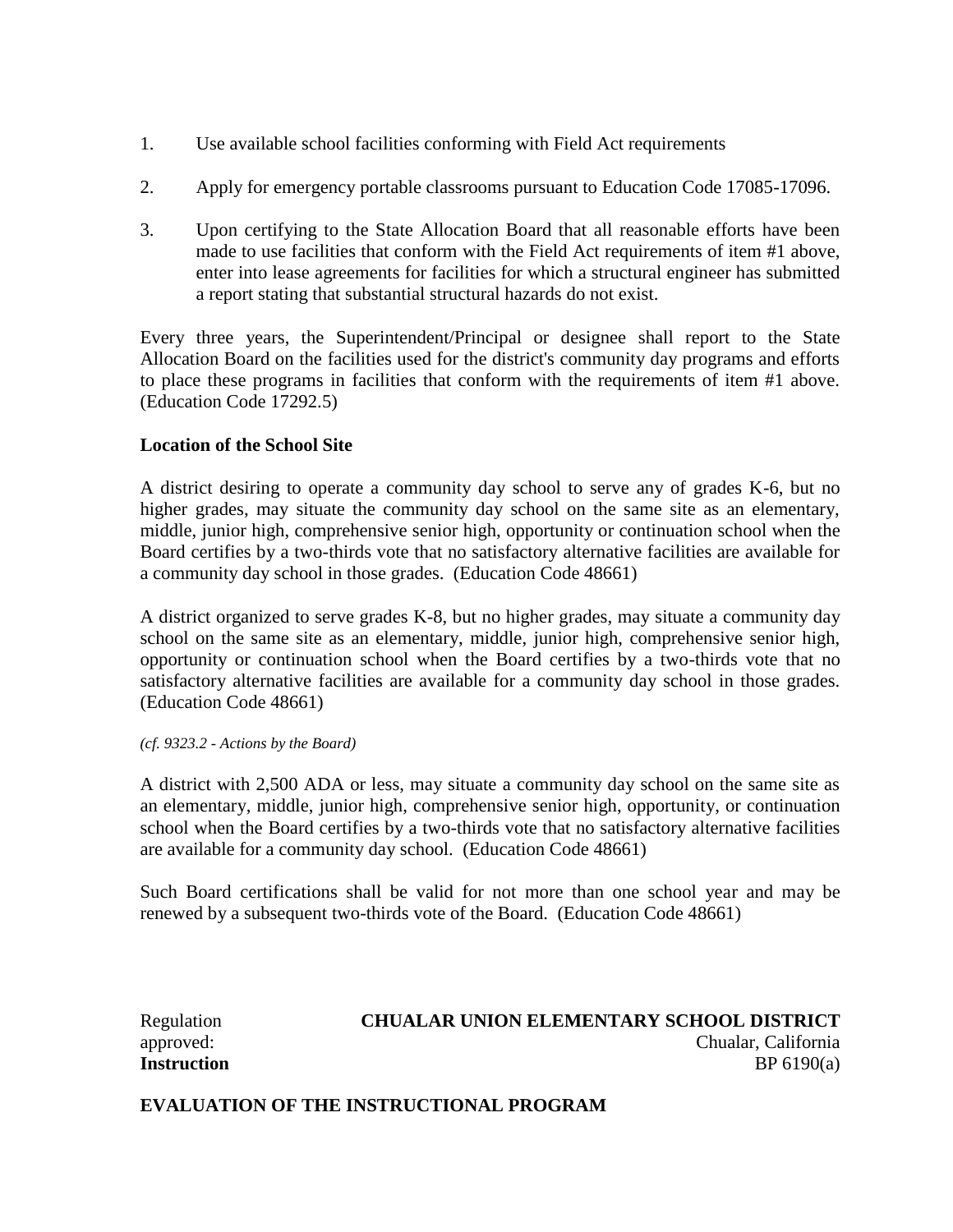The Board of Trustees recognizes that it is accountable to students, parents/guardians, and the community for the effectiveness of the district's educational program in meeting district goals for student learning. The Superintendent/Principal or designee shall conduct a continual evaluation of the curriculum and the instructional program in order to improve student achievement.

*(cf. 0200 - Goals for the School District) (cf. 0500 - Accountability) (cf. 6000 - Concepts and Roles) (cf. 9000 - Role of the Board)*

The Superintendent/Principal or designee shall provide the Board and the community with regular reports on student progress toward Board-established standards of expected achievement at each grade level in each area of study. In addition, he/she shall evaluate and report data for the district school and for every numerically significant subgroup of the student population, including, but not limited to, school and subgroup performance on statewide achievement indicators.

*(cf. 0510 - School Accountability Report Card) (cf. 0520.1 - High Priority Schools Grant Program) (cf. 0520.4 - Quality Education Investment Schools) (cf. 6011 - Academic Standards) (cf. 6162.5 - Student Assessment) (cf. 6162.51 - Standardized Testing and Reporting Program) (cf. 6162.52 - High School Exit Examination)*

Based on these reports, the Board shall take appropriate actions to maintain the effectiveness of programs and to improve the quality of education that district students receive.

## **Categorical Program Monitoring**

The Superintendent/Principal or designee shall cooperate with the California Department of Education (CDE) in the categorical program monitoring process to ensure that district categorical programs comply with federal and state laws and regulations. The Superintendent/Principal or designee shall report to the Board regarding the results of this monitoring process.

- *(cf. 0410 - Nondiscrimination in District Programs and Activities)*
- *(cf. 0420.1 - School-Based Program Coordination)*
- *(cf. 0520.2 - Title I Program Improvement Schools)*
- *(cf. 0520.3 - Title I Program Improvement Districts)*
- *(cf. 1312.3 - Uniform Complaint Procedures)*
- *(cf. 1312.4 - Williams Uniform Complaint Procedures)*
- *(cf. 3513.3 - Tobacco-Free Schools)*
- *(cf. 5020 - Parent Rights and Responsibilities)*
- *(cf. 5146 - Married/Pregnant/Parenting Students)*
- *(cf. 5148 - Child Care and Development Programs)*
- *(cf. 5148.1 - Child Care Services for Parenting Students)*
- *(cf. 5148.2 - Before/After School Programs)*

BP 6190(b)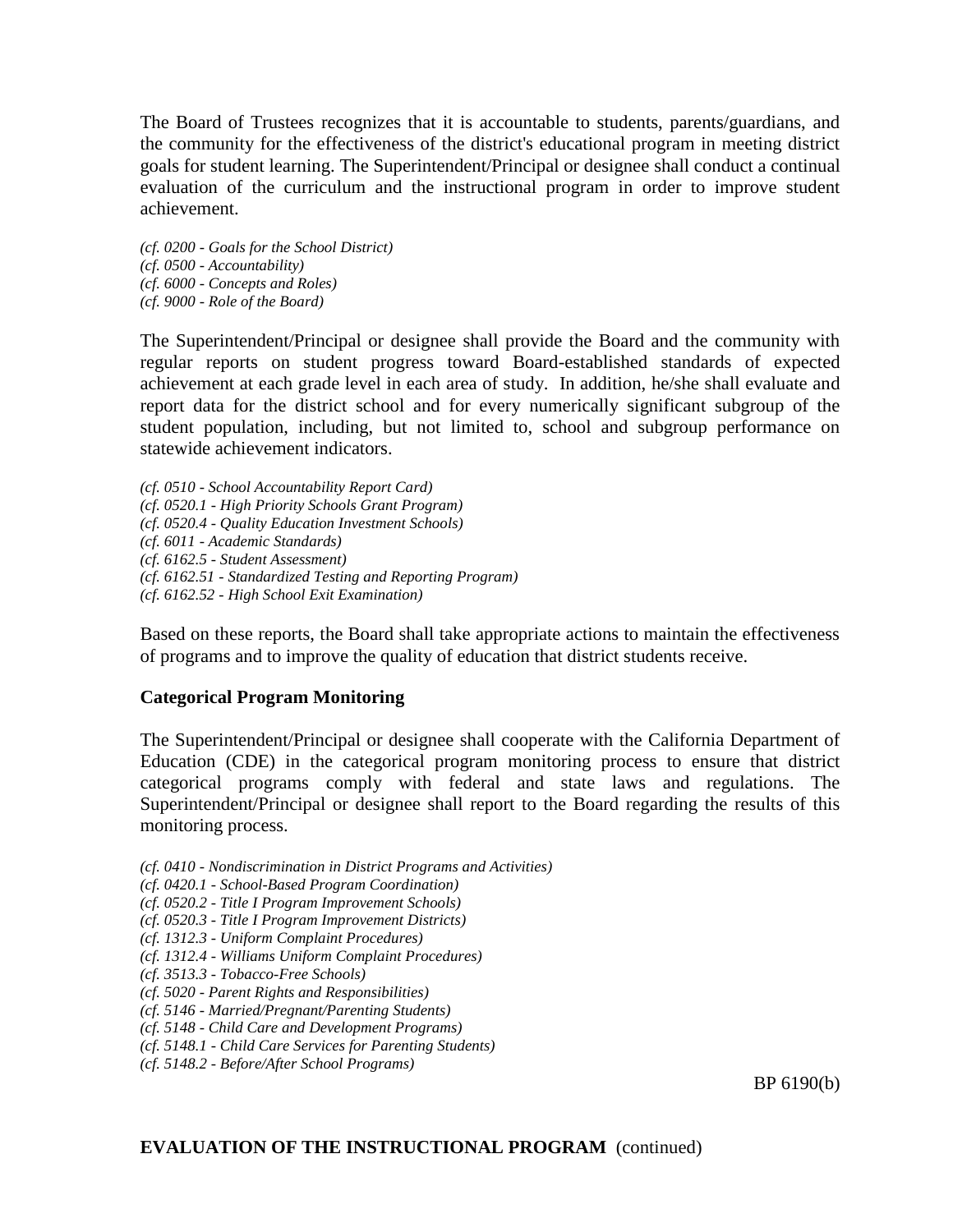*(cf. 6142.1 - Sexual Health and HIV/AIDS Prevention Instruction) (cf. 6142.7 - Physical Education) (cf. 6171 - Title I Programs) (cf. 6172 - Gifted and Talented Student Program) (cf. 6173 - Education for Homeless Children) (cf. 6174 - Education for English Language Learners) (cf. 6175 - Migrant Education Program) (cf. 6178 - Career Technical Education) (cf. 6178.1 - Work Experience Education) (cf. 6200 - Adult Education)*

On an ongoing basis, the Superintendent/Principal or designee shall conduct a district selfevaluation which may utilize tools developed by the district or the CDE to ensure compliance of district categorical programs with legal requirements.

## **Evaluation of Consolidated Categorical Programs**

The Superintendent/Principal or designee and the Board shall annually determine whether the district's categorical programs funded through the state's consolidated application are supportive of the core curriculum and are effective in meeting the needs of the students they are intended to serve. As a basis for this evaluation, the Superintendent/Principal or designee shall recommend for Board approval the specific, measurable criteria that shall be used at the school. These criteria shall include, but not necessarily be limited to, progress toward goals contained in the school's single plan for student achievement and progress of the total student population and each numerically significant subgroup toward growth targets on the statewide Academic Performance Index.

*(cf. 0420 - School Plans/Site Councils)*

*Legal Reference: (see next page)*

BP 6190(c)